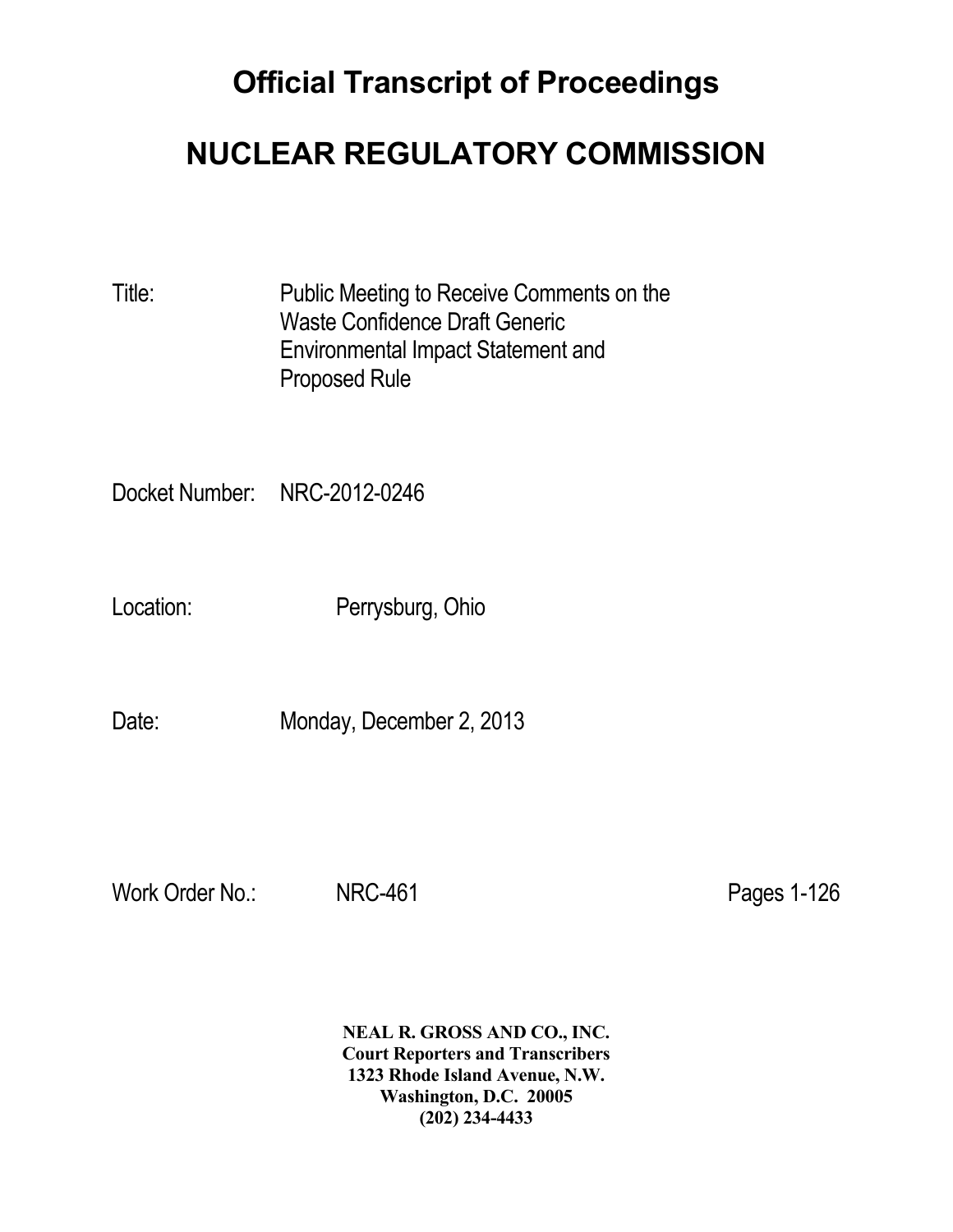|                | $\mathbf 1$                                                                                                                             |
|----------------|-----------------------------------------------------------------------------------------------------------------------------------------|
| 1              | UNITED STATES OF AMERICA                                                                                                                |
| $\overline{c}$ | NUCLEAR REGULATORY COMMISSION                                                                                                           |
| 3              | $+ + + + + +$                                                                                                                           |
| $\overline{4}$ | PUBLIC MEETING TO RECEIVE COMMENTS ON THE                                                                                               |
| 5              | WASTE CONFIDENCE DRAFT GENERIC ENVIRONMENTAL                                                                                            |
| $\epsilon$     | IMPACT STATEMENT AND PROPOSED RULE                                                                                                      |
| 7              | $+ + + + + +$                                                                                                                           |
| 8              | MONDAY                                                                                                                                  |
| 9              | DECEMBER 2, 2013                                                                                                                        |
| 10             | $+ + + + + +$                                                                                                                           |
| 11             | PERRYSBURG, OHIO                                                                                                                        |
| 12             | $+ + + + + +$                                                                                                                           |
| 13             | The Public Meeting convened at the                                                                                                      |
| 14             | Hilton Garden Inn Toledo/Perrysburg, 6165 Levis                                                                                         |
| 15             | Commons Boulevard, at 7:00 p.m., Francis "Chip"                                                                                         |
| 16             | Cameron, Facilitator, presiding.                                                                                                        |
| 17             |                                                                                                                                         |
| 18             |                                                                                                                                         |
| 19             |                                                                                                                                         |
| 20             |                                                                                                                                         |
| 21             |                                                                                                                                         |
| 22             |                                                                                                                                         |
| 23             |                                                                                                                                         |
| 24             |                                                                                                                                         |
| 25             |                                                                                                                                         |
|                | <b>NEAL R. GROSS</b>                                                                                                                    |
|                | COURT REPORTERS AND TRANSCRIBERS<br>1323 RHODE ISLAND AVE., N.W.<br>(202) 234-4433<br>WASHINGTON, D.C. 20005-3701<br>www.nealrgross.com |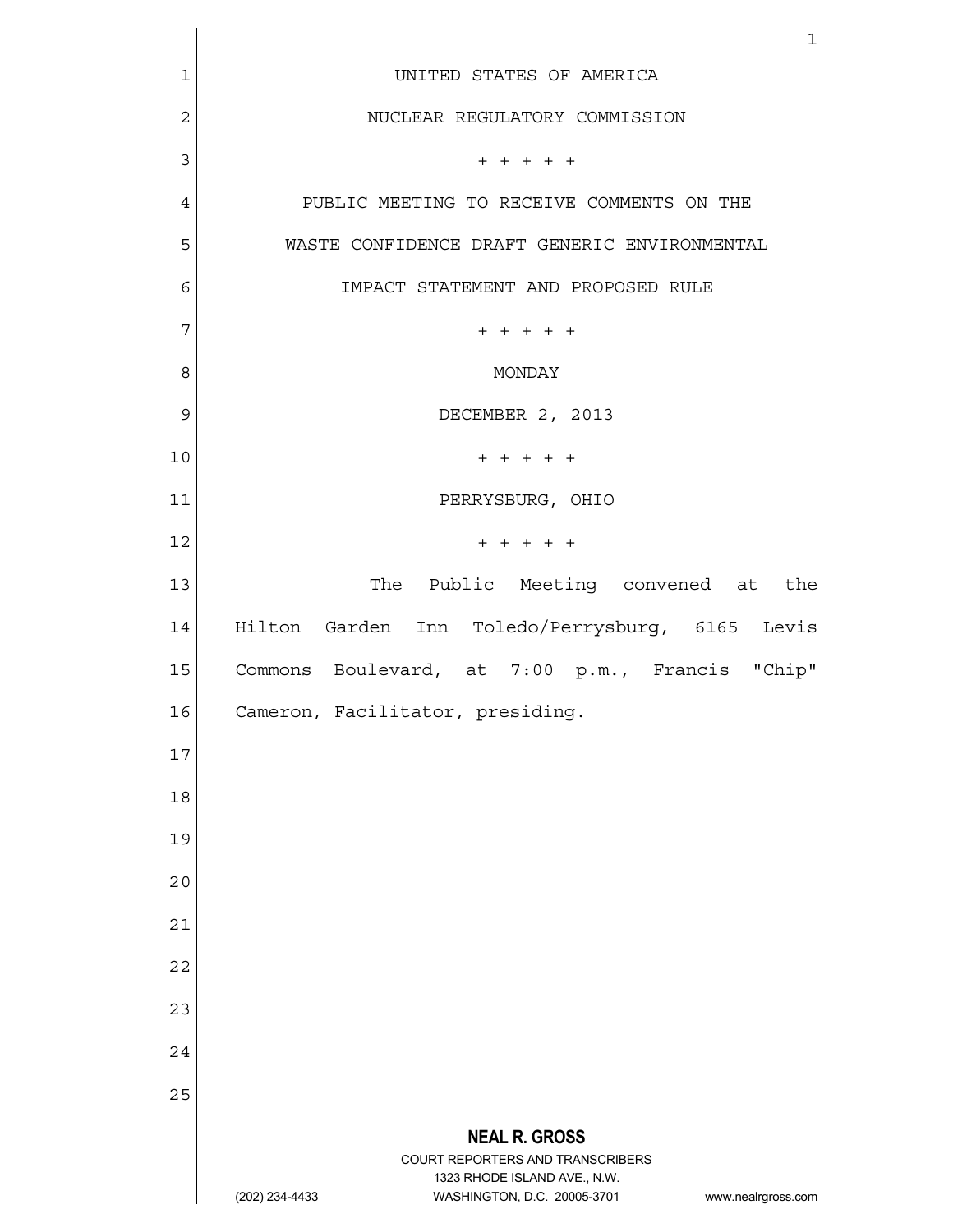**NEAL R. GROSS** COURT REPORTERS AND TRANSCRIBERS 1323 RHODE ISLAND AVE., N.W. (202) 234-4433 WASHINGTON, D.C. 20005-3701 www.nealrgross.com 2 1 2 NRC STAFF PRESENT: 3<sup>|</sup> TISON CAMPBELL, OGC 4 DAVID CYLKOWSKI, OGC 5 JENNIFER DAVIS, NMSS/WCD 6 | ANDREW IMBODEN, NMSS/WCD 7 SARAH LOPAS, NMSS/WCD 8 | TIM McCARTIN, NMSS/WCD 9 | KEITH McCONNELL, NMSS/WCD 10 PAUL MICHALAK, NMSS/WCD 11 VIKTORIA MITLYNG, Region III/PA 12 T.R. ROWE, NMSS/WCD 13 | CARRIE SAFFORD, NMSS/WCD 14 MICHAEL WENTZEL, NMSS/WCD 15 SUSAN WITTICK, NMSS/WCD 16 17 ALSO PRESENT: 18 | FRANCIS "CHIP" CAMERON, Facilitator 19 MIRIAM JUCKETT, SwRI 20 JOHN STAMATAKOS, SwRI 21 22 23 24 25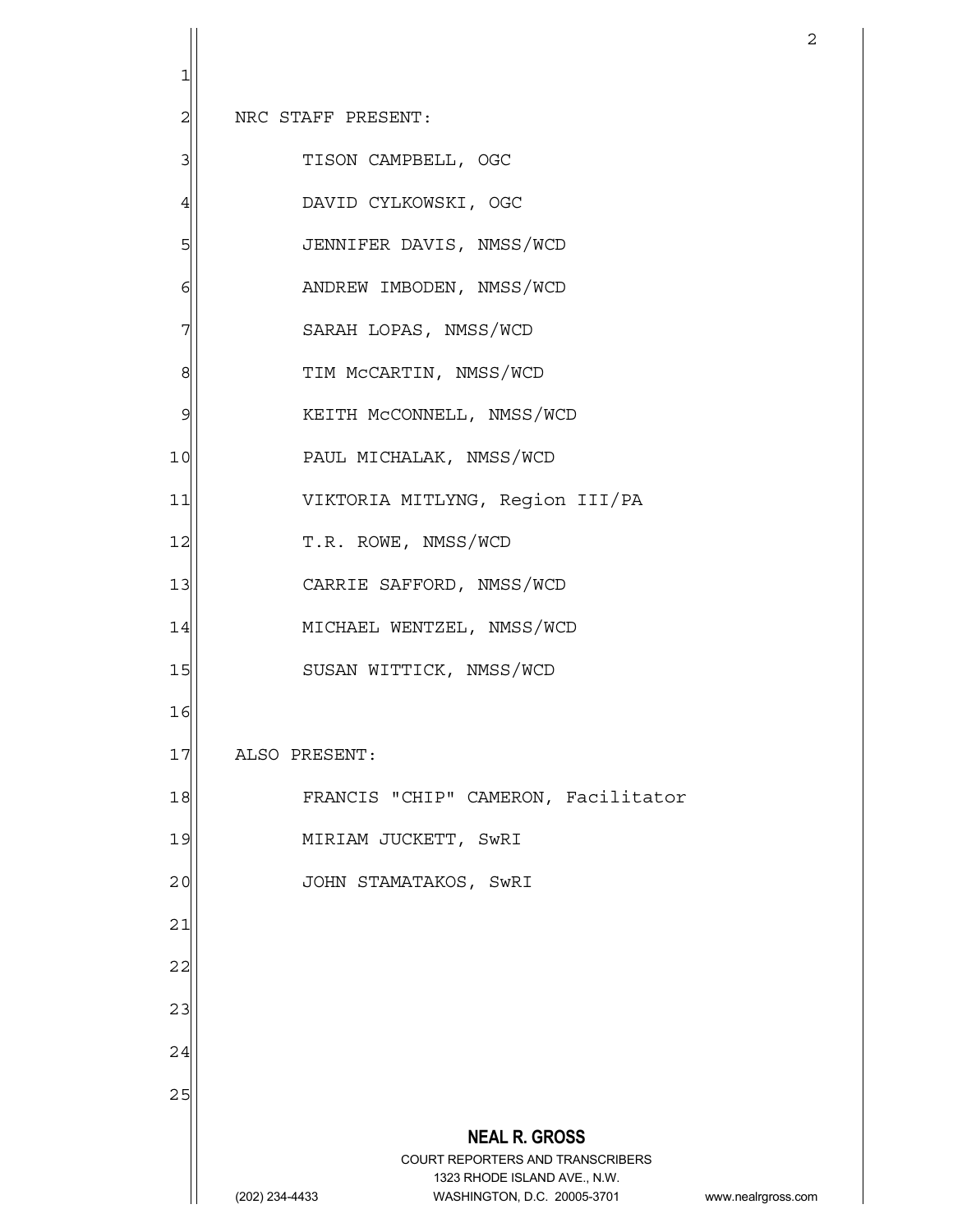**NEAL R. GROSS** 3 1 P R O C E E D I N G S 2 7:03 p.m. 3 | FACILITATOR CAMERON: Good evening, 4 everyone. My name is Chip Cameron, and I'd like to 5 | welcome you to the public meeting tonight. And our 6 6 topic tonight is going to be the Nuclear Regulatory 7 Commission, the NRC's Draft Environmental Impact 8 Statement, or EIS, and Proposed Rule on the topic of 9 Waste Confidence. 10 and my colleague, Miriam Juckett, and I 11 are pleased to serve as your facilitators tonight, 12 and in that role we'll try to help all of you to have 13 a productive meeting tonight. Miriam is from the 14 Center for Nuclear Waste Requlatory Analyses in San 15 Antonio, Texas. 16 I just want to go over some meeting 17 process issues with you so that you'll know what to 18 expect tonight. I'd like to tell you about the 19 objectives for the meeting, the format for the 20 meeting, and some simple ground rules to help us all  $21$  to have a productive meeting tonight. 22 In terms of the objective of tonight's 23 meeting, it's to give all of you an opportunity to 24 express your concerns and recommendations to the NRC 25 on the Draft EIS and Proposed Rule on Waste

> COURT REPORTERS AND TRANSCRIBERS 1323 RHODE ISLAND AVE., N.W.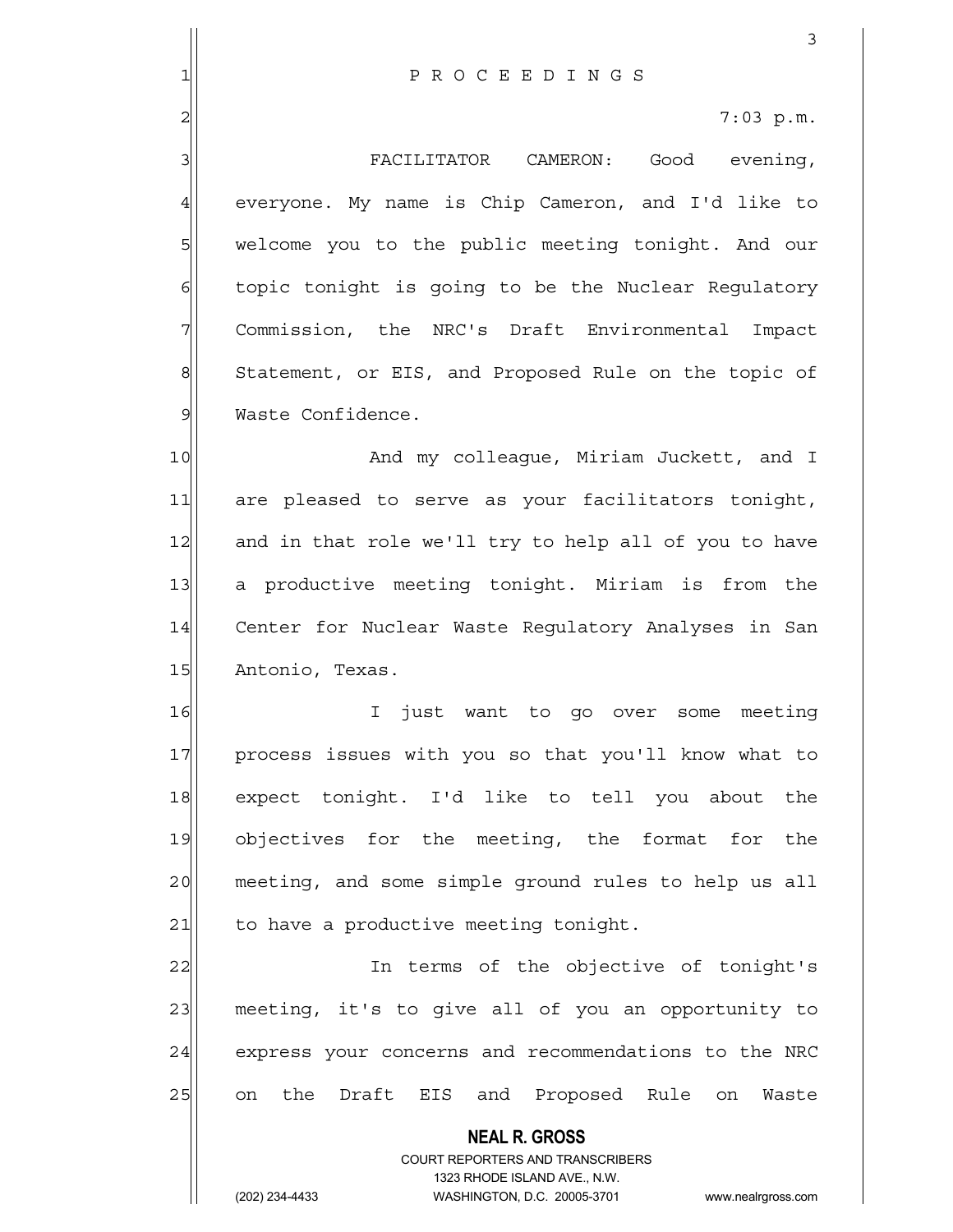1 Confidence. The NRC staff is here with you tonight to 2 listen to you.

3 3 The format for the meeting is tied to 4 the objective. We're going to have two brief 5 presentations by the NRC staff, and then we're going  $6$  to go on to all of you for comment.

7 Many of you have pre-registered to speak 8 8 tonight, and some of you have signed up at the 9 registration desk, and I would just tell you that if 10 you do want to speak tonight, sign up at the 11 registration desk and they'll get your name to me.

12 During the comment period, I'll call 13 your name and I'll ask you to come up to the lectern 14 here and please introduce yourself to us and talk to 15 us. I'm going to be going to the pre-register folks 16 first before the people who came in and signed up 17 tonight, but we are going to get to all of you 18 tonight because we want to hear your comments.

19 The NRC staff is not going to be 20 responding to your comment tonight. They're going to 21 be listening carefully to what you say, and they will 22 consider and evaluate all of your comments as they 23 prepare the Final Environmental Impact Statement and 24 Final Rule on Waste Confidence. And those documents 25 will have a comment analysis piece to them.

> COURT REPORTERS AND TRANSCRIBERS 1323 RHODE ISLAND AVE., N.W. (202) 234-4433 WASHINGTON, D.C. 20005-3701 www.nealrgross.com

 **NEAL R. GROSS**

4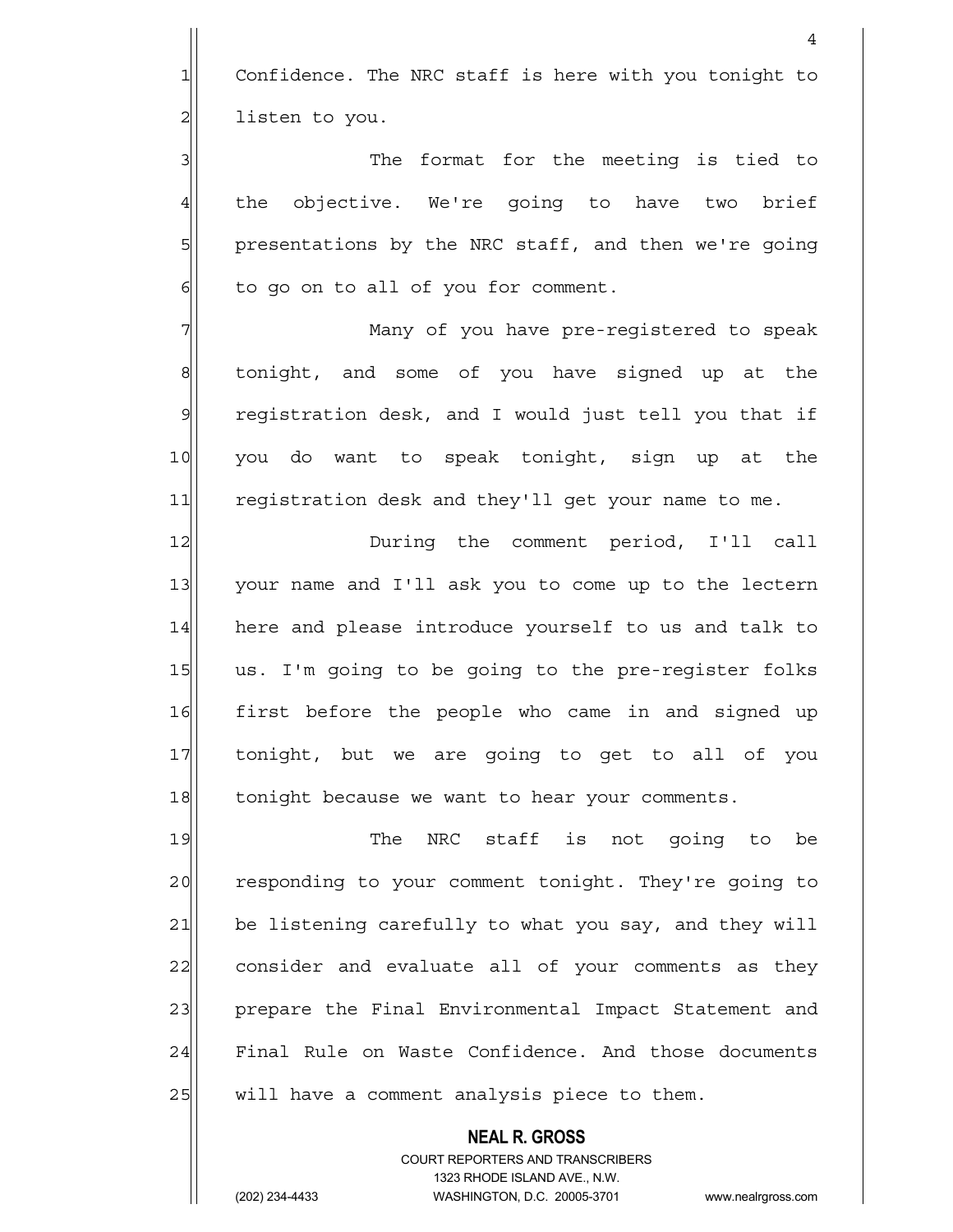1 1 Note that we're also taking written 2 comments. The NRC is requesting written comments on 3| these subjects, and the staff in their presentations 4 will tell you how to submit those written comments.

<u>5</u>

5 Ground rules very simple, I would just  $6$  ask that only one person at a time be speaking; two 7 important reasons. One is that we can devote our  $8$  attention to whomever has the floor at the moment, 9 and the second reason is that we can get what I call 10 a clean transcript. We have Jim Cordes with us 11 tonight, he's our stenographer. We're taking a 12 transcript and it's going to be hard for him to tell 13 exactly who is speaking if we have a lot of people 14 | talking at one time. That transcript will be your 15 record of the meeting, of what transpired tonight, 16 and it will also be the NRC's record of the meeting.

17 Second ground rule, I'm going to have to 18 ask you to be brief tonight so that we can hear from 19 everybody who wants to talk. We have a lot of people  $20$  signed up to speak, so I'm going to ask you to follow 21 a three-minute ground rule. And we found from doing 22 past meetings, we've been around the country several 23 times already to do these meetings, and we've found 24 that three minutes gives people enough time to 25 Summarize their main point for the NRC. Nothing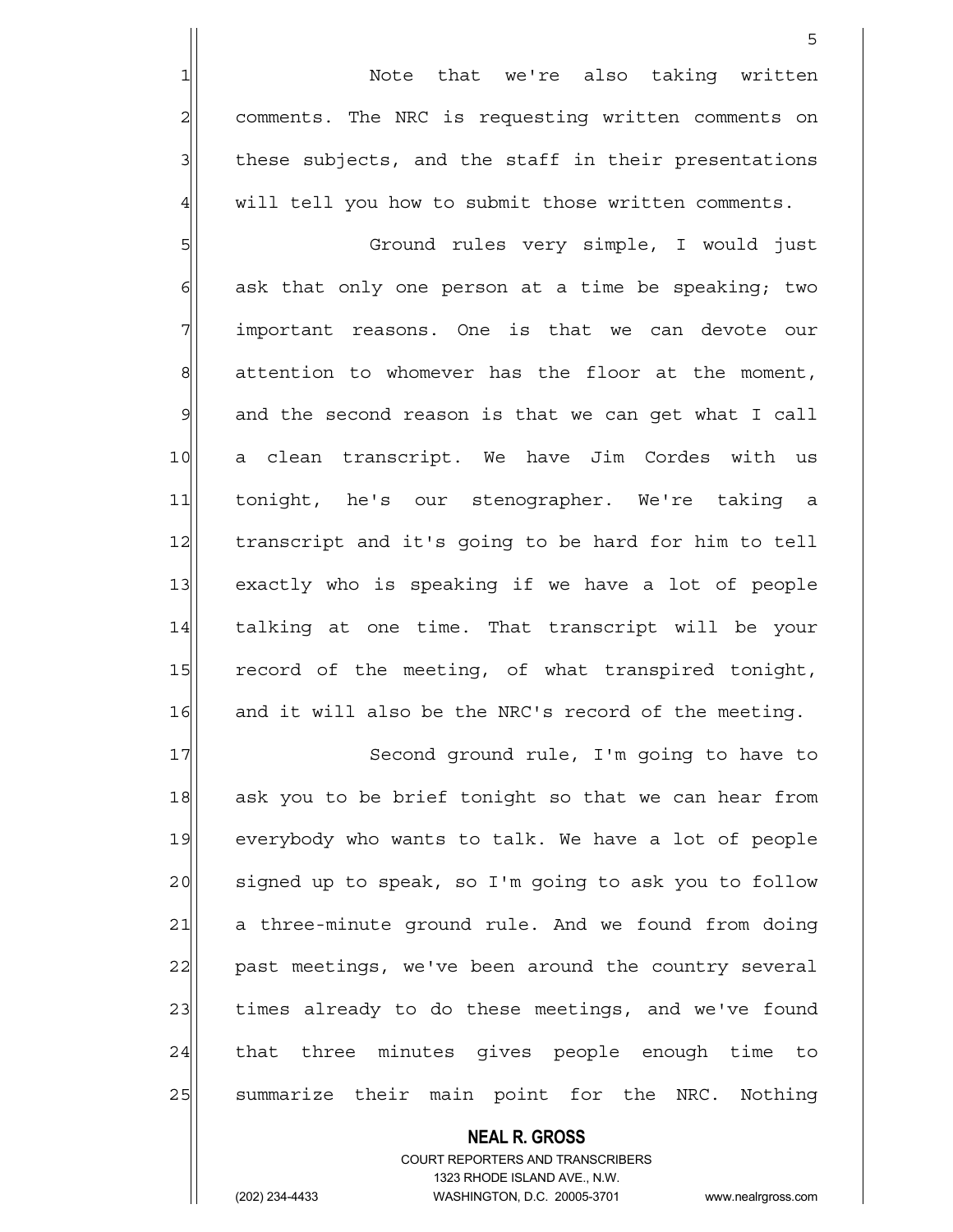1 dramatic is going to happen to you at the end of 2 | three minutes. I'll just walk over and ask you to  $3$  finish up. And we do have a little bit of assistance  $4$  on this. We have John Stamatakos right here, and John 5 5 is also from the Center for Nuclear Waste Regulatory 6 Analyses and he's going to hold up this one minute 7 The maining sign so that gives you an idea of maybe 8 it's time to summarize. But we do want you to be 9 calm, and we know that you spent a lot of time 10 preparing your comments, and we appreciate that.

 $\sim$  6

11 Fortunately, there's other ways to 12 amplify on your comments, one of which is, obviously, 13 the written comments that are due on December 20<sup>th</sup> of 14 | this year. There are also sheets, and let me borrow 15 this one from you. There are sheets, these are called 16 NRC Feedback Forms, and it's a way that the NRC tries 17 to get some evaluation of public meetings. And you 18 can evaluate the meeting on these forms, but you can 19 also, if you have a comment on the documents, you can 20 write that on here and either leave it with the NRC 21 staff tonight, or it is already stamped so to speak. 22 It's called franked, and you can just put those in  $23$  the mail to the NRC.

24 and, finally, the NRC is doing a call-in  $25$  only meeting on December 9<sup>th</sup>. And that, again, will

> **NEAL R. GROSS** COURT REPORTERS AND TRANSCRIBERS 1323 RHODE ISLAND AVE., N.W.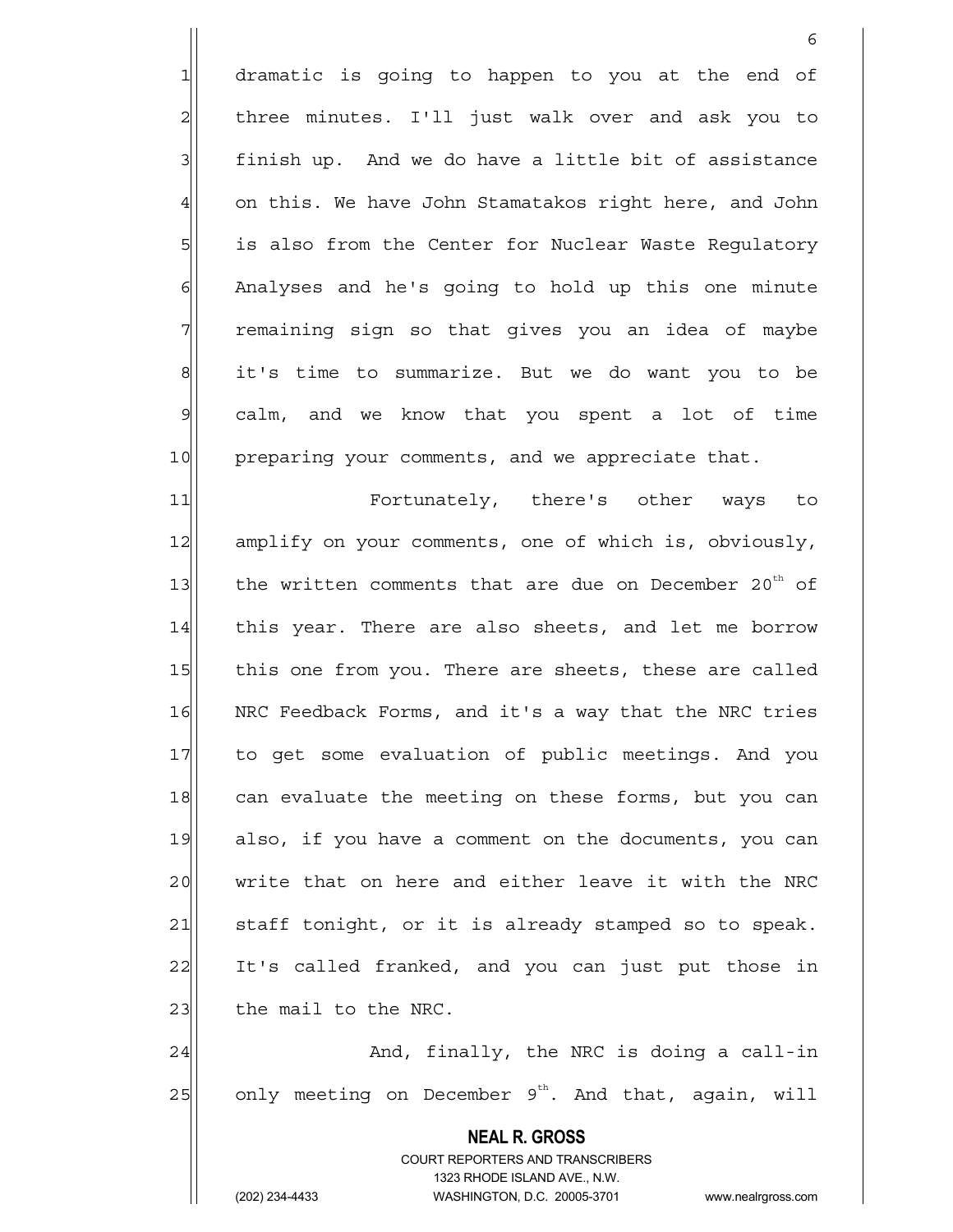probably be 1:30 to 4:30, three-hour meeting, so if you haven't had a chance to talk, you want to say 3 | something else, please call in and the NRC will tell you how you do that.

5 Final guideline is to just for all of us  $6$  to be courteous to one another tonight. You may hear 7 opinions that you don't agree with tonight, but just 8 please respect the person who's giving that opinion.

9 Solution of the introduce the NRC staff to you. 10 I'm going to introduce our speakers first, two 11| speakers. We have Carrie Safford, and Carrie is the 12 Deputy Director of the Waste Confidence Directorate 13 at the NRC. Second speaker is Paul Michalak. Paul is 14 the Chief of the Environment Impact Statement Branch 15 in the Waste Confidence Directorate, and that's where 16 all of the technical analysis is done by Paul and his 17 staff.

18 We also have the Director of the Waste 19 Confidence Directorate with us tonight, Keith 20 McConnell, and we have a representative of our Office 21 of General Counsel, David Cylkowski, here. In the 22 back of the room there is Andy Imboden, and Andy is 23 another Branch Chief, the second Branch Chief in the 24 Waste Confidence Directorate, and Andy's branch takes 25 care of planning, communication, and rulemaking. We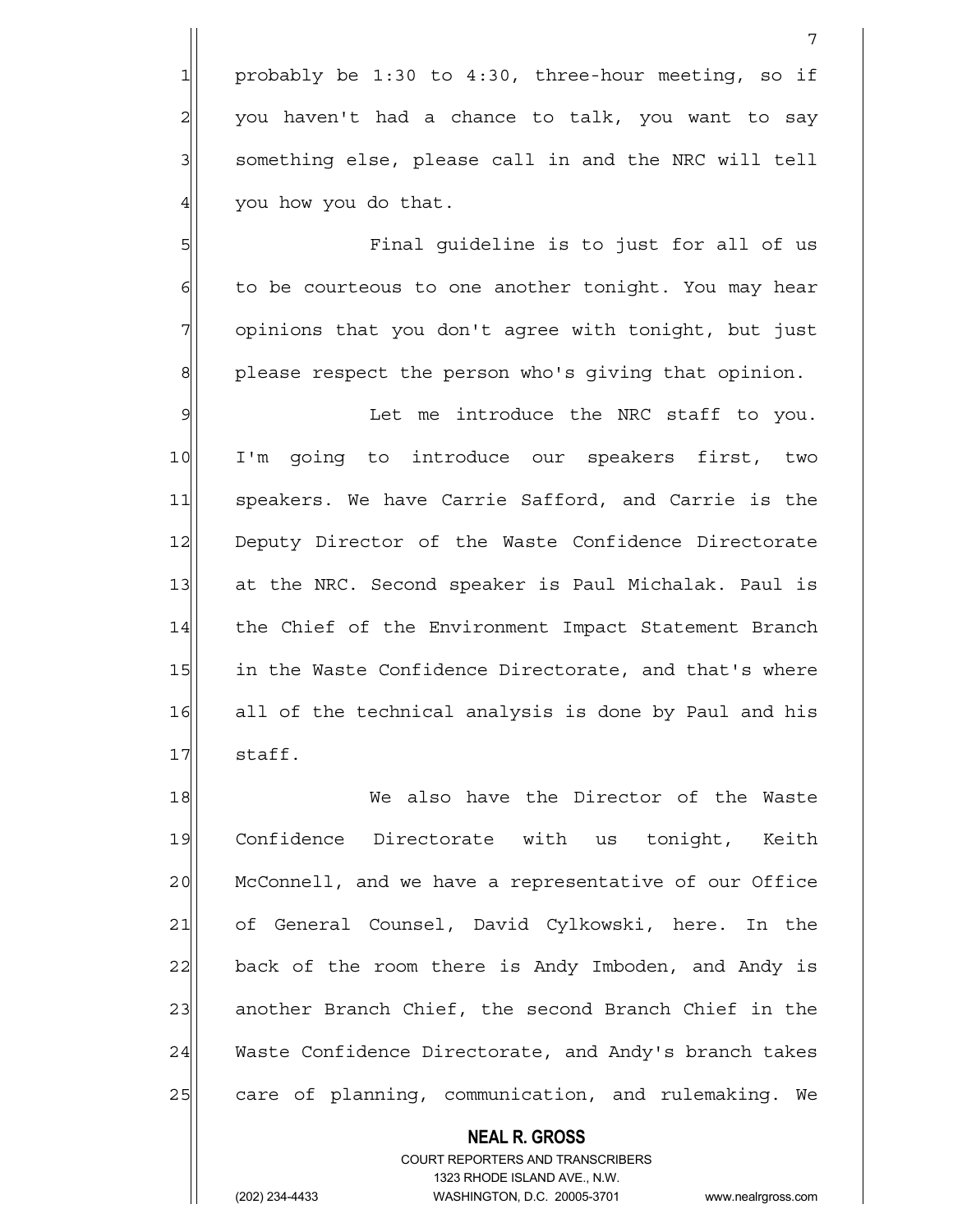1 also have our public affairs expert here from the 2 Region III office in the back of the room, that's 3 Viktoria Mitlyng, and the two people who really 4 arrange all the logistics for these meetings and all 5 5 5 5 that happens with waste confidence, you probably met  $\delta$  them at the desk, and we have T.R. Rowe, who's right  $7$  here, and Susan Wittick is probably out at the desk.

8

8 8 After the NRC presentations we have just 9 a couple of minutes for any questions to make sure 10 that you understand the process for tonight's 11 meeting, to make sure that you understand how 12 comments are to be submitted, so after those 13 presentations we'll just go out for a couple of 14 questions, and then we're going to start going 15 through the list of speakers, and we'll have you up 16 here.

17 and I think I would just say thank you 18 all for being here, and I'm going to ask Carrie to 19 come up and talk to us.

20 MS. SAFFORD: Good evening, everyone, 21 welcome. As Chip said, my name is Carrie Safford. I'm 22 the Deputy Director of the Waste Confidence 23 Directorate at the NRC. Thank you all for coming out  $24$  tonight and participating in this meeting.

 **NEAL R. GROSS**

25 || The purpose of tonight's meeting is to

 COURT REPORTERS AND TRANSCRIBERS 1323 RHODE ISLAND AVE., N.W.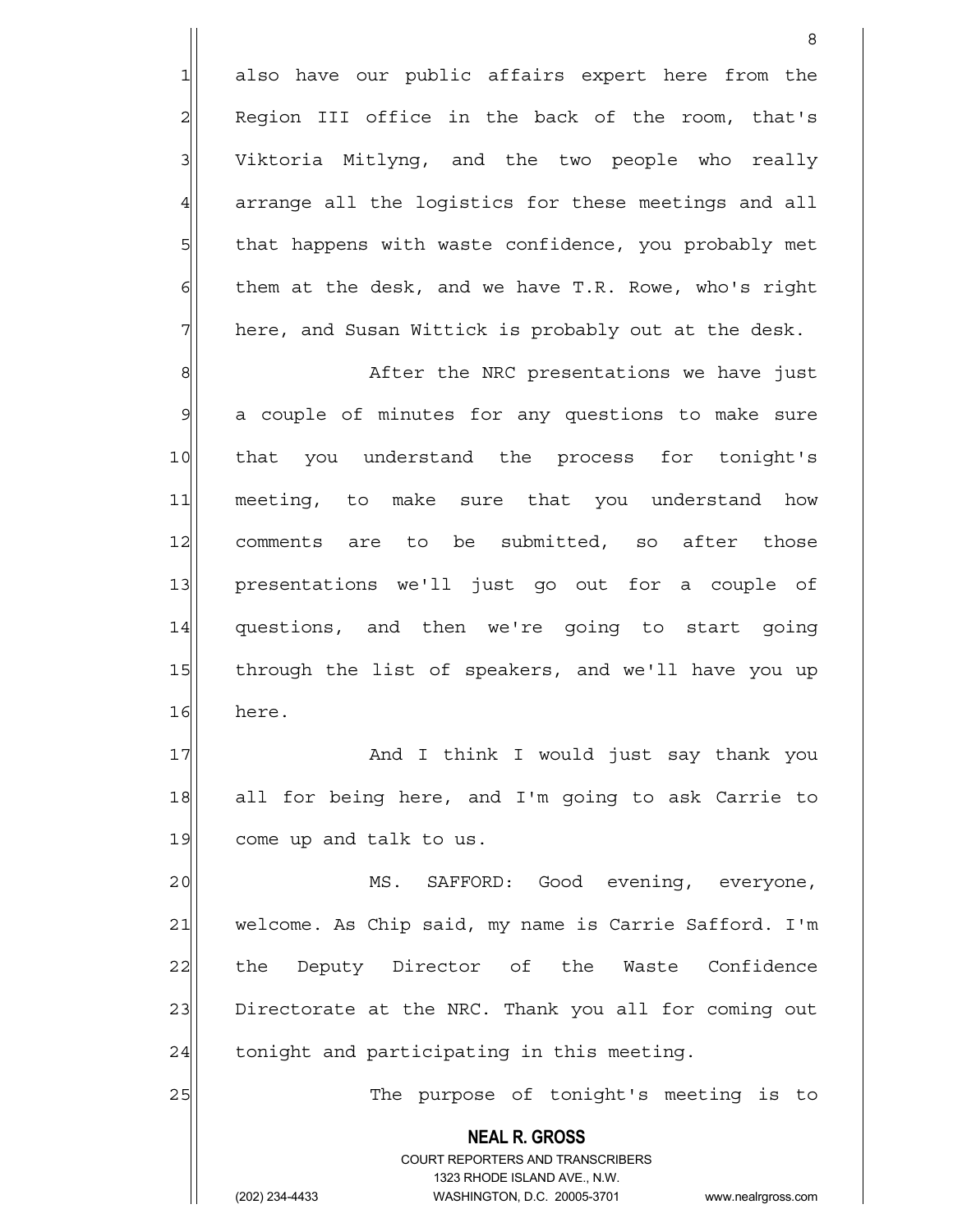1 obtain public comment on the Draft Generic 2 Environmental Impact Statement and Proposed Rule.  $3$  Both those documents were published on September 13 $^{th}$ . 4 As Chip mentioned, we're going to start 5 5 5 off with a brief presentation by Paul Michalak, and 6 | that will be on the Proposed Rule and Generic 7 Film Environmental Impact Statement. And that's going to 8 maximize the amount of time that we have tonight to 9 hear from you all. 10 10 If you've got specific questions on our 11 draft documents, we will have staff out in the open 12 house area, and they will be available all throughout 13 this meeting if you need to get up and go out and ask 14 some specific questions to them and come back in. 15 I just want to start off tonight with a 16 few general comments on our rulemaking process at the 17 NRC. Writing regulations is one of the most important 18 things that we do here. They're our vehicle for 19 implementing national and international policy, and 20 for achieving the NRC's goals of maintaining public 21 health, and safety, and security, and protection of 22 the environment. We take it very seriously, and it's 23 an extremely important activity. 24 Over the past year, the Directorate has

9

25 been involved in an effort to assess the

 **NEAL R. GROSS** COURT REPORTERS AND TRANSCRIBERS 1323 RHODE ISLAND AVE., N.W.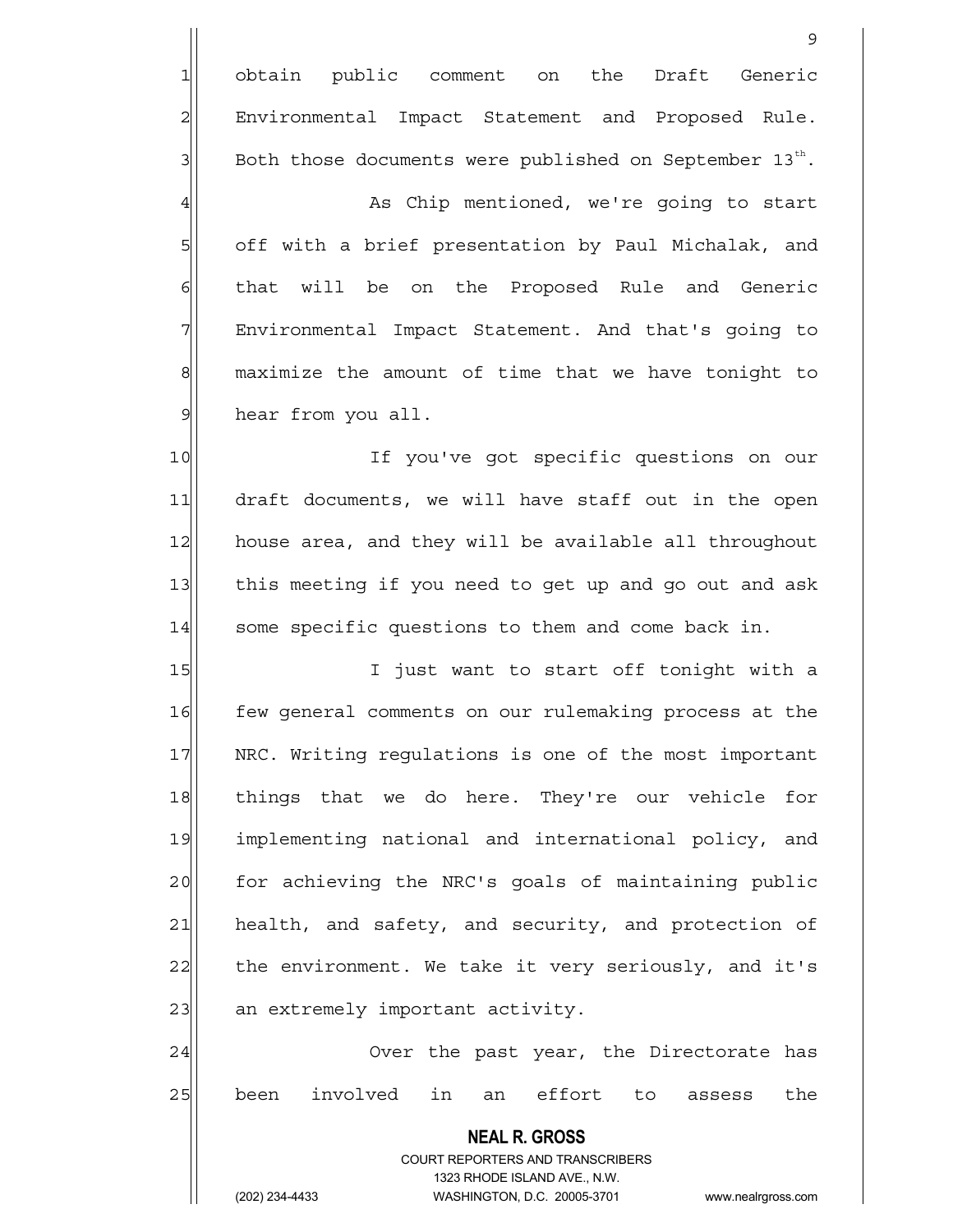1 environmental impacts of continued storage of spent 2 | nuclear fuel beyond a reactor's license life for 3 3 operations. The Draft Generic Environmental Impact 4 Statement and Proposed Rule are the results of that 5 s beffort. We have strived to provide an open and 6 6 forward to transparent process, and now we look forward to 7 hearing your comments here tonight.

8 8 I also want to point out that in the  $9$  Proposed Rule there are a few questions, specific 10 areas that the NRC Commissioners have asked for your 11 input. Your feedback on these four areas and other 12 issues will help us improve our final documents, and 13 it will provide valuable input to the Commissioners 14 during their deliberations on the Final Rule and the 15 Final Generic Environmental Impact Statement.

16 and, finally, I'd just like to mention 17 | that because of the delay, the government shutdown 18 and the rescheduling our meetings, we have extended 19 our public comment deadline to December 20<sup>th</sup>. And as 20 Chip alluded to earlier, there is an additional 21 meeting that will be held on Monday, December  $9^{th}$ . 22 That's a teleconference only. There are information 23 sheets out in the open house area that give you the  $24$  information for the dial-in, and pass code, and the  $25$  times and date for that meeting.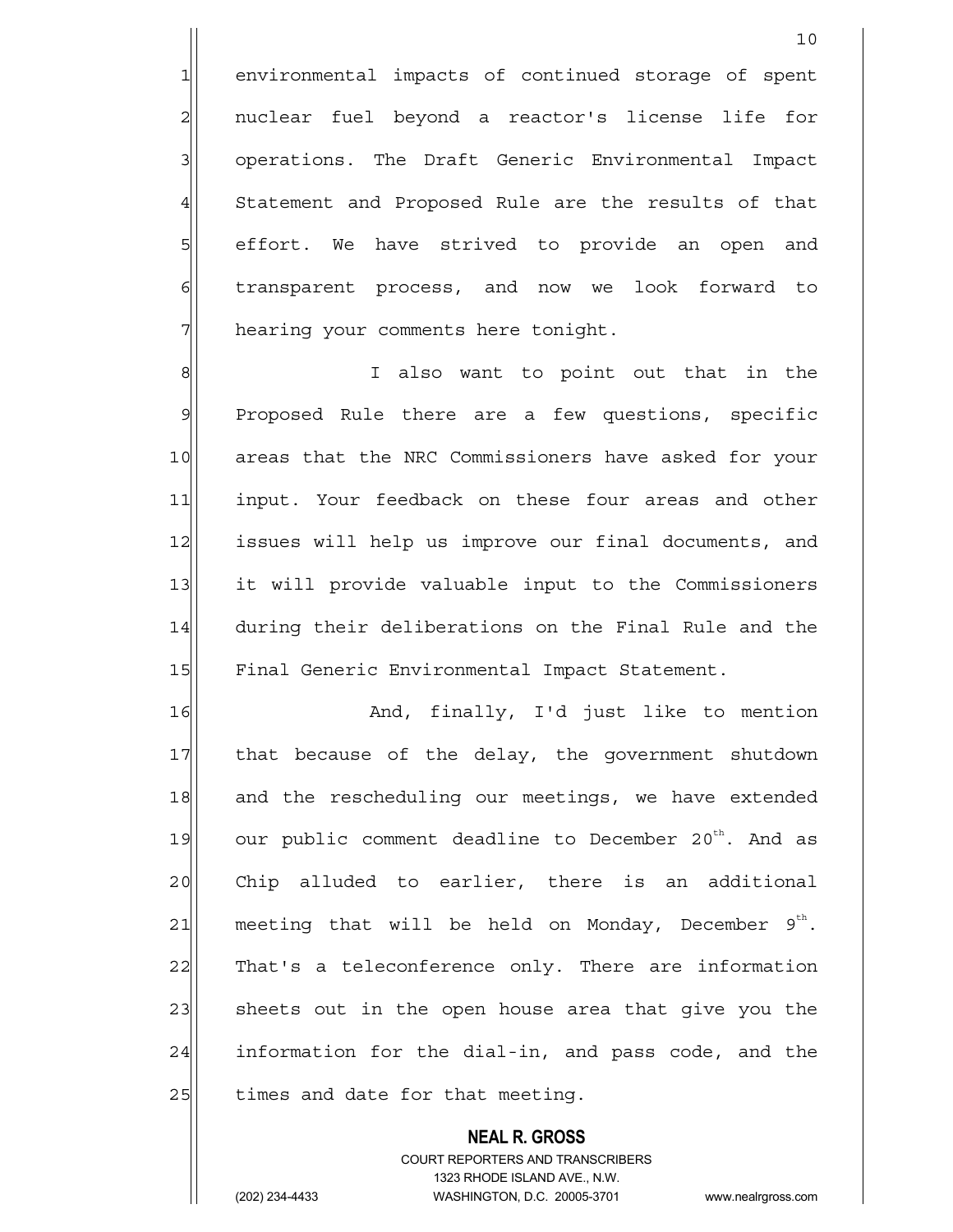**NEAL R. GROSS** COURT REPORTERS AND TRANSCRIBERS  $11$ 1 So once again, welcome, and thank you 2 for joining us tonight. And I'll turn it over to Paul 3 | Michalak. 4 MR. MICHALAK: Good evening. I'd like to 5 || add to Carrie's welcome, and thank you for 6 6 participating today. 7 My name is Paul Michalak, and I'm the 8 Branch Chief of the Environmental Impact Statement 9 Branch in the Waste Confidence Directorate. 10 At tonight's meeting, I'll give a brief 11 history of waste confidence, outline key aspects of 12 | the Draft Generic Environmental Impact Statement and 13 the proposed Waste Confidence Rule, and explain how 14 you can comment on these documents. Then we'll get to 15 the public comment portion which is the heart of the 16 meeting. 17 Waste Confidence accomplishes two 18 | things. It generically addresses the environmental 19 impacts of continued storage and makes a 20 determination about the feasibility of safe storage 21 ain the time frame for repository availability. The 22 Draft Generic Environmental Impact Statement for 23 Waste Confidence satisfies part of the Commission's 24 National Environmental Policy Act obligations for 25 reactor licensing and relicensing, and the licensing

1323 RHODE ISLAND AVE., N.W.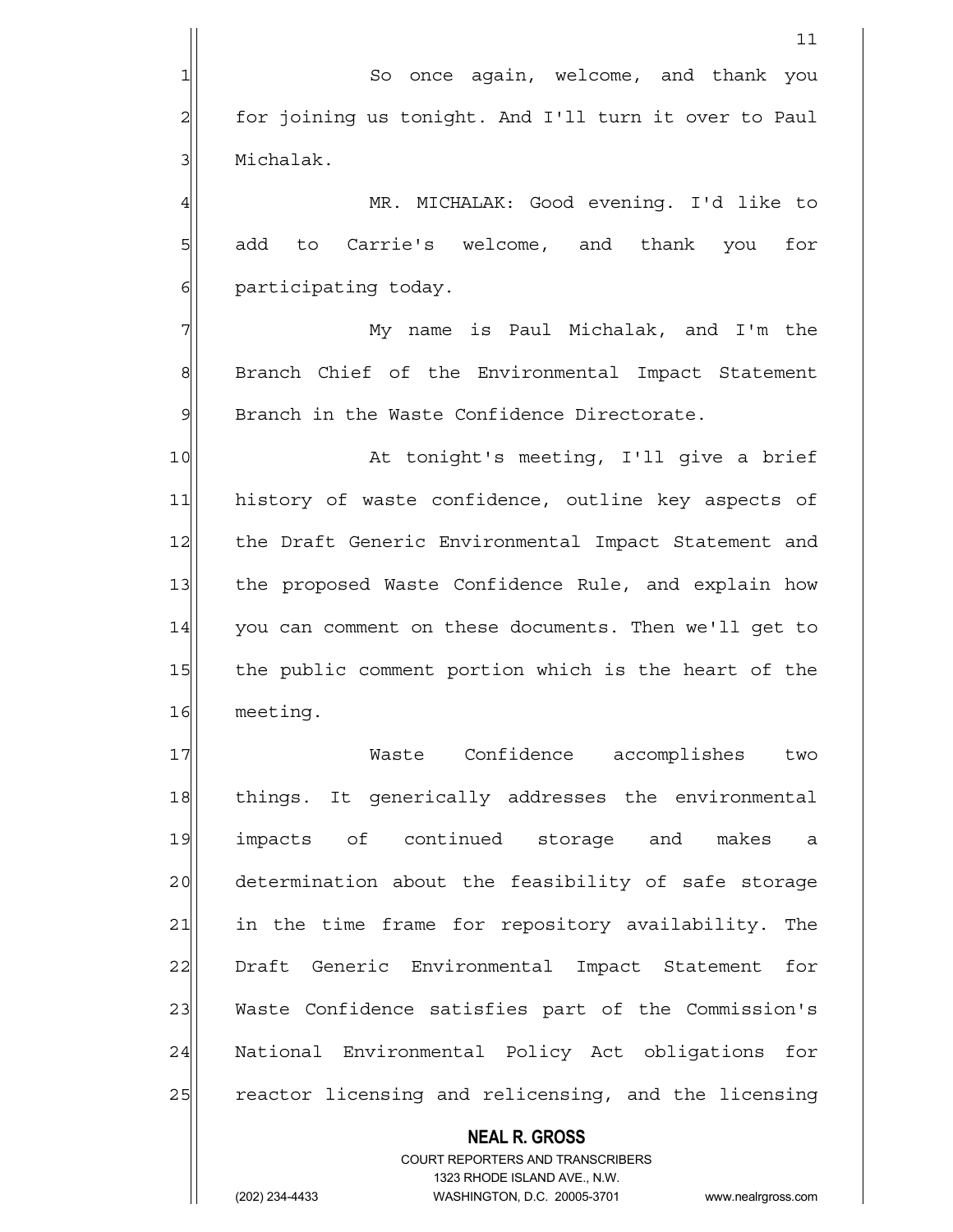1 and relicensing of spent fuel storage facilities.

2 The Draft Environmental Impact Statement 3 3 also serves as the regulatory basis to support the 4 Proposed Waste Confidence Rule. The Environmental 5 | Impact Statement and Proposed Rule only cover the 6 time frame after the license life for reactor 7 | operation; however, it is important to note that the 8 Proposed Rule on Waste Confidence does not license 9 any particular site or facility, nor does it allow 10 for long-term storage of spent nuclear fuel at any 11 site.

12 The NRC's history with Waste Confidence 13 started when the Commission issued the rule back in 14 1984. Since then, the rule has been updated most 15 recently in 2010. In 2012, the rule was challenged 16 and the Court of Appeals for the D.C. Circuit vacated 17 the 2010 rule. The court identified three 18 deficiencies with the Commission's environmental 19 analysis to support the 2010 Waste Confidence Rule. 20 The court found that the analysis didn't evaluate the 21 environmental effects of failing to secure permanent 22 disposal of the spent nuclear fuel.

23 and 23 It also directed the Commission to 24 provide a forward-looking assessment of spent fuel 25 | pool leaks, and the environmental consequences of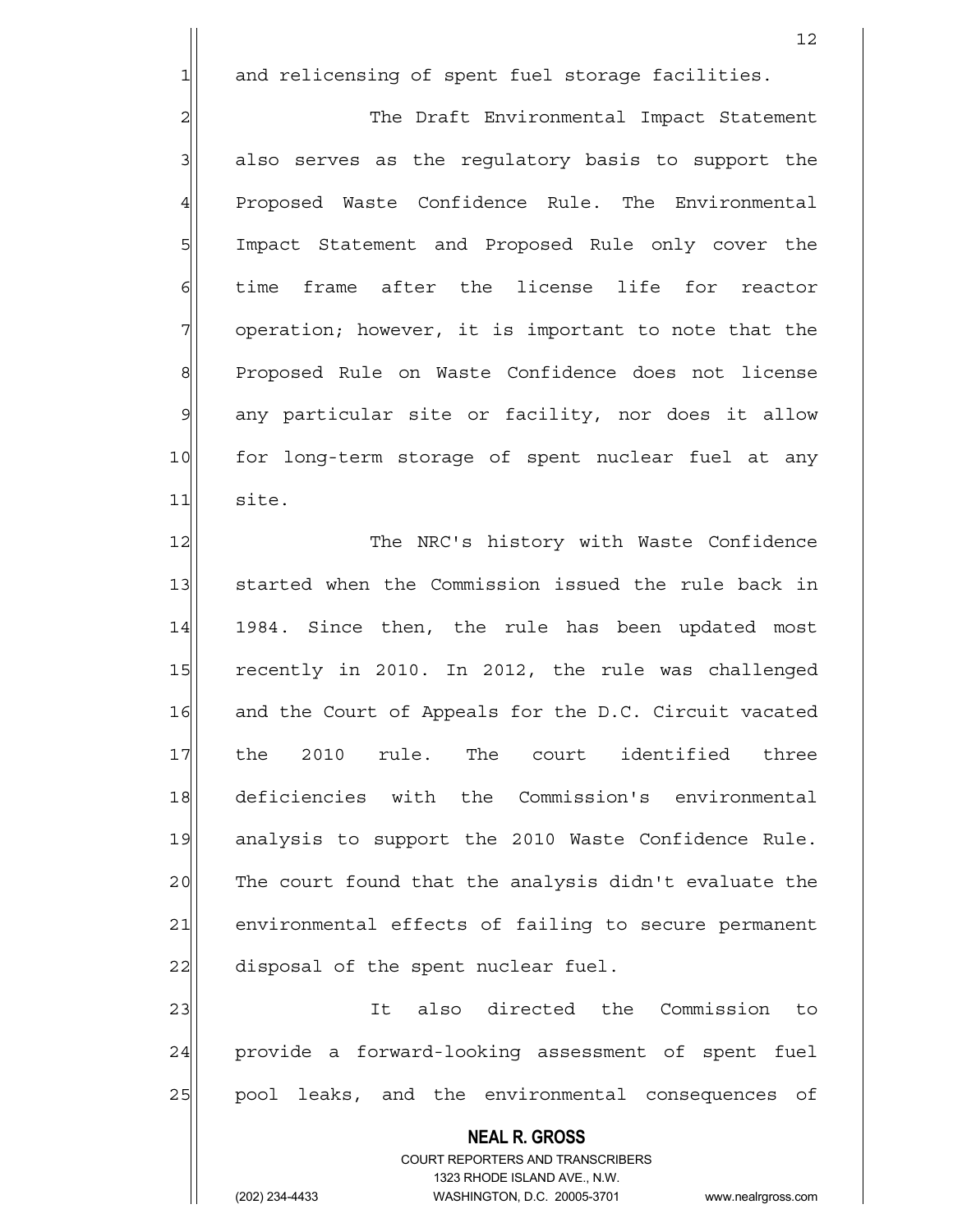1 spent fuel pool fires.

2 | 2| 3 3 approach, either with an environmental assessment or 4 an Environmental Impact Statement, would 5 5 5 5 appropriately address the issues associated with 6 Waste Confidence.

7 Following the court's decision, the Commission 8 directed staff to prepare an Environmental Impact 9 Statement evaluating these issues with the 10 possibility of issuing an updated Waste Confidence 11 Rule.

12 There are two things that I would like 13 you to remember. The first is that Waste Confidence 14 is just a small part of the overall environmental 15 analysis for reactor or storage facility licensing 16 and relicensing. Secondly, Waste Confidence does not 17 license any facility or authorize storage after the 18 expiration of a facility's license.

19 The draft statement describes the 20 impacts of continuing to store spent nuclear fuel 21 beyond the license life for operation of a reactor 22 whether in spent fuel pools or at independent spent 23| fuel storage installations located at both reactor  $24$  and away-from-reactor sites.

25 | The draft Statement describes why we're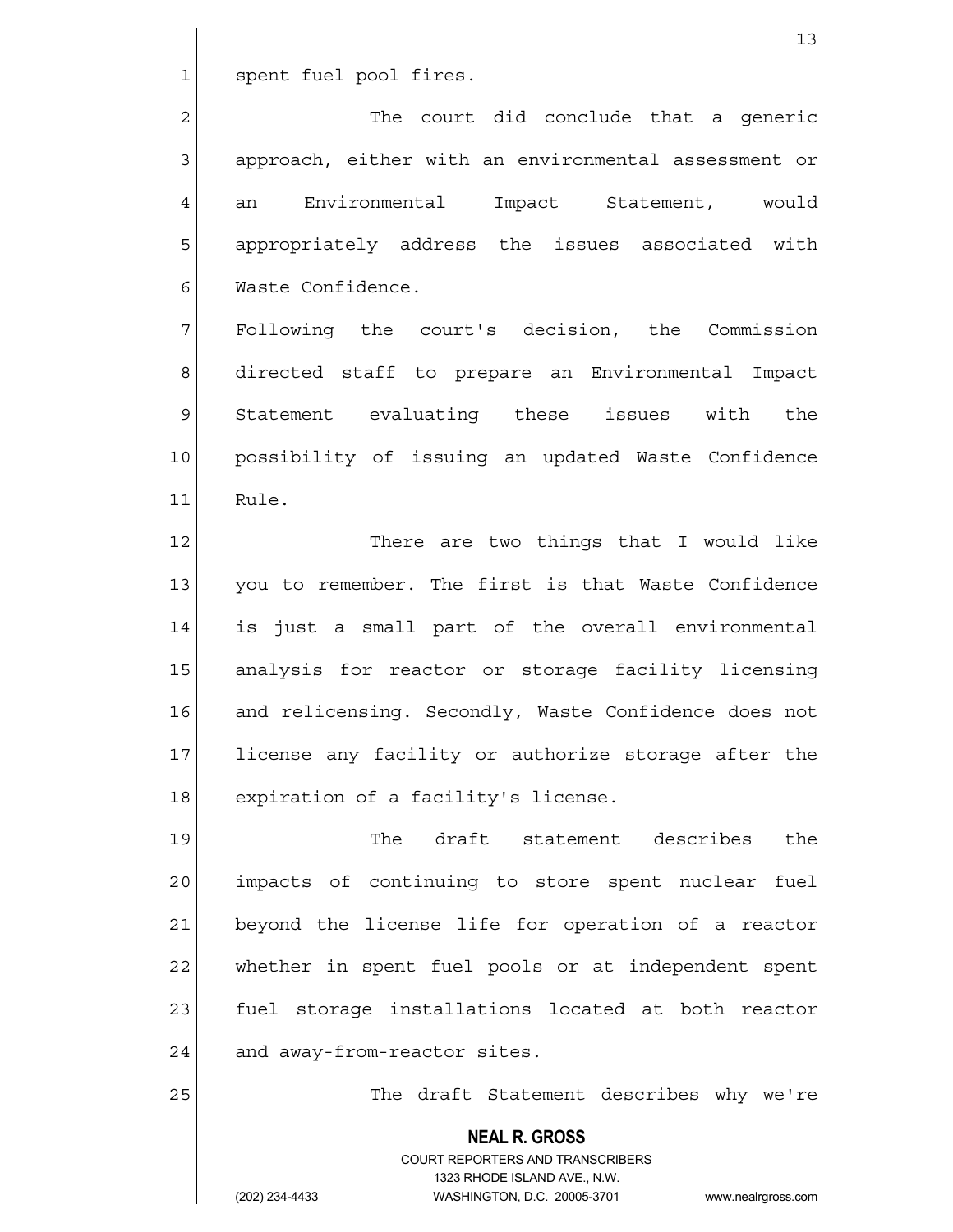1 revisiting Waste Confidence. It discusses the 2 alternatives considered. It describes how the 3 | environmental impacts were evaluated. It describes  $4$  what facilities are covered, and the environmental 5 impacts of continued storage at reactor and away-6 from-reactor sites. It also contains information on  $7$  the cost of the alternatives to the rulemaking. It 8 describes the cumulative environmental impacts of 9 continued storage, and it contains information on the 10 feasibility of a repository, and the feasibility of 11 safe storage of spent fuel.

12 The draft Statement assessed impacts of 13 continued spent fuel storage for three time frames 14 based on when a repository would become available: a 15 Short term, or 60 years beyond the license life for 16 operation of a reactor; long-term time frame, which 17 is 100 years beyond the short term or 160 years; and 18 an indefinite storage time frame where no repository 19 becomes available.

20 The draft Statement serves as the 21 regulatory basis for the Proposed Rule. The Proposed 22 Rule would generically address the environmental 23 effects or impacts of continued storage. These 24 impacts would not be revisited in future site-25 | specific licensing proceedings unless the NRC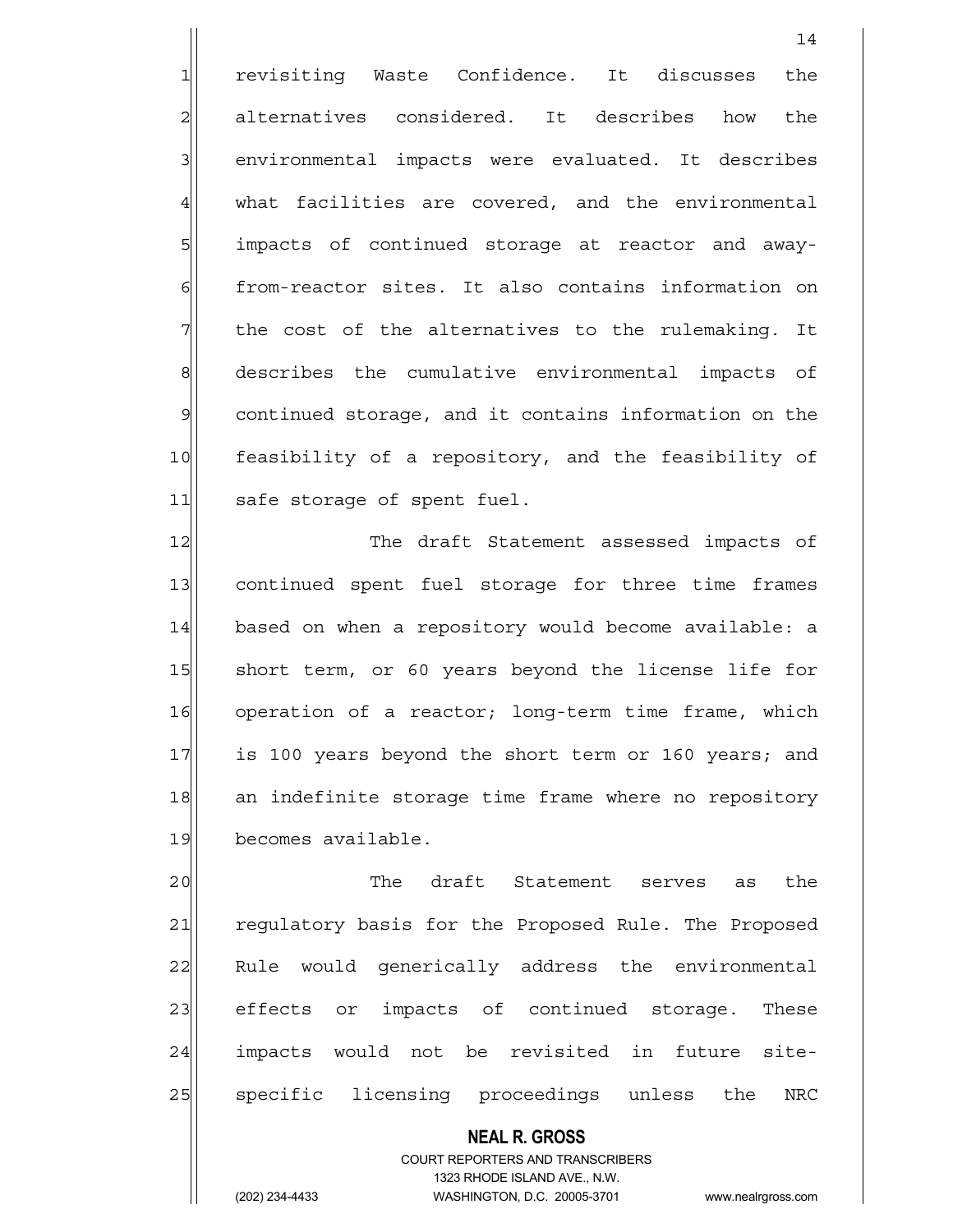4 The Proposed Rule would revise the 5 Nuclear Regulatory Commission's regulations,  $6$  specifically the citation is Title 10 of the Code of 7 | Federal Regulations, Section 51.23.

8| Million School Chee Proposed Rule also states that the 9 analysis supports the Commission's determination that 10 it is feasible to safely storage nuclear fuel 11 following license life for operation of a reactor. It 12 also states that it is feasible to have a mined 13 geological repository within 60 years following 14 license life for operation of a reactor. We are 15 specifically seeking comment on whether the Final 16 Rule should contain these last two statements.

17 To ensure that your comments are 18 considered they must be received by December 20, 19 2013. Mailed comments must be postmarked by December  $20 \vert$   $20^{th}$ . All comments, whether submitted in writing or 21 provided orally are considered equally.

22 | Course, we're here tonight so you can 23 tell us your comments on the Generic Environmental 24 Impact Statement and Proposed Rule. Tonight's 25 comments are being transcribed and will be considered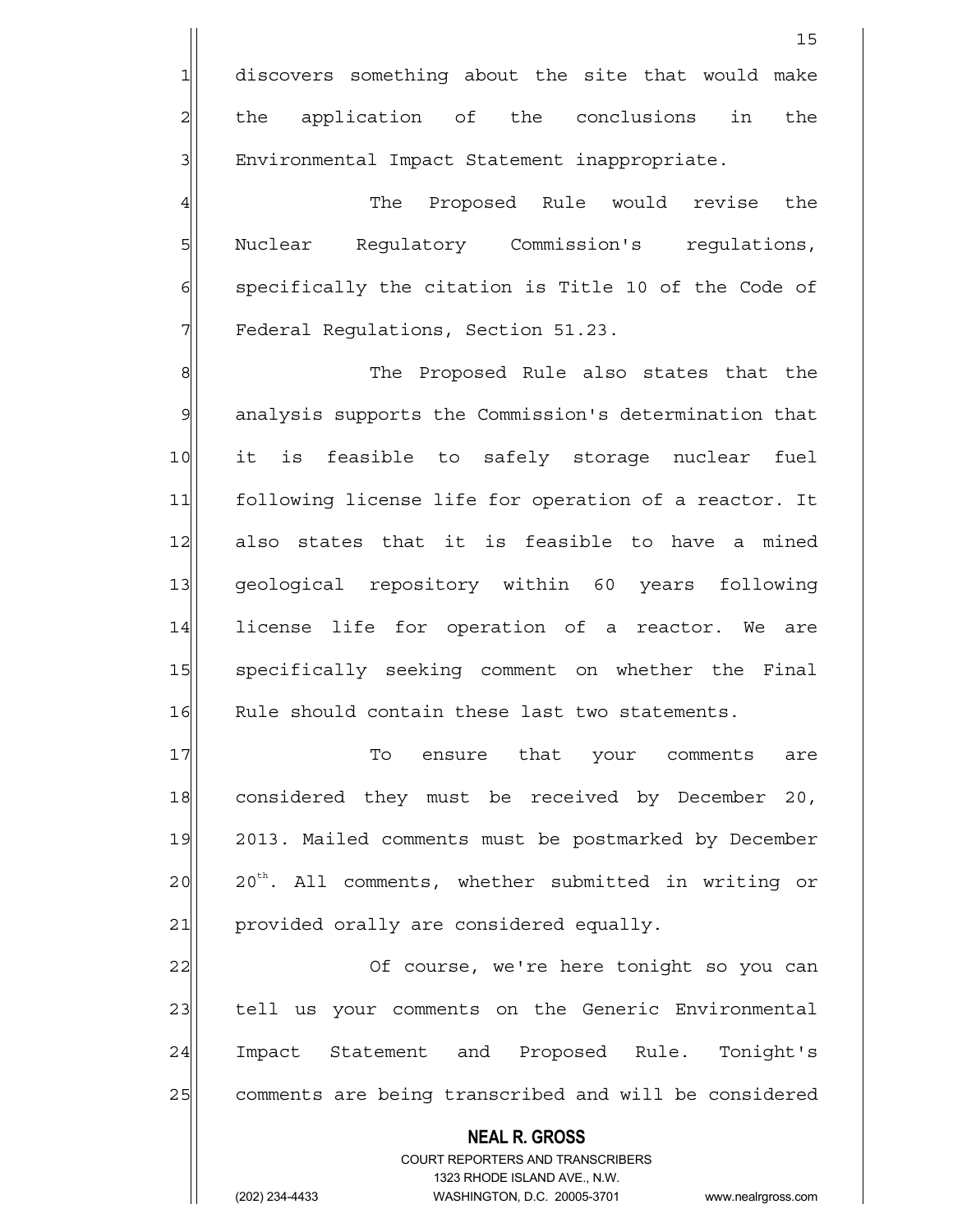$1$  part of the record.

2 2 You can also leave written comments with  $3$  the NRC staff located at the registration table, and 4 we will make sure those comments are added to the 5| docket. You may also email, fax, or mail your  $6$  comments to the NRC. You may also provide comments 7 | using the Federal eRulemaking site, which is 8 www.regulations.gov.

9 9 This concludes the NRC's presentation. 10 I'll turn the mic back over to Chip.

11 FACILITATOR CAMERON: Okay, thanks, Paul, 12 and thank you, Carrie.

13 Carrie mentioned that there's going to 14 be NRC expert staff out in the lobby throughout the 15 meeting if you have any technical or legal questions 16 about all of this, but we did just want to check in 17 with you on process before we go to comments.

18 anybody have a question on the 18 19 comment submission process, or the process for the 20 meeting tonight? Anything like that?

21 | (No response.)

22 FACILITATOR CAMERON: Okay. Yes, sir.

23 MR. McCRANEY: I have a quick question.

24 FACILITATOR CAMERON: And introduce 25 yourself, please.

 **NEAL R. GROSS**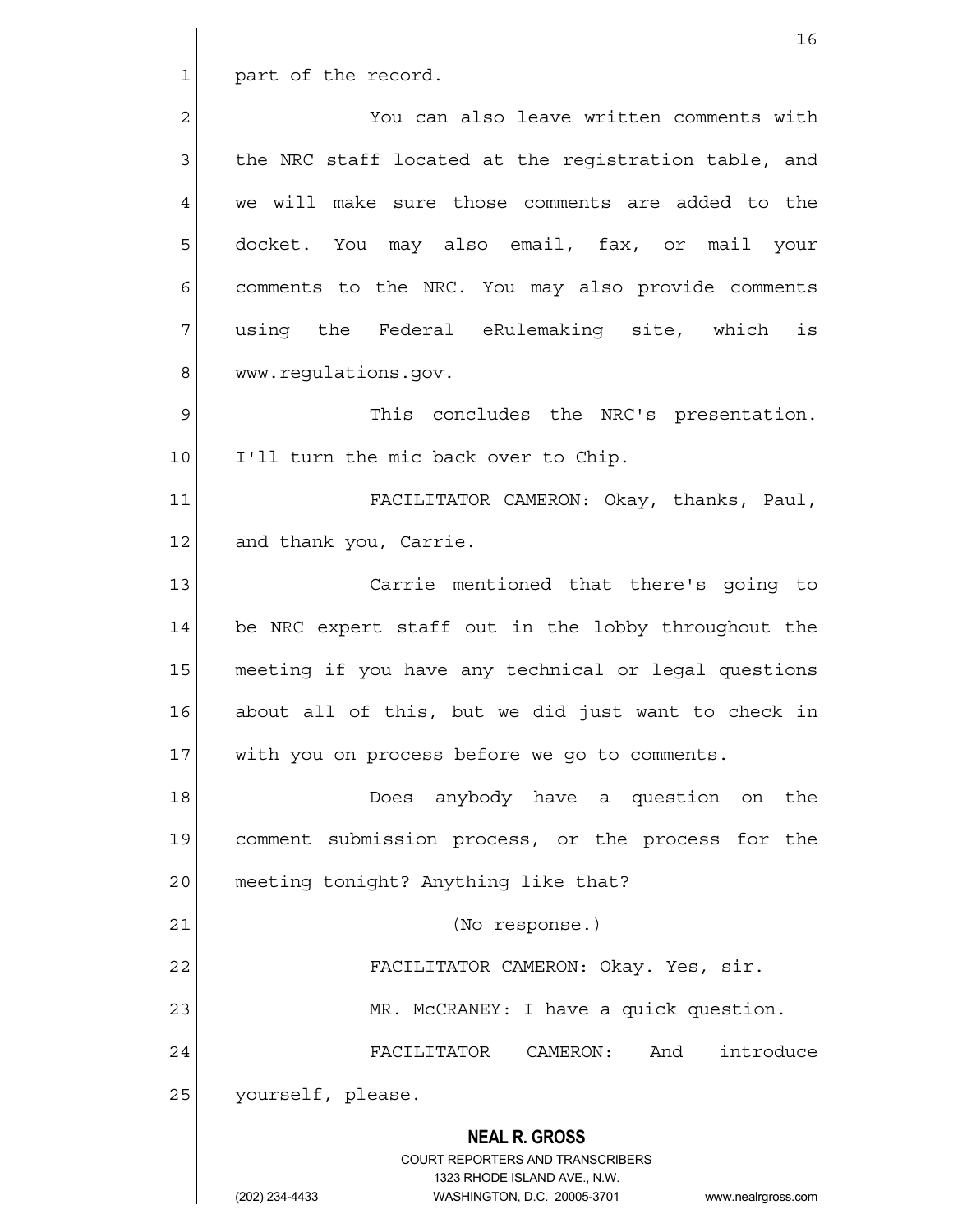|                | 17                                                                                                  |
|----------------|-----------------------------------------------------------------------------------------------------|
| 1              | MR. McCRANEY: My name is Richard                                                                    |
| $\overline{c}$ | McCraney. I'm just an interested citizen tonight, not                                               |
| 3              | representing anybody but me.                                                                        |
| $\overline{4}$ | The NRC has been in existence how many                                                              |
| 5              | years?                                                                                              |
| 6              | MALE SPEAKER: 1975.                                                                                 |
| 7              | FACILITATOR CAMERON: 1975.                                                                          |
| 8              | MR. McCRANEY: 1975, so the whole concept                                                            |
| $\mathcal{G}$  | of all this waste activity that's day one, 1975.                                                    |
| 10             | FACILITATOR CAMERON: Let me perhaps add                                                             |
| 11             | something on that, is that the NRC was created by                                                   |
| 12             | statute in 1975. There was another agency before                                                    |
| 13             | that, the Atomic Energy Commission, who<br>was                                                      |
| 14             | regulating these types of activities. The Congress at                                               |
| 15             | that time decided that they wanted to separate the                                                  |
| 16             | developmental responsibilities for nuclear energy                                                   |
| 17             | from the requlatory responsibilities for obvious                                                    |
| 18             | reasons. The Energy Research and Development                                                        |
| 19             | Administration was formed later, DOE, Department of                                                 |
| 20             | Energy, to do the promotional or developmental is a                                                 |
| 21             | better way to say it, and the NRC to do the                                                         |
| 22             | regulatory. And good question, so that's the context.                                               |
| 23             | Keith, Carrie, anything else?                                                                       |
| 24             | Okay. Well, let's get started. Thank                                                                |
| 25             | you, Mr. McCraney. Let's get started with our                                                       |
|                | <b>NEAL R. GROSS</b>                                                                                |
|                | COURT REPORTERS AND TRANSCRIBERS                                                                    |
|                | 1323 RHODE ISLAND AVE., N.W.<br>(202) 234-4433<br>WASHINGTON, D.C. 20005-3701<br>www.nealrgross.com |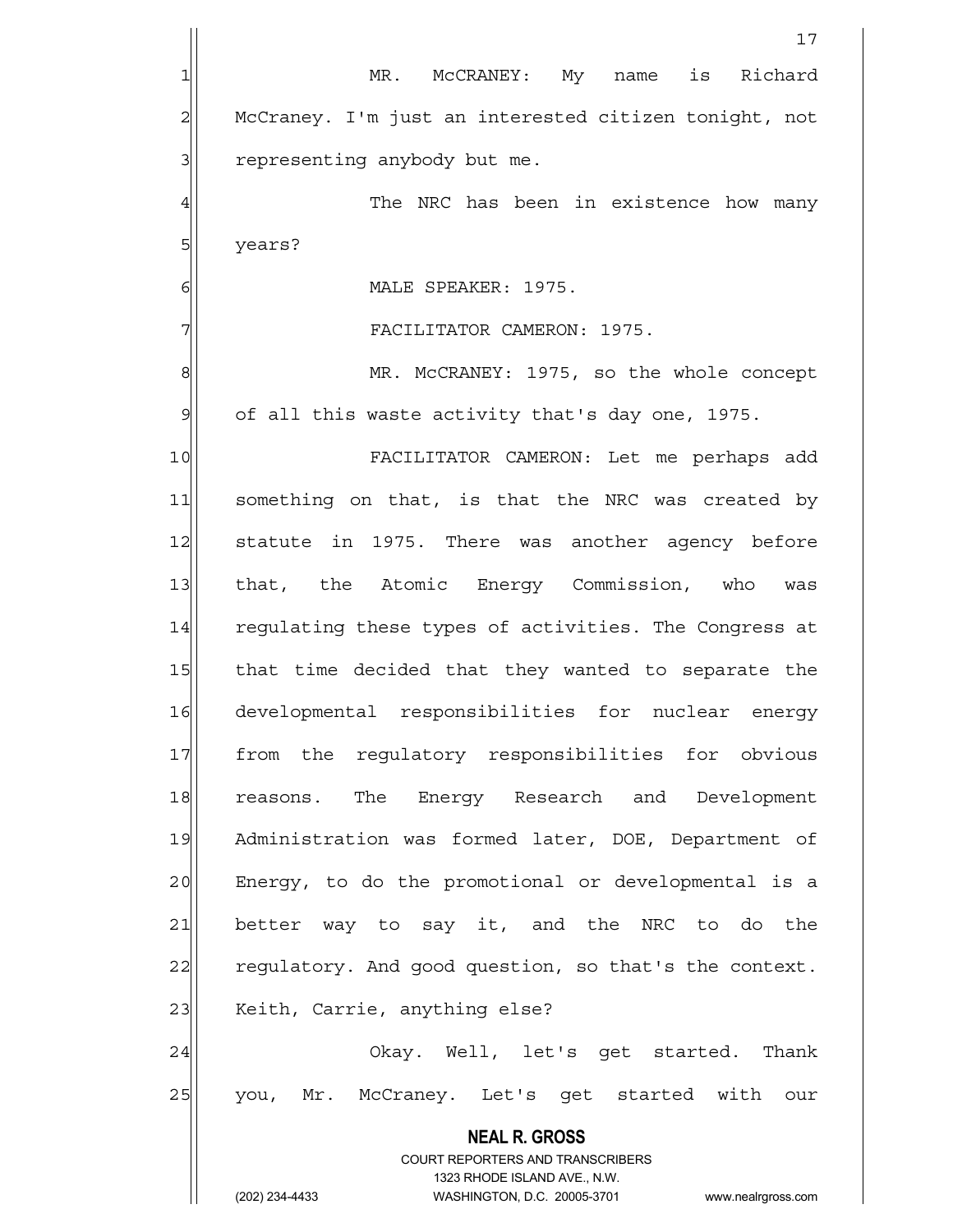1 commenters. And I just want to introduce Andrew 2 Lorenz to you. He's not going to be speaking, but 3 | he's the District Director for Congressman Robert  $4$  Latta's office, and he's right back there. For those 5 of you who don't know him, that's Andrew Lorenz. And, 6 | Andrew, thank the Congressman for sending you over 7 tonight.

18

8 8 8 Our first speaker is going to be Jim 9 Sass from Ottawa County, he's an Ottawa County 10 Commissioner. Then we're going to go to Michael 11 Keegan, Patricia Marida, and Douglas Todd. And this 12 is Mr. Sass.

13 MR. SASS: Good evening. I'd like to say, 14 | first of all, thank you to the NRC for offering this 15 forum so folks can offer their input on the subject. 16 I think as far as my perspective as the President of 17 the Board of Commissioners of Ottawa County, I'd like 18 to first of all recognize my fellow commissioners, 19 Commissioner Arndt and Commissioner Regal who are 20 with us tonight.

21 As you're aware, the Davis-Besse plant 22 is in Ottawa County. Any elected official who takes 23 an oath swears to uphold the health, safety, and  $24$  welfare of the residents, and that is a primary 25 a importance of any elected official.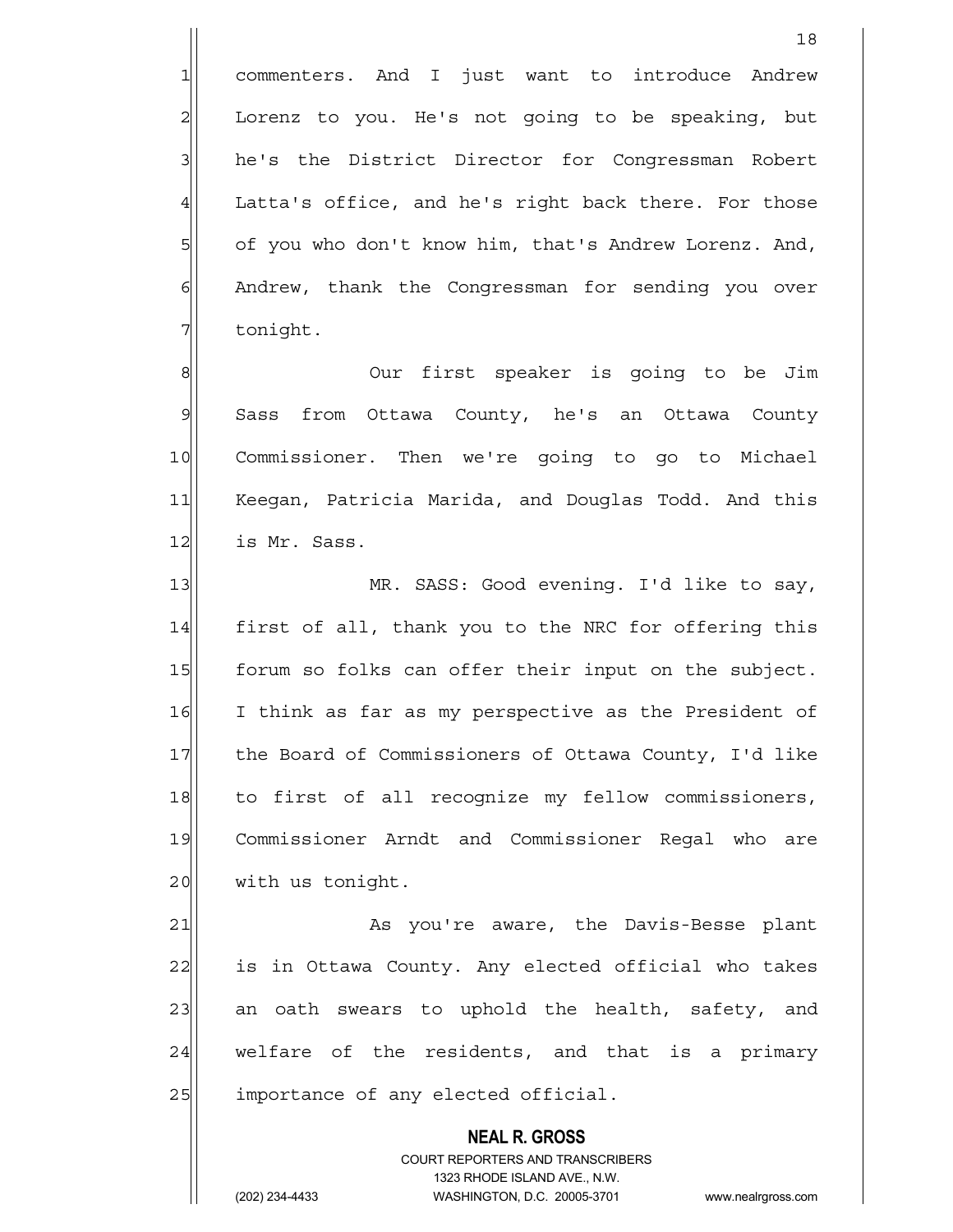1 and from what I see, I'm certainly not 2 going to portray myself as being an expert in this 3 | field, but I can tell you my experience as a 4 Commissioner, we have a very, very good relationship  $5$  with the NRC. We meet with them on a reqular basis 6 6 independent of the utility. And, for that matter, we  $7$  have a great relationship with the utility. If there  $8$  is an issue they notify us, because we live there,  $9$  too.

10 and I think, you know, at this point, 11 this form of -- this way of storing this waste 12 probably is the best that's available. At some point, 13 if the Federal government would get their act 14 together and create a repository that would be the 15 next best thing, but at this point, this is, the 16 technology indicates, the research indicates, that 17 this is probably the best way of storing this 18 material. And I can say having personally, first of 19 all, living in Ottawa County my whole life, and also 20 dealing as a Commissioner with the NRC and the 21 utility that they are constantly -- the NRC is 22 overseeing the utility. Big Brother is watching, and 23 I, for one, as the Board of Commissioners, we support  $24$  the NRC in their efforts in this process as far as 25 the waste, and dealing with the waste. Thank you very

#### **NEAL R. GROSS**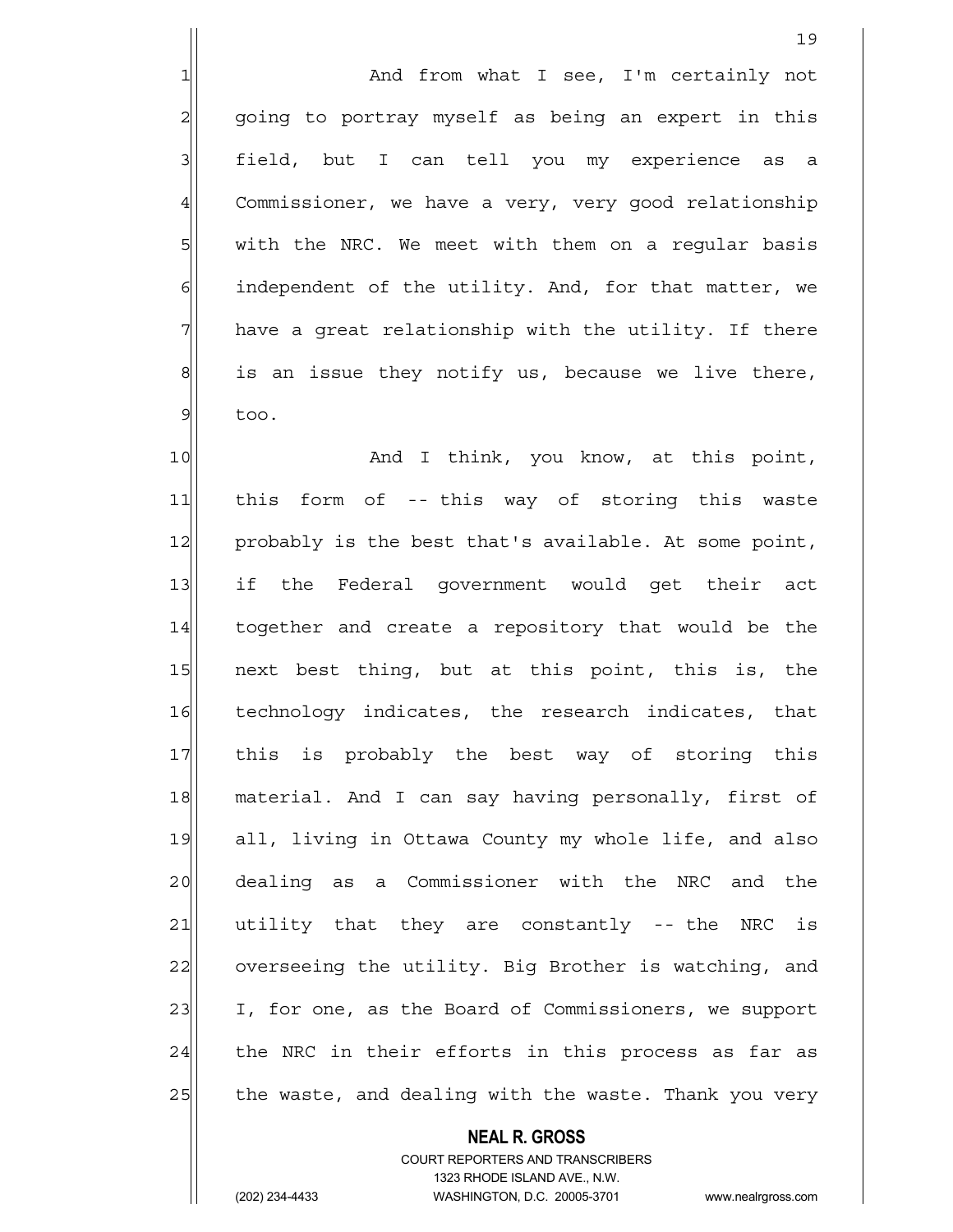20

1| much for your time.

2 | EACILITATOR CAMERON: Thank you. Thank 3 | you very much, Jim. And is Michael Keegan -- here 4 comes Michael. And then we're going to go to Pat 5 Marida, and Doug Todd, and then we're going to go to 6 Jessie Pauline Collins.

7 MR. KEEGAN: My name is Michael Keegan. I 8 hail from Monroe, Michigan, that's halfway between 9 Detroit and Toledo.

10 I've been tracking the nuclear power 11 industry for 33 years, and I see this is the Waste 12 Confidence meeting. This is a Waste Confidence game. 13 This is a con game, and I suggest you shorten the 14 name to Nuke Con Game.

15 **Fixst** backed by the courts to do an 16 environmental impact statement process, which 17 generally takes seven years, is now jammed into two 18 years. We have a series of meetings across the 19 country perfunctorily manufacturing consent that it's 20 | okay to go on generating more and more of this. This 21 is a confidence scheme. This is a fraud perpetrated  $22$  on the taxpayers and the rate payers; a scam.

23 Specifically in this region of the Great 24 Lakes Basin, 20 percent of the world's surface fresh 25 water is in jeopardy from 60 nuclear power plants, 37

> **NEAL R. GROSS** COURT REPORTERS AND TRANSCRIBERS 1323 RHODE ISLAND AVE., N.W.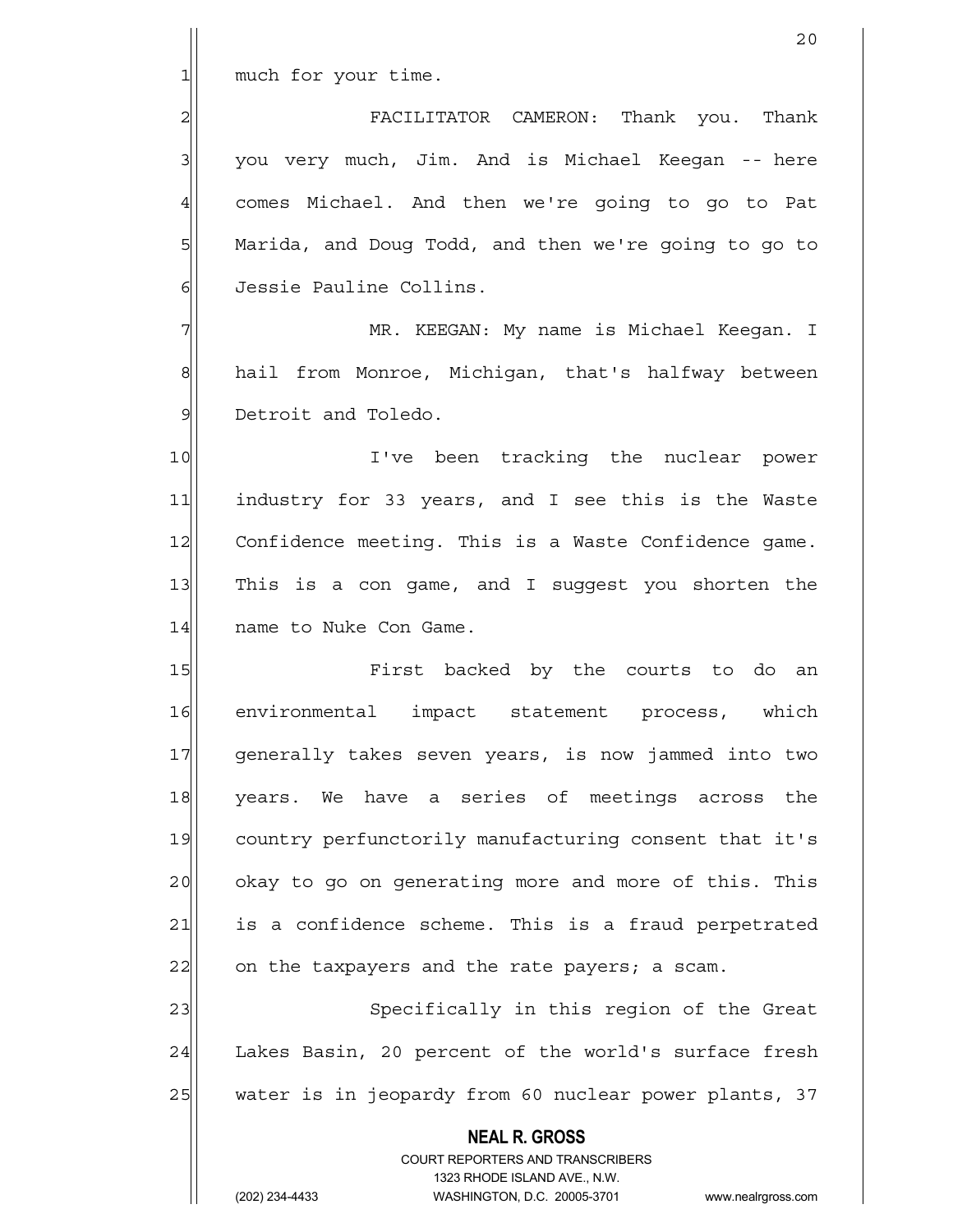1 of which are directly in the watershed, an accident 2 at any one of which would render 20 percent of the 3 | world's precious surface fresh water unusable. And,  $4$  yet, we go on and do it.

5 Now, when this whole game began, perhaps 6 6 6 there were hopes that there would one day be a 7 The resolution to what to do with the waste. Seventy-one 8 years have passed as of this week and they still do 9 not know what to do with the first cupful of 10 radioactive waste.

11 Specific to this region, and I'm going 12 to talk about Lake Erie, is flooding potential. There 13 is what is known as a seiche where you have straight 14 line winds which blow the water out to Buffalo, and 15 the water sloshes back. In 1972, the Davis-Besse site 16 was flooded for over a month. If the plant had been 17| operating at that time, it would have been a 18 disaster.

19 This is not just a matter of trust, or 20 ack of public trust, lack of confidence. This is a 21 criminal enterprise being perpetrated on the public  $22$  by the nuclear power industry  $-$ 23 | (Applause.)

24 MR. KEEGAN: -- and the captured 25 regulator. This meeting is a fraud, this process is a

> **NEAL R. GROSS** COURT REPORTERS AND TRANSCRIBERS 1323 RHODE ISLAND AVE., N.W. (202) 234-4433 WASHINGTON, D.C. 20005-3701 www.nealrgross.com

> 21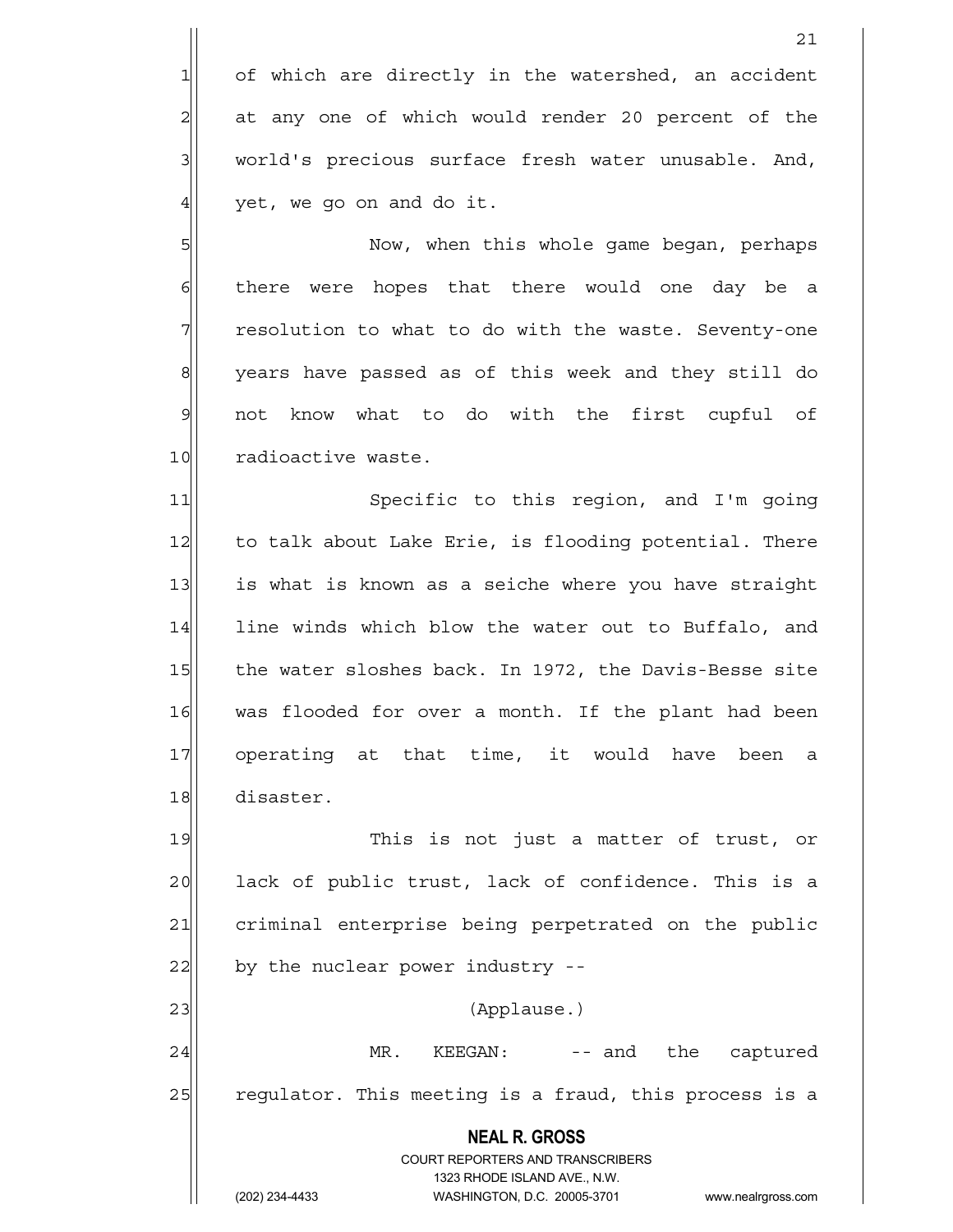**NEAL R. GROSS** COURT REPORTERS AND TRANSCRIBERS 1323 RHODE ISLAND AVE., N.W. (202) 234-4433 WASHINGTON, D.C. 20005-3701 www.nealrgross.com <u>22</u> 1 fraud. I believe this to be criminality. There are 2 five Nuremberg principles. I don't have them with me  $3$  today, but I will be submitting them in writing  $4$  because it does not get one off the hook just because 5 5 5 5 they're following directions of the government, 6 6 following orders. I was just following orders. 7 | This room has been pleasant  $8$  on the phone setting up the meeting, so on and so  $9$  forth. I thank you for that. I have nothing against 10 any one of you, but you are engaged in a criminal 11 enterprise and you need to recognize that, and cease 12 and desist. Stop making it period. 13 (Applause.) 14 MR. KEEGAN: Do not relicense, do not 15 license new ones. You don't know what to do with what 16 you have. 17 FACILITATOR CAMERON: Thank you, Michael. 18 Thank you very much. 19 MR. KEEGAN: Thank you. 20 | (Applause.) 21 FACILITATOR CAMERON: I think we have 22 Patricia, and we have Douglas. Are you going to come 23 up together? 24 MS. MARIDA: Yes. 25 FACILITATOR CAMERON: Okay, please do.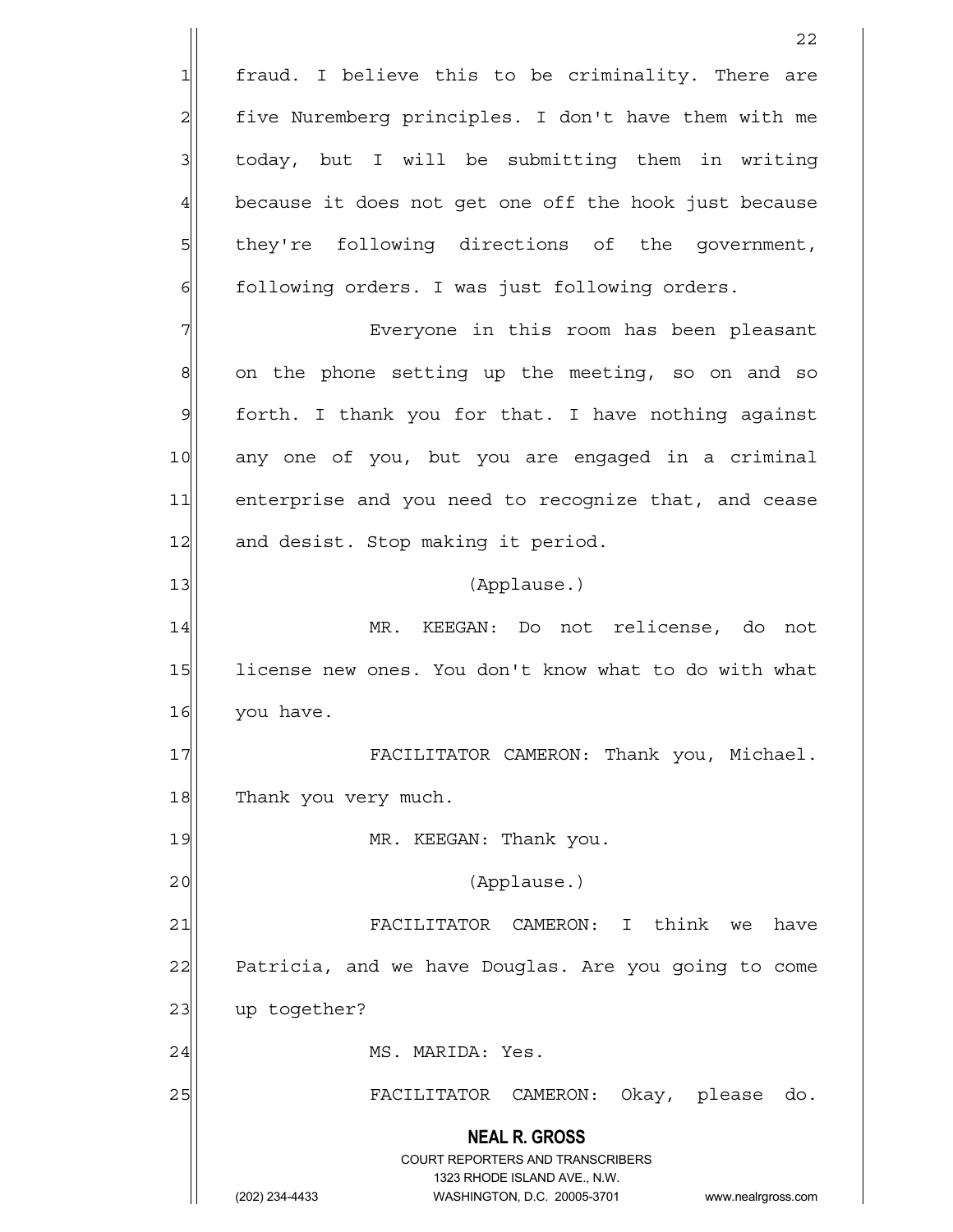1 Please join us. This is Patricia Marida and Douglas  $2$  Todd.

3 MR. TODD: First, I want to thank the NRC 4 for having this meeting. It's good to have a dialoque  $5$  but we need to talk about the truth, too.

6| Manusia As I said, my name is Doug Todd. I live 7 in Columbus, Ohio. Today, I am making a joint 8 statement with Patricia Marida. I will begin our 9 | statement on Waste Confidence and she will finish it.

10 Many of us feel these hearings are a 11 waste of our time. We do not have confidence that the 12 NRC is listening. In the hearings so far, most of us 13 who have testified in favor of the Draft Generic EIS 14 are people who have a vested monetary interest in the 15 | nuclear industry. Most of these people with industry 16 ties have not actually addressed the specifics of the 17 EIS. What they have to say is mostly platitudes and 18 praise for the NRC and for the future of nuclear 19 power.

20 So, we are going to take liberty of also 21 | not directly addressing the EIS or repeating the many 22 excellent points that have been made on its serious 23 shortcomings. Instead, we will address the morality 24 of passing on our responsibilities to future 25 | qenerations.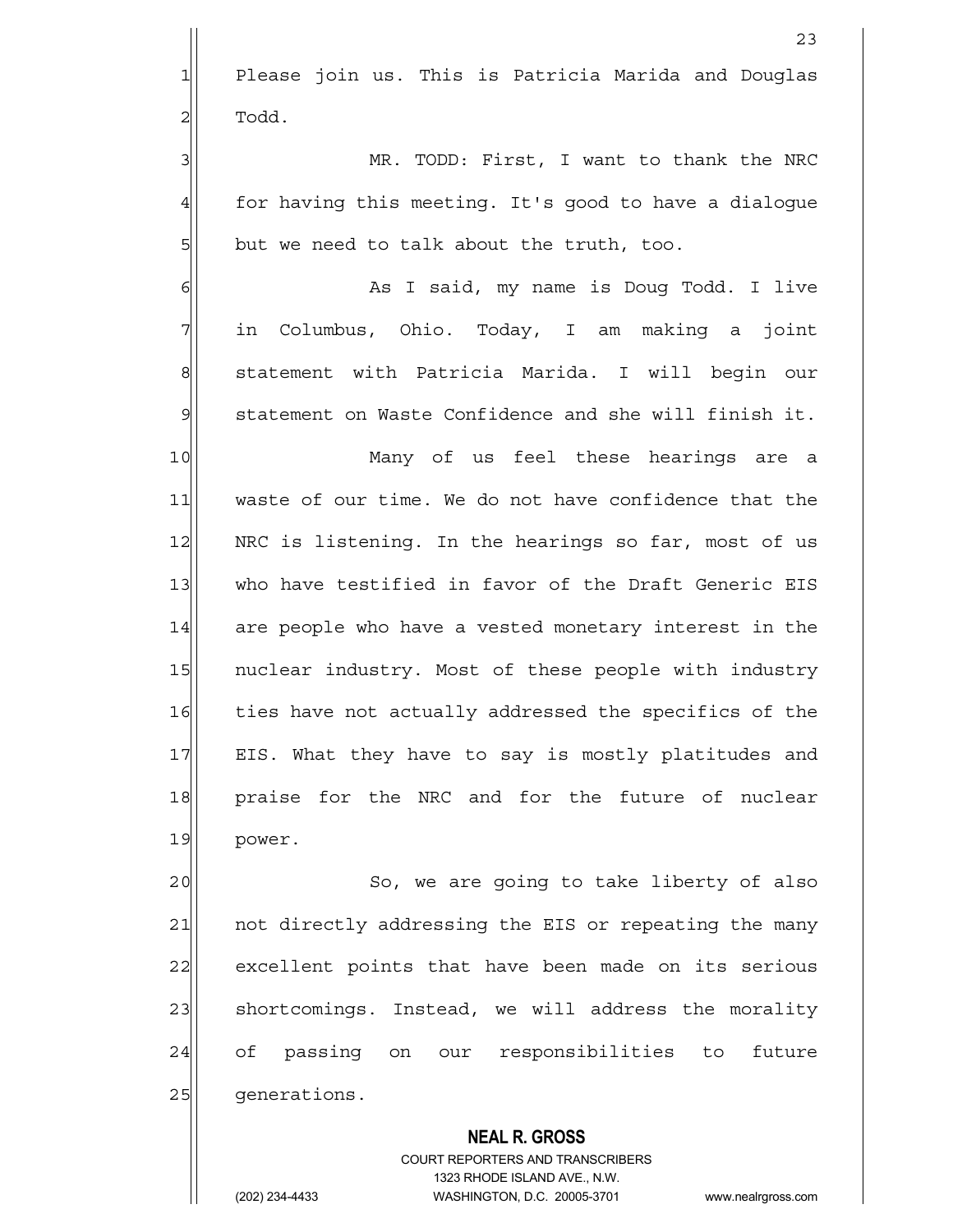1 1 The NRC is overseeing the production of 2 deadly poisons that will affect so large a number of 3 | generations in the future that the human mind has not 4 evolved to comprehend the magnitude of the figures.  $5$  All of this to boil water in the last half of the 20<sup>th</sup> 6 6 6 century. How outdated will the technology appear in a 7| couple of generations, let alone hundreds of 8 generations, and who will want to pay to get rid of 9 the waste?

10 We offer a plea to the members of the 11| NRC to take a step back from the life of the 12 everyday, and look at the bigger picture that 13 humanity is now facing. You are all interested in 14 having a nice home, putting your children through 15 college, having social dignity. If the jobs that you 16 and many of the most of the rest of us are taking are 17 increasingly controlled by a small percentage of 18 individuals and corporations which has been referred  $19$  to as the 1 percent.

20 The jobs they offer us are rarely about 21 fairness to the 99 percent. The 1 percent are 22 stealing the natural resources that should belong to 23 all of humanity. They are selling our own resources 24 back to us, exploiting them, and depleting them for 25 short-lived personal gain.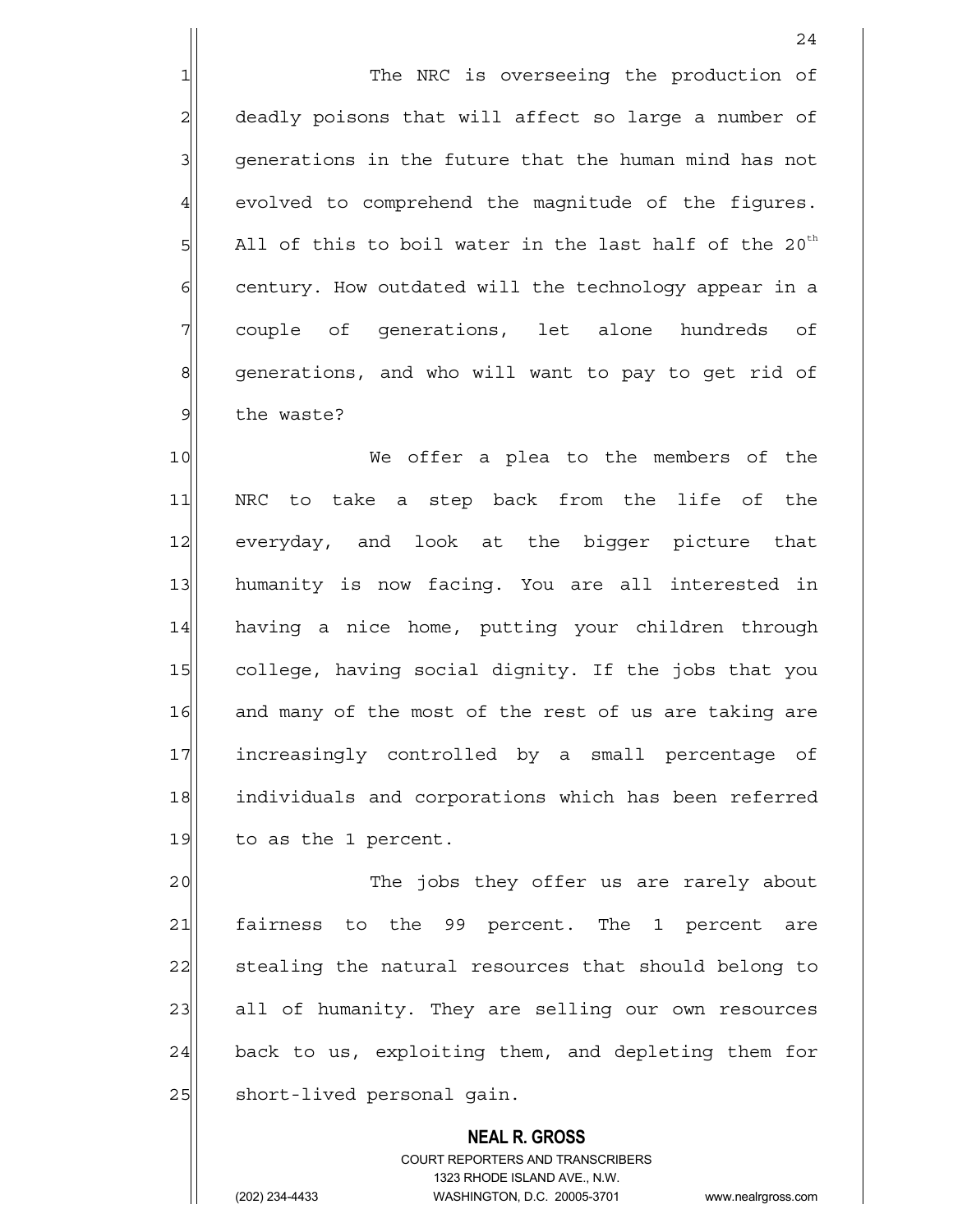**NEAL R. GROSS** COURT REPORTERS AND TRANSCRIBERS 1323 RHODE ISLAND AVE., N.W. (202) 234-4433 WASHINGTON, D.C. 20005-3701 www.nealrgross.com <u>25 and 25</u> 1 Extractive processes, including uranium 2 mining and milling are occurring at the expense of  $3$  clean air, clean water, and healthy food. Decisions 4 about resources of energy, about sources of energy 5 5 5 5 and wars to control them are being made outside the  $6$  democratic process. A major portion of the U.S. 7 | economy goes into making weapons of war, including 8 8 nuclear technology whose destructive power the human 9 mind can scarcely comprehend. Technology and whether 10 or not it serves humanity is out of the control of 11 our democratic process. 12 If World War II were reenacted today, 13 all of Europe would be uninhabitable due to the 14 presence of nuclear reactors and their waste pools. 15 And what happened to the democratic process when it 16 was decided that the public would take responsibility 17 for the waste and take it off the hands of the 18 industry? 19 Okay, thank you. I now present Patricia 20 Marida, and she will make related comments. Thank  $21$  you. 22 FACILITATOR CAMERON: Thank you. 23 Patricia? 24 (Applause.) 25 MS. MARIDA: Yes, I'm Patricia Marida. I,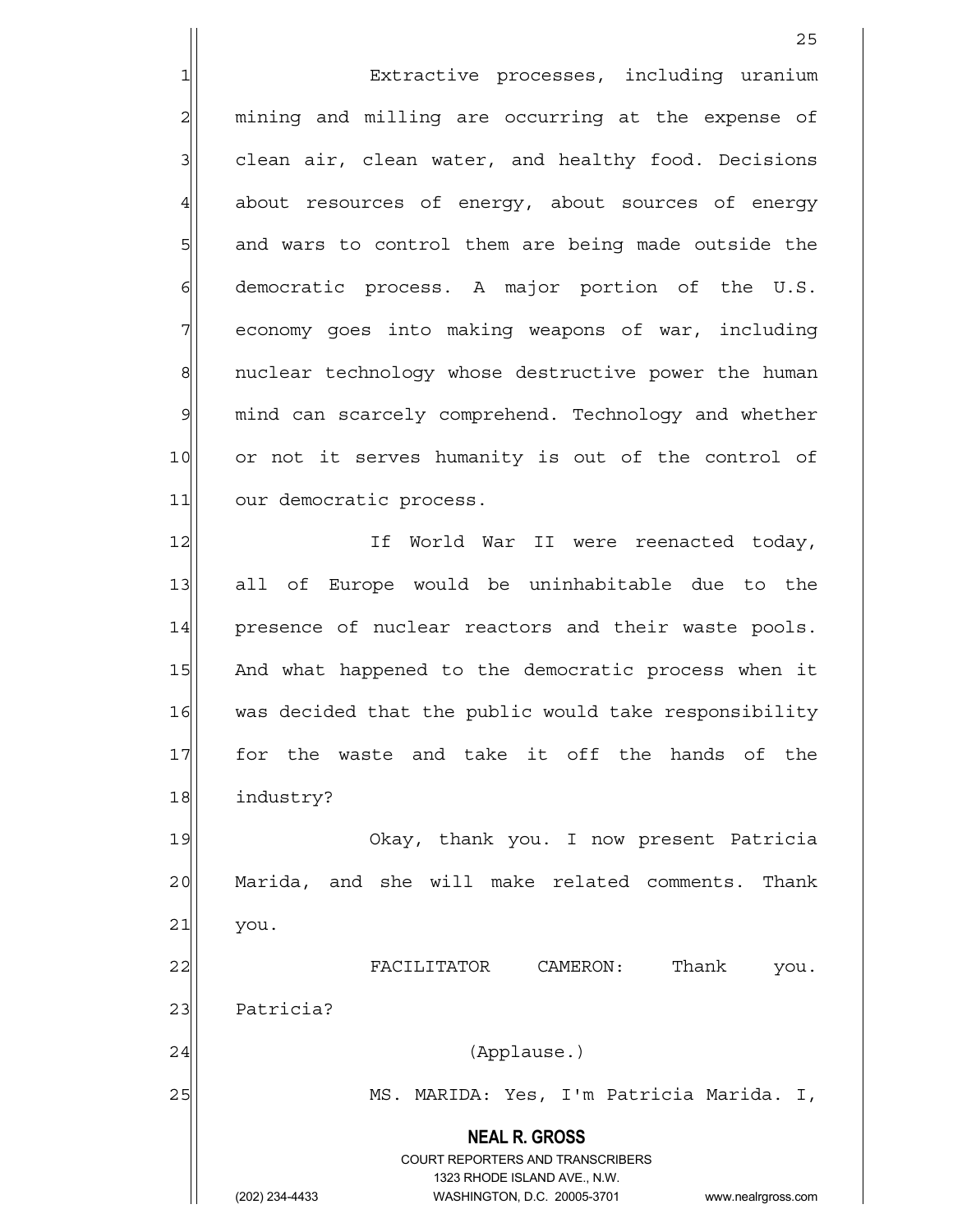1 too, live in Columbus, and Doug Todd and I are making 2 all the joint personal statement.

<u>26</u>

3 | We are making a plea to the NRC to step 4 back from their political positions today and look to 5| the future. We are in the midst of a major geological 6 extinction. The world's major fisheries have 7 7 collapsed, honeybees that pollinate one-third of the 8 world's food crops are declining even more rapidly 9 | this year. Rising sea levels are killing the world's 10 corals and threatening low-lying coasts. The 11 intensity of storms and floods, droughts and fires is 12 increasing. Ash trees are gone, and oak and pine are 13 succumbing to imported diseases. The very fabric of 14 our society is threatened from communities, to 15 government, to banking systems, to civilization 16 itself.

17 How long has the longest civilization in 18 history lasted? The Roman Empire lasted around 2,000 19 years. How will nuclear waste be quarded when 20 civilizations collapse?

21 Now is not the time for business as 22 usual. We are all in this together. Whether or not we 23 realize it, we are all on the same side here. There 24 is no such thing as something that is bad for one 25 person and good for another. If something is harmful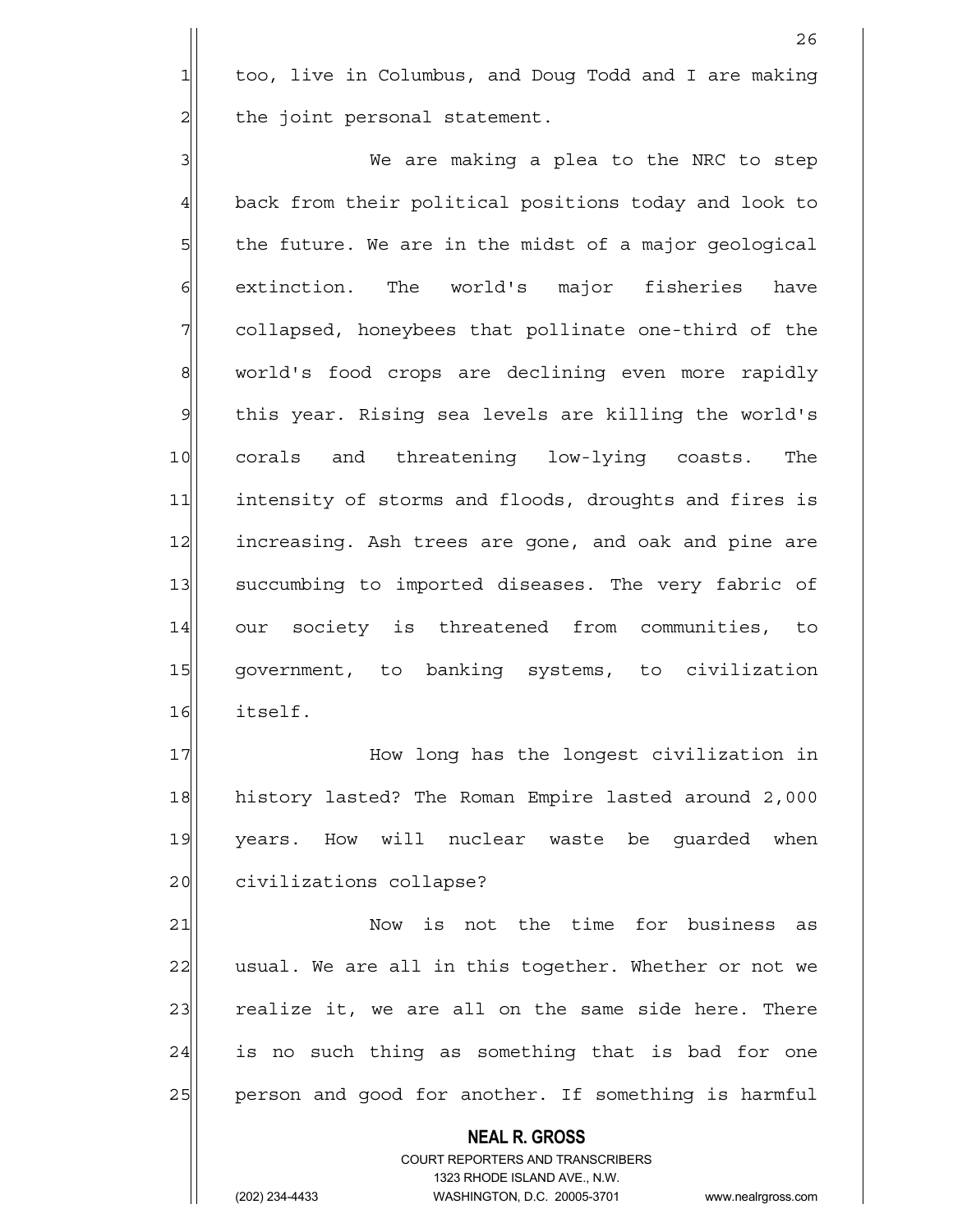$1$  for even one person, we are all connected and, 2 | ultimately, it harms humanity.

3 | So, I make a plea that the NRC stop for 4 a minute and take responsibility along with the rest 5 of us for standing up to the 1 percent that controls  $6$  our paychecks. We have a responsibility to protect, 7 | not endanger, future generations. We have confidence 8 that the first solution to nuclear waste is to stop 9 generating it.

#### 10 (Applause.)

11 MS. MARIDA: Continuing to generate 12 poisons that must be isolated from the biosphere 13 forever is not in the interest of our progeny. We 14 cannot pretend that future generations will somehow 15 invent alchemy to turn lead into gold. As the song 16 goes, "Plutonium is forever," but I won't sing it 17 here.

18 Members of the NRC with the help of the 19 rest of us must quickly begin the process of 20 adequately isolating the inventory of irradiated fuel 21 rods. Because we do not have the capability of 22 forecasting geologic changes over millions of years, 23 radioactive waste must not be put in inaccessible  $24$  places, certainly not at this time.

25 A decision to do nothing now is not a

 COURT REPORTERS AND TRANSCRIBERS 1323 RHODE ISLAND AVE., N.W.

 **NEAL R. GROSS**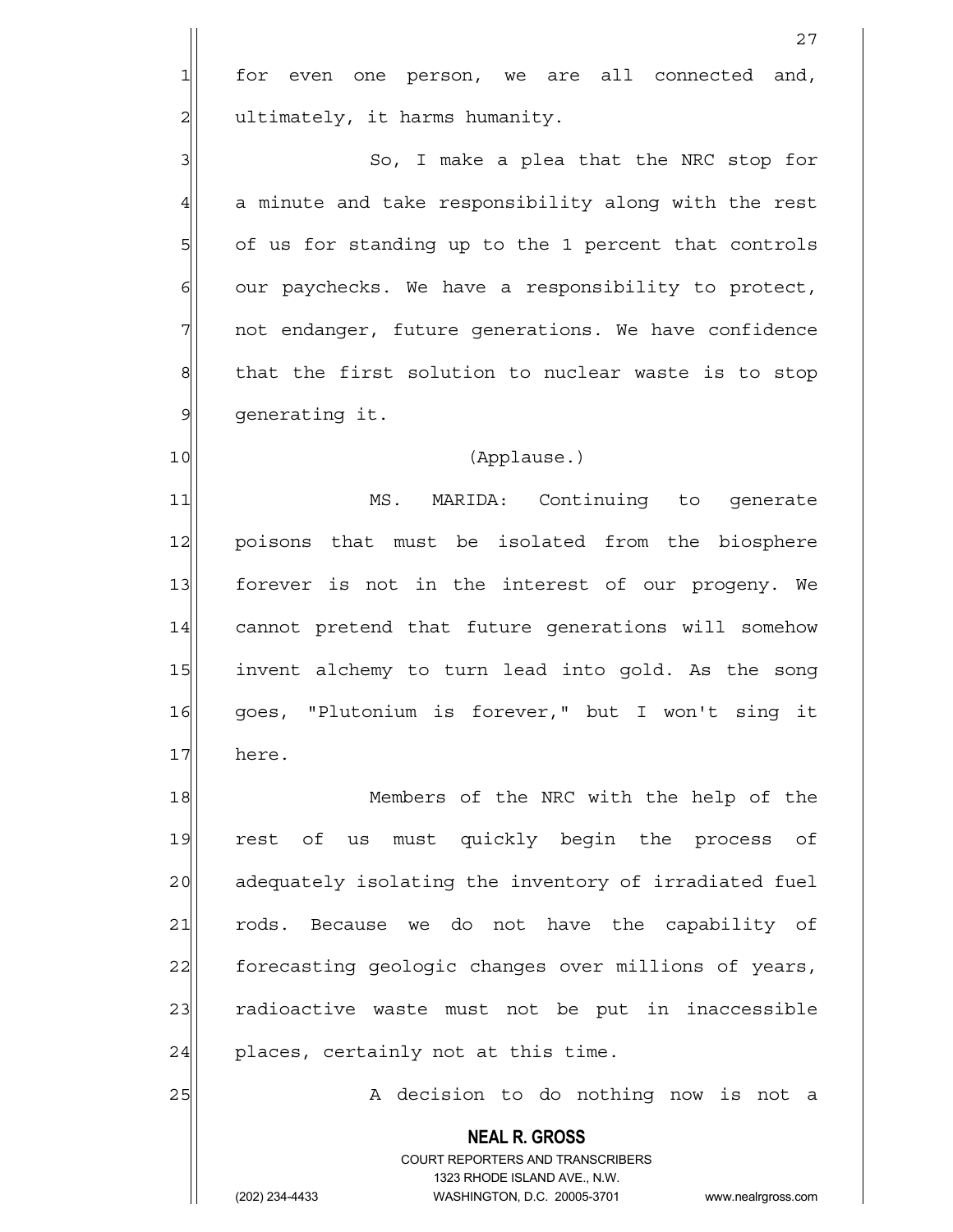|                | 28                                                                      |
|----------------|-------------------------------------------------------------------------|
| 1              | solution, so I'll say that again. A decision to do                      |
| $\overline{c}$ | nothing now is not a solution. What we actually have                    |
| 3              | is the capability of doing now is the best technology                   |
| $\overline{4}$ | we have to put sufficiently cooled fuel rods into                       |
| 5              | state-of-the-art hardened canisters.                                    |
| 6              | How can moving this most deadly of all                                  |
| 7              | materials around the country with no solution be a                      |
| 8              | solution? Canisters must be stored as close as safely                   |
| $\mathcal{Q}$  | possible to the sites of generation. Moving it for no                   |
| 10             | purpose is not a solution.                                              |
| 11             | FACILITATOR CAMERON: Could you finish up                                |
| 12             | for us, Patricia?                                                       |
| 13             | MS. MARIDA: Yes, I just have one more                                   |
| 14             | thought.                                                                |
| 15             | FACILITATOR CAMERON: Okay.                                              |
| 16             | MS. MARIDA: Whether or not we wish to                                   |
| 17             | speak it, there will be a rolling custody of the                        |
| 18             | waste and the canisters through the generations to                      |
| 19             | come. They will have to deal with it in the manner of                   |
| 20             | their best technology as radioactivity and time                         |
| 21             | weaken the canisters and the rods must be placed in                     |
| 22             | new isolation. For this to happen, we must also make                    |
| 23             | every effort to ensure that civilization itself does                    |
| 24             | not collapse.                                                           |
| 25             | FACILITATOR CAMERON: Okay, thank you.                                   |
|                | <b>NEAL R. GROSS</b>                                                    |
|                | <b>COURT REPORTERS AND TRANSCRIBERS</b><br>1323 RHODE ISLAND AVE., N.W. |
|                | (202) 234-4433<br>WASHINGTON, D.C. 20005-3701<br>www.nealrgross.com     |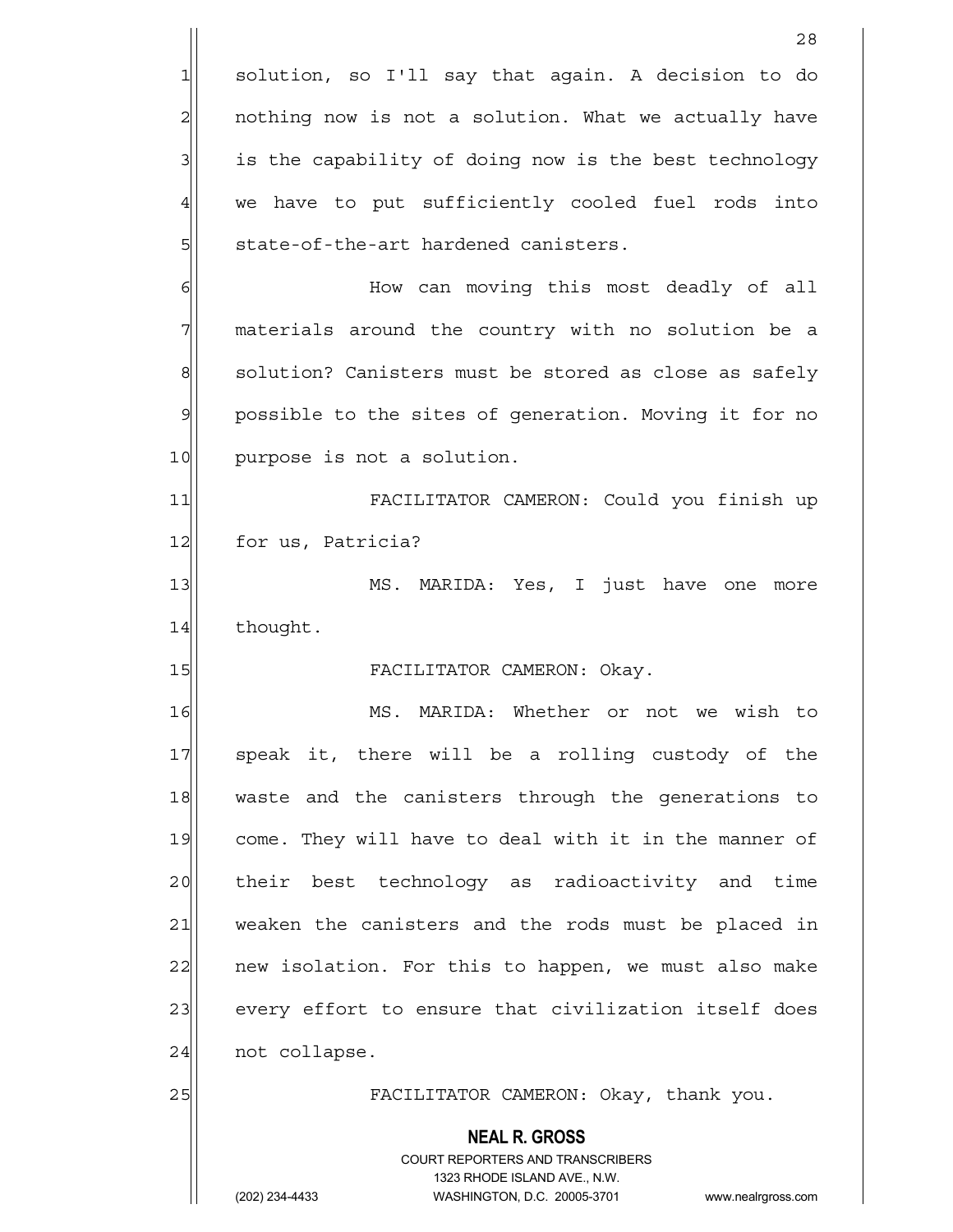**NEAL R. GROSS** COURT REPORTERS AND TRANSCRIBERS <u>29</u> 1| MS. MARIDA: Thank you very much. 2 RACILITATOR CAMERON: Thank you, 3 | Patricia. 4 (Applause.) 5 FACILITATOR CAMERON: Thank you, Douglas. 6 We're going to go to Jessie, Jessie Collins now. And 7 she's coming up, and then we're going to hear from 8 Mike Leonardi, Keith Gunter, and Katherine Barnes. 9 | This is Jessie. Hi, Jessie. 10 | MS. COLLINS: My name is Jessie Pauline 11 Collins and I live in the Detroit area within the 12 Fermi 2 evacuation zone. 13 I've been closely following the 14 Fukushima Mark I reactor disaster for almost three 15 years now. Fermi 2 is the largest Mark I reactor in 16 the world, and it has accumulated a lot of deadly 17 waste in its years of operation. And without any plan 18 for the waste, removing the waste, Detroit Edison 19 seeks a license for another reactor, Fermi 3. 20 We already have too many reactors and 21 radioactive dumps at every operating reactor in the  $22$  country. More than that, if a truck driver told me 23 the truth when he said he had hauled radioactive 24 waste and dumped it in the former Cold War missile 25 | silos and dumped it.

1323 RHODE ISLAND AVE., N.W.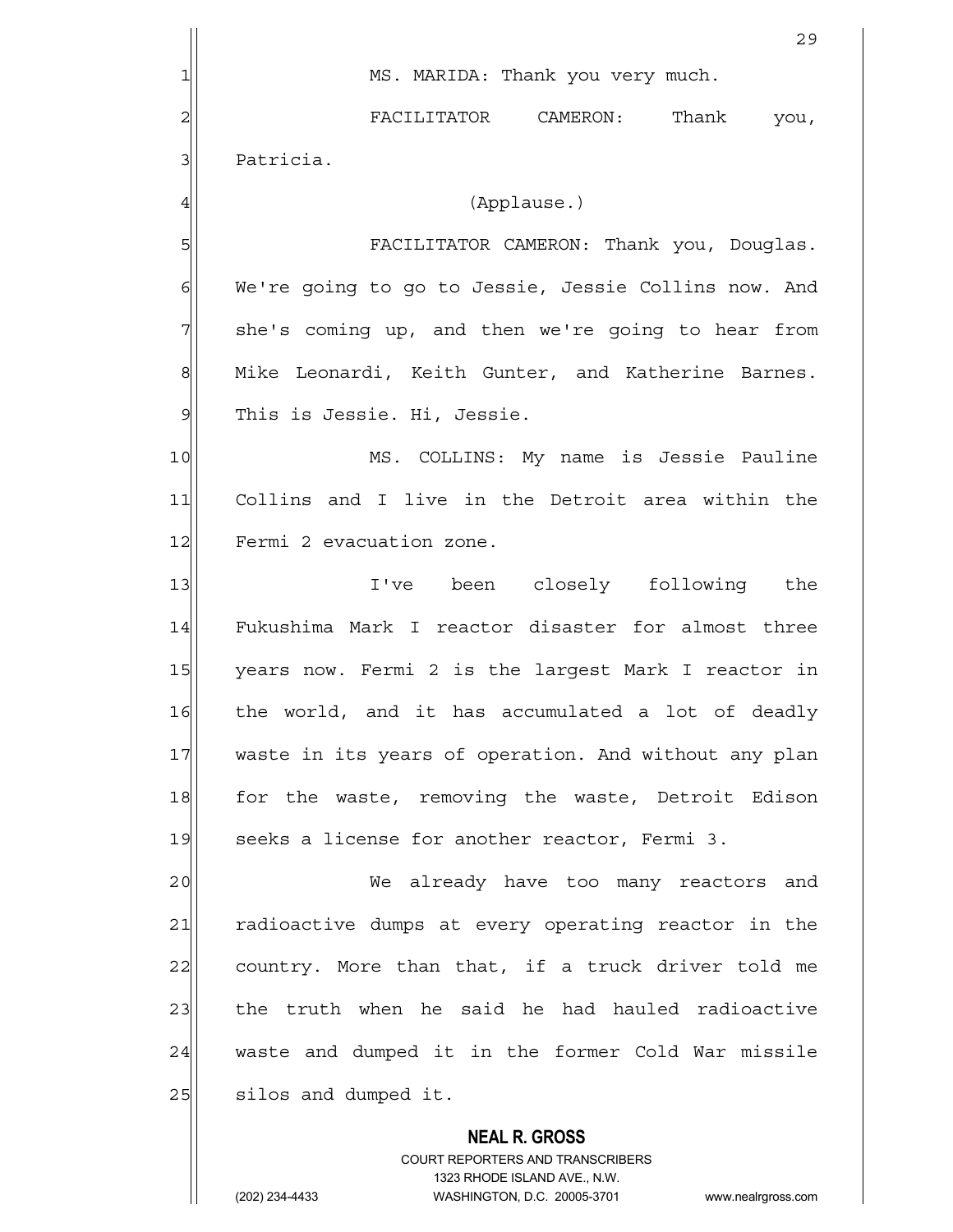1 But this hearing here tonight is about  $2$  sorting out the laws and/or making new laws. I hope 3 it's also about protecting the future, making good on 4 the NRC logo that states they are promoting, 5 | protecting the people and the environment.

6 | 6| I have lived through the Fermi 7 meltdown, Three Mile Island, Chernobyl, and now 8 Fukushima which is not over yet, so I try to educate 9 myself on the dangers of living near a possible 10 Fukushima-type accident. I say try because most of 11 the information I review is labeled proprietary and 12 not available for me to review.

13 I certainly hope all you officials have 14 full review of documents, proprietary or not. For 15 example, let me refer to the Fermi 2 NRC Integrated 16 Inspection Report dated October 22<sup>nd</sup>, 2013. It states, 17 | "selected CARDs were reviewed." At first I thought 18 how appropriate since they're gambling with our 19 lives, but then I found out CARDs stood for Condition 20 Assessment Resolution Document.

21 One CARD Fermi received was for 22 foundation damage below several radial beams. The 23 report goes on to say, "proprietary information was 24 examined during this inspection, but is not discussed 25 25 in this report." Endangerment to the bio region is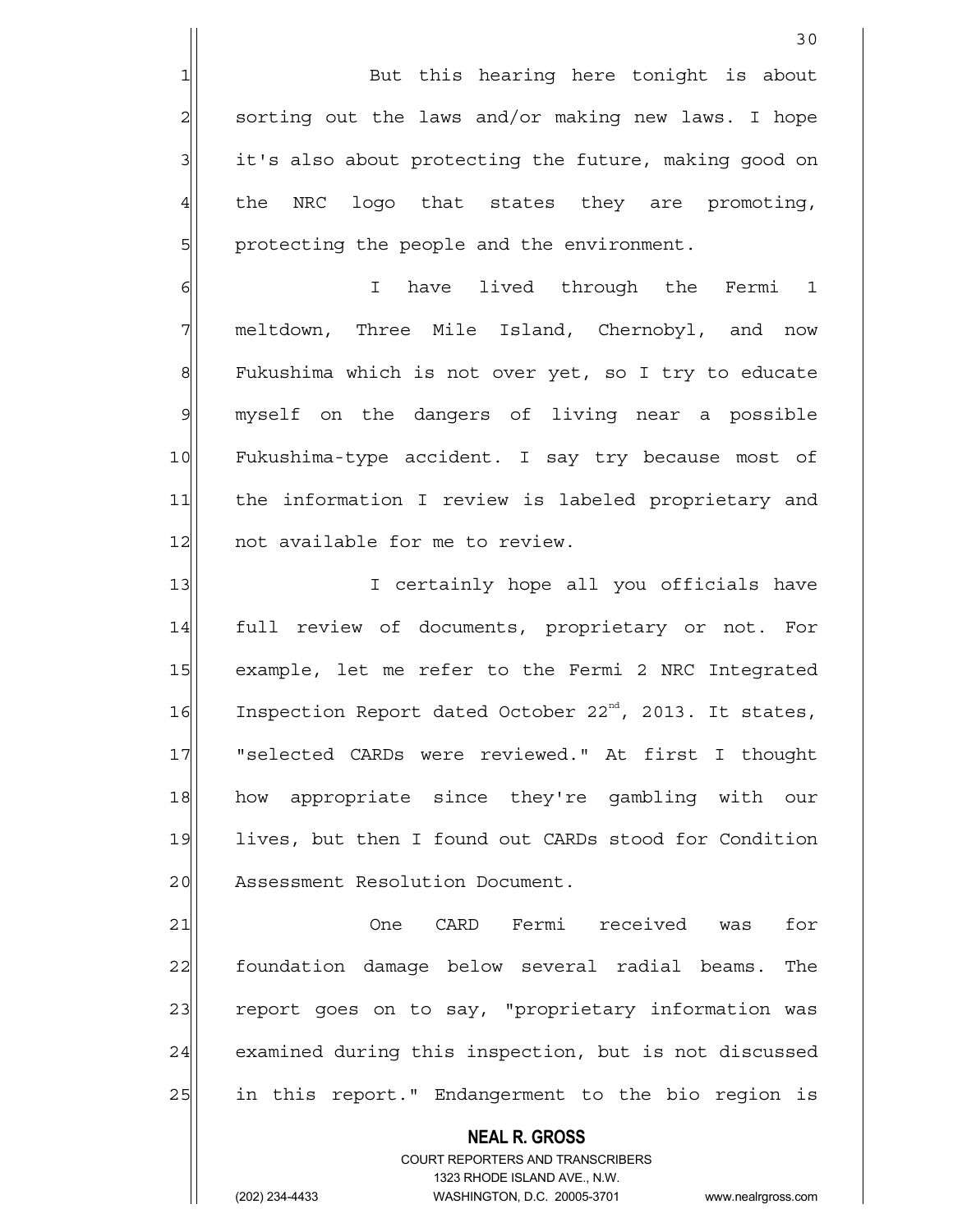**NEAL R. GROSS** COURT REPORTERS AND TRANSCRIBERS 1323 RHODE ISLAND AVE., N.W. 31 1 proprietary? Shouldn't foundation damage below 2 | several radial beams be made public knowledge? Damage  $3$  to Fermi 2's foundation is a danger to our lives. 4 The same inspection report vaquely 5 5 5 5 5 discussed and approved problems associated with the 6 6 6 6 radioactive waste, but they were properly addressed 7 for resolution in the corrective actions. What 8 8 problems associated with the waste? More proprietary 9 dangers? 10 and isn't NRC's oversight of these 11 facilities a bit too lenient? For example, in March 12 2012, NRC issued an order to require Edison to have a 13 reliable indication of the water level in the spent 14 fuel pool. A year later, Detroit Edison responded 15 saying that they would do that by the fall of 2012. 16 FACILITATOR CAMERON: Jessie, could I get 17 you to wrap it up for us? Thank you. 18 MS. COLLINS: Okay, I'll wind it up. 19 However, the officials gathered here tonight have 20 come to hear our input, so I'm giving mine. I defer 21 to my esteemed colleagues' impeccable research while 22 I just rely on my common sense. 23 | Each reactor continues to endanger an 24 entire bio region. In our modern world, nuclear 25 | produced electricity is totally unnecessary other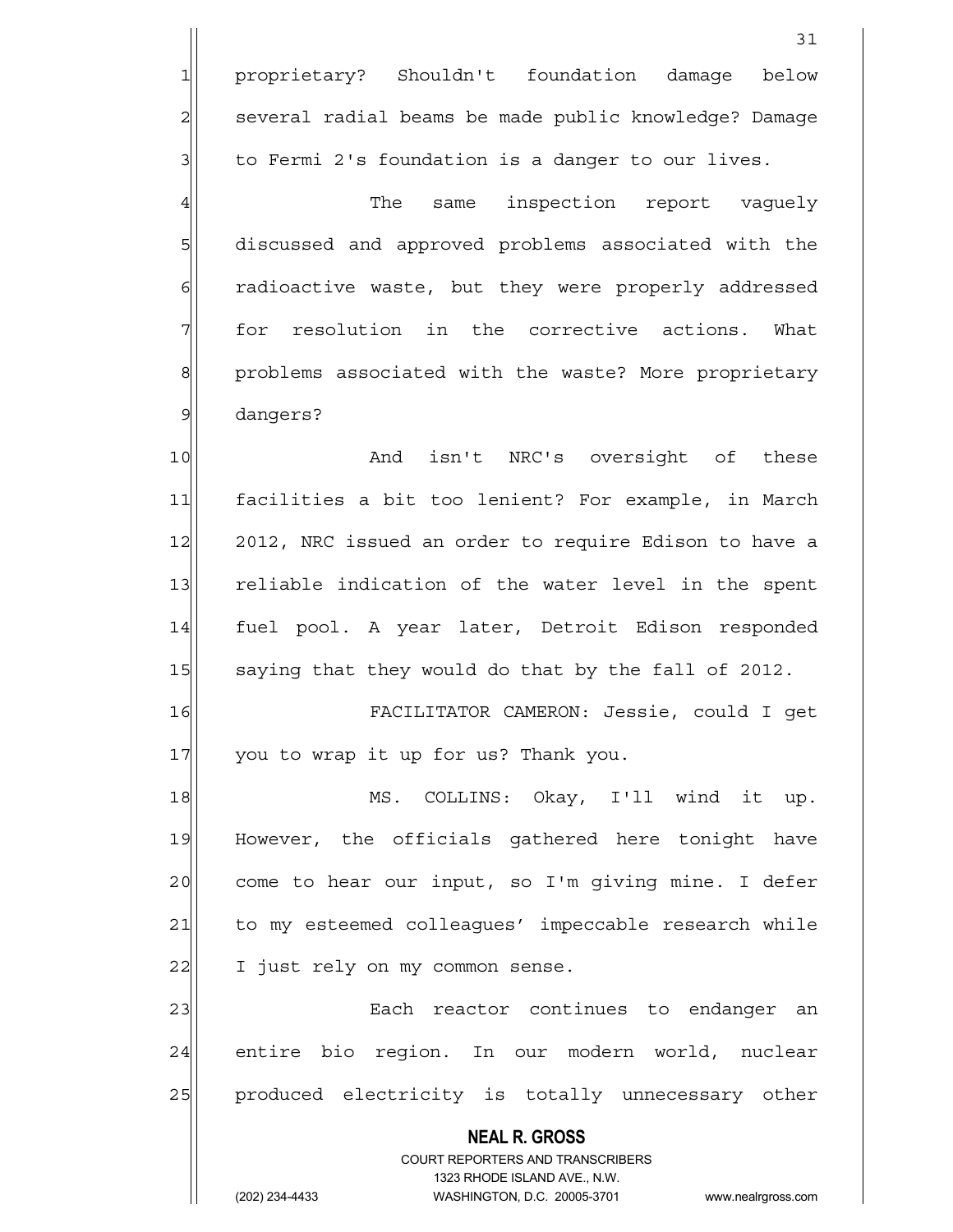**NEAL R. GROSS** COURT REPORTERS AND TRANSCRIBERS 1323 RHODE ISLAND AVE., N.W. 32 1 than to extract the plutonium for powering nuclear 2 | triggers which I'm told need to be pepped up each 3 year. 4 all the section of the officials here to uphold the 5 1 law, not to renew an existing license, and not to 6 6 license any new reactors, and shut down all operating 7 Teactors for the sake of humanity. We have passed  $8$  through the deadly nuclear age, and found it wanting. 9 FACILITATOR CAMERON: Thank you. 10 (Applause.) 11 FACILITATOR CAMERON: Thank you, Jessie. 12 Let's hear from Michael Leonardi, Keith Gunter, and 13 Katherine Barnes. And here comes Michael, and we're 14 | qoinq to qo to Michael first. This is Mike Leonardi. 15 MR. LEONARDI: Hi, everybody. Hey, David, 16 good to see you, glad you made it. 17 | I didn't prepare any remarks tonight, 18 and I find this whole process to be extremely 19 demoralizing and futile. I've been through it many 20 times on the protesting side, or on the conciliatory 21 just testifying without making a ruckus sort of 22 thing. 23 | I think the whole -- this whole process 24 is a sham and a fraud, as Mike Keegan stated. It's 25 quite clear that we're at this point again because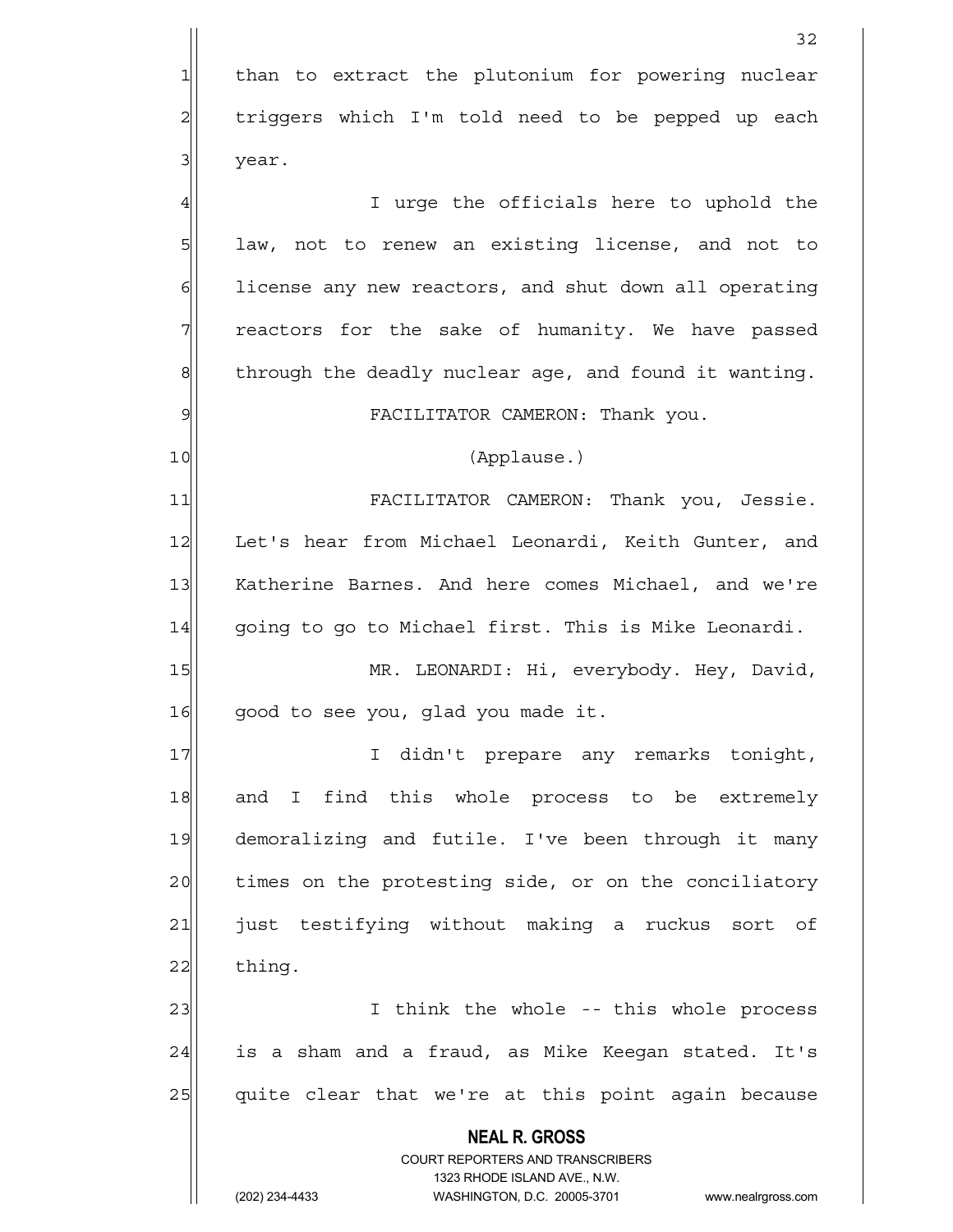1 there is no solution to disposing or maintaining 2 | nuclear waste safely for an eternity, and it's absurd  $3$  to think so. So, we can say over and over again as  $4$  the public does, that we need to stop producing it, 5 we need to stop relicensing nuclear power plants, and  $6$  we need to shut down the existing ones now. And 7 That's what people say over, and over, and over again 8 1ike a broken record to the NRC. The vast majority of 9 | the public over, and over, and over again at these 10 meetings says the same thing. And here we have -- I 11 think over here there's a small group of young 12 indoctrinated nuclear -- future nuclear industry 13 practitioners. I see you, how are you doing? I can 14 | spot you every time. You all look similar and dress 15 | similar, and have the same smiley little faces, and 16 | nodding your heads nervously when we address the 17 issues that you seem so gullibly in tune, paid for by 18 the Nuclear Energy Institute to indoctrinate a future 19 generation of automatons to march forward.

33

20 Nuclear power is the solution to global 21 warming, and all this other BS put forward, so we  $22$  have this ménage à trois, I like to call it, between 23 the nuclear industry, the Nuclear Requlatory 24 community, and our sad and pathetic politicians. We 25 have a couple represented here tonight, Bob Latta's

> **NEAL R. GROSS** COURT REPORTERS AND TRANSCRIBERS 1323 RHODE ISLAND AVE., N.W.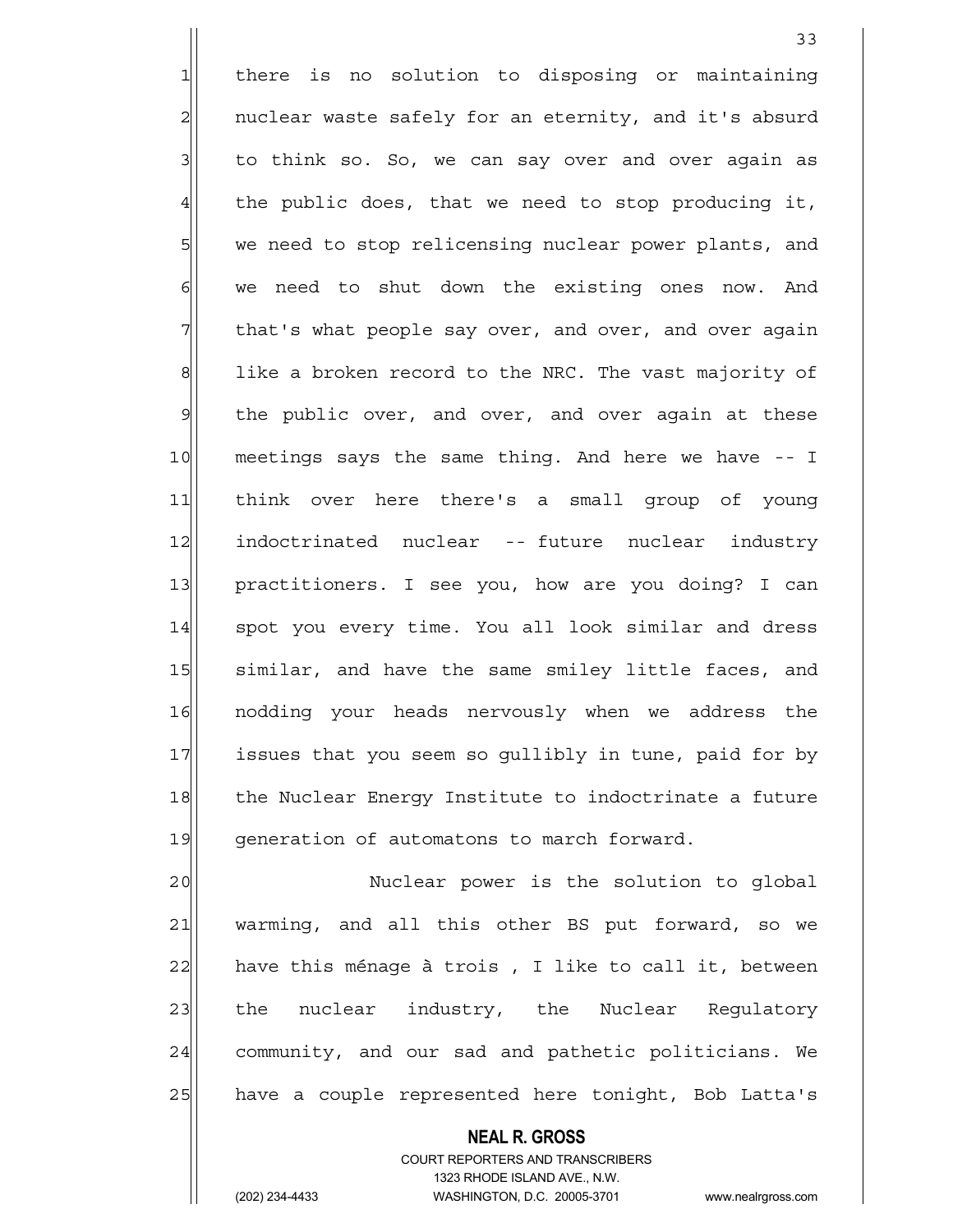|                | 34                                                                                                  |
|----------------|-----------------------------------------------------------------------------------------------------|
| $\mathbf{1}$   | representative here tonight. Bob is a real politician                                               |
| $\overline{c}$ | proud of. And then our<br>Ottawa<br>County<br>to be                                                 |
| 3              | Commissioner who talks about Big Brother overlooking                                                |
| $\overline{4}$ | Davis-Besse as they were doing when a hole in the                                                   |
| 5              | reactor had happened. They were really looking over                                                 |
| 6              | their shoulder then, weren't they?                                                                  |
| 7              | (Applause.)                                                                                         |
| 8              | MR. LEONARDI: Give me a break, buddy.                                                               |
| $\mathcal{Q}$  | Thanks. Thank you, everybody, for coming out and                                                    |
| 10             | breaking the record again. Wonderful.                                                               |
| 11             | FACILITATOR CAMERON: Okay. All right.                                                               |
| 12             | (Applause.)                                                                                         |
| 13             | FACILITATOR CAMERON: And this is Keith                                                              |
| 14             | Gunter.                                                                                             |
| 15             | MR. GUNTER: Good evening. My<br>is<br>name                                                          |
| 16             | Keith Gunter, and I'm co-chair with Alliance to Halt                                                |
| 17             | Fermi 3, a new network of concerned citizens, and 15                                                |
| 18             | Southeast Michigan organizations who feel that a                                                    |
| 19             | third Fermi reactor is a gamble we can't afford.                                                    |
| 20             | I really do appreciate the opportunity                                                              |
| 21             | to speak to you all tonight. I find that it is truly                                                |
| 22             | the irony of ironies that this meeting is being --                                                  |
| 23             | this nuclear Waste Confidence meeting is being held                                                 |
| 24             | on the 71 <sup>st</sup> anniversary of the first fission chain                                      |
| 25             | reaction induced by humankind on the planet.                                                        |
|                | <b>NEAL R. GROSS</b>                                                                                |
|                | COURT REPORTERS AND TRANSCRIBERS                                                                    |
|                | 1323 RHODE ISLAND AVE., N.W.<br>(202) 234-4433<br>WASHINGTON, D.C. 20005-3701<br>www.nealrgross.com |
|                |                                                                                                     |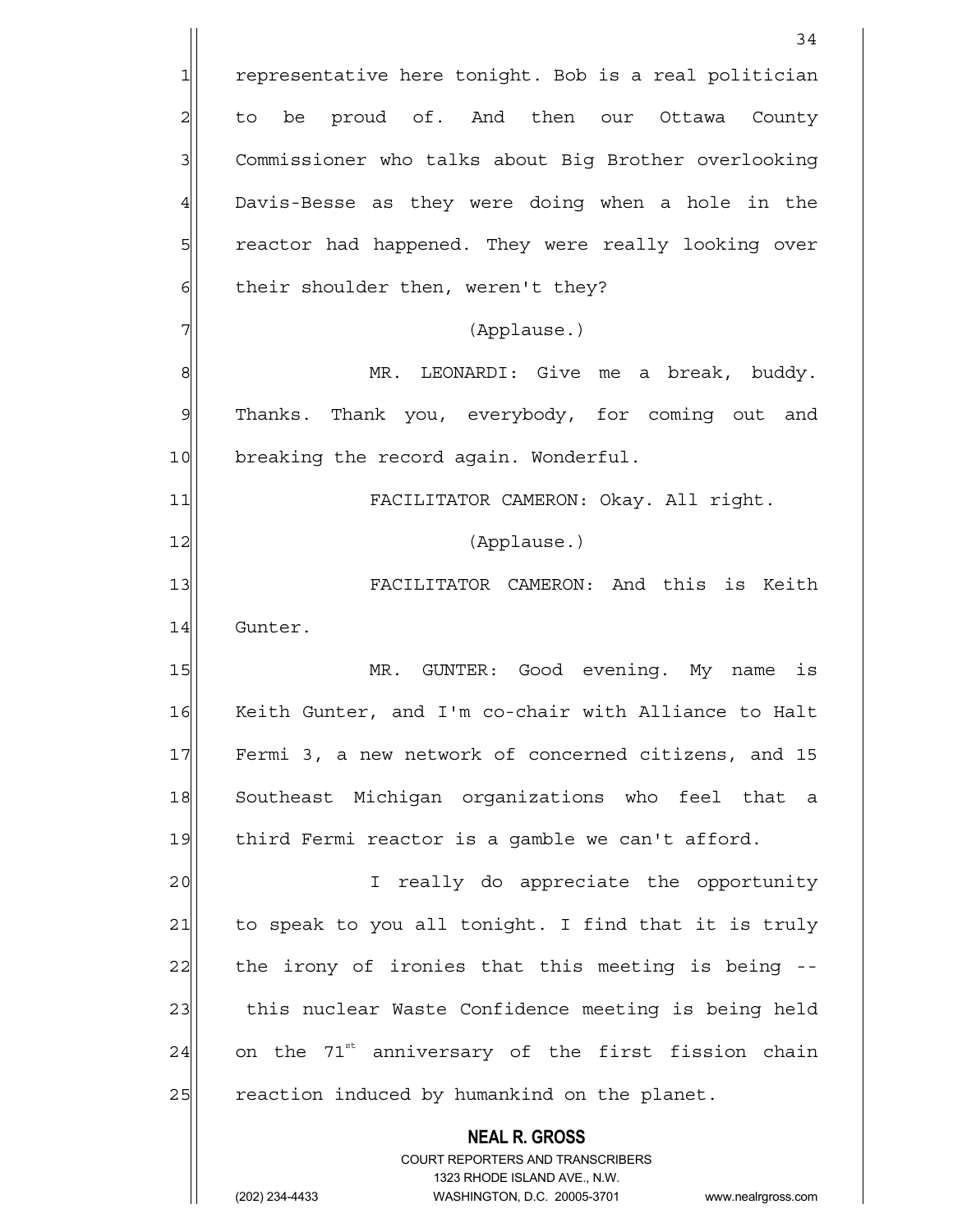1 1 I would like to take note that \$500 2 billion or more of U.S. tax payer subsidy has helped  $3$  to create a nuclear industry, a fantasy world where 4 | nuclear power is too cheap to meter, where nuclear 5 5 5 5 5 accidents are literally impossible, and where nuclear 6 waste is not only not a problem, but is considered a 7 Tesource and an inexhaustible source for future 8 power.

#### 9 (Applause.)

10 MR. GUNTER: How can we be confident when 11 we have these myths on one hand, and on the other 12 hand we have a reality where we have 70,000 tons of 13 the most radioactive material on the planet that 14 already exists in temporary storage with no permanent 15 repository in sight, and with 56 years of commercial 16 nuclear electricity generation already past.

17 The fact is that reactor site fuel 18 pools, dry cask storage, interim away-from-reactor 19 storage facilities are nothing more than a 20 radioactive shell game designed to manage the 21 thinnest membrane of time that these wastes will be 22 radioactive compared with the longevity of our human 23 created institutions and technological creations.

24 In the past 56 years, the U.S. 25 Government, the nuclear industry, and the world's

> **NEAL R. GROSS** COURT REPORTERS AND TRANSCRIBERS 1323 RHODE ISLAND AVE., N.W.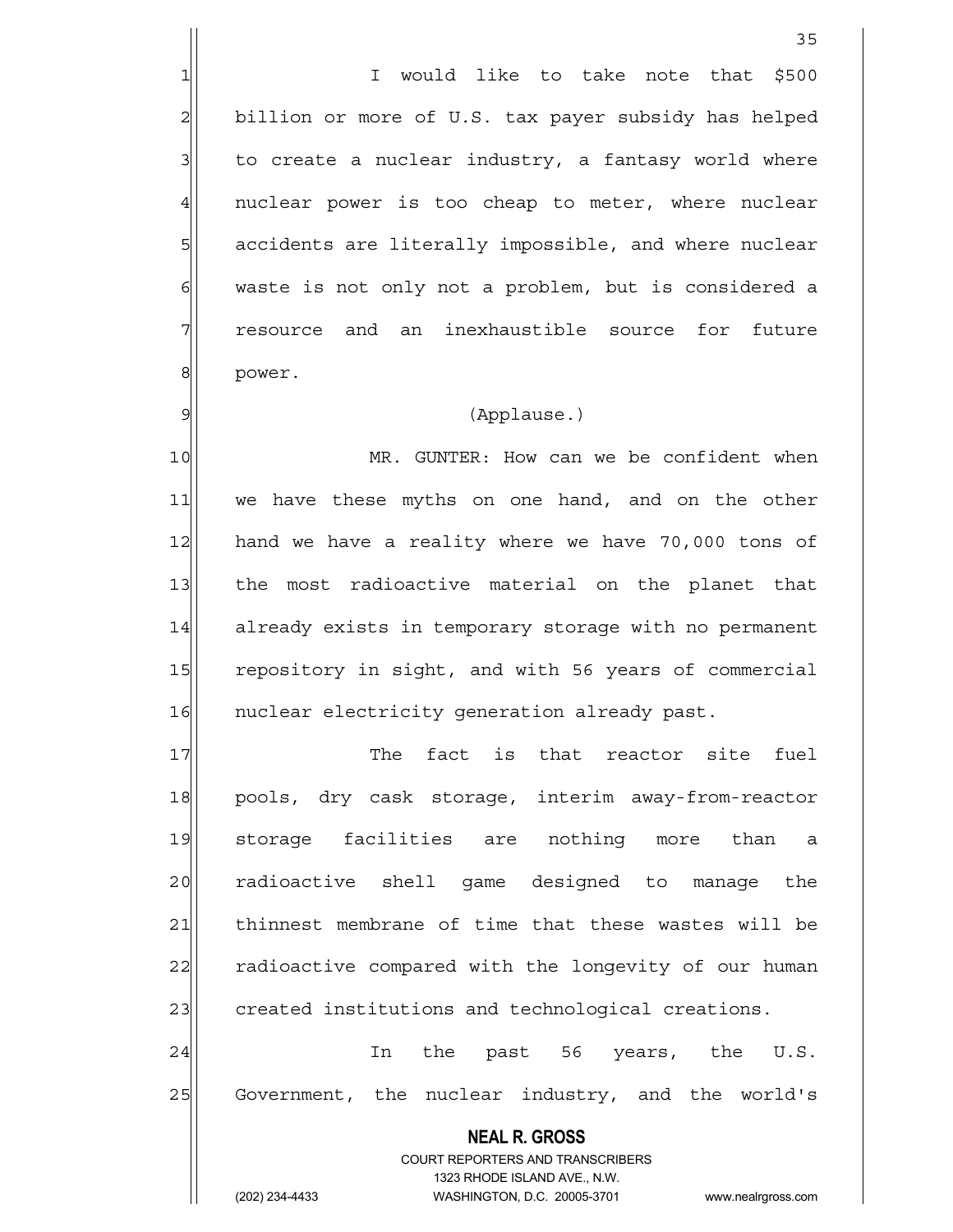1 scientific establishment has examined every possible 2 disposal option imaginable, including deep geologic  $3$  disposal in salt, shale, volcanic tuft, crystalline 4 granite, and even possibly in Antarctica. Seabed 5 5 5 5 bisposal has been discussed and rejected. Outer space 6 disposal was discussed until January the 28<sup>th</sup>, 1986 7 When space shuttle Challenger blew up over Florida  $\| \cdot \|$  and all such ridiculous conversation came to a halt.

9| Say to you tonight that after over a 10 half century we, the public, have seen too much to be 11 fooled any longer. Fukushima Daiichi epitomizes the 12 hazards of GE Mark I irradiated fuel storage, and any 13 loss of onsite and offsite power could lead to a very 14 bad day. You don't need a earthquake or a tsunami.

15 In closing, I will say this. We are long 16 past due in banishing somehow, some way, the nuclear 17 power fantasy to the dust bin of history in favor of 18 truly clean, renewable, and affordable forms of 19 power, and that finally placing human health and 20 public safety above the interests and profits of 21 gigantic corporations. The time has come. 22 | FACILITATOR CAMERON: Thank you. 23 | (Applause.)

24 FACILITATOR CAMERON: Thank you very 25 much, Keith. Katherine, this is Katherine Barnes,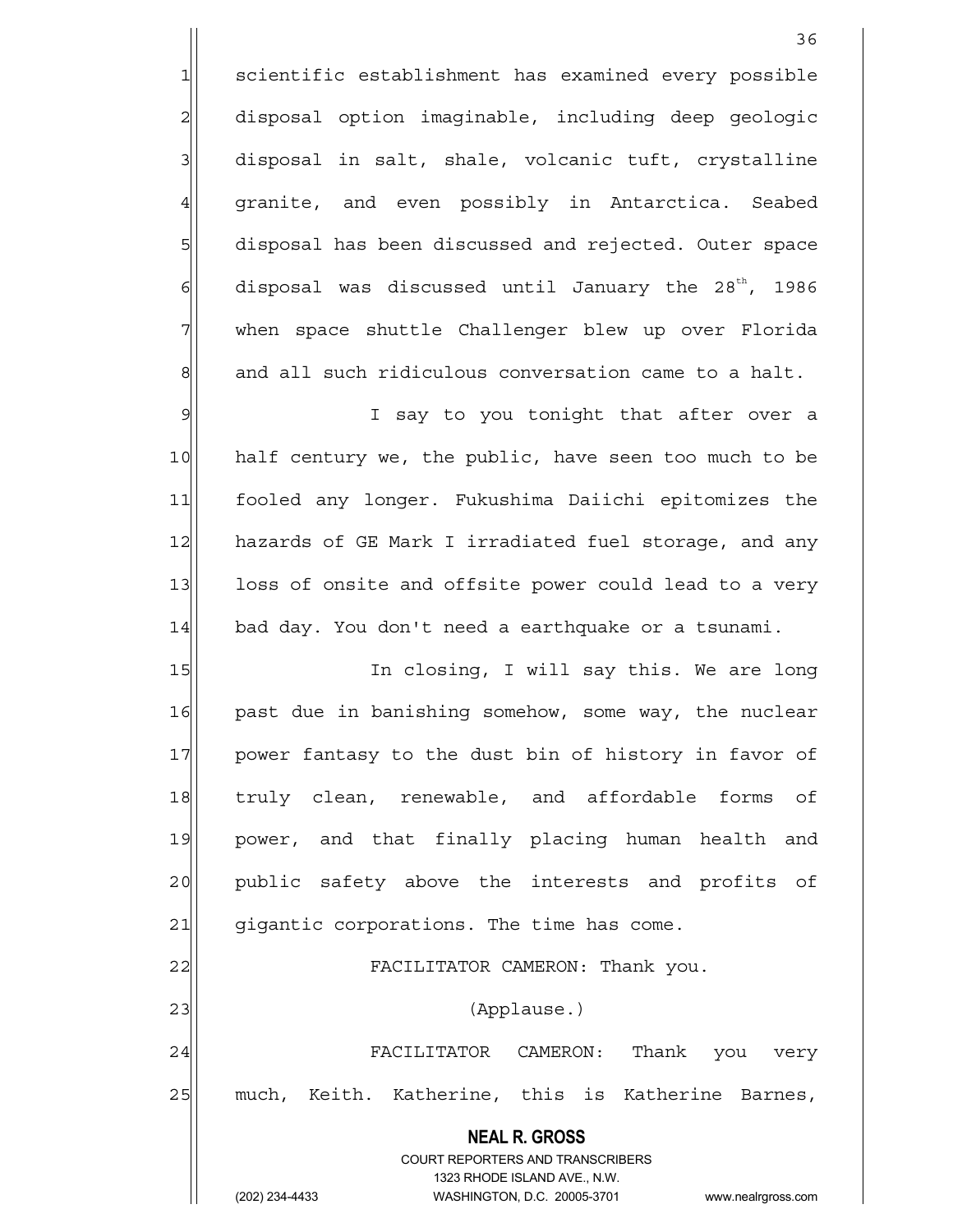1 then we're going to go to Ed McArdle, Kevin Kamps, 2 | Connie Kline, and Mike Knisley.

3 | MS. BARNES: I've lived in Michigan most 4 of my life, and I can remember times when I was a 5 | child I'd go swimming in Lake Michigan. I could drink  $6$  the water. It didn't taste like chemicals, it tasted  $7$  like tap water. It was pure. And there weren't very 8 many people living on the lake at the time, and there 9 were no nuclear reactors. And we were never afraid of 10 the water, but now I don't like to swim in Lake 11 Michigan. It doesn't taste the same, get rashes. And 12 you think about well, they just had a spill, 91 13 qallons of radioactive waste went into the lake from 14 Palisades, you know. And there's leaking tritium, and 15 we have tremendous problems right now with nuclear 16 waste.

17 | Do I have confidence? No, I have no 18 confidence because the nuclear waste we have right 19 now is not being handled properly.

20 At Palisades there's a cask that's got a 21 bad weld. I've been at meetings in the past like many 22 others, and I say well, why don't you take the 23 | nuclear waste out of this cask with the bad weld 24 which could deteriorate and break, and leak, and 25 contaminate the lake? Why don't you take the fuel

> **NEAL R. GROSS** COURT REPORTERS AND TRANSCRIBERS 1323 RHODE ISLAND AVE., N.W.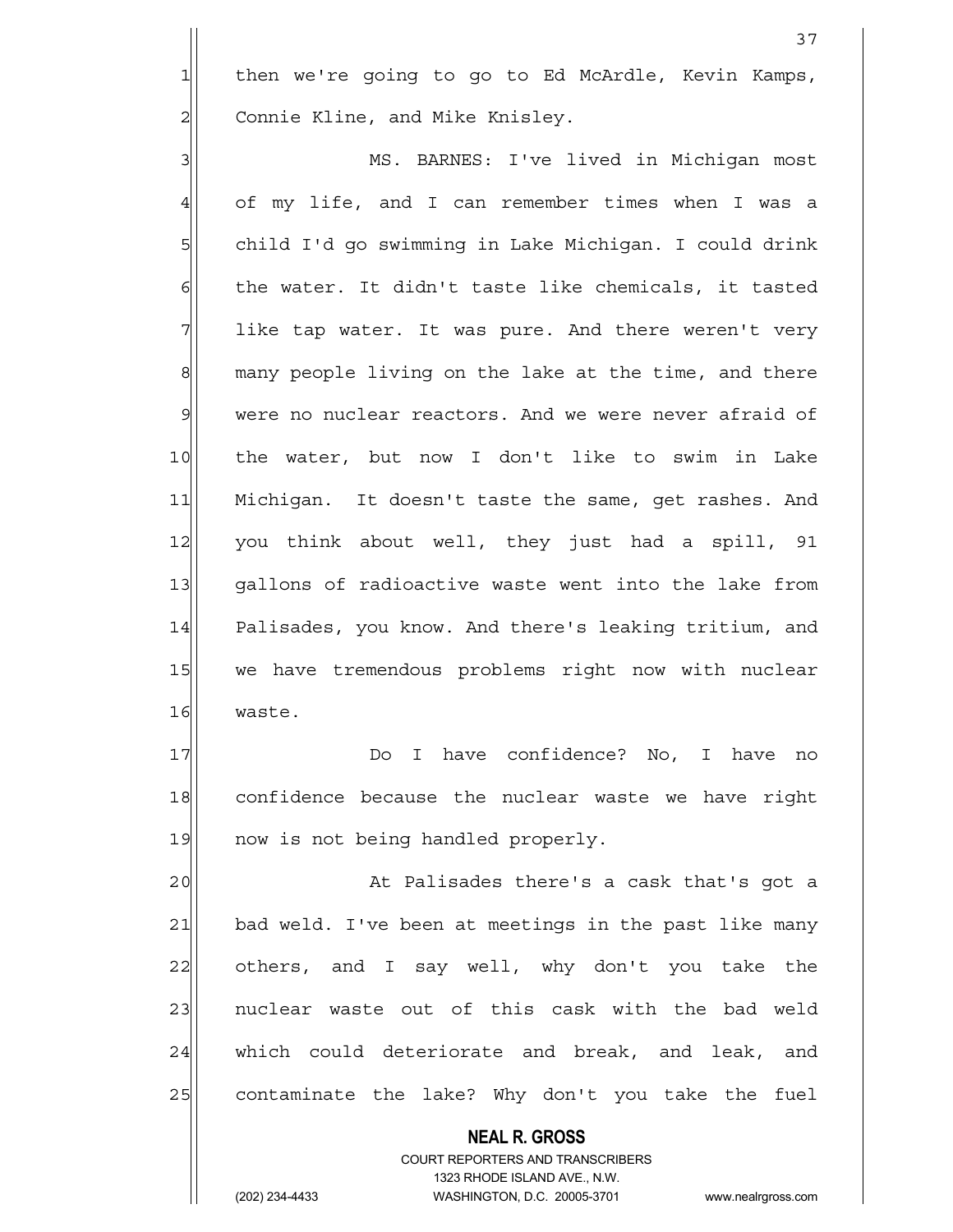$1$  rods out of it and put it in a good cask, you know, 2| and monitor it?

3 | Well, instead, they've kind of like put  $4$  casks up around it to kind of buffer it. And they say 5 5 it's too dangerous, we can't take those rods out. 6 Well, come to find out it's never been done. Those 7 casks were not licensed when they were loaded. And 8 8 the company got away with that.

9 I mean, do you put a car on the road 10 that might be dangerous - thanks for the one minute -11 and just run it down and see if it blows up, or if 12 your engine blows 300 feet out ahead, or whatever. 13 No, you don't do that. They don't let anybody do 14 that, but the NRC has let the nuclear industry get 15 away with a lot, and part of it is in the storage of 16 nuclear waste. It's just not safe right now. And I 17 can't see it being safe in the future.

18 Now we have a problem with Canada. 19 There's this big, huge nuclear waste depository where 20 they're going to bury it near Lake Huron, seal it up 21 in an underground chamber. There is just some really 22 ridiculous answers to what to do with nuclear waste, 23 and I don't think anybody's got a solution yet. I 24 think the best answer is to keep working on 25 | solutions, but stop making it. Thank you.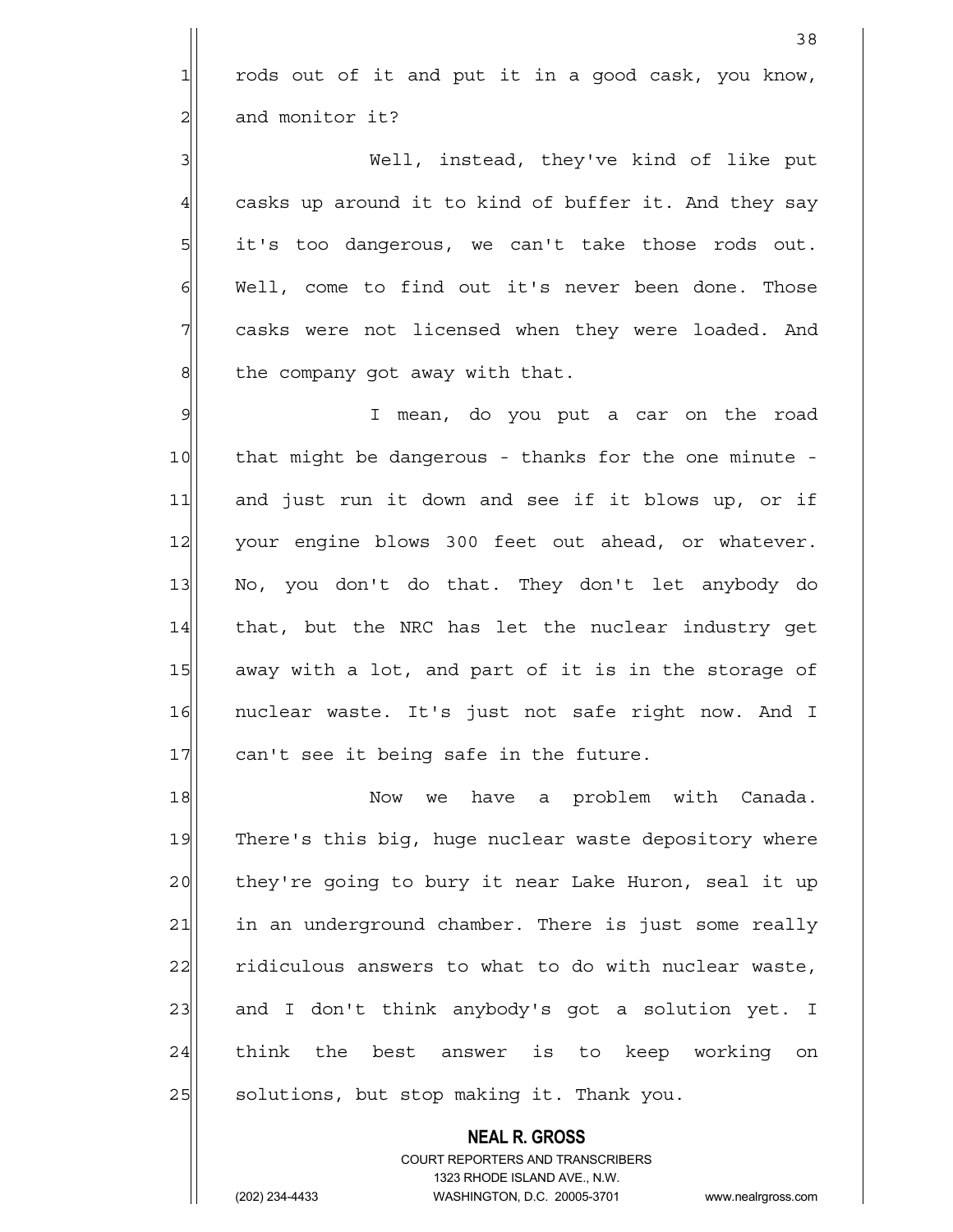| $\mathbf 1$    | (Applause.)                                          |
|----------------|------------------------------------------------------|
| $\overline{2}$ | FACILITATOR CAMERON: Thank you. Thank                |
| 3              | you, Katherine. Ed, Ed McArdle. And then we'll go to |
| $\overline{4}$ | Kevin, and then Connie.                              |
| 5              | McARDLE: Good evening. I'm<br>MR.<br>Ed              |
| 6              | McArdle. I'm Conservation Chair for the Michigan     |

39

7 Sierra Club, and I'm going to be repeating some of  $8$  the same comments that other people have because I, 9 too, don't have confidence in the Waste Confidence 10 decision.

11 We all know there is no good final 12 solution to the problem of creating nuclear waste 13 that must be isolated from the environment and all 14 living things for millions of years. If we ever come 15 to a decision on a deep underground depository, that 16 would mean thousands of shipments moving through 17 towns and cities, endangering populations in the 18 likelihood of accidents. Highways, railways, and 19 water courses would have to be militarized, and 20 shipments would have to be secretive to prevent 21 terrorism.

22 Even if a suitable place could be found, 23 it would be decades before any waste would be 24 interred, and we're producing this waste at more than  $25$  2,000 tons per year. We already have well over 70,000

> **NEAL R. GROSS** COURT REPORTERS AND TRANSCRIBERS 1323 RHODE ISLAND AVE., N.W. (202) 234-4433 WASHINGTON, D.C. 20005-3701 www.nealrgross.com

 $\mathbb{I}$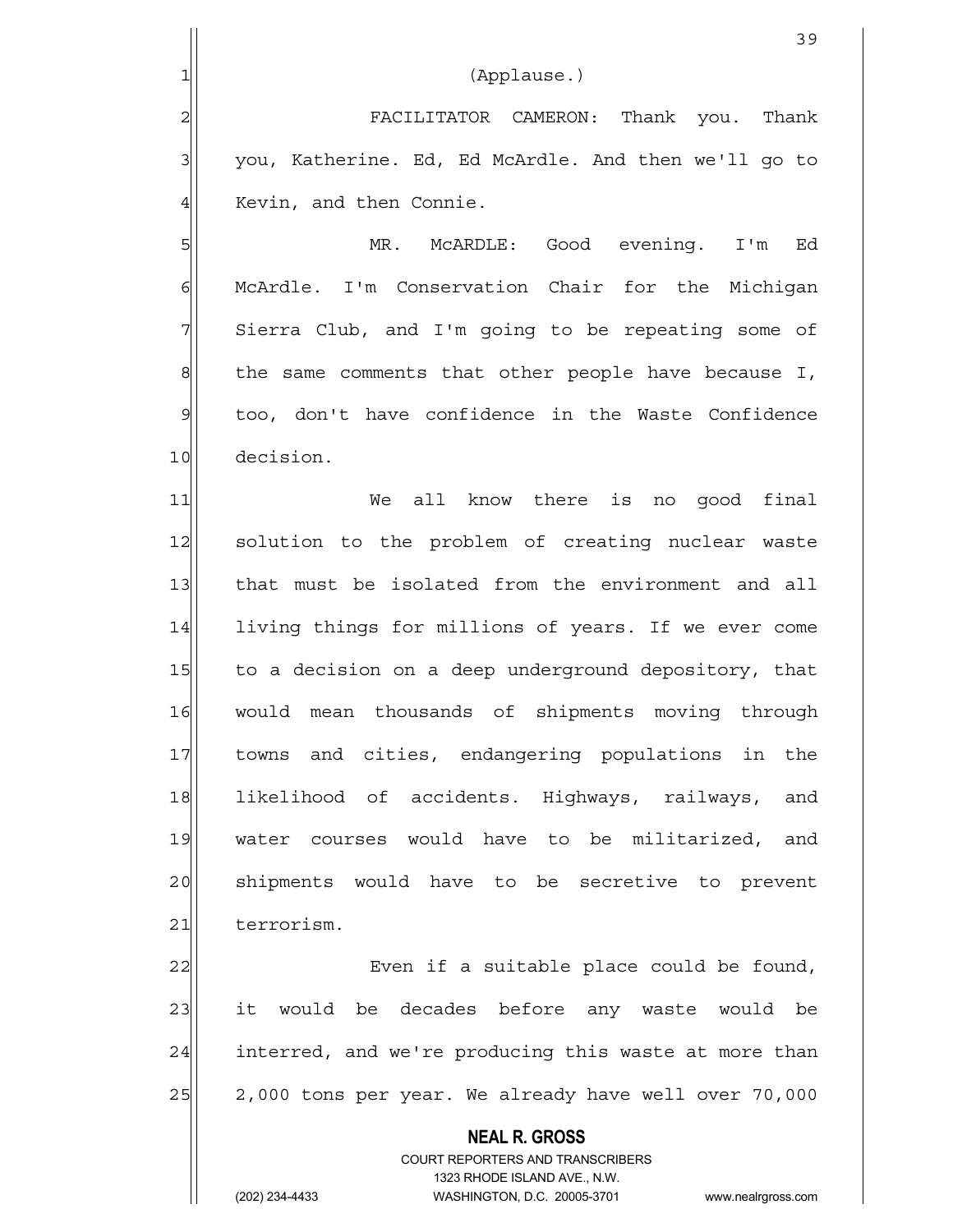1 tons of nuclear waste.

2 2 The proposed interim storage sites until  $3$  a final solution is found makes no sense either. It 4 would just double the shipments and exposures to 5 5 5 5 accidents. And this temporary solution would also  $6$  take decades to implement.

7 Keeping waste onsite in dry casks also 8 is not a good solution, but seems the best 9 alternative for now to moving the waste multiple 10 times. Hardened with concrete, the casks could be 11 safe against hopefully most disasters and terrorism. 12 For instance, the casks at Fukushima were undamaged 13 during that event.

14 Of course, some sites are not 15 appropriate for cask storage, such as a previous 16 speaker pointed out, Palisades Nuclear Station where 17 they were placed in unstable sand dunes. And it 18 should be realized there is a special problem with 19 Fermi 2. They are unable to transfer irradiated waste 20 from fuel pools to casks because of defects in 21 original construction. Meanwhile, the NRC continues  $22$  to allow waste to be stored in the fuel pools at 23 Fermi 2 way beyond the design capacity. There is now 24 over 620 tons of the most dangerous substances on 25| earth stored in the pool five stories above the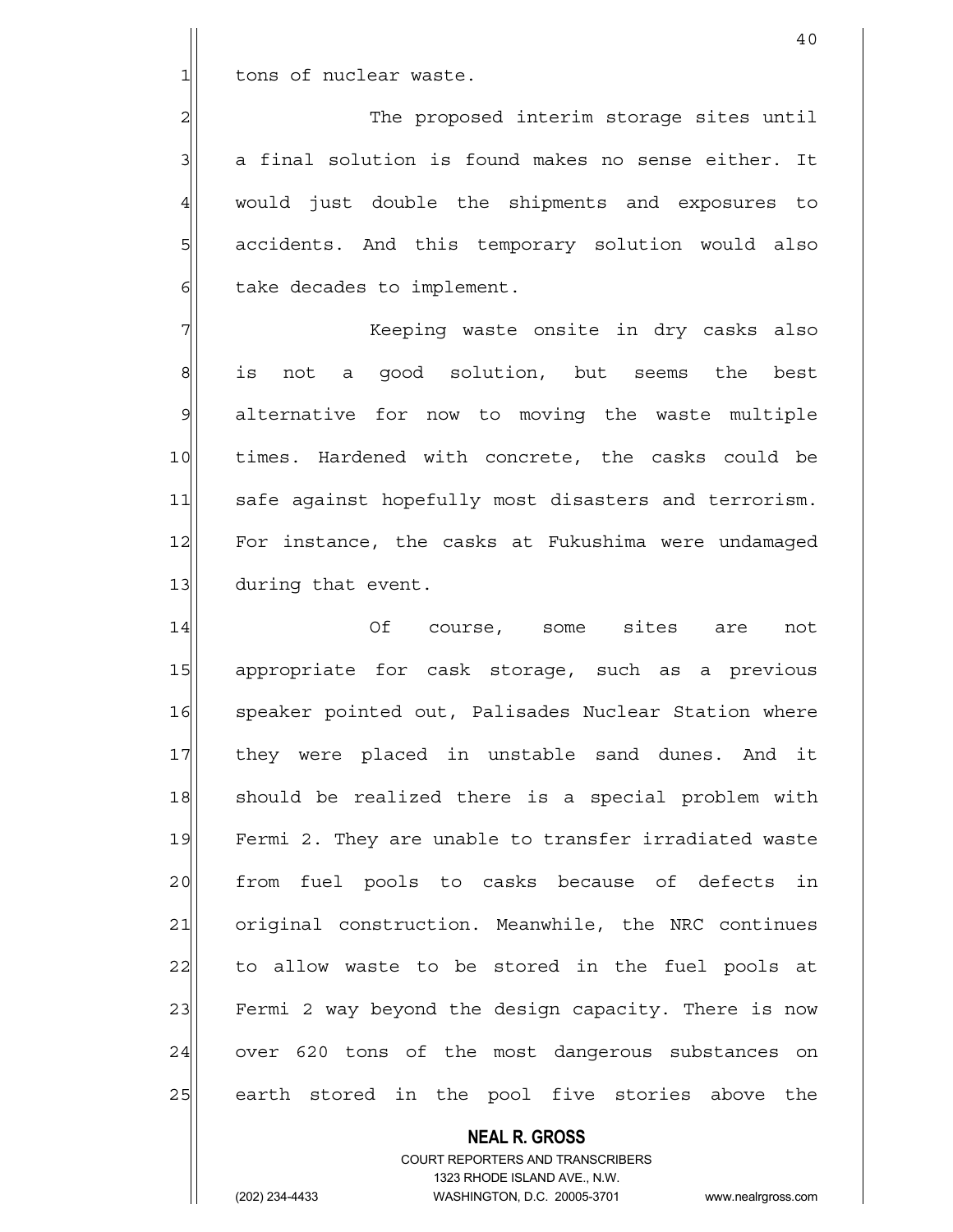1 reactor. This is more irradiated fuel than all the 2 Fukushimas put together.

41

3 3 3 The most obvious and moral solution is  $4$  not to make more waste in the first place since, 5 s especially now, it is unnecessary. Nuclear electrical 6 6 6 6 generation comprises only 20 percent of our power 7 Supply, and there are now less expensive and safer 8 alternatives. We should not as a civilization 9 endanger generations far into the future because 10 nuclear waste is forever. Thank you.

11 (Applause.)

12 | FACILITATOR CAMERON: Thank you, Ed. 13 Thank you. Kevin.

14 | MR. KAMPS: Good evening, everyone. My 15 | name is Kevin Kamps. I serve as Radioactive Waste 16 Specialist at Beyond Nuclear, and I also serve on the 17 Board of Directors for Don't Waste Michigan 18 representing the Kalamazoo chapter.

19 And regarding West Michigan, I wanted to 20 mention since this is kind of the midwest, one of the 21 two midwest public comment meetings on Nuclear Waste 22 Confidence, that in October of 2005, the Palisades 23 atomic reactor had a cask dangle accident where the 24 107 ton waste transfer cask was suspended over the 25 | fuel pool for a couple of days. The workers,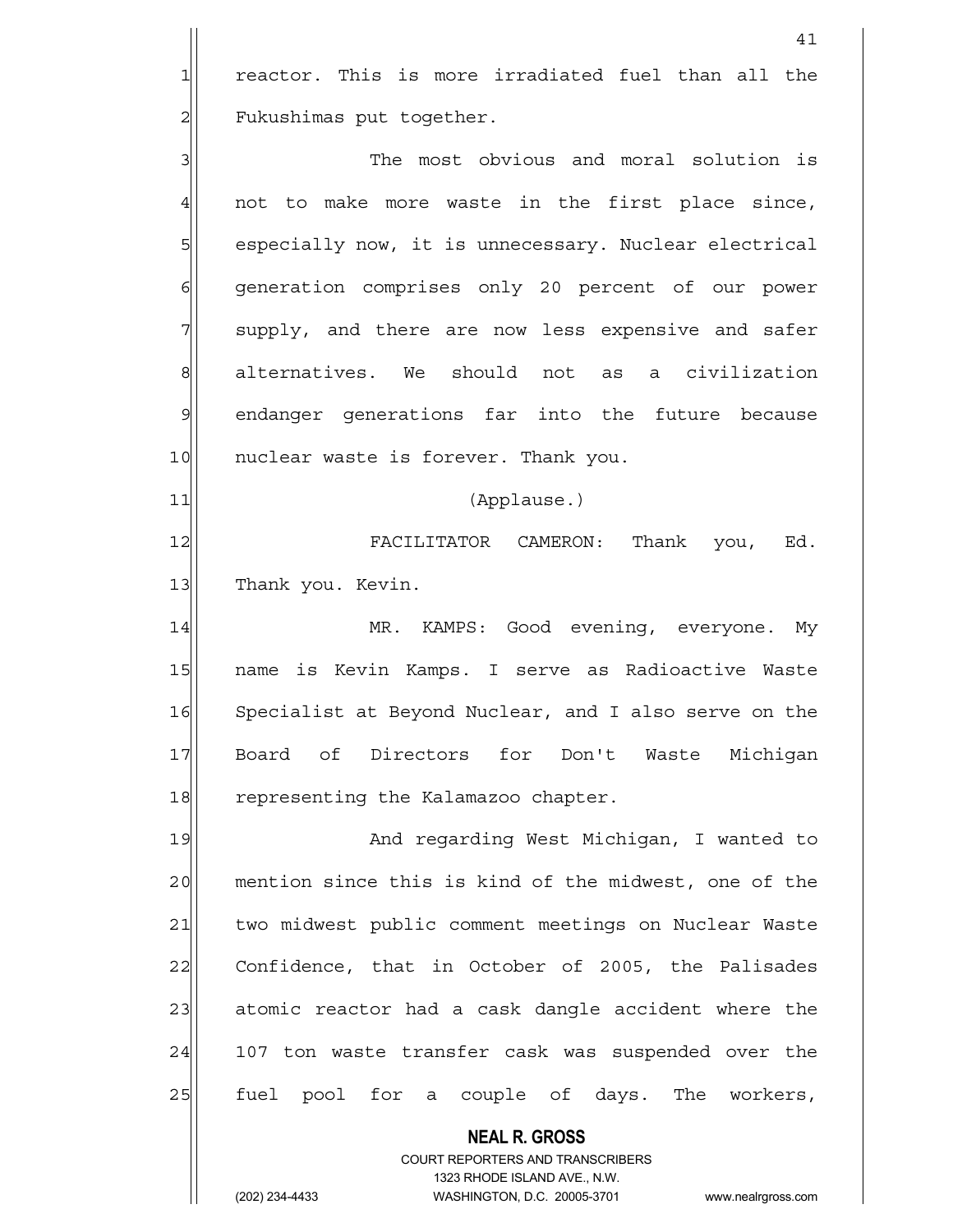1 inexperienced as most of the experienced workers had 2 been dismissed by the company to save money, tried to 3 3 override the emergency brake on the crane which could  $4$  have sent the 107 ton weight plummeting through the 5 floor of the pool, which could have drained the water  $6$  away. And the worst case scenario is a partial drain 7 down where there's water in the bottom of the pool, 8 it blocks airflow, and the radioactive waste in the 9 | pool could catch fire. If that were to happen at 10 Fukushima Daiichi Unit 4, for example, it would dwarf 11 the radioactive releases that have occurred thus far 12 in that global catastrophe.

13 I I just wanted to echo what Keith Gunter  $14$  mentioned earlier, that this is the 71<sup>st</sup> anniversary 15 of Enrico Fermi with his prototype reactor splitting 16 the atom, a chain reaction, the first high-level 17 radioactive waste in human history, and we don't know 18 what to do with the first cupful of radioactive waste 19 that Fermi generated. It's still, in a sense, in 20 interim storage.

21 So, of course, just up the road from  $22$  here we have the Fermi 2 atomic reactor, and Ed 23 McArdle just mentioned that Fermi 2 has way too much 24 in common with Fukushima Daiichi Unit 4.

25 | I wanted to say some site-specific stuff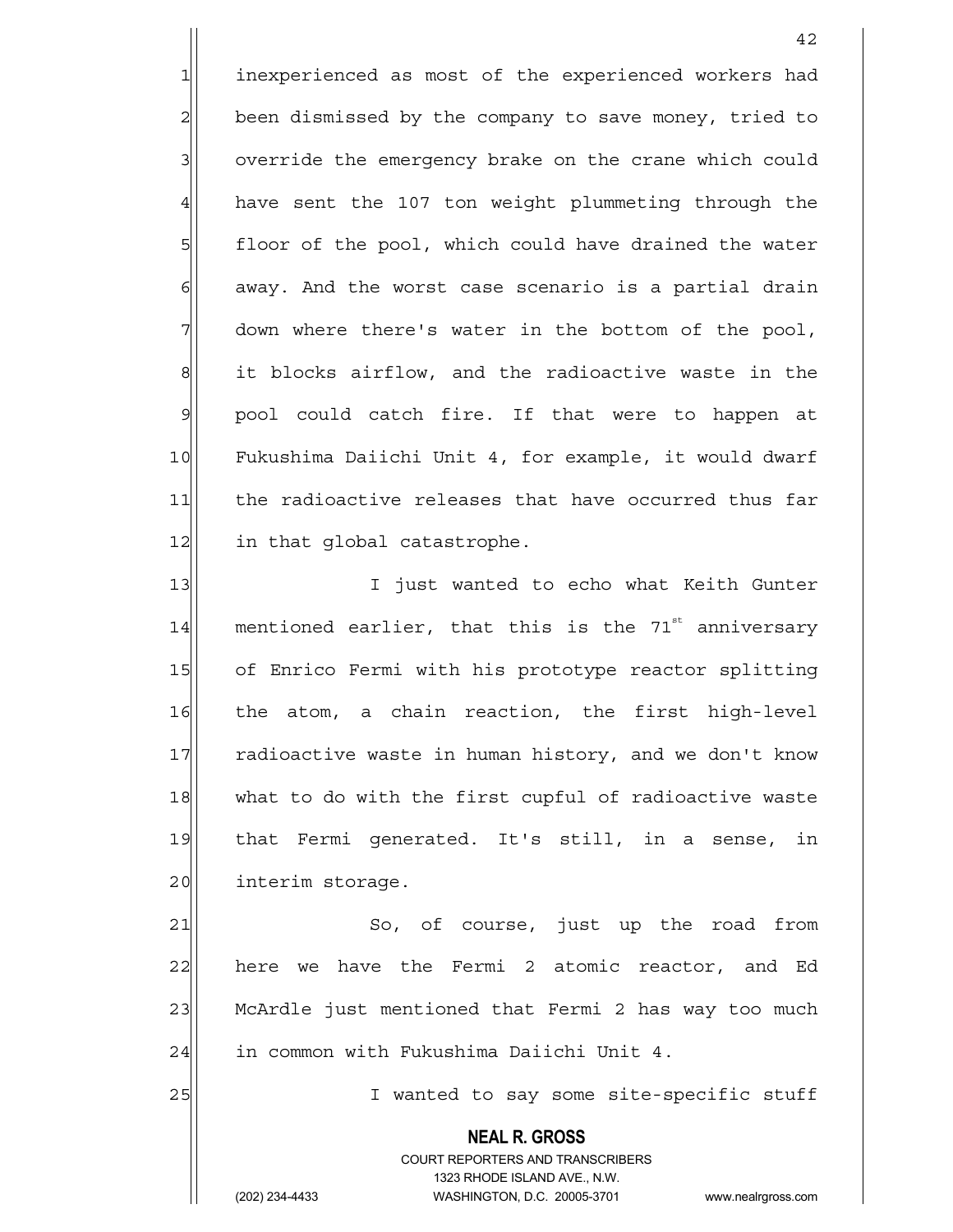1 about Davis-Besse. We knew as early as a decade or 15 2 | years ago that the NUHOMS casks manufactured by 3 Vectra Technologies, which are now owned by  $4$  Transnuclear, which is Areva, which is the French 5 government, and fully loaded with high-level 6 6 radioactive waste at Davis-Besse were discovered to  $7$  have been built below technical specifications. The 8 aggregate used to fabricate the cask's outer concrete 9 shells was poor quality, and the shells themselves 10 were ground too thin.

43

11 and then another Transnuclear cask 12 located in Virginia at the Surry Nuclear Power Plant 13 had developed six-inch-long cracks in its outer 14 concrete shield, had loose bolts, and had a helium 15 leak, the same cask model. So, in the NRC's Nuclear 16 Waste Confidence Draft Generic Environmental Impact 17 Statement, they have confidence in essentially dry 18 cask storage forever, when we haven't gotten it right 19 yet in this country due to massive quality assurance 20 violations on the design and manufacture.

21 | Another site-specific issue at Davis-22 Besse is a pool leak which is listed in one of the 23 tables in this draft GEIS in Appendix E, radioactive 24 water leaking out of the pool, borated water which is 25 corrosive. Davis-Besse seems to have a problem with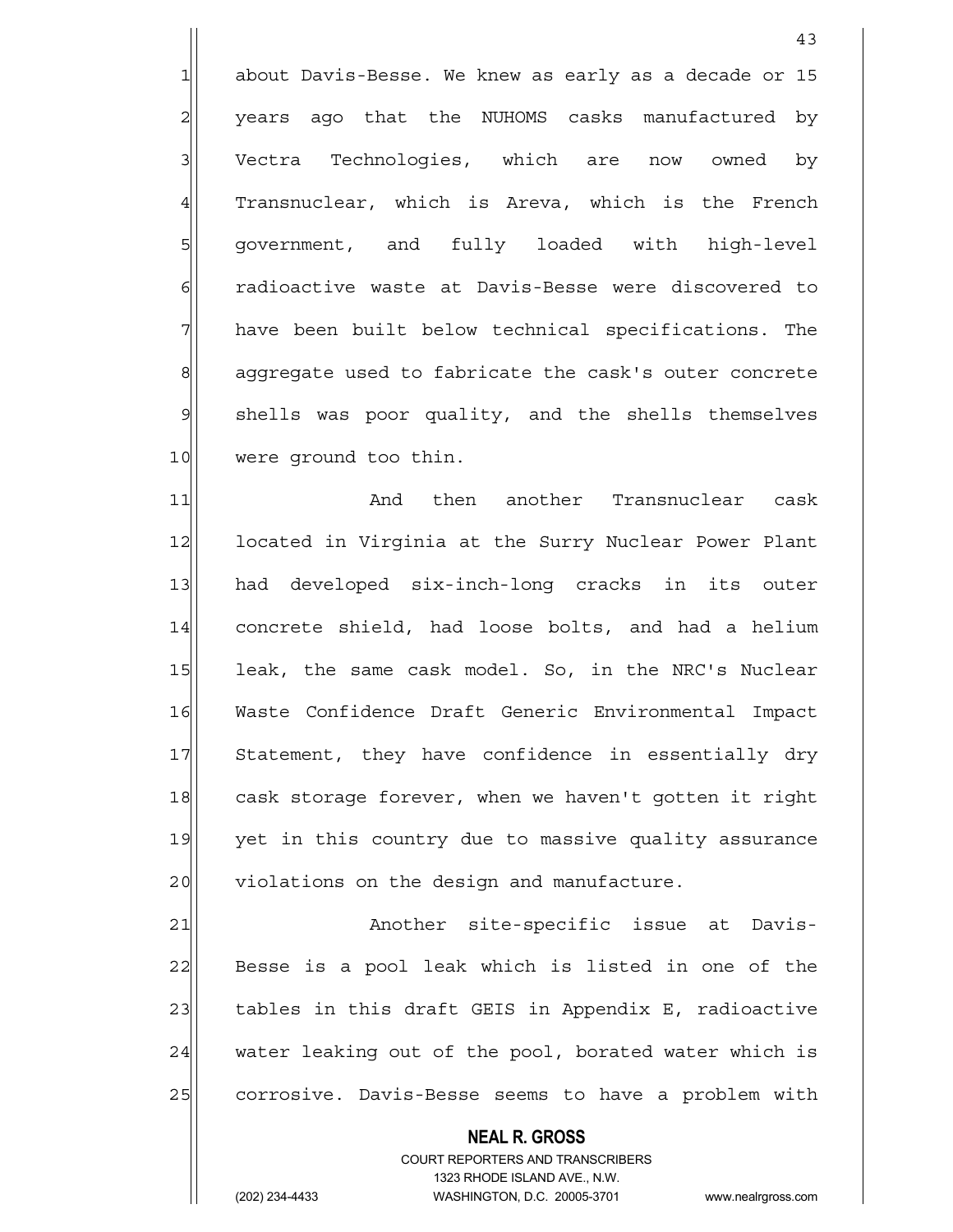**NEAL R. GROSS** COURT REPORTERS AND TRANSCRIBERS 1323 RHODE ISLAND AVE., N.W. (202) 234-4433 WASHINGTON, D.C. 20005-3701 www.nealrgross.com 44 1 leakage of borated water, so what you've got is a 2 reactor pressure vessel that has continual lid 3 3 3 corrosion and near breaches, the worst accident since 4 the Three Mile Island meltdown happened at Davis- $5$  Besse with the hole in the head fiasco. 6 6 You've got corrosion of the inner steel 7 containment vessel, and you've got significant severe 8 worsening cracking of the shield building. So, it's a 9 Pecipe for disaster at Davis-Besse. 10 FACILITATOR CAMERON: Can I ask you to 11 sum up, Kevin, please? 12 MR. KAMPS: Yes. There should be no 13 license extension at Davis-Besse. The reactor should  $14$  be closed today. Certainly, it has to be closed by 15 Earth Day of 2017, when the 40-year license expires. 16 (Applause.) 17 MR. KAMPS: I just wanted to give the 18 figures for how much waste there is. By spring of 19 2010 there were 505 metric tons of high-level 20 radioactive waste at Davis-Besse, so by spring of  $21$  2014 that'll be 585 metric tons. By 50 years of 22 operations, 825 metric tons; 60 years of operations  $23$  over 1,000 metric tons. 24 FACILITATOR CAMERON: Okay. Kevin, could 25 you just wrap it up? Thank you.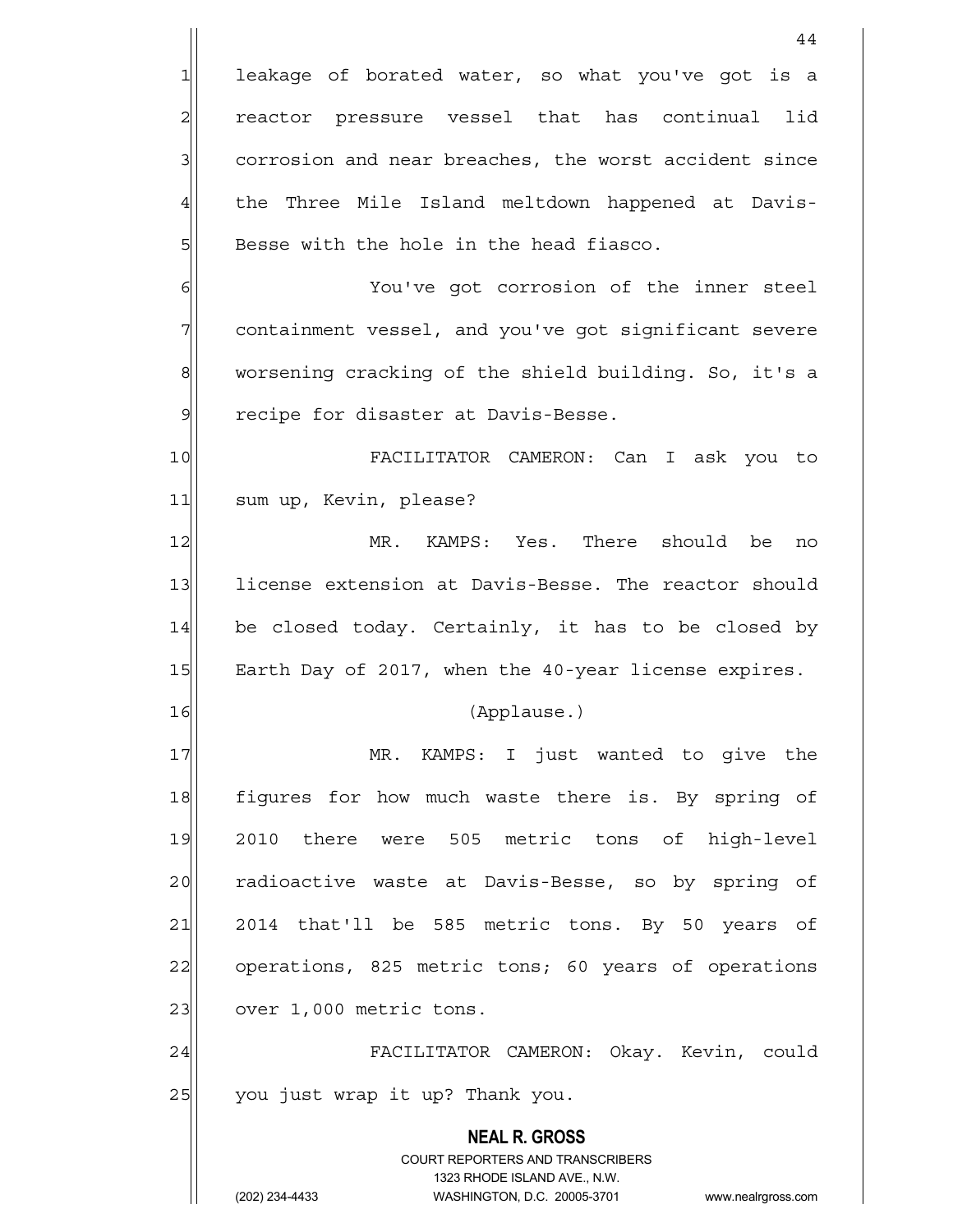**NEAL R. GROSS** COURT REPORTERS AND TRANSCRIBERS 1323 RHODE ISLAND AVE., N.W. 45 1 MR. KAMPS: Final site-specific things 2 I'd like to mention, here we are in the Commodore 3 Ballroom, Commodore Perry, Perrysburg, War of 1812,  $4$  200 years ago there was a war raging in this neck of 5 5 the woods. What's going to happen in the next 200  $6$  years, the next million years that this waste will 7| remain dangerous. 8 8 and natural disasters, you know, often 9 you hear tsunamis can't happen on the Great Lakes. 10 Well, speaking of Tecumseh, War of 1812, some of the 11 worst earthquakes in North American history, 1811, 12 <sup>12</sup> 12, <sup>13</sup>, 8.0 magnitudes --13 FACILITATOR CAMERON: Kevin, I'm going to  $14$  have to ask you to finish up. 15 MR. KAMPS: Giant waves. 16 FACILITATOR CAMERON: Okay. 17 MR. KAMPS: Giant waves on the Great 18 Lakes. 19 FACILITATOR CAMERON: And thank you, 20 thank you very much for the history, too. Thank you. 21 | MR. KAMPS: Thank you. 22 FACILITATOR CAMERON: All right. Thanks, 23 Kevin. 24 (Applause.) 25 FACILITATOR CAMERON: Connie, we're going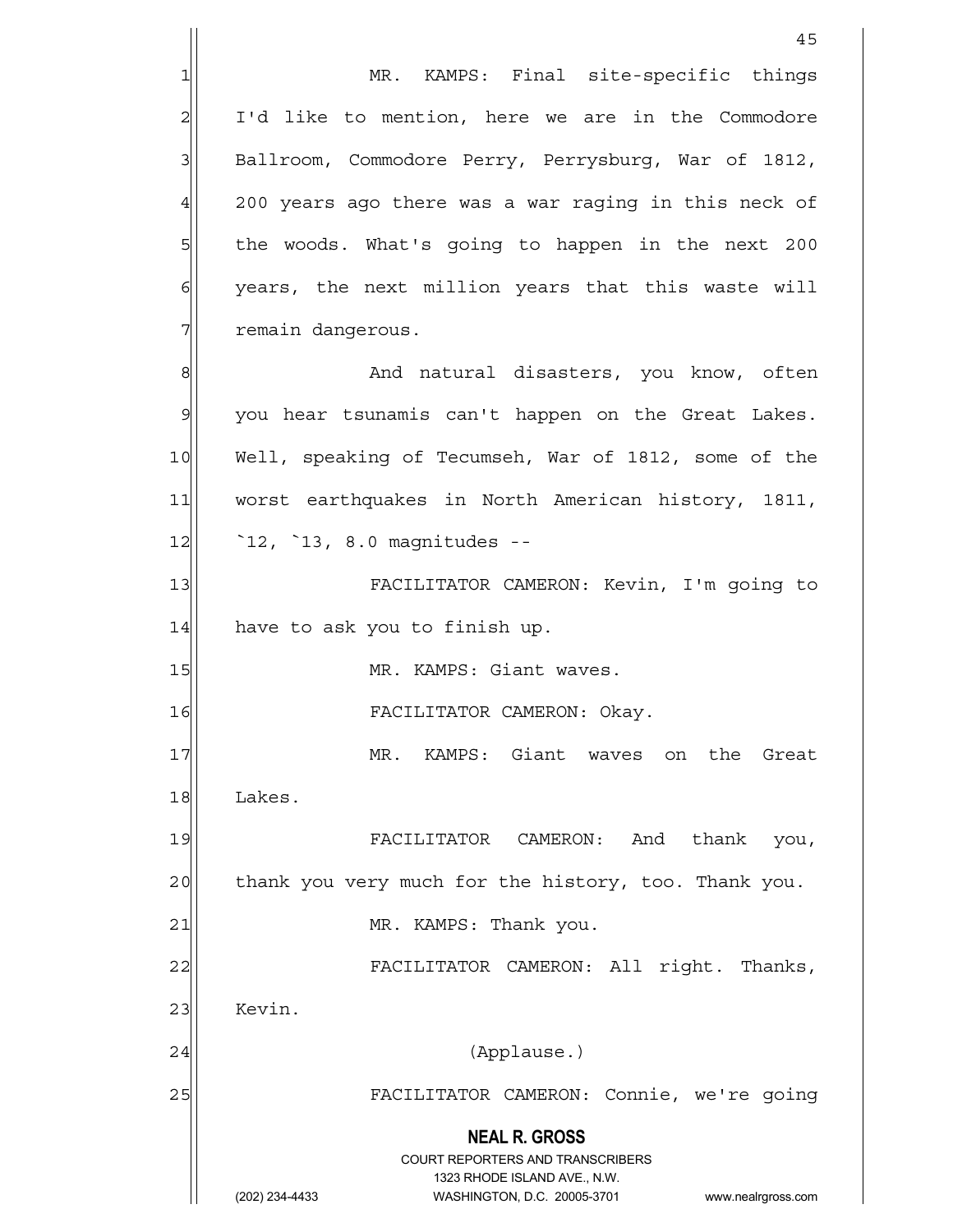|                | 46                                                                                                  |
|----------------|-----------------------------------------------------------------------------------------------------|
| 1              | to go to Connie Kline, and then we're going to go to                                                |
| $\overline{c}$ | Mike Knisley, and then to Terry Lodge. This is Connie                                               |
| 3              | Kline.                                                                                              |
| $\overline{4}$ | MS. KLINE: Well, they say a picture is                                                              |
| 5              | worth a thousand words, so this pretty much sums up                                                 |
| 6              | $C -$                                                                                               |
| 7              | FACILITATOR CAMERON: Okay, I'm going to                                                             |
| 8              | get to you.                                                                                         |
| 9              | MS. KLINE: -- about Waste Confidence.                                                               |
| 10             | AUDIENCE MEMBER: Use the mic, please.                                                               |
| 11             | MS. KLINE: The first picture says -- oh,                                                            |
| 12             | the title of the cartoon is "The Three Biggest                                                      |
| 13             | Whoppers." It's from 1989, so speaks to how long this                                               |
| 14             | has been going on. The first picture says, "The check                                               |
| 15             | is in the mail." The second says, "Of course, I'll                                                  |
| 16             | respect you in the morning." It's two kids making out                                               |
| 17             | in a car. And the last one says, "I'm from the NRC,                                                 |
| 18             | DOE and I just need to leave this here temporarily."                                                |
| 19             | (Applause.)                                                                                         |
| 20             | FACILITATOR CAMERON: Okay. Connie is                                                                |
| 21             | passing out material to the NRC staff.                                                              |
| 22             | MS. KLINE: I cut my teeth on Davis-Besse                                                            |
| 23             | in 1972, so I've been doing this for a very long                                                    |
| 24             | time. And as much as things change, nothing really                                                  |
| 25             | changes.                                                                                            |
|                | <b>NEAL R. GROSS</b>                                                                                |
|                | COURT REPORTERS AND TRANSCRIBERS                                                                    |
|                | 1323 RHODE ISLAND AVE., N.W.<br>(202) 234-4433<br>WASHINGTON, D.C. 20005-3701<br>www.nealrgross.com |
|                |                                                                                                     |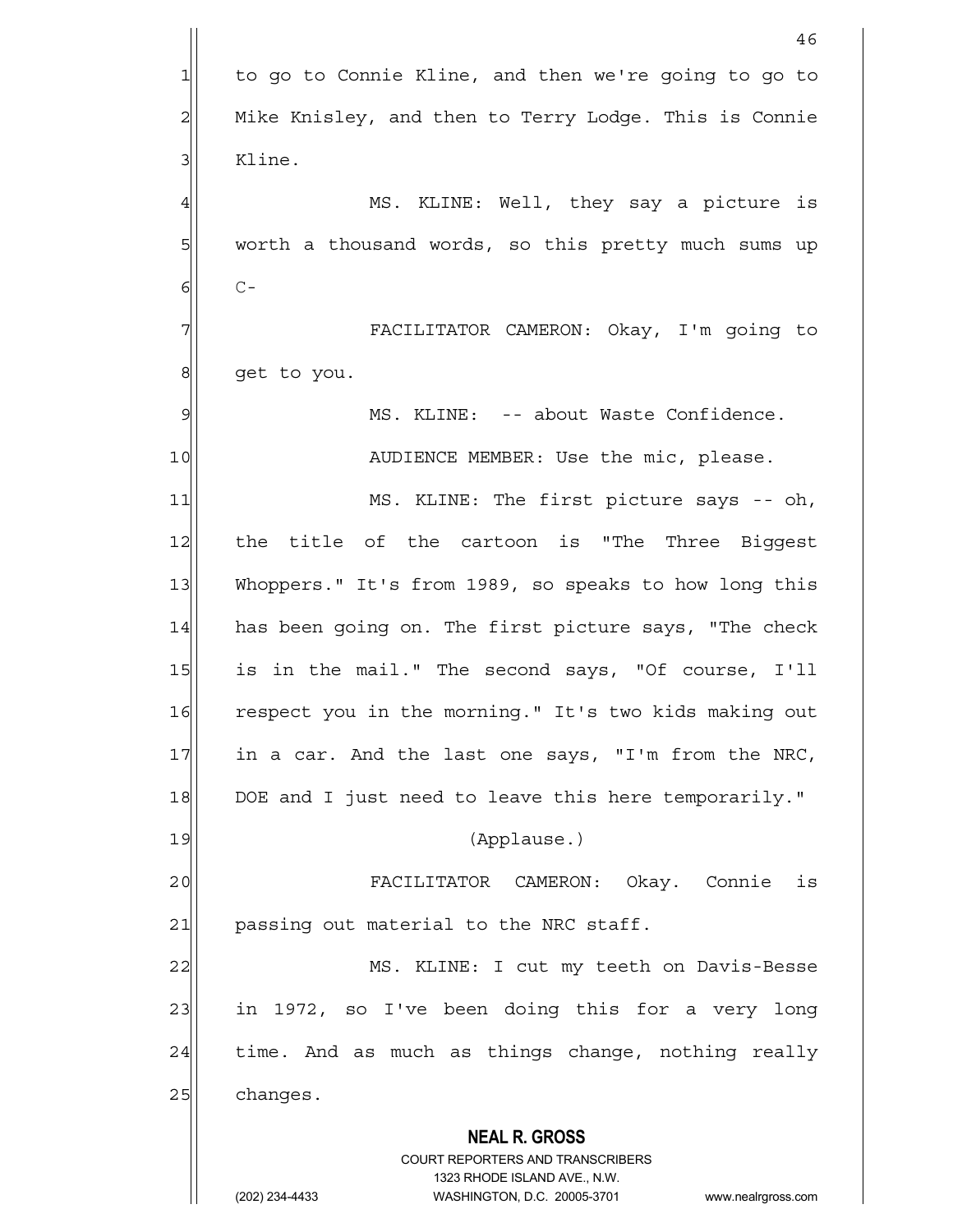|                | 47                                                                                                  |
|----------------|-----------------------------------------------------------------------------------------------------|
| 1              | Mike Keegan mentioned the storm that                                                                |
| $\overline{a}$ | occurred on Lake Erie in October of 1972 when 300                                                   |
| 3              | feet of dikes collapsed. They were washed away by the                                               |
| $\overline{4}$ | storm, flooding the Davis-Besse site<br>which,                                                      |
| 5              | fortunately, was not operational at the time.                                                       |
| $\epsilon$     | These are aerial photographs that were                                                              |
| 7              | taken three days after the site was flooded. People                                                 |
| $\mathbf{8}$   | had to be air lifted out from the site, cars were not                                               |
| $\mathcal{Q}$  | salvageable. You cannot keep these. I will probably                                                 |
| 10             | be submitting these with my --                                                                      |
| 11             | FACILITATOR CAMERON: Connie, we need to                                                             |
| 12             | get you on the transcript. Okay?                                                                    |
| 13             | MS. KLINE: Okay. I just presented aerial                                                            |
| 14             | photographs of the Davis-Besse site three days after                                                |
| 15             | this storm. It's pretty unbelievable. All you can see                                               |
| 16             | are the tops of the trees.                                                                          |
| 17             | All right. I'm going to make this short                                                             |
| 18             | because most of my testimony, or my comments will be                                                |
| 19             | submitted electronically.                                                                           |
| 20             | If U.S. or foreign operatives                                                                       |
| 21             | contaminated 75 sites in 33 states with eternally                                                   |
| 22             | lethal radioactive waste we would call them                                                         |
| 23             | terrorists. Instead, we call them the nuclear                                                       |
| 24             | industry, the NRC, and the DOE.                                                                     |
| 25             | (Applause.)                                                                                         |
|                | <b>NEAL R. GROSS</b>                                                                                |
|                | COURT REPORTERS AND TRANSCRIBERS                                                                    |
|                | 1323 RHODE ISLAND AVE., N.W.<br>(202) 234-4433<br>WASHINGTON, D.C. 20005-3701<br>www.nealrgross.com |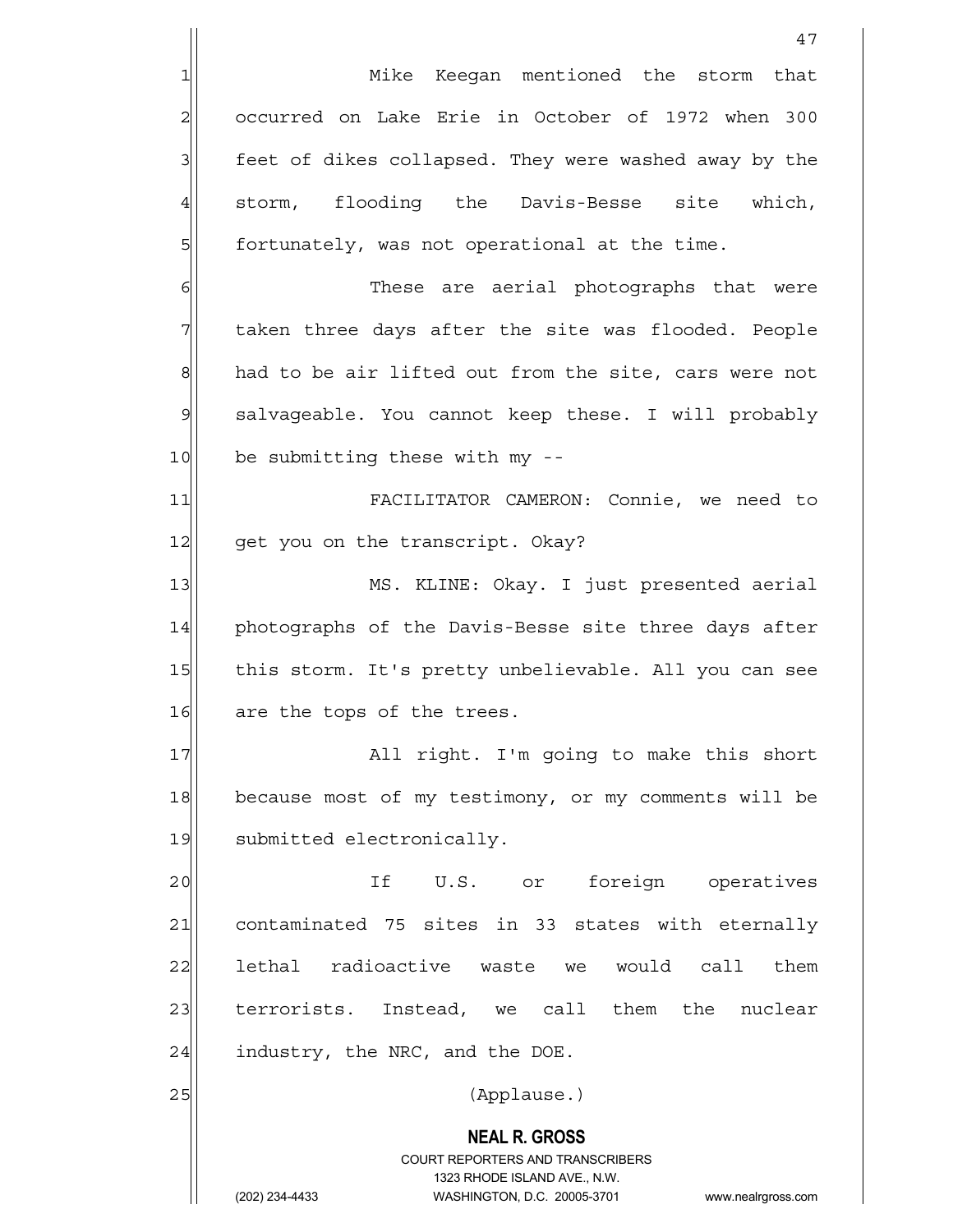1 1 MS. KLINE: Rarely have I perused, 2 because I certainly couldn't read all 600 pages of 3 | the draft Environmental Impact Statement, but rarely 4 have I perused something that spoke in more 5| generalities and was less substantive -- I've rarely 6| seen documents that were less substantive. The GEIS 7 | speaks in terms of 100, 150 years. The longevity and 8 8 8 the hazard of this waste is measured in millions of  $9$  vears. There's a real disconnect there.

10 It's unconscionable that despite the 11 Federal Court ruling of no confidence, the NRC 12 continues to arbitrarily and capriciously pretend 13 that there is a storage disposal solution for the 14 existing 70,000 metric tons of high-level radioactive 15 waste generated by continued operation of commercial 16 reactors. Since each reactor produces 2,000 metric 17 tons of radioactive waste a year, by 2050 there will 18 be 150,000 metric tons sitting on the least suitable 19 sites possible.

20 and think the jig is up, NRC. The smoke 21 and mirrors have cleared. Your solutions are 22 delusions.

23 | (Applause.)

24|| FACILITATOR CAMERON: Connie, if I could  $25$  ask you to finish up for us, please.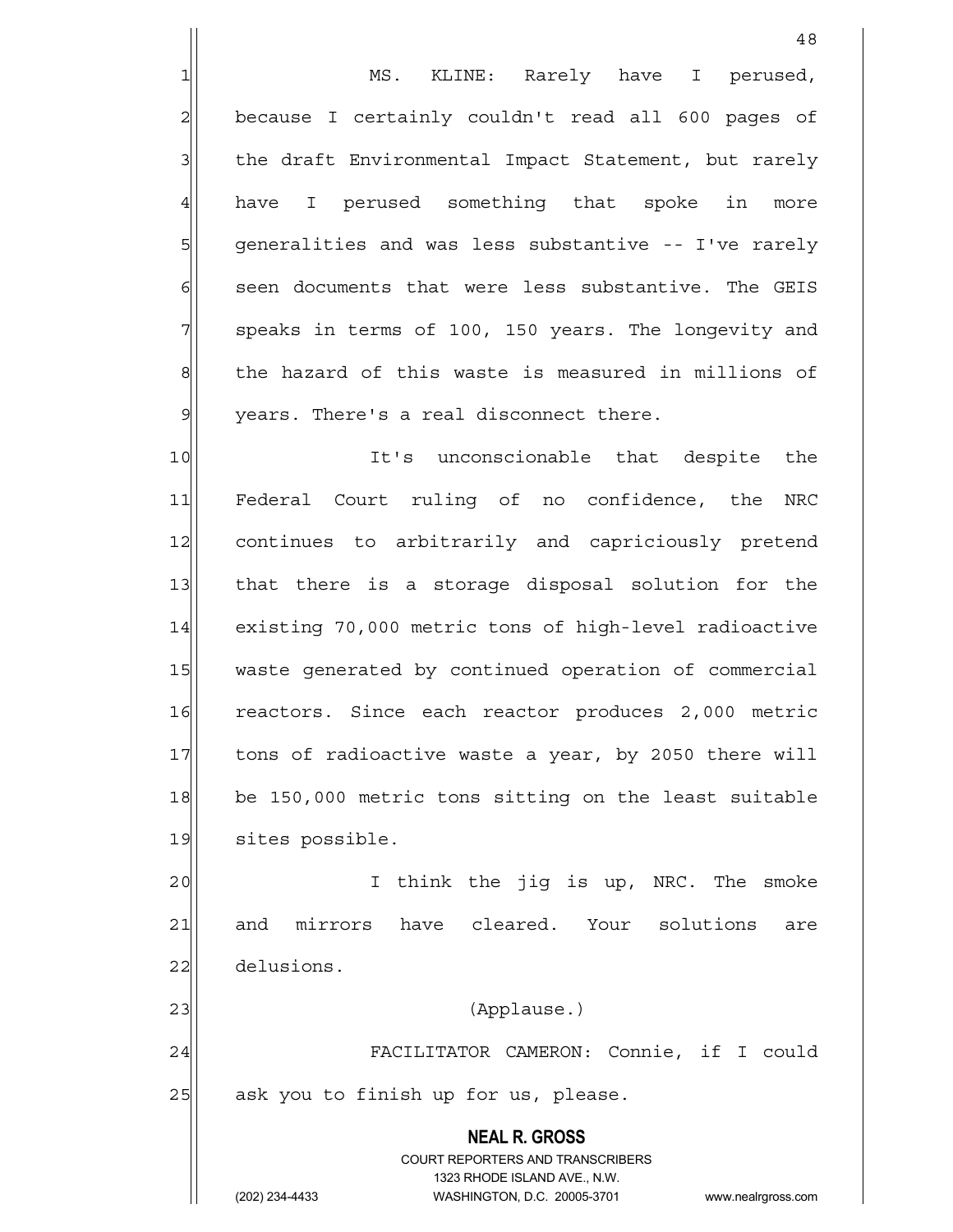**NEAL R. GROSS** COURT REPORTERS AND TRANSCRIBERS 1323 RHODE ISLAND AVE., N.W. 49 1 MS. KLINE: Okay. Just to kind of wind 2 | this up, I wish I had more time. One thing I might  $3$  suggest, if this happens in the future, I think at 4 each location that's chosen for public comment there 5 should be two days of public comment, just a 6 suggestion. 7 10 CFR 61, which deals with low-level 8 radioactive waste has much more site-specific 9 requirements than anything that is contained in these 10 documents, either the GEIS or the rulemaking. 11 The NRC must finally act responsibly and 12 phase out nuclear power as quickly as possible, and 13 manage the mess you've enabled as diligently, as 14 possible. 15 | FACILITATOR CAMERON: Thank you, Connie. 16 MS. KLINE: Thank you. 17 | FACILITATOR CAMERON: Thank you. 18 (Applause.) 19 FACILITATOR CAMERON: I think Mike 20 Knisley. 21 | MR. KNISLEY: Knisley. 22 | FACILITATOR CAMERON: This is Mike 23 Knisley, and then we'll go to Terry Lodge and David 24 Ellison. 25 MR. KNISLEY: Good evening. My name is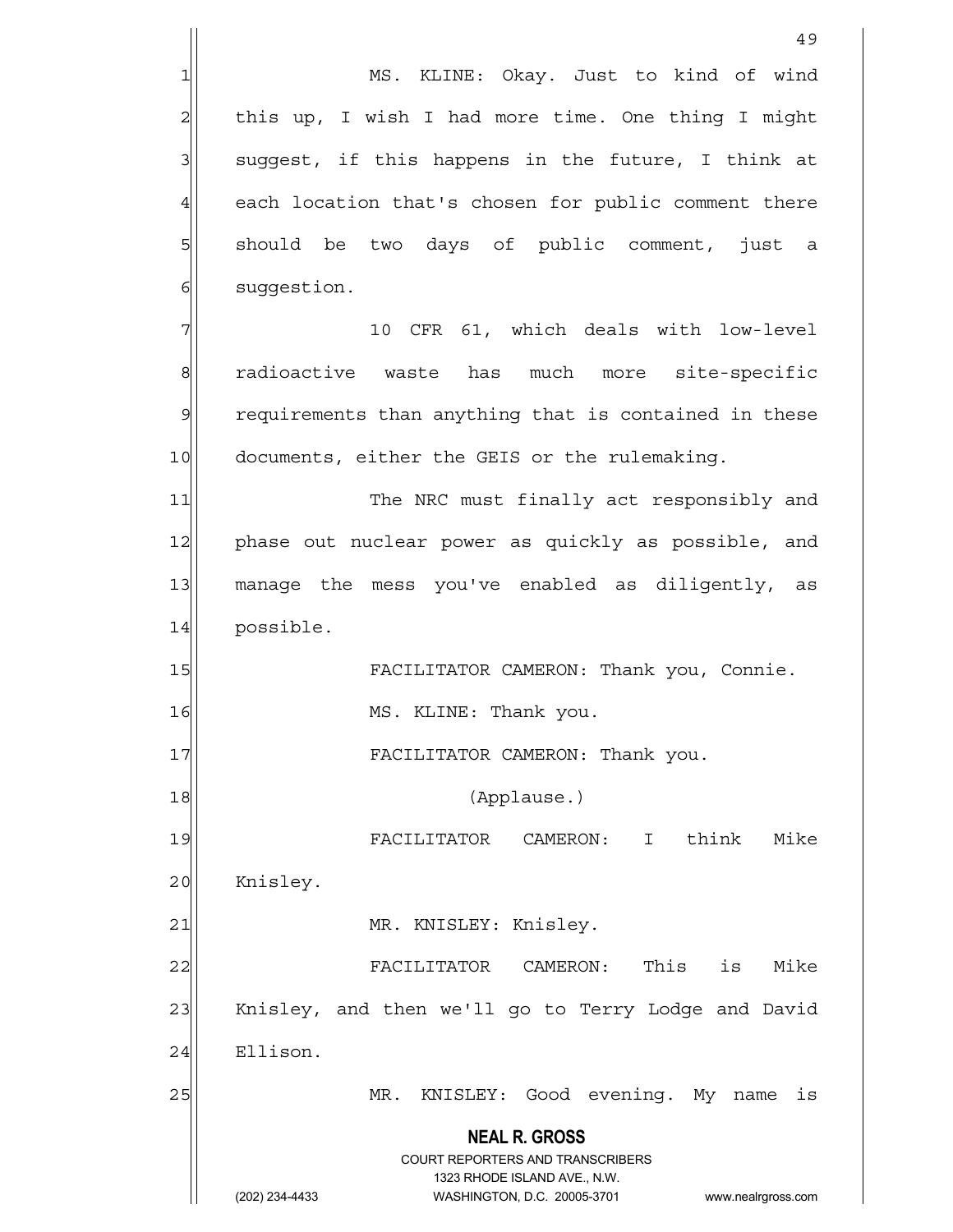1 Mike Knisley. I'm President of the Ohio State 2 Donating Construction Trades Council, which 3 3 represents 90,000 skilled union construction  $4$  professionals across the State of Ohio.

5 Many of our members, especially those 6 from the International Brotherhood of Electrical 7 Workers and the United Association of Plumbers and 8 Pipefitters work in the nuclear industry. Our members 9 perform routine maintenance and are a critical 10 element of capital projects at nuclear facilities. 11 Our members are there to ensure the nuclear industry 12 remains a vibrant segment of America's energy 13 portfolio.

14 additionally, our members and their 15 | families live in the regions which Ohio nuclear 16 facilities are located and, thus, have a profound 17 interest in ensuring that these plants operate 18 safely.

19 The United States Nuclear Requlatory 20 Commission, NRC, has asked for public comment on the 21 Proposed Waste Confidence Rule. The State Building 22 Trades believes it is important that the NRC more 23 efficiently conduct its licensing process by adopting 24 a Waste Confidence Rule which provides a generic 25 analysis of the environmental impact of the continued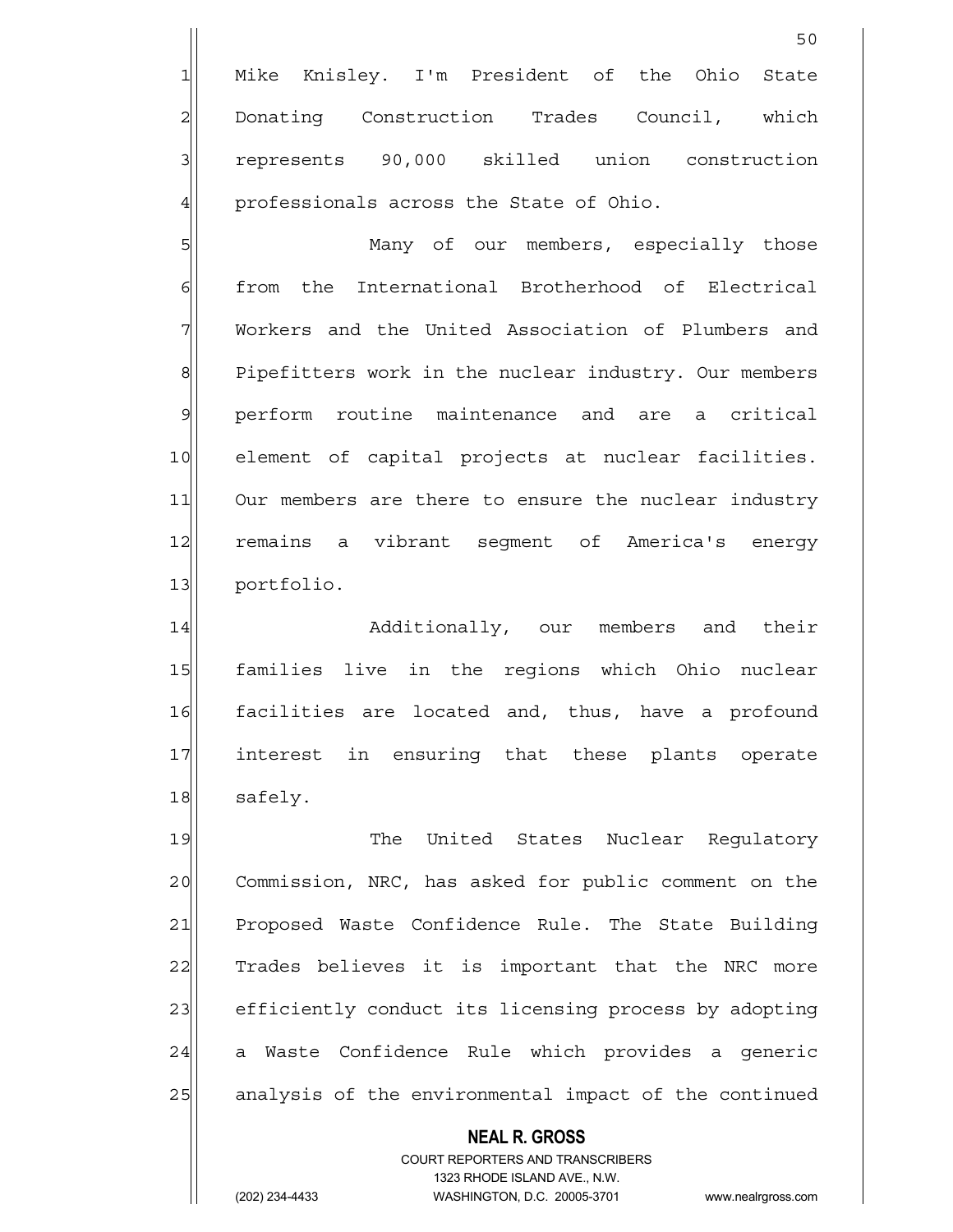1 storage of spent nuclear fuel beyond the licensed  $2$  life of the operation of the nuclear reactor.

3|| The adoption of the Waste Confidence  $4$  rule, which states that used nuclear fuel can be 5 | stored at nuclear power plant sites safely and 6 | without significant environmental impact, provides  $7$  the nuclear industry with a certainty regarding the 8 management of the spent fuel. Providing this clarity 9 is critical towards ensuring operations and capital 10 investment at these nuclear facilities continue which 11 means jobs for our State Building Trades.

12 Onsite storage facilities for spent 13 nuclear fuel have been designed to withstand 14 potential natural disaster events or terrorist 15 attacks by durable design and construction, ongoing 16 surveillance, inspection, and state-of-the-art 17 security measures. The two methods for storage of 18 spent nuclear fuel have proven to be extremely safe.

19 **Dry** storage systems used to store spent 20 | nuclear fuel have more than 100 tons of concrete and 21 steel forms, precisely engineered, to protect every 22 10 tons of fuel. And in the past 30 years, over 1,700 23 dry storage systems have been used by the industry, 24 and there's never been a release of any potential 25 radioactive material.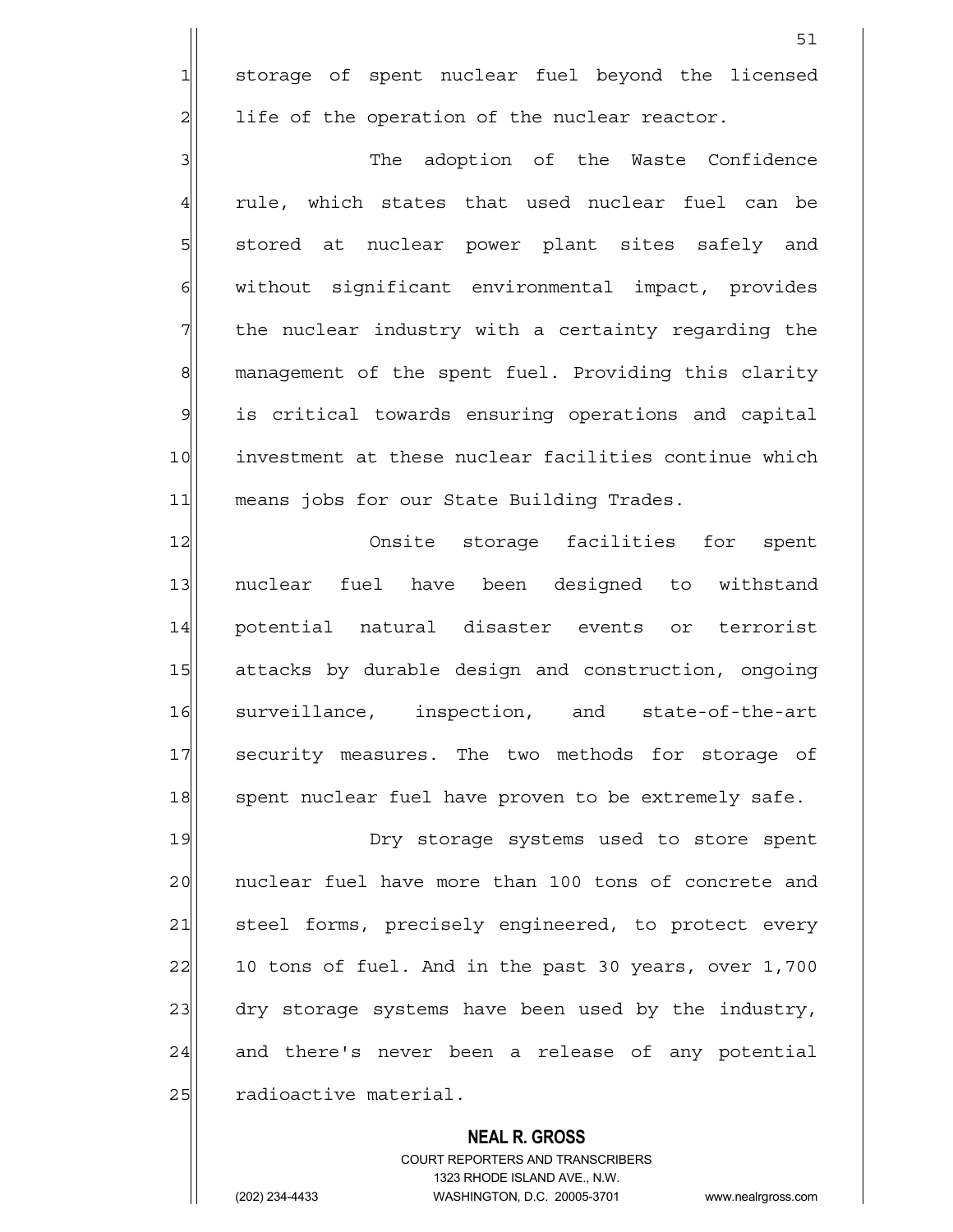1 The state of the store spent nuclear 2 fuel are large structures with reinforced concrete 3 | walls and steel liners. At Japan's Fukushima Daiichi  $4$  site, used fuel was stored in seven fuel pools, and 5 5 5 5 after the severe earthquake, tsunami, and subsequent 6 explosions which occurred none of the spent fuel was 7 compromised.

8 8 Reference State Building Trades supports the 9 inclusion of a specific policy statement regarding 10 the safety of the continued spent fuel storage of the 11 Waste Confidence Rule. As previously detailed, these 12 storage methods have been proven to be safe and, 13 therefore, the Proposed Rule should reflect those 14 findings.

15 In summation, the State Building Trades 16 Supports adoption of the Waste Confidence Rule which 17 provides the nuclear industry with long-term 18 stability on this issue, and which will likely 19 continue for significant work opportunities for our 20 members. Thank you.

21 FACILITATOR CAMERON: Thank you. Thank  $22$  you, Mike. 23 | (Applause.)

24 | FACILITATOR CAMERON: Next we're going to 25 | hear from Terry Lodge, then David Ellison, Gary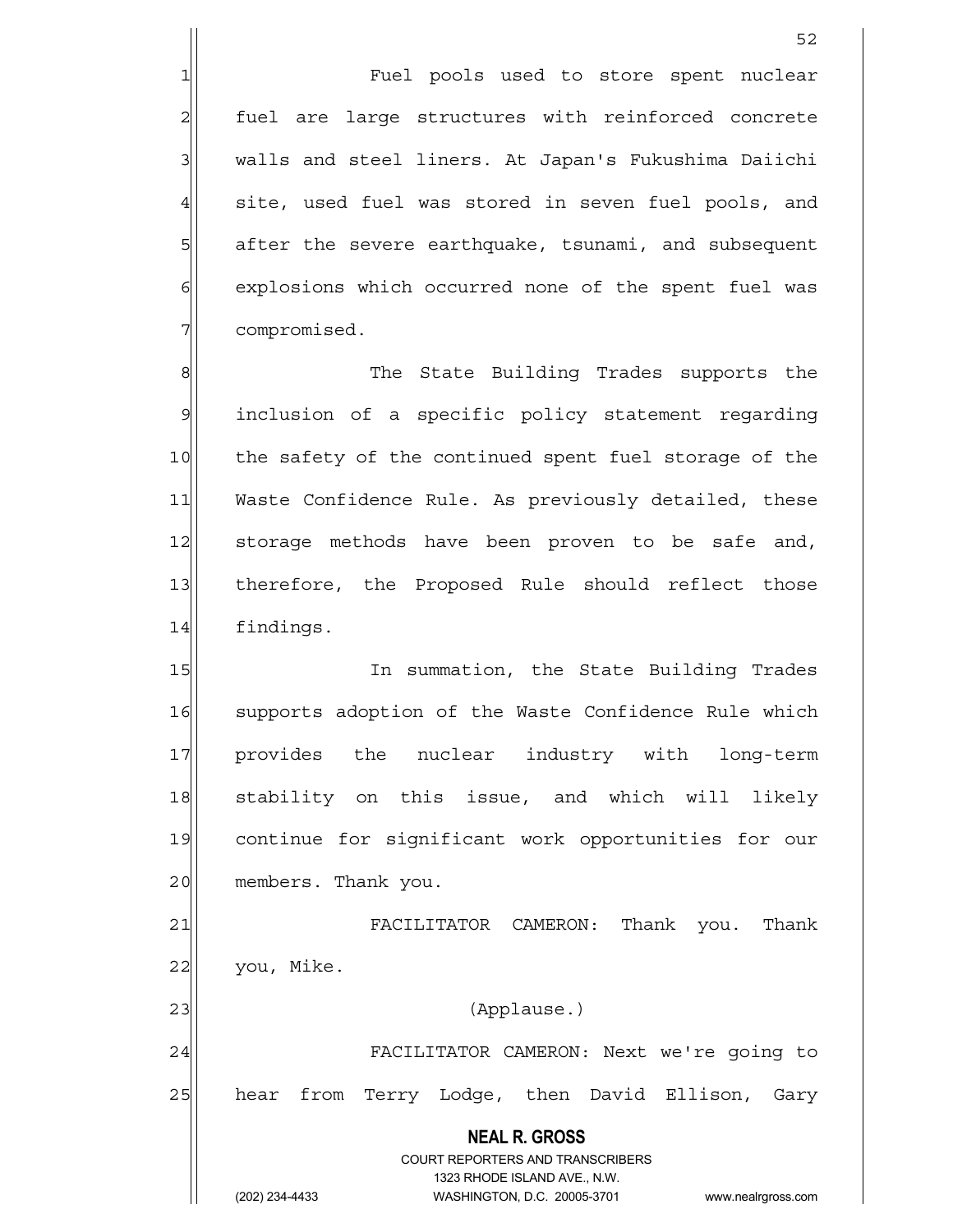$1$  Border, and Paul Padot. This is Terry.

2 | MR. LODGE: Yes, good evening. I have 3| several things to say. One of them is, this is an  $4$  absurd site to have a public hearing. It's nearly 5| half a mile from the nearest right-of-way. There were 6 30 people or so who attempted to express themselves 7 with their feet, with their presence, but they 8 couldn't make a very effective message because it's a 9 half mile away. It's sort of like having NRC hearings 10 at Camp Perry, which is also very quite commonplace.

11 11 I'm an attorney, and I've had the 12 pleasure over years of representing the Michigan 13 Sierra Club, the Ohio Sierra Club, the Ohio Green 14 Party, and many other grassroots organizations and 15 | individuals in numerous interventions before the NRC.

16 In 1994, a couple of good friends of 17 mine, Bill and Alice Hurt, long-time anti-nuclear 18 activists were plaintiffs in a law suit that I filed 19 in the District of Columbia challenging the 20 permission, the rulemaking, that the NRC implemented 21 to allow an exception for the use of the three 22 defective casks that Kevin Kamps mentioned a little 23 while ago.

24 There were three dry casks up for use as 25 | storage modules that were defectively ground. They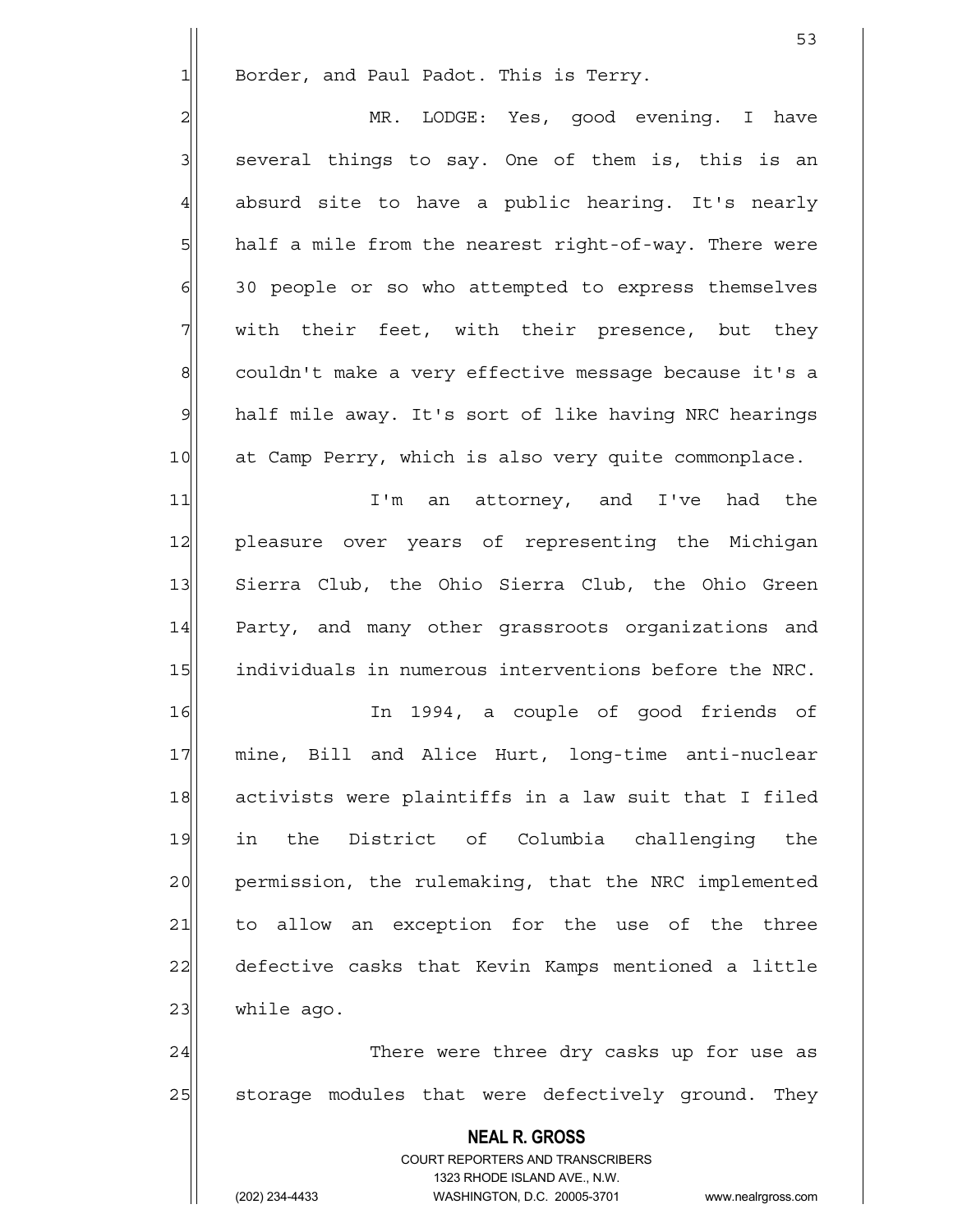$1$  were too thin, they weren't up to spec, and in 2 classic traditional response, the NRC simply made the 3 3 exception into the rule. We challenged the rulemaking  $4$  and ran into a brick wall, fiquratively, at least.  $5$  But therein lies the message. Here we are about a 6 6 6 6 Generation later and these three casks are sitting  $7$  there, and the NRC now expects them to last forever.

54

8 8 B Let me explain. 10 CFR 51.23, it's a lot 9 of gobbledygook, that refers to the proposed 10 requlation that was mentioned at the outset. That 11 regulation effectively accepts onsite storage forever 12 if that becomes necessary. The NRC has very craftily 13 used this court remand that was won by the hard 14 fought environmental warriors that took them. The NRC 15 is using the rulemaking as a means of cutting out the 16 public.

17 Generic Environmental Impact Statement 18 means here in 2013-2014 they're making a decision 19 and, essentially, forever. Let's say if forever only 20 means a couple of hundred years, so long after we're 21 dead, no one will be able to challenge the 22 environmental effects as these casks deteriorate, 23 have to be replaced, are bombed, are destroyed by 24 elements, are flooded. No one will be able from the 25 public to meaningfully question and legally attack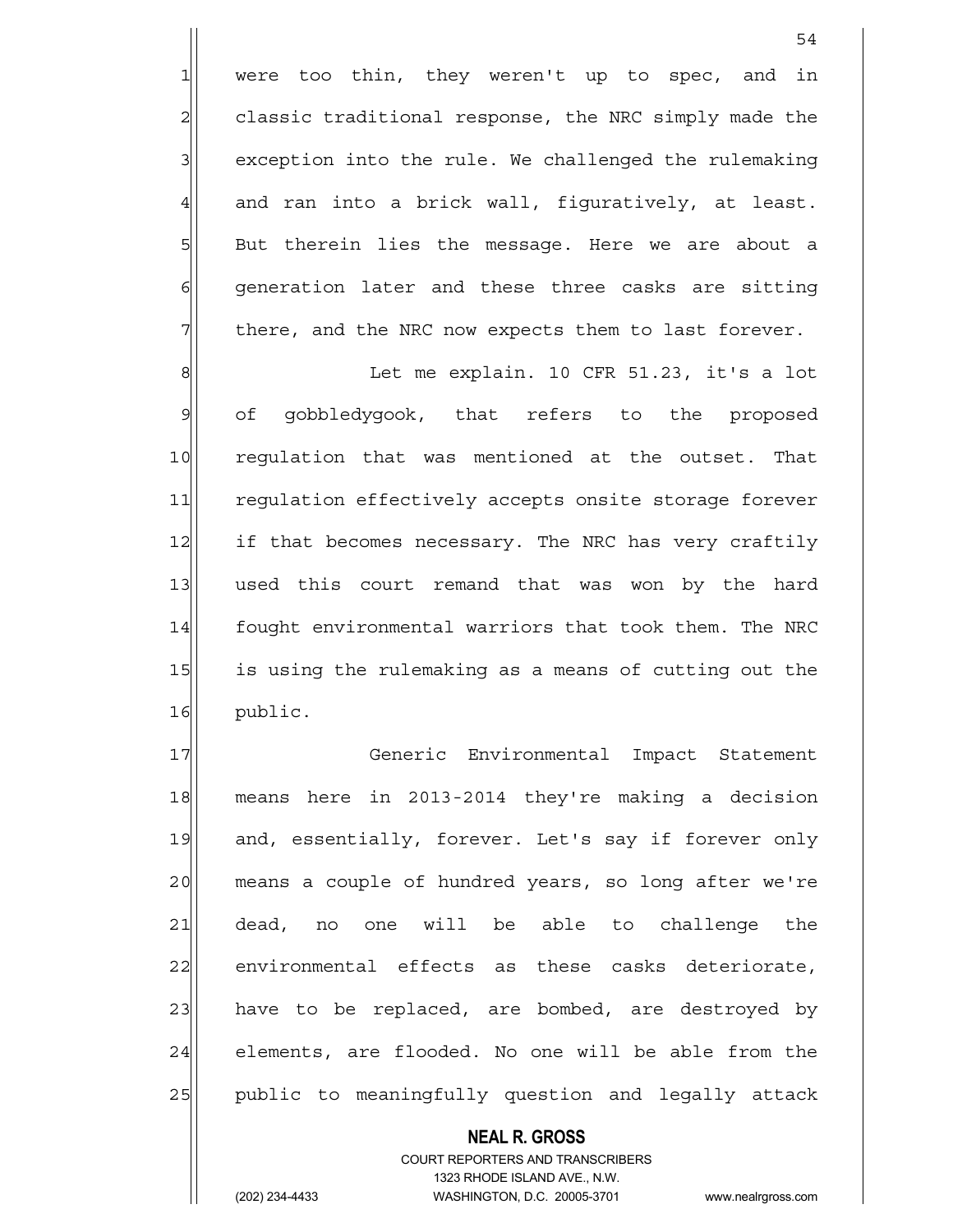$1$  the sufficiency of the storage scheme.

2 So make no mistake, folks, this is about 3| a solution now when we are the most information-rich  $4$  and resource-rich for all time, because I have a 5 feeling future generations will not live as well, nor  $6$  be as educated, and be as understanding about what to 7 do with this enormous problem.

8 8 Sepannee's one alternative that wasn't 9 discussed, isn't being discussed, in the proposed 10 Environmental Impact Statement. That is the 11 alternative of stopping now.

#### 12 (Applause.)

13 MR. LODGE: It's the only sane 14 alternative, and it's not being considered. My strong 15 recommendation is that the NRC go back to the drawing 16 board, get real, and treat us like adults, and treat 17 as though this is a democracy. Thank you.

18 **FACILITATOR CAMERON: Thank you. Thank** 19 you, Terry.

20 | (Applause.)

21 FACILITATOR CAMERON: David, and then 22 Gary Border, and Paul Padot. This is David Ellison.

23 MR. ELLISON: Good evening. My name is  $24$  David Ellison. I'm an architect, and I can attest 25 | that humanity has never built anything that lasted

 **NEAL R. GROSS**

 COURT REPORTERS AND TRANSCRIBERS 1323 RHODE ISLAND AVE., N.W. (202) 234-4433 WASHINGTON, D.C. 20005-3701 www.nealrgross.com

the contract of the contract of the contract of the contract of the contract of the contract of the contract o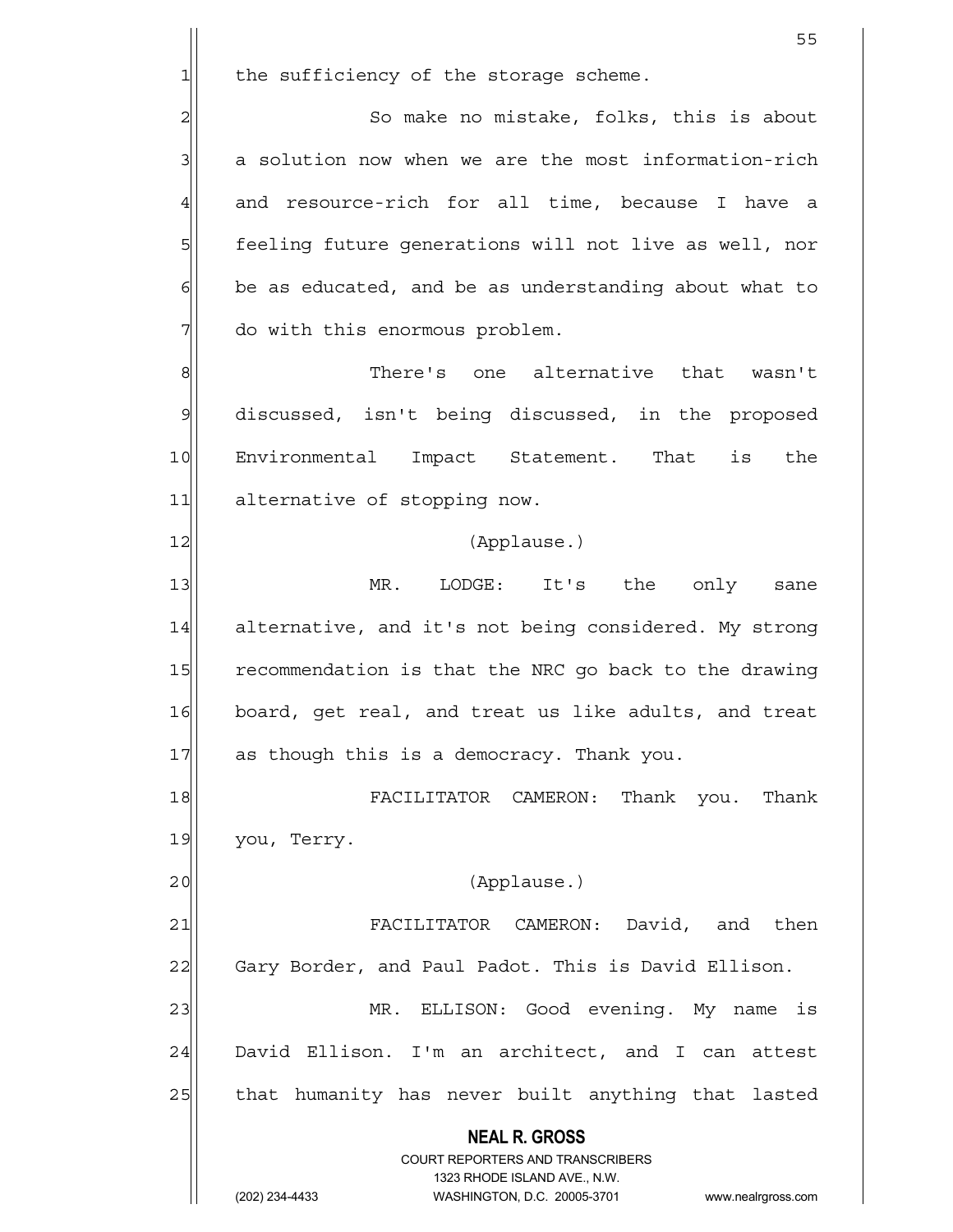**NEAL R. GROSS** COURT REPORTERS AND TRANSCRIBERS 1323 RHODE ISLAND AVE., N.W.  $56$ 1 this long no matter how many plumbers and 2 electricians were involved. And if you give me \$500  $3$  billion, we'll have as many jobs as anybody needs,  $4$  and they won't involve nuclear pollution. 5 (Applause.) 6 MR. ELLISON: I think there's a dangerous 7 | presumption that's being made, and that is that we 8 will have ongoing agency, government, corporate, or 9 public competence. I think that there's an incorrect 10 assumption that the NRC's mission is to enable 11 licensure in an efficient manner, or to make 12 licensure easy, efficient, or desirable for for-13 profit entities. 14 I'm opposed, and I think that I speak 15 for many people that we're opposed, to any aspect of 16 this rulemaking which would facilitate, or make more 17 efficient, or enable licensure of any new facilities, 18 or the extension of any licenses at existing 19 facilities. 20 | (Applause.) 21 | MR. ELLISON: Nuclearism is corrosive to 22 democratic forms of human governance and, in fact, 23 the mere existence of high-level radioactive waste 24 provides the only rational justification for the 25 | permanent imposition of martial law that exists. If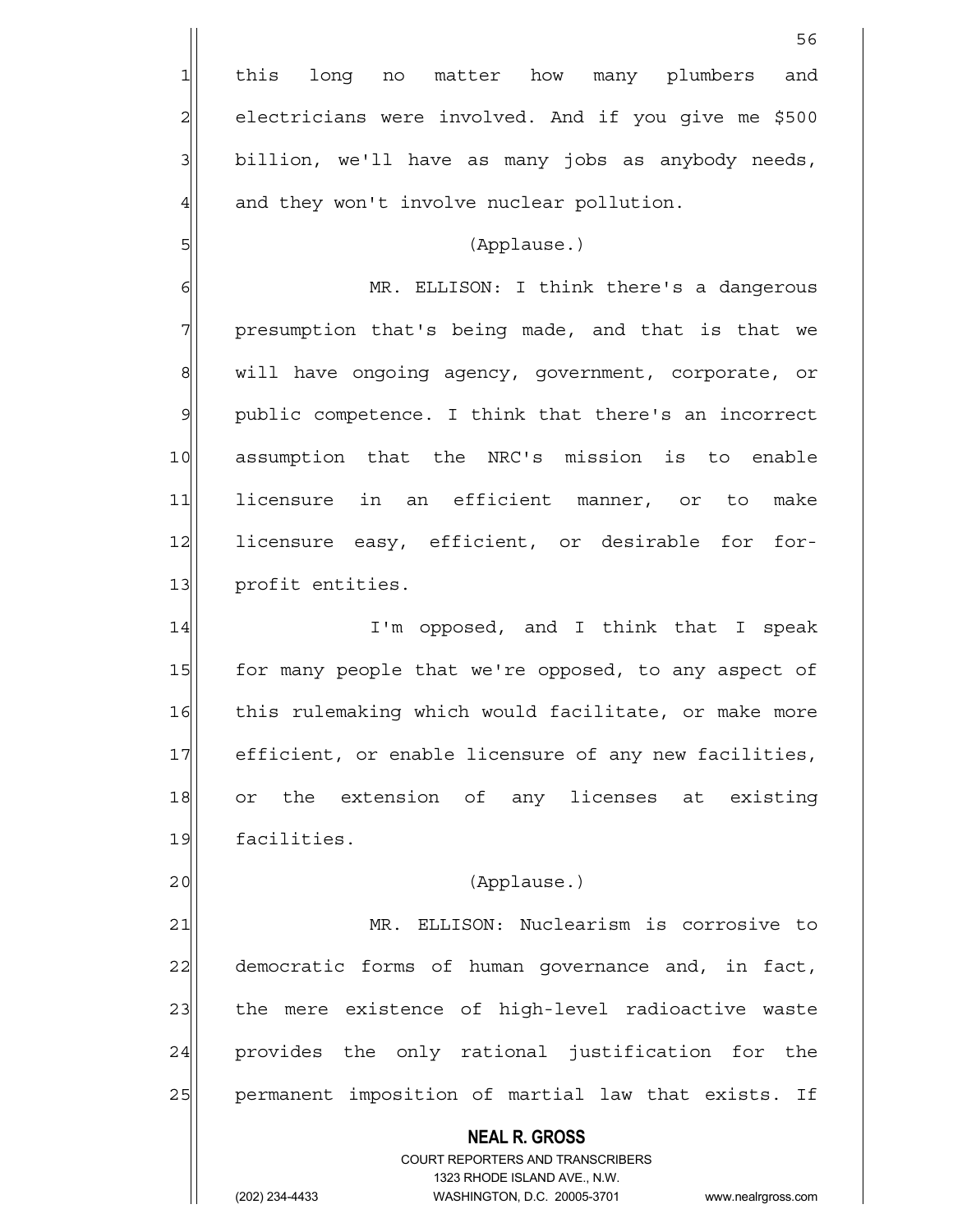**NEAL R. GROSS** COURT REPORTERS AND TRANSCRIBERS 1323 RHODE ISLAND AVE., N.W. (202) 234-4433 WASHINGTON, D.C. 20005-3701 www.nealrgross.com 57 1 there's any doubt about this, it was only the 2 falsified mention of yellowcake that allowed the 3 | government to go into Iraq and be in this  $4$  interminable war that is still affecting the people 5 of Iraq, the Middle East, and the rest of the world. 6 **The Patriot Act was a result of this**, 7 The NSA spying is a result of this. This is 8 nuclearism, and it's the denial of democratic forms 9 | of human qovernance. 10 I'm a member of the Cuyahoga County 11 Central Committee of the Green Party of Ohio, a 12 political --13 (Applause.) 14 MR. ELLISON: Okay. A political party 15 | that the State legislature and governor abolished in 16 legislature last month. If that's not pretty 17 repressive of democracy, I don't know what it is. 18 I think I'll leave it at that since I 19 could go on and on. Thank you very much. 20 FACILITATOR CAMERON: Thank you. Thank 21 you very much. 22 | (Applause.) 23 FACILITATOR CAMERON: Okay. We'll put 24 Susan Miller on right now. Go ahead, you go ahead. 25 And then we're going to go to Gary Border and Paul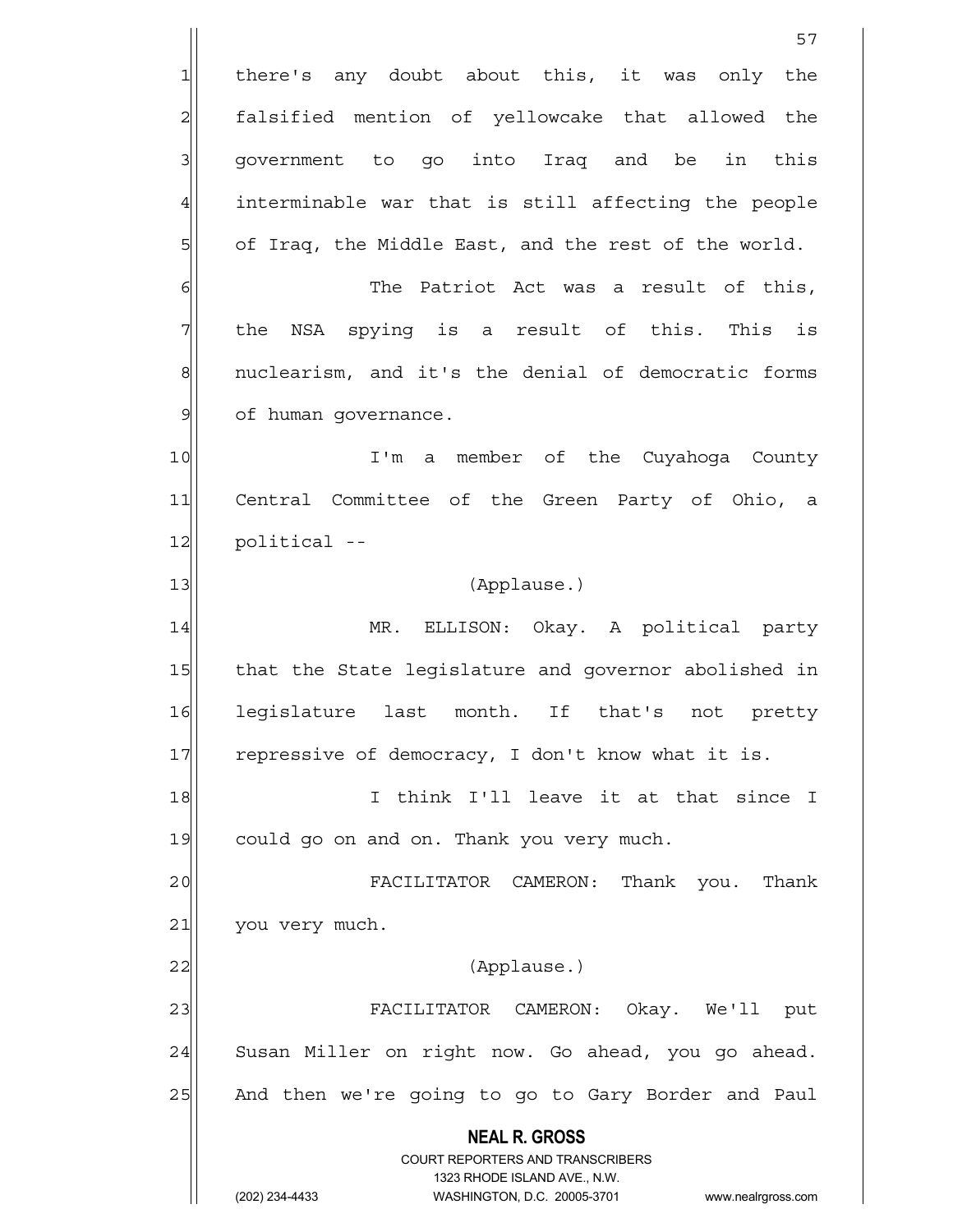1 Padot.

2 | MS. MILLER: Thanks. I'm qoinq to be 3 3 really brief because I think that my colleagues are  $4$  more well-researched and can say it much better than  $5$  I can. But as a mother, I just want to say that I'm  $6$  scared. I'm scared for my children. I'm scared for my 7 | potential grandchildren. I'm going to be dead, and 8 I'm looking at all of you and so are you, 160 years. 9 What are you thinking?

10 Let's stop while we're ahead. Let's not 11 put this on our grandchildren and our great-12 grandchildren any more than we already have. I want 13 you to stop now.

## 14 (Applause.)

15 MS. MILLER: I don't want to have my 16 great-grandchildren, or my grandchild, or my son say 17 well, there went the Great Lakes. People, human 18 beings, operate these plants, and you all make the 19 rules. And humans, I've got to tell you, we are not 20 infallible. We make mistakes. This is dangerous stuff 21 to be making mistakes with.

22 I just want to have future generations. 23 Please, stop making the waste and turn attention to  $24$  safely isolating it, because that's the problem that  $25$  we've already created. Thank you.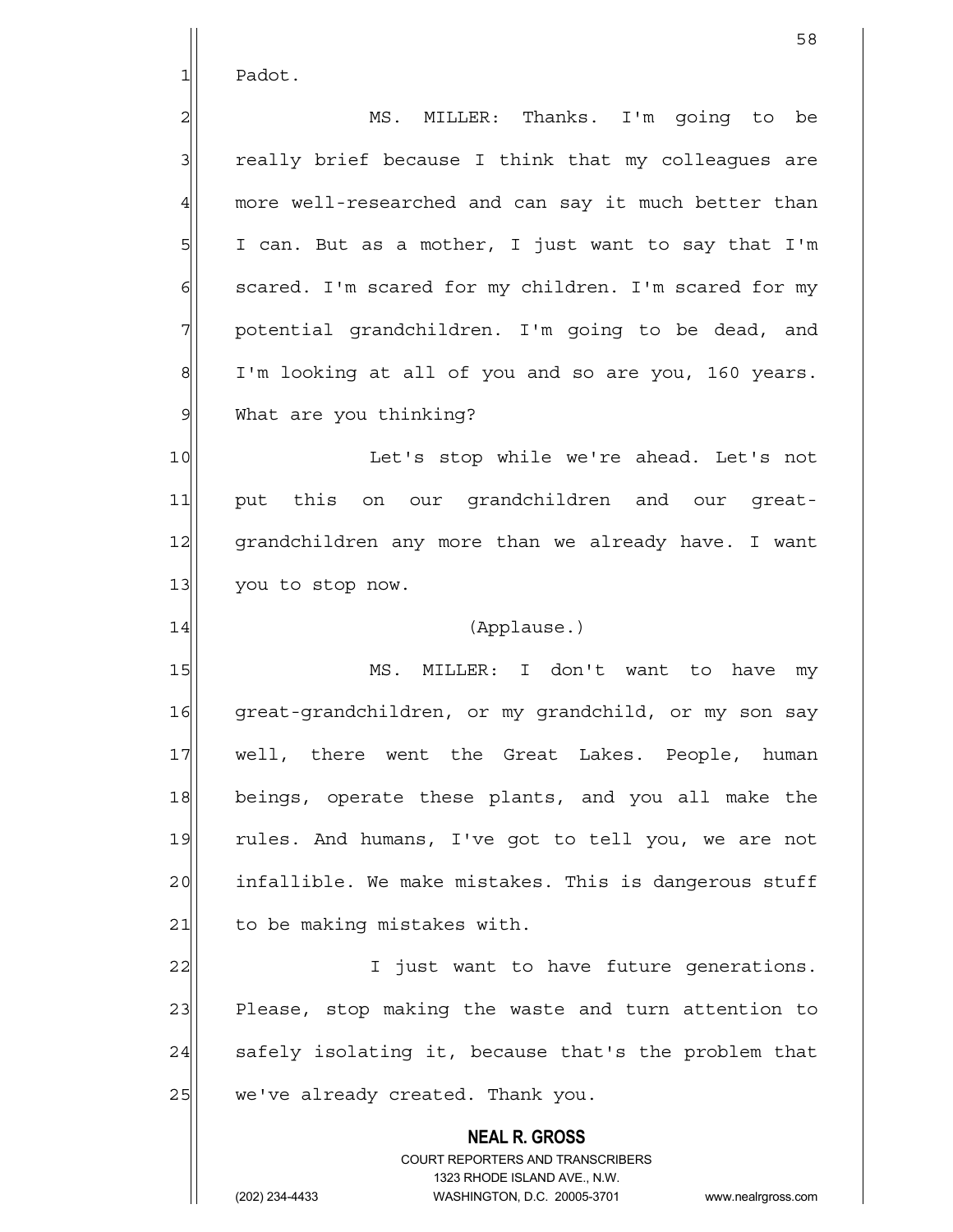|                | 59                                                       |
|----------------|----------------------------------------------------------|
| 1              | FACILITATOR CAMERON: Thank you. Thank                    |
| $\overline{c}$ | you, Susan.                                              |
| 3              | (Applause.)                                              |
| $\overline{4}$ | FACILITATOR CAMERON: Is this Gary, Gary                  |
| 5              | Border? And then Paul Padot and Dave Schonberger.        |
| 6              | This is Gary Border.                                     |
| 7              | MR. BORDER: My name is Gary Border, and                  |
| 8              | this isn't about me, but I think I should tell you a     |
| $\mathcal{Q}$  | little bit about who I am. I have Ph.D. in electrical    |
| 10             | engineering from the University of Toledo, a couple      |
| 11             | of Master's degrees, and started my college career at    |
| 12             | Case in Cleveland.                                       |
| 13             | I have mixed feelings on what I've heard                 |
| 14             | thus far, but I think we've got to be realistic,         |
| 15             | folks. We've got a society here that has an appetite     |
| 16             | for electricity.                                         |
| 17             | I was on the Coast Starlight Train a                     |
| 18             | couple of years ago on family vacation and early in      |
| 19             | the morning the train stopped at Klamath Falls,          |
| 20             | Oregon, and a guy got on and asked if he could sit       |
| 21             | across from me at the club car. And he turned out to     |
| 22             | be a rail buff, and I had a just mile by mile tour of    |
| 23             | look at this, look at that. It was fantastic. He         |
| 24             | turned out to be an IBM systems engineer from Salem,     |
| 25             | Oregon, and after about 10 or 15 minutes of that, we     |
|                | <b>NEAL R. GROSS</b><br>COURT REPORTERS AND TRANSCRIBERS |

1323 RHODE ISLAND AVE., N.W.

 $\prod$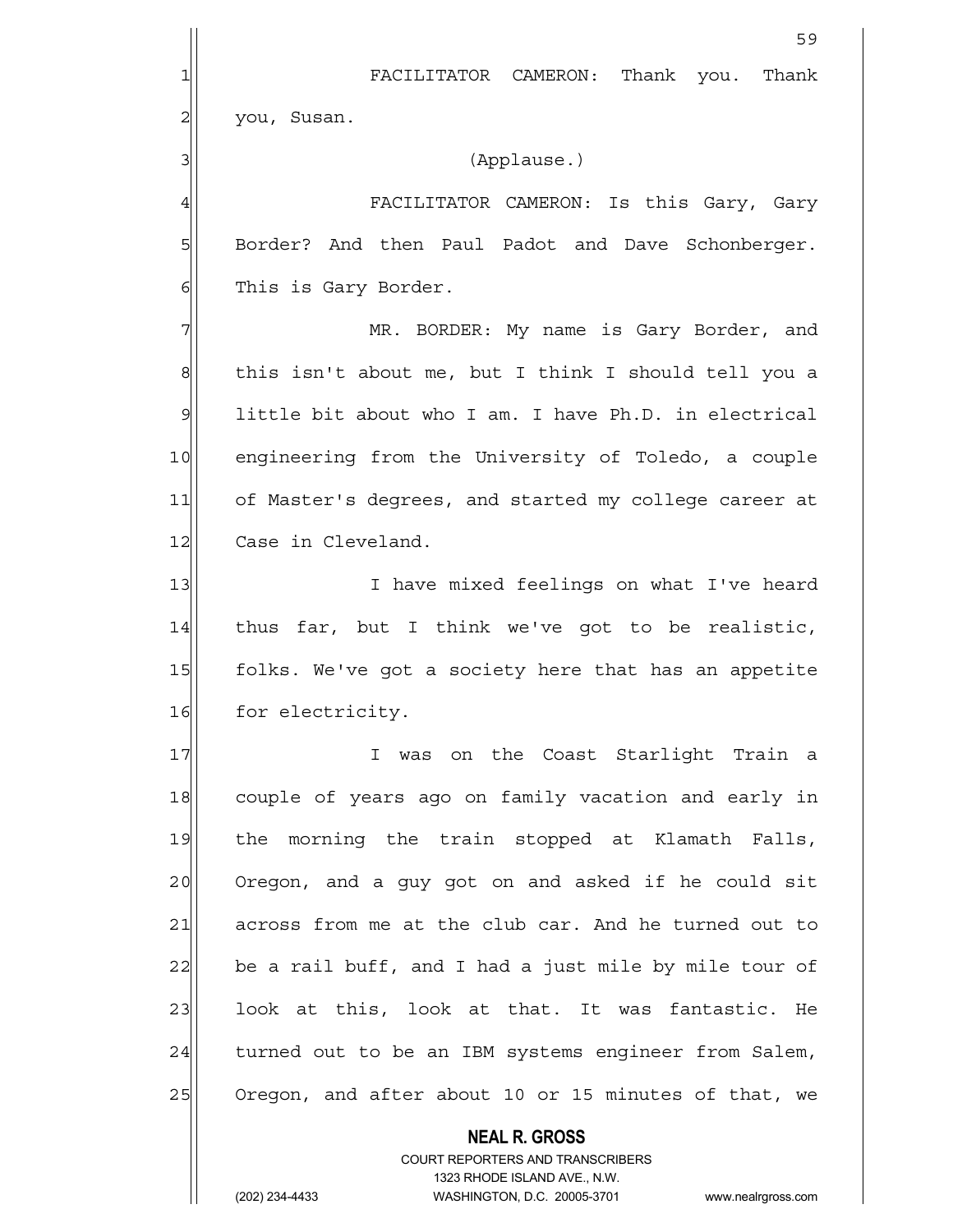60 1 got talking about other things, which I think is  $2$  normal. And he said, "You're an electrical engineer. 3| What do you know about power?" And I said, "Well, I'm  $4$  digital but I've been involved with power." He said, 5 | "Well, can you tell me where we're going to get power  $6$  over the next 10 to 20 years?" And I said, "What do 7 you mean?" He says, "We're running out of power 8 here." I said, "Well, I recommend nuclear." And he 9 | laughed. He said, "We tried that and we built one 10 plant, had some problems with it, just shut it down, 11 turned off the lights, and locked the door." 12 (Applause.) 13 MR. BORDER: He said, "What do you think 14 of wind power?" Well, I live in Bowling Green and I 15 can tell you that wind turbines have their own set of 16 problems. One of them is very simple, once you get 17 over about 20 percent of your power coming from wind 18 turbines, the days that the wind doesn't blow is a 19 real problem. You're killing birds, there's all sorts 20 of problems with wind turbines. 21 Then he said, "How about solar cells?" I 22 said, "Yes, maybe in 50 years there'll be 23| affordable." I said, "How about coal, they say with  $24$  scrubbers." And he just laughed, he said, "No, they 25 | won't do that." He says, "They want to tear down

> **NEAL R. GROSS** COURT REPORTERS AND TRANSCRIBERS 1323 RHODE ISLAND AVE., N.W.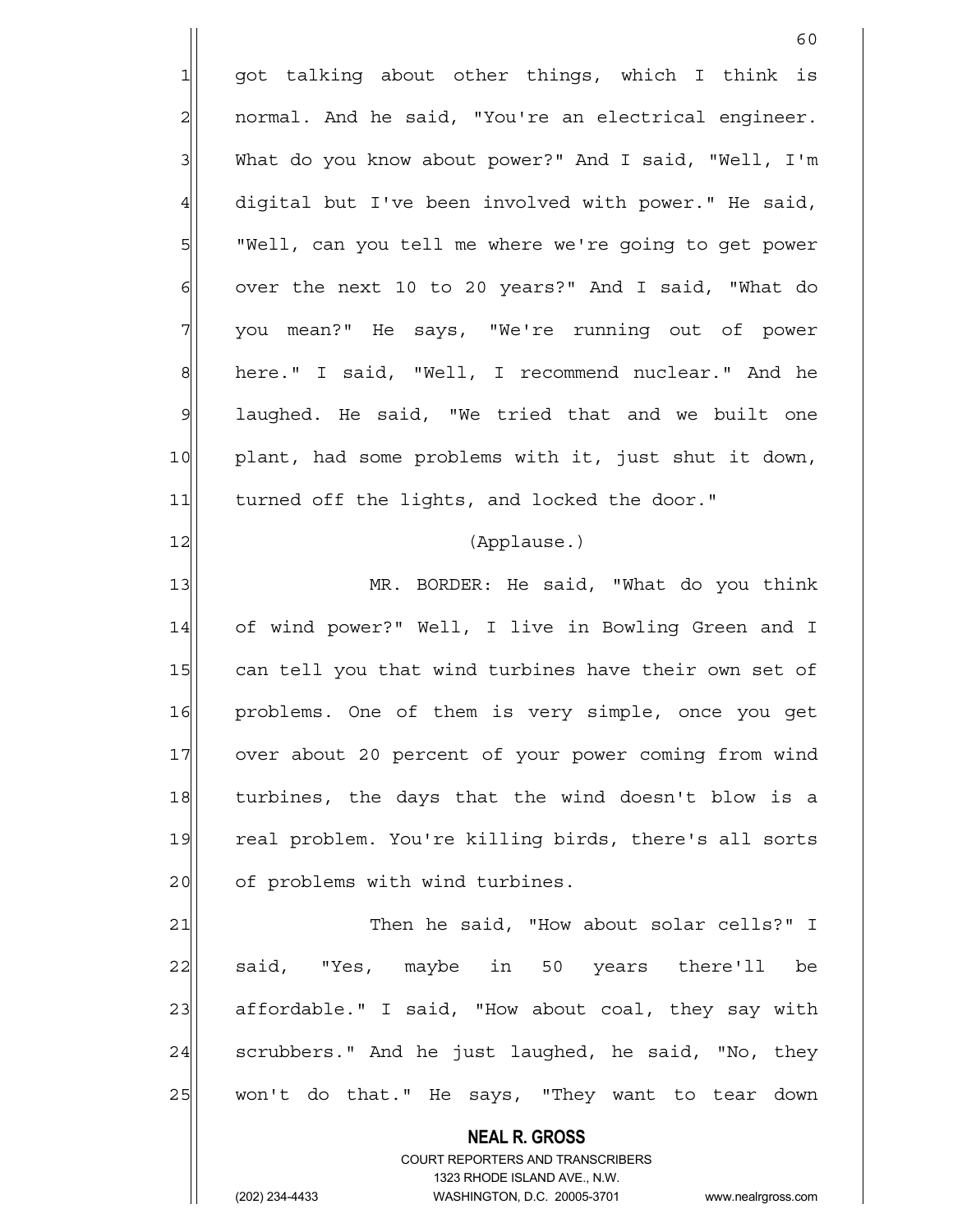1 Grand Coulee Dam and Bonneville Dam." Where are we 2 | going to get power?

61

3 3 3 I just encourage everybody here to think  $4$  about that, think about qlobal warming. We've talked 5 | about all this radiation. Okay? But global warming 6| could kill everybody on this planet in 100, 200, 300 7 7 years. And if we keep putting greenhouse gases into  $8$  the atmosphere, and I'm not convinced that will 9 happen, but it could, so you've got to look for clean 10 power.

11 Right now, I don't see any choice. And I 12 want to commend the NRC for working with a very 13 difficult problem, and I encourage the NRC in 14 whatever is produced to produce something that allows 15 for the responsible licensing, construction, and 16 operation of nuclear power plants. Thank you.

17 FACILITATOR CAMERON: Thank you, Gary.

18 (Applause.)

19 FACILITATOR CAMERON: And I'll just --20 this is Paul Padot, but I'll ask everybody to 21 introduce themselves to make sure we get the names 22 correct.

23 MR. PADOT: Yes, thank you. My name is  $24$  Paul Padot, close. I'd just like to thank the NRC for 25 facilitating this meeting. Instead of repeating prior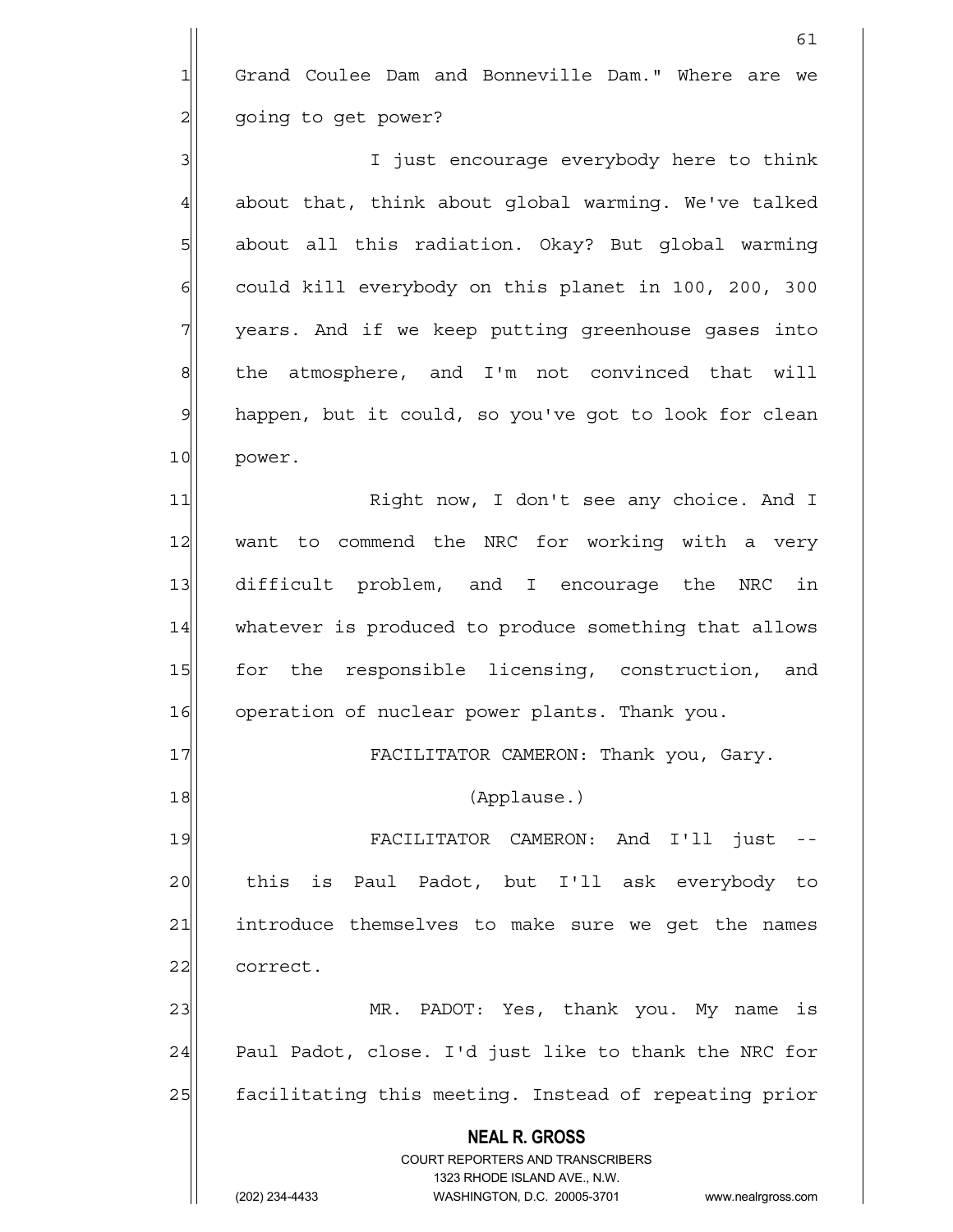1 comments or spouting a bunch of statistics, I would  $2$  just like to say that I live in Temperance, Michigan, 3| which is not very far from here. I live close to both  $4$  Fermi and Davis-Besse, and I am in favor of, and have 5 Squee confidence in, these fuel storage options. Thank you 6 6 for this opportunity.

#### 7 (Applause.)

8 | Sepanjardan Bangkatan Semanjaratan (Karataran Semanjaratan Semanjara) | Semanjara Semanjara Semanjara Seman<br>Semanjara 9 Dave Schonberger, Lou Szabo, and Victoria Clemons.

10 MR. SCHONBERGER: Hello, everyone. My 11 | name is David Schonberger, D-A-V-I-D, S-C-H-O-N-B-E-12 R-G-E-R, and I am a resident of Ann Arbor, Michigan, 13 home to a Department of Nuclear Engineering at the 14 University which needs a shift in consciousness. 15 Thank you for the three-minute opportunity to speak 16 on the record today. I intend to submit detailed 17 extensive written comments to the NRC prior to the 18 December 20<sup>th</sup> deadline, and I sincerely hope that the 19 NRC staff will thoughtfully consider my perspective.

20 and 20 The oral comments which I am providing 21 today are a brief summary curtailed by the time 22 constraints of this forum. All of my comments are my 23 own, and not endorsed by any other individual or 24 organization. I'm representing myself and my own 25 | point of view as a concerned individual citizen, and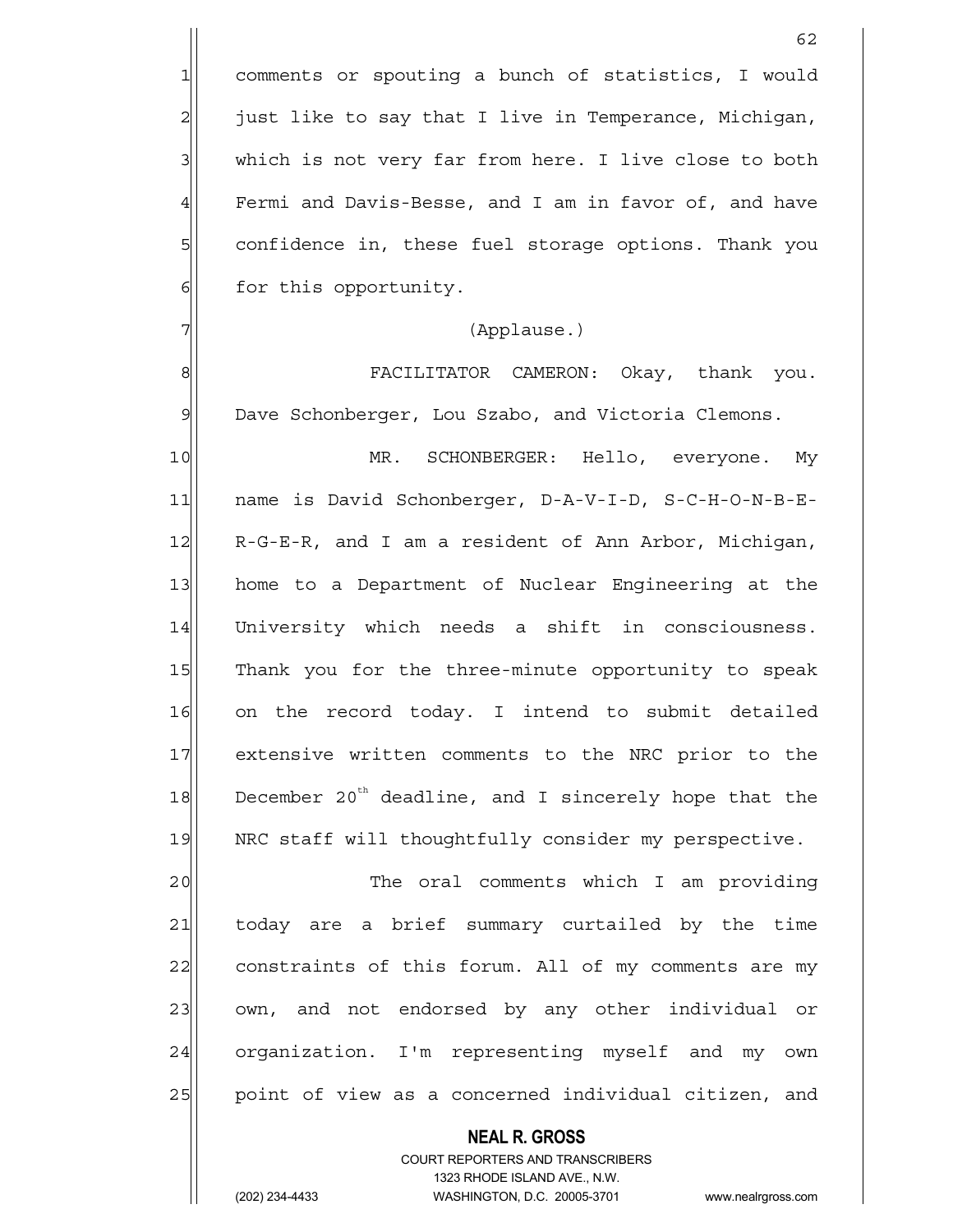1 am not representing any particular group or 2| organization with which I may be affiliated. My  $3$  comments at today's public meeting, December 2<sup>nd</sup>, 2013  $4$  in Perrysburg, Ohio pertain specifically to the U.S. 5 | NRC's Waste Confidence DGEIS and Proposed Waste  $6$  Confidence Rule, 10 CFR 51.23.

7 | So, I do not support the proposed NRC  $8$  Rule that is the subject of this meeting, and I 9 emphatically dispute both the premises and the 10 conclusions of the Waste Confidence DGEIS which are 11 codified in the Rule and form the regulatory basis 12 for promulgating it.

13 I also have serious doubts and concerns 14 about the independence and integrity of the NRC's 15 administrative rulemaking process. As Abe Lincoln 16 famously said, "You cannot fool all of the people all 17 of the time."

18 In reverse order, I would like to 19 address each of the supplemental additional issues 20 that have been -- the NRC is requesting public 21 comments on. First, regarding the additional issue 22 | number 4, I believe the term "Waste Confidence Rule" 23 is a poor choice of words, and should be changed. It 24 is an inelegant and anachronistic nomenclature from 25 | the 1980s based on predictions and assumptions which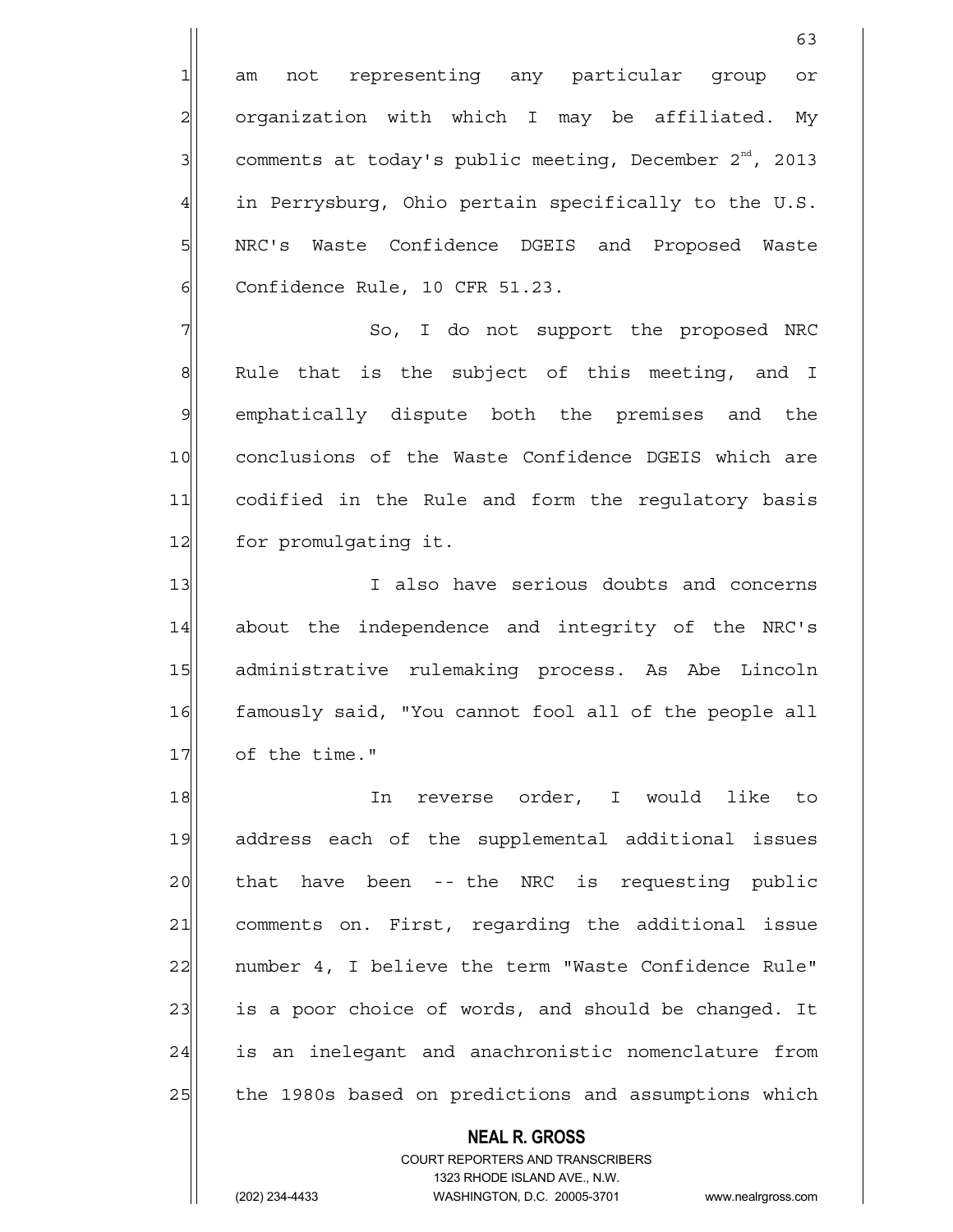**NEAL R. GROSS** COURT REPORTERS AND TRANSCRIBERS 64 1 have proved to be erroneous and absurd. Thus, 2 | subjecting the Rule, the Proposed Rule to well- $3$  deserved mockery, derision, and ridicule. 4 (Applause.) 5 MR. SCHONBERGER: Furthermore, the 6| provenance of the revised rule is unusual in that it  $7$  has emerged in response to, and as a result of, the 8 8 unanimous decision of a Federal Court of Appeals 9 which vacated and remanded the previous 2010 version 10 of the NRC Waste Confidence Rule. 11 Secondly, regarding supplemental 12 additional issue number 3, I believe that it is a 13 good idea to streamline the Federal Register to 14 remove redundancies and anachronisms. Conversely, I 15 also believe that the NRC should increase and 16 maximize redundancies in the "real world." In other 17 words, generally speaking, the NRC should not be in 18 the business of eliminating redundancies, 19 redundancies should be augmented. 20 Thirdly, regarding both supplemental 21 additional issue number 1, and additional issue  $22$  number 2, I believe that it is duplicative and more 23 | than a little duplicitous and deceptive to include 24 inside an official CFR Rule, policy statements and  $25$  language that are out of bounds of the force of law,

1323 RHODE ISLAND AVE., N.W.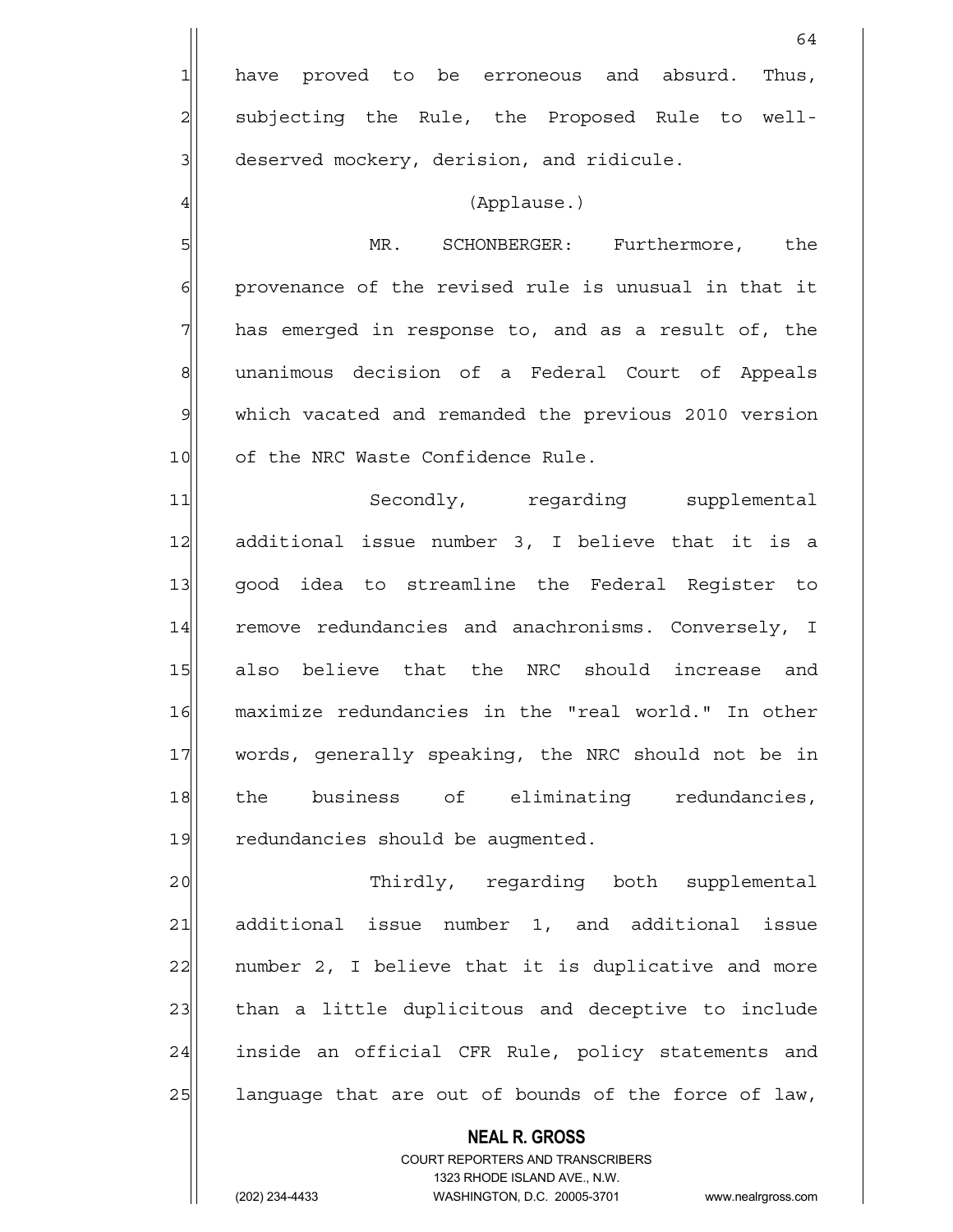|                | 65                                                                  |
|----------------|---------------------------------------------------------------------|
| 1              | as well as beyond the scope and authority of the                    |
| $\overline{c}$ | Agency, NRC, to guarantee, implement, or enforce.                   |
| 3              | FACILITATOR CAMERON: David, I'm going to                            |
| $\overline{4}$ | have to ask you to finish up.                                       |
| 5              | MR. SCHONBERGER: I'll wrap up. Thank                                |
| 6              | you. I believe that such disingenuous language,                     |
| 7              | policy statements in the Proposed Rule regardless of                |
| 8              | previous tradition, unintentionally invites the NRC's               |
| $\mathcal{G}$  | critics to correctly characterize the Proposed Rule                 |
| 10             | as a con, and as a false assurance based on a                       |
| 11             | foundation of uberous fantasy and delusion. Thank you               |
| 12             | for your attention.                                                 |
| 13             | FACILITATOR CAMERON: Thank you.                                     |
| 14             | (Applause.)                                                         |
| 15             | FACILITATOR CAMERON: Thank you very                                 |
| 16             | much. We're going to go to three more speakers, and                 |
| 17             | then we're going to take a break. And we're going to                |
| 18             | go to Lou Szabo, Victoria Clemons, and Jessica                      |
| 19             | Miskena.                                                            |
| 20             | MR. SZABO: Good evening. I, also, will                              |
| 21             | keep this short. My name is Lou Szabo. I'm the                      |
| 22             | Business Manager for Plumbers and Steamfitters Local                |
| 23             | 50 here in Northwest Ohio, lifelong resident of                     |
| 24             | Northwest Ohio.                                                     |
| 25             | I support the adoption of this Proposed                             |
|                | <b>NEAL R. GROSS</b>                                                |
|                | <b>COURT REPORTERS AND TRANSCRIBERS</b>                             |
|                | 1323 RHODE ISLAND AVE., N.W.                                        |
|                | (202) 234-4433<br>WASHINGTON, D.C. 20005-3701<br>www.nealrgross.com |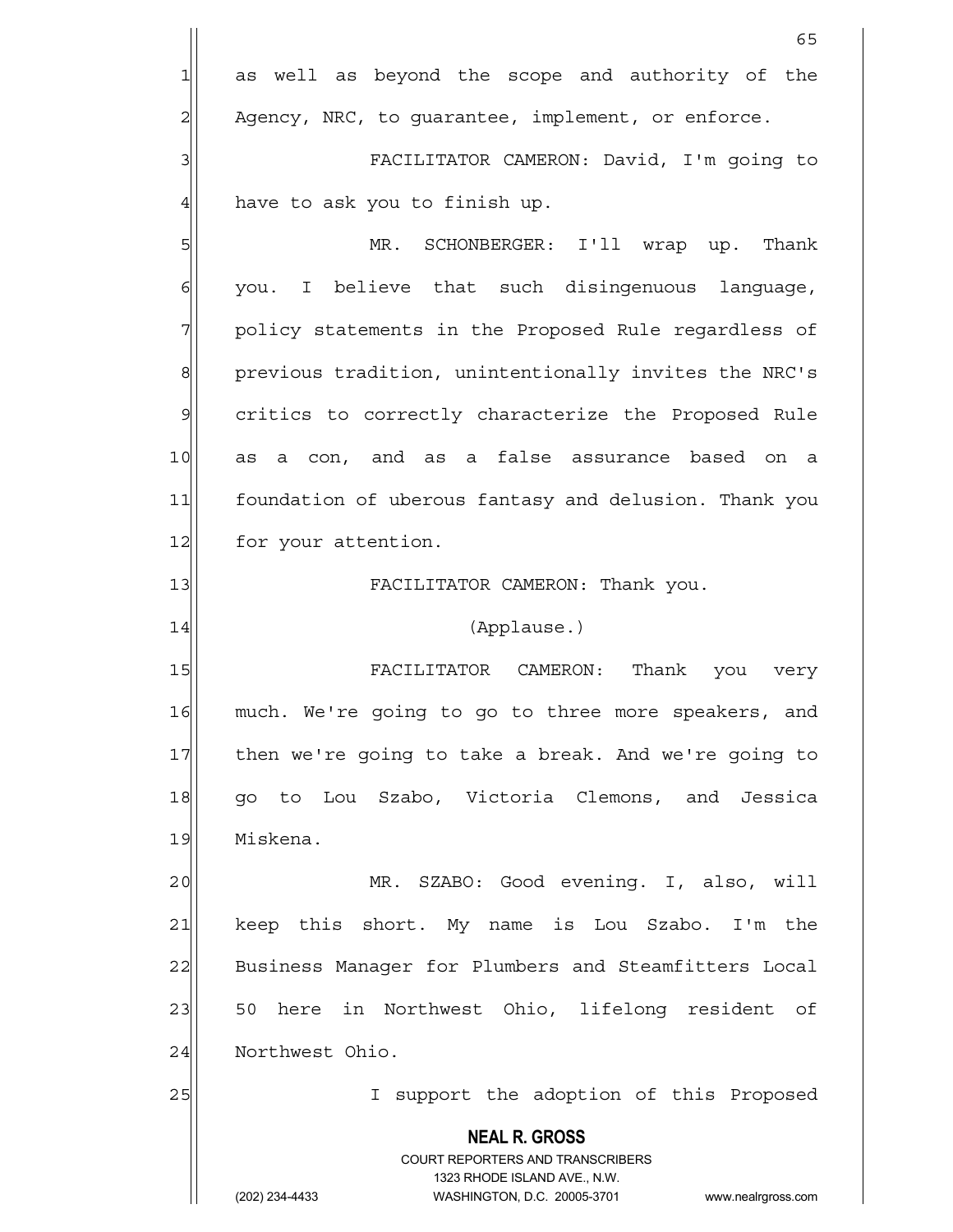**NEAL R. GROSS** COURT REPORTERS AND TRANSCRIBERS 1323 RHODE ISLAND AVE., N.W.  $66$  $1$  Waste Confidence Rule. We need a safe, secure, and 2 commonsense way to store this waste until a permanent 3 | facility is available. 4 Many of my members help maintain and 5 Service the Davis-Besse powerhouse in Oak Harbor, and 6 I will say it is one of the safest and most secure 7 job sites there is for them to have an opportunity to 8 work at. Thank you for allowing me to comment 9 tonight. 10 FACILITATOR CAMERON: Thank you, Lou. 11 Thank you very much. 12 (Applause.) 13 | FACILITATOR CAMERON: Victoria. 14 MS. CLEMONS: My name is Victoria 15 Clemons, and I'm here today to voice my opinion on a 16 new concept called "consent-based siting approaches" 17 | that you're moving towards for nuclear waste-18 management facilities, for interim storage and for 19 geological repository. 20 The idea of local communities forming 21 partnerships with the implementers under the auspices 22 of a national government appears to be gaining a lot 23 of traction in countries that are opting for 24 voluntary siting. Some version of this idea has been 25 | found in Sweden, the UK, and Canada.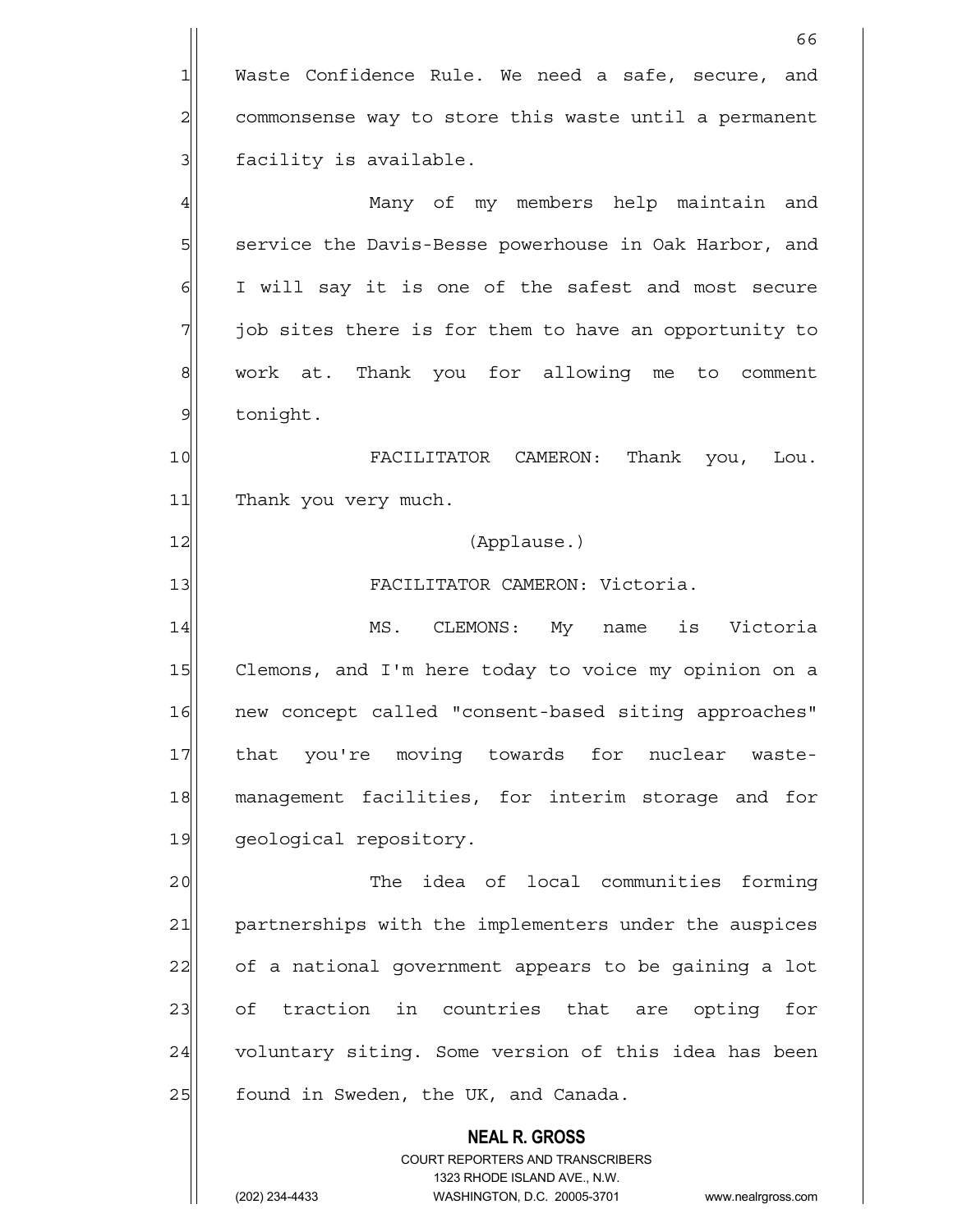1 The only catch here is that there must  $2 \parallel$  be a community that has infrastructure, that has real 3 | estate, that has a knowledgeable workforce, that has 4 educated citizens that understand both science and 5  $\vert$  risk. I'm not sure that that community exists at all.

6 | In the UK, as well as in Canada the 7 | nuclear waste leadership role has been removed from 8 the scientists and being handed to prominent 9 citizens, and using philosophical and social science 10 knowledge to gain their approvals. Upon a formal 11 adoption of any new policies, then implementation is 12 done by another authority.

13 The U.S. Nuclear Regulatory Commission, 14 the regulators, the stakeholders all seem to be 15 waiting on the sidelines, as Canada is inching closer 16 to a deep geological repository in the next few 17 months. The entrance that repository is less than 18 one-half mile from Lake Huron, and the possibility of 19 radioactive contamination of Lake Huron and other 20 waters downstream, including Lake Erie, Lake Ontario,  $21$  and the St. Lawrence River are frightening.

22 | Th Kincardine, Ontario, approximately 23 8,000 voters approved to host such a facility, and  $24$  you call it volunteeristic siting, but the definition 25 of a community for this planned burial requires the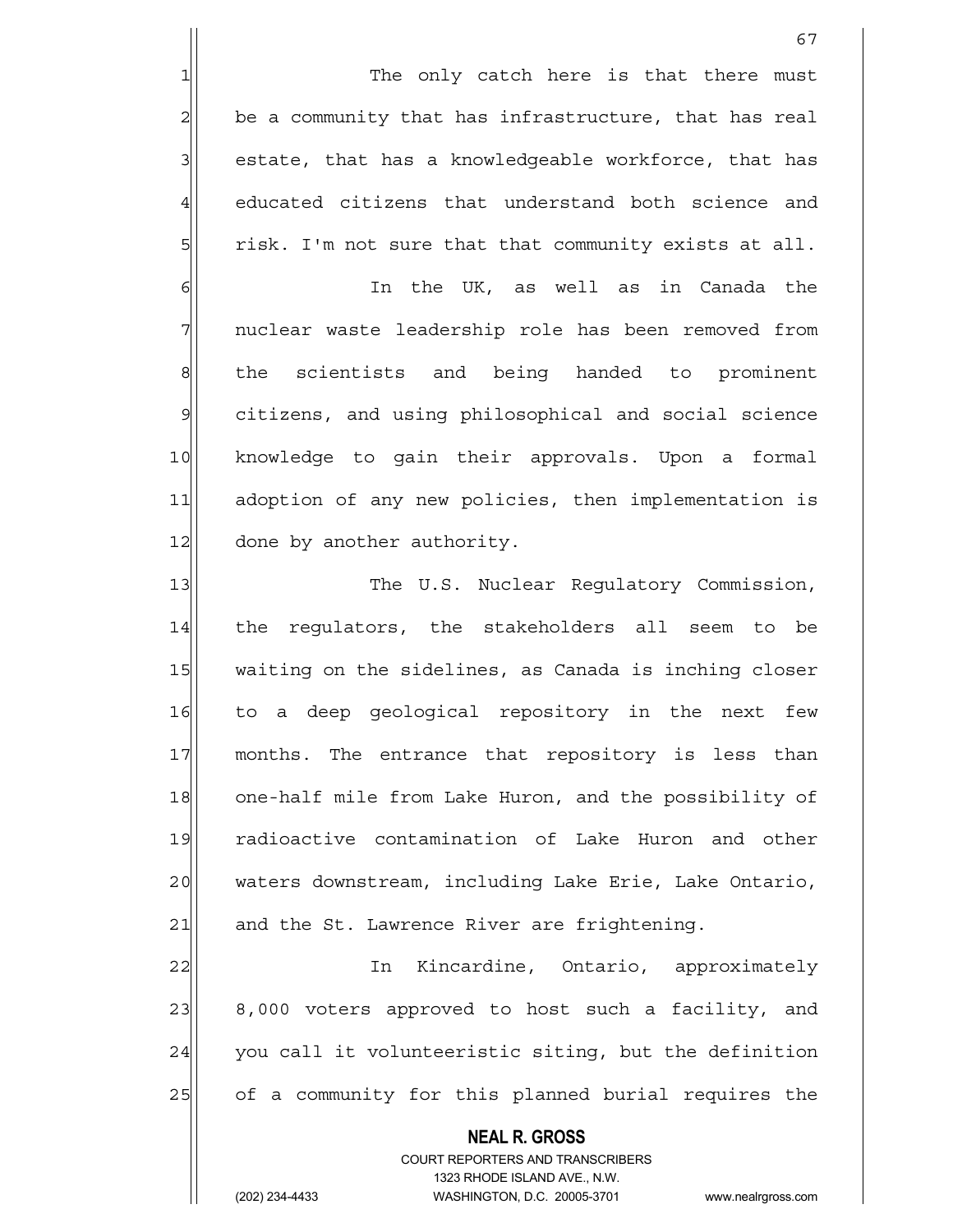1 engagement and acceptance of 40 million other people  $2$  that live on the Great Lakes, that live, work, eat, 3 and drink from the Great Lakes. Consent-based  $4$  management in this instance is a failure, and it's 5 sitting on an international body of fresh water, the 6 6 die 1 argest in the world.

7 I have been working with my county 8 commissioners. I am thankful that they are here, and 9 | keeping themselves informed, Mr. Sass, Mr. Arndt, and 10 Ms. Regal. I hope that my hometown of Port Clinton, 11 Ohio will be the third Ohio city to pass a resolution 12 opposing the Canadian dump, and any dump on the Great 13 Lakes watershed.

### 14 (Applause.)

15 MS. CLEMONS: The Lake Eric Caucus of the 16 Ohio House of State Representatives will be writing a 17 resolution soon. Anyone in Ohio, please contact your  $18$  state rep to approve this message.

19 at this time, I also would like to 20 discuss--

21 | FACILITATOR CAMERON: I'm going to have 22 to ask you to wrap up for us, Victoria.

23 MS. CLEMONS: Rolling stewardship of the  $24$  radioactive mess we made should not be an option. It 25 a requirement. This requirement is best stopped by

> **NEAL R. GROSS** COURT REPORTERS AND TRANSCRIBERS 1323 RHODE ISLAND AVE., N.W.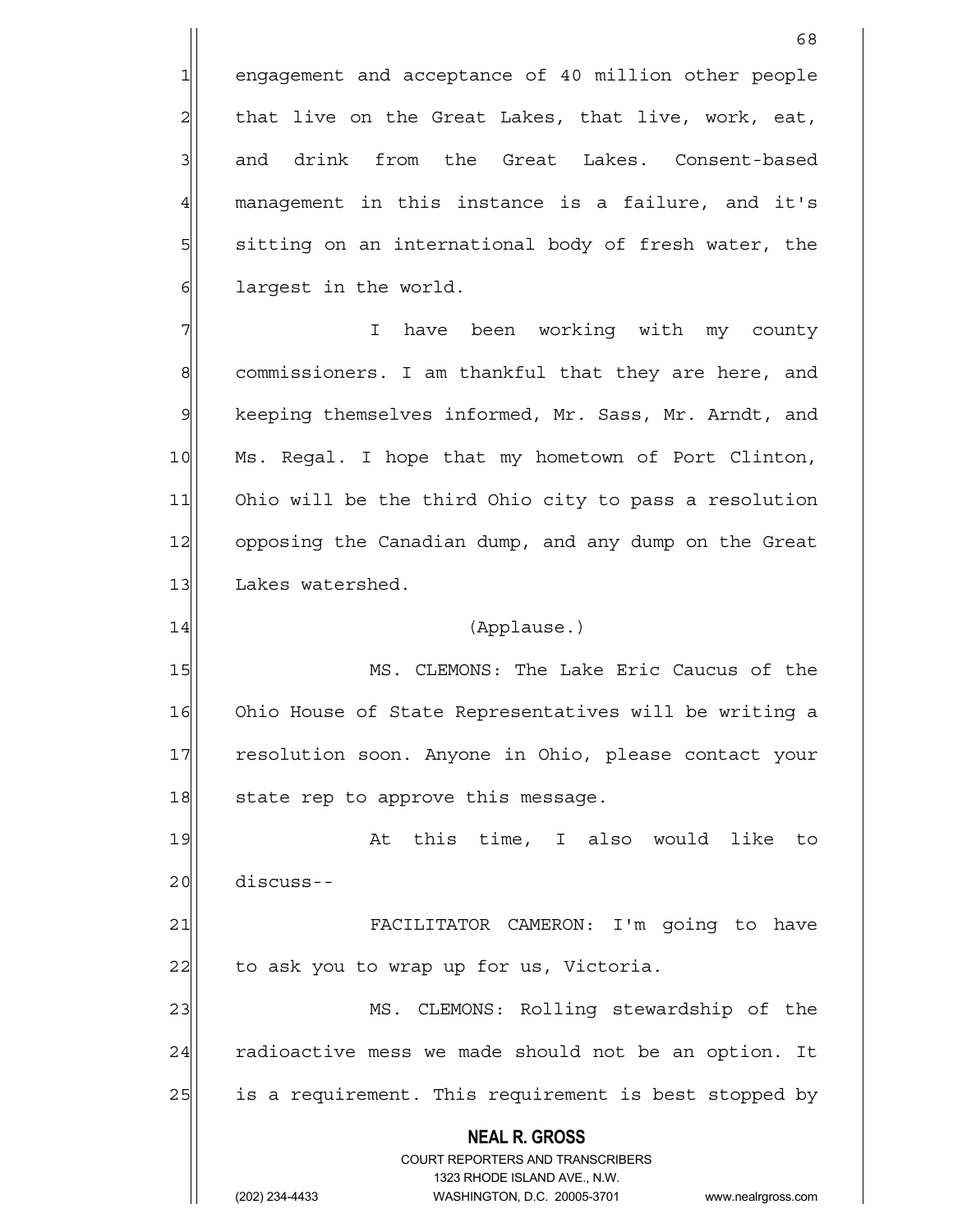**NEAL R. GROSS** COURT REPORTERS AND TRANSCRIBERS 1323 RHODE ISLAND AVE., N.W. (202) 234-4433 WASHINGTON, D.C. 20005-3701 www.nealrgross.com 69 1 stopping production of nuclear waste, and the second 2 | would be hardened onsite storage. Hardened onsite 3 storage has been endorsed by hundreds of 4 environmental groups, and densely packed, vulnerable, 5 high-level radioactive waste-storage pools that are 6 6 6 6 at risk for fire and radioactive releases should be 7 emptied onto onsite dry cask storage that is 8 hardened, that is designed and built well, 9 safequarded against accidents, and fortified against 10 attacks, and protected against leakage into the 11 environment. 12|| FACILITATOR CAMERON: Thank you. 13 | MS. CLEMONS: Thank you. 14 (Applause.) 15 **FACILITATOR** CAMERON: Thank you, 16 Victoria. And Jessica, Jessica Miskena. Then we're 17 going to take a break, and we're going to come back 18 after that. 19 (Off microphone comment.) 20 FACILITATOR CAMERON: We're going to get 21 to you. Okay? Believe me. Jessica. 22 MS. MISKENA: Hello, my name is Jessica 23 Miskena. Ladies and gentlemen of the NRC and the  $24$  public, as a young person I need to say to you I have 25 | no confidence in the NRC's radioactive waste policy.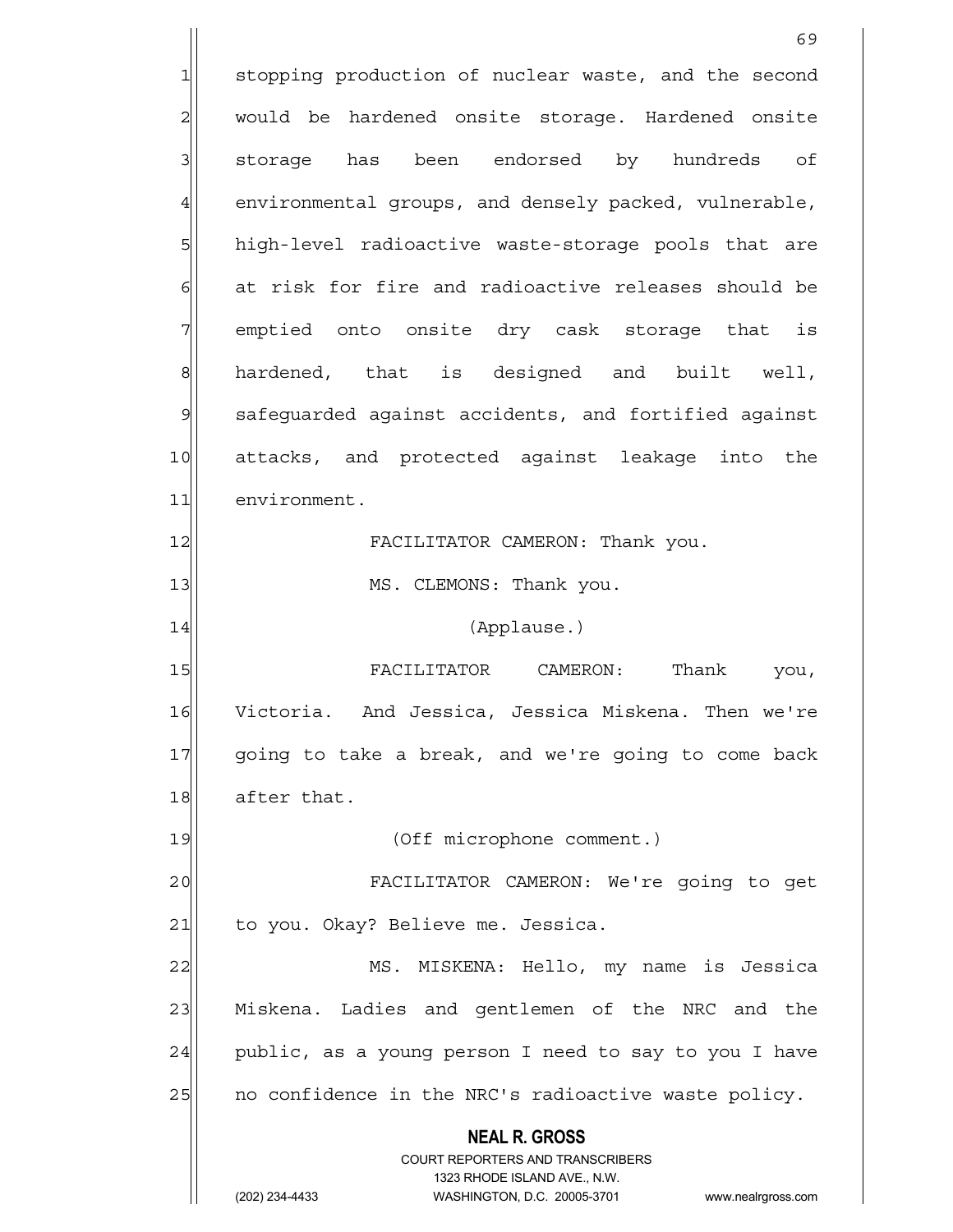$3$  come, I am angry that I get to inherit along with my 4 future children, grandchildren, great-grandchildren,  $5$  and so on, and so on, and so on, and so on the 6 6 problem of deadly permanent nuclear waste.

7 Nuclear waste, as we all know, comes  $8$  from reactors. This is an unnatural type of energy. 9 The further we move away from natural types of 10 energy, like wind, solar, geothermal, hydro the more 11 consequences that we are going to have. The enormous 12 consequence of the most deadly manmade material on 13 | the planet is what we are faced with when we have 14 nuclear energy.

15 We cannot relicense or license any more 16 reactors. We don't know what to do with the 76,000 17 plus tons in this country alone. We have nowhere to 18 put this.

19 The mass transportation of nuclear waste 20 is a threat to the public. You cannot transport 21 | nuclear waste without accidents or spills. You cannot 22 guarantee the public's safety while doing so, with 23 this protecting people and the environment mission  $24$  statement that you have.

25 | The probability of accidents are not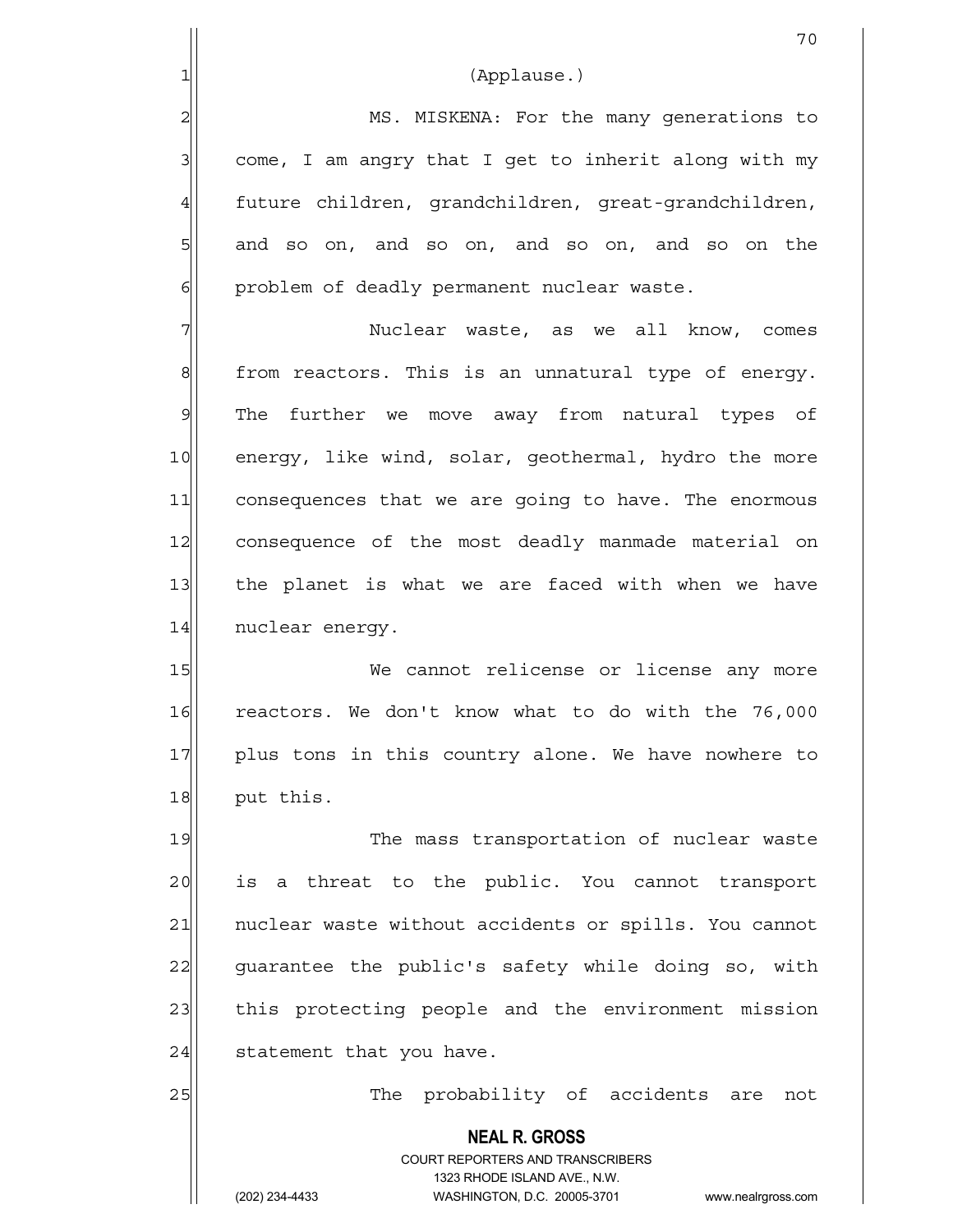1 low, as you say in your DGEIS, which Connie so 2| greatly put it, has no substance, and it's been  $3$  designed that way. It is inaccurate to say that the 4 probability of accidents are low and dismiss it like 5 5 5 5 this, because the consequences of the accidents are 6 | not low. Look at Three Mile Island, look at 7 Chernobyl, look at Fukushima.

8 8 None nuclear accident can wipe out half 9 the globe," to quote Yablokov and Nesterenko's book 10 on the catastrophe of Chernobyl. That's one nuclear 11 accident such as the ongoing disaster of Fukushima 12 Daiichi with all of its spent nuclear fuel rods that 13 are a million times more radioactive than when we put 14 them in the core. This can wipe out the globe. This 15 is not science fiction, this is the reality that we 16 are dealing with, and this is the insane risk that we 17 are taking when we allow the reactors to operate and 18 produce radioactive waste.

19 If you hold up to your mission statement 20 then you would see that nuclear energy is immoral. We 21 are killing people with this type of energy. We are 22 causing DNA mutations, we are causing horrific birth 23 defects. Please research them. We are causing 24 infertility, heart problems, immune deficiencies, and 25 cancer especially among the youngest of our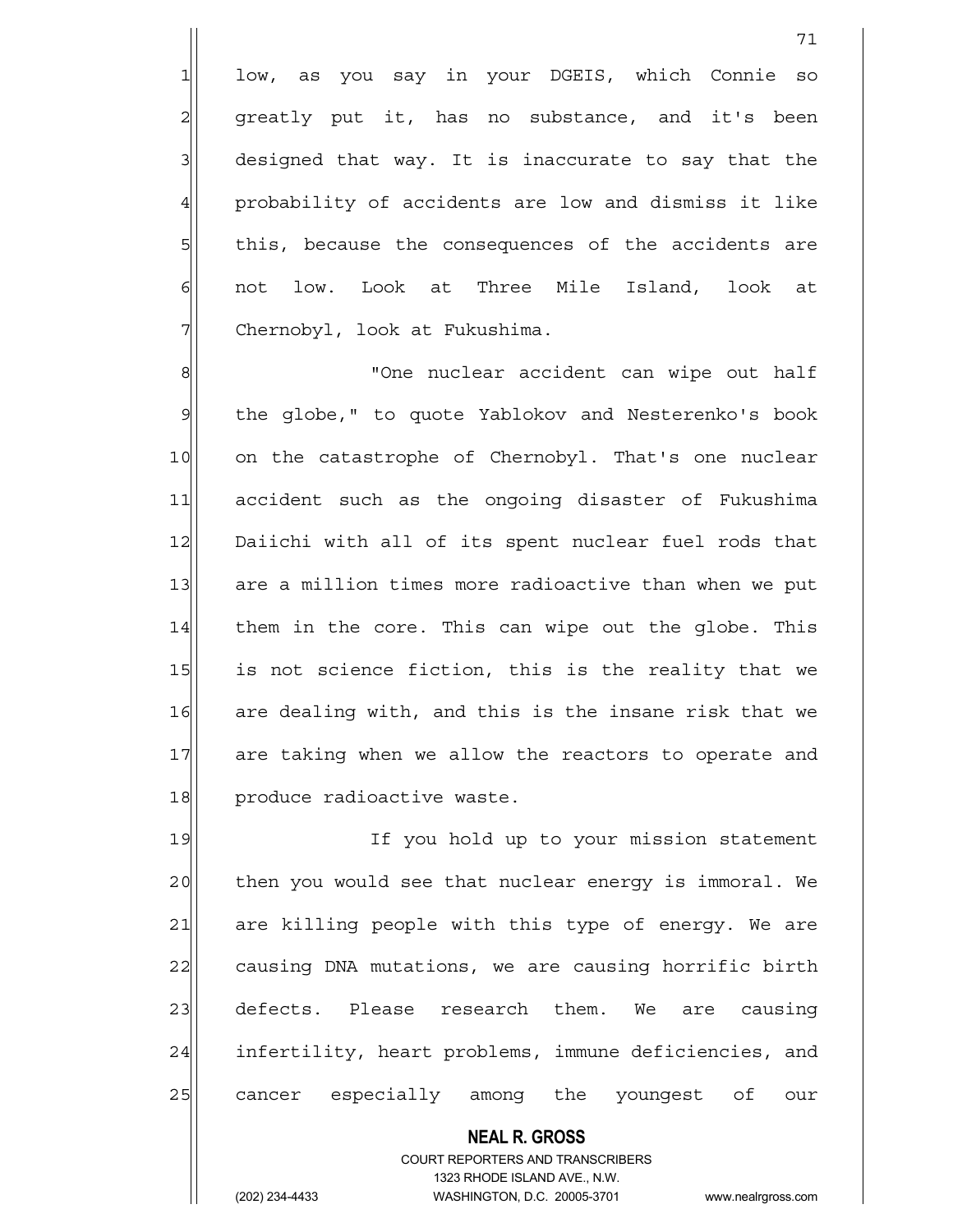1 population. That is immoral.

 **NEAL R. GROSS** COURT REPORTERS AND TRANSCRIBERS 1323 RHODE ISLAND AVE., N.W. 2 Nuclear energy is an incalculable danger 3 to the whole of creation for historic and geological  $4$  ages. It is a transgression against life itself. It 5 is infinitely more serious than any crime perpetrated  $6$  by man. Nuclear energy is an ethical, spiritual, and 7 metaphysical monstrosity. It means conducting 8 economic affairs as if people didn't matter, and you  $9$  will be seeing me again, I'm sure. 10 FACILITATOR CAMERON: Thank you. 11 (Applause.) 12 FACILITATOR CAMERON: Thank you. Okay, 13 we're going to take 10 minutes and then we're going 14 to come back and start with Mary Muser, Leatrice 15 Tolls, Alicia Rivers, and Valerie Crow. Let's go to 16 five to 9:00. 17 (Whereupon, the proceedings went off the 18 record at 8:45 p.m., and went back on the record at  $19$  8:57 p.m.) 20 FACILITATOR CAMERON: Is Mary Jo here? 21 Come on up, Mary Jo. And I know we have you on the 22 | list somewhere. Go ahead, Mary Jo. 23 MS. MUSER: If everybody could settle  $24$  down, I've got a few words to say and I keep it real. 25 FACILITATOR CAMERON: We need her up

(202) 234-4433 WASHINGTON, D.C. 20005-3701 www.nealrgross.com

72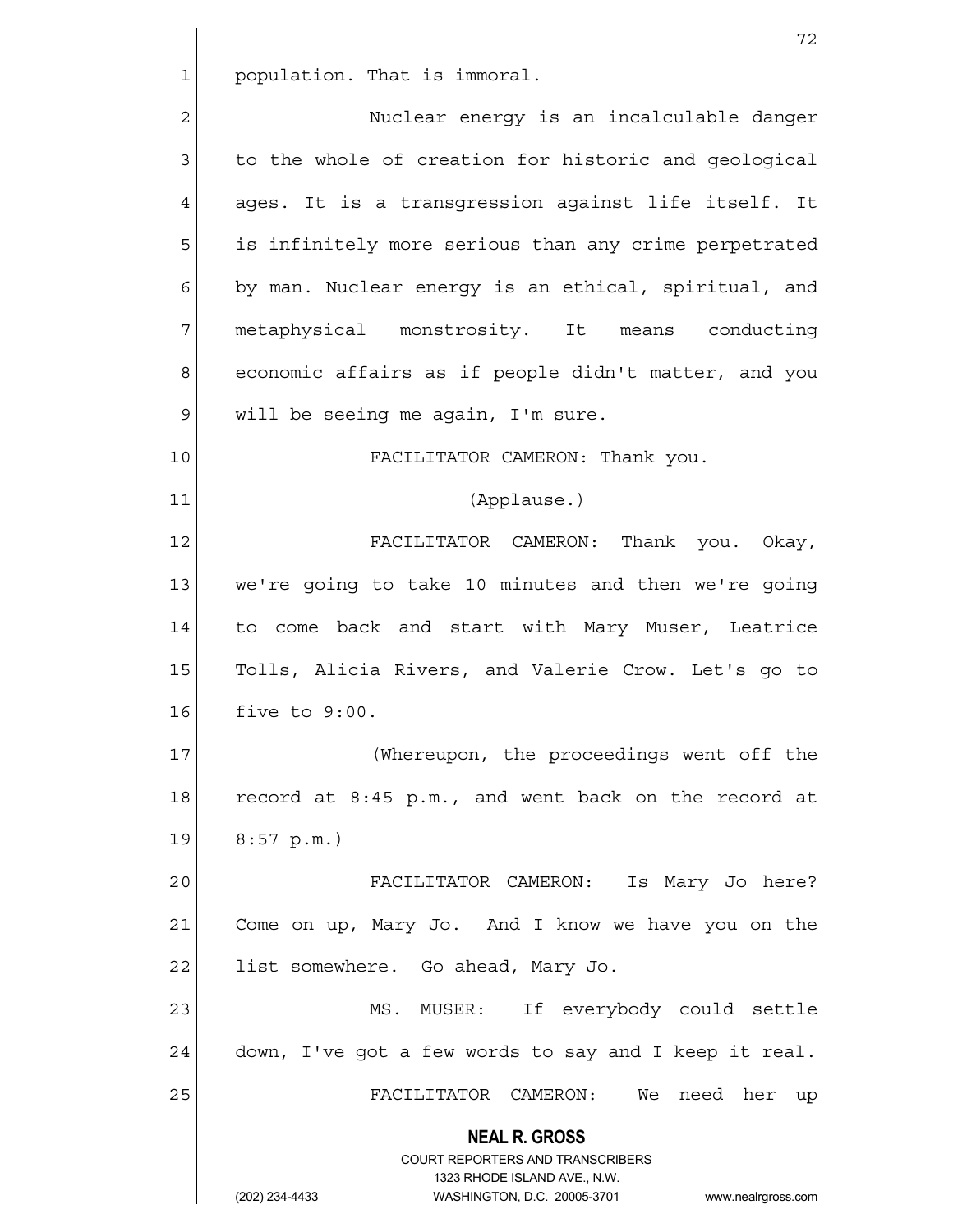$1$  here all the time. Go ahead, Mary Jo.

2 | MS. MUSER: I'm a member of the human  $3$  race. I live on the planet Earth. I'm also a mother  $4$  of three, a grandmother of eight, and I'm pissed off. 5 I'm Irish. I'll try to be nice. I'm liking the  $6$  words that the NRC are throwing around. Confidence. 7 I feel better, don't you? This new green program. 8 Decontamination, recycling, which is real special. 9 Harmonize, water down.

10 A few things stick out in my mind. One 11 of this recycling things, it says in 2012, along 12 bicycle baskets, tissue holders, pet food bowls that 13 were constructed unknowingly with radioactive metals 14 were pulled from the U.S. global markets. Isn't that 15 nice? It was unknowing. So it's floating around, 16 and nobody knows where the hell it's going. But, 17 whatever, that's cool.

 **NEAL R. GROSS** 18 So they're going to handle all the 19 decontamination of large nuclear equipment, millions 20 of pounds of metal can be reused. And it's already 21 secured two large contracts, this new green, and has 22 plans for future development. So there's jobs there. 23 and 1 I live in Cleveland. I worked on the 24 Davis-Besse campaign with Ohio Citizen Action from  $25$  the beginning to the end of that campaign. I also

> COURT REPORTERS AND TRANSCRIBERS 1323 RHODE ISLAND AVE., N.W.

(202) 234-4433 WASHINGTON, D.C. 20005-3701 www.nealrgross.com

73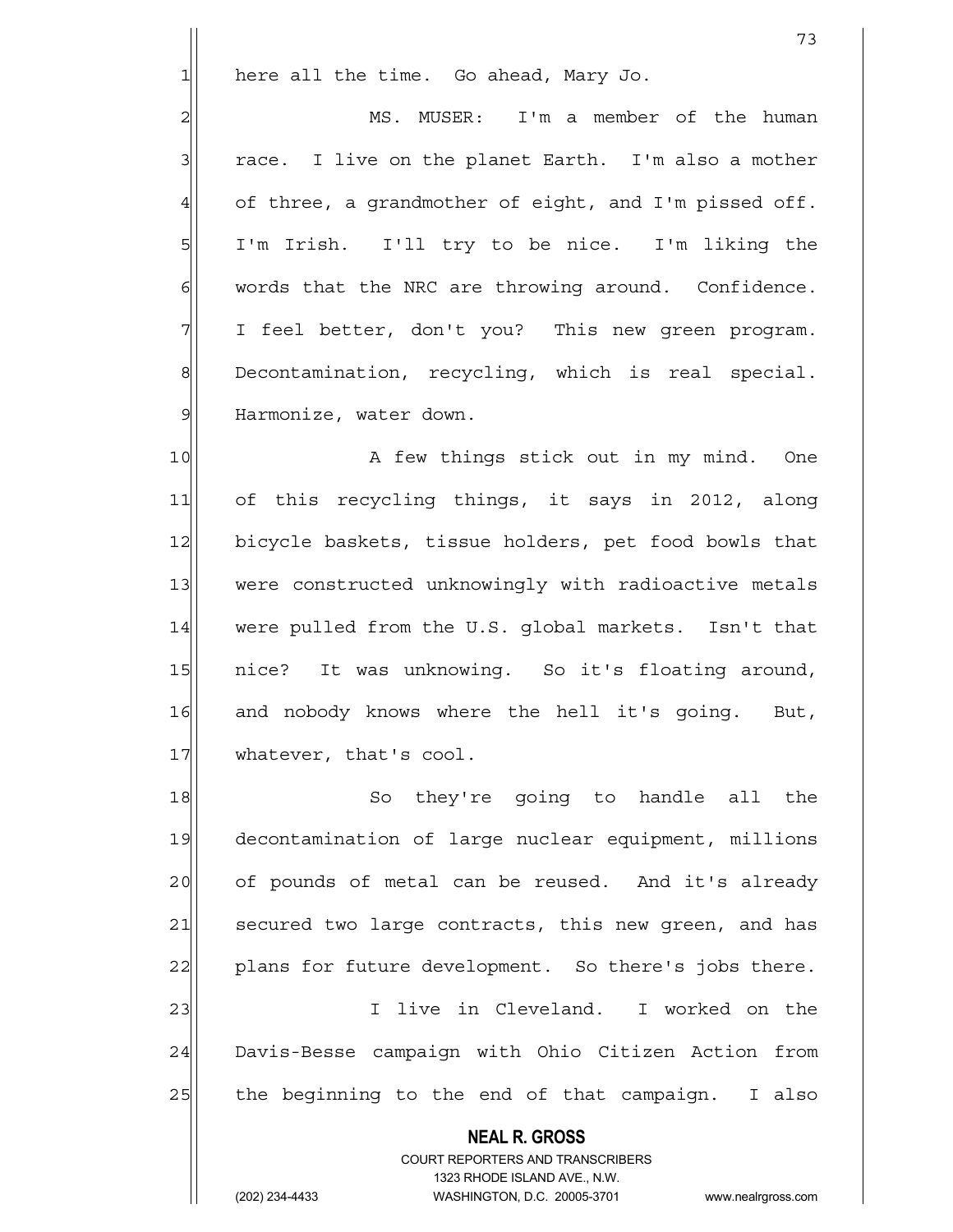1 know about FirstEnergy, I call them worst energy's 2 safety problems and their culture of safety. Culture 3 3 of safety. That's special. And I also know very  $4$  well about the goings-on inside the plant. I'm not 5 5 5 5 5 5 going to repeat all this stuff because you guys are  $6$  on it, and I love you all for coming out.

74

7 I'm just going to touch on the subject 8 of nuclear power plants are huge plutonium factories. 9 Electricity is a byproduct. It's not the other way 10 around. And there's a lot of environmental racism 11 going on, which nobody has mentioned, going on with 12 the uranium because if you notice the open pits in 13 the Navajo country, Africa, the mineral conflicts in  $14$  the Congo, I mean, it just goes on and on and on and 15 on.

16 and even in their own statement, they 17 | mention the communities of color and low income as 18 actually looking closer at the contamination. Why, 19 you know -- okay, so you just can't trust them.

20 | What about depleted uranium? Does 21 anybody know about depleted uranium? Our soldiers 22 are being irradiated, just getting blasted with this 23 stuff, and we're spreading it all over the planet. 24 All over. And in Iraq, babies are being born with 25 two heads and eyes in the center of their forehead.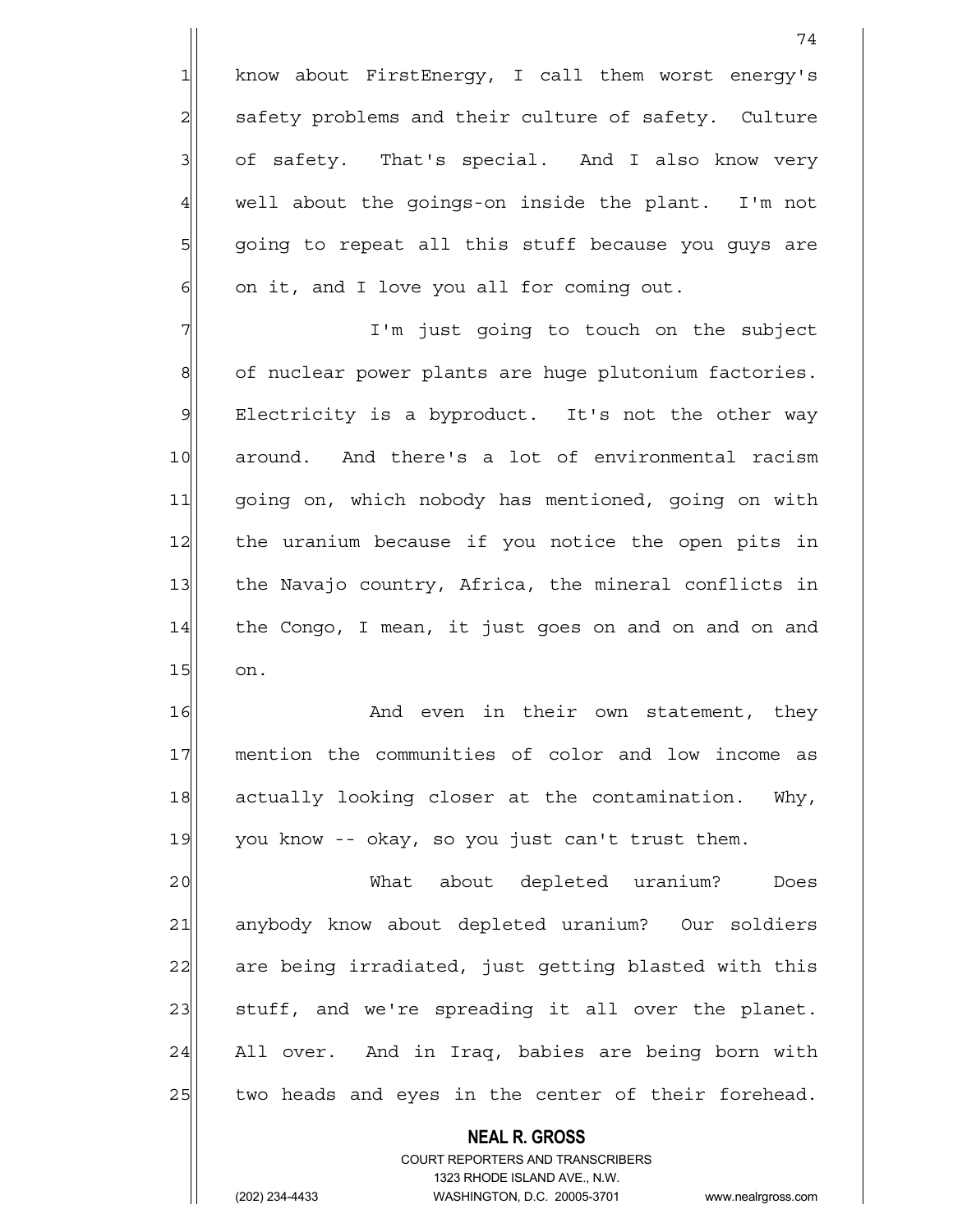$1$  It's a nightmare. So this is also a product of this  $2$  industry. And it goes into the war machine. No more 3 war. Let's stop this crap. We don't want it. And  $4$  to keep it real and be Irish, they're all sons of 5 bitches.

6 FACILITATOR CAMERON: That wasn't the 7 Irish. Leatrice. Leatrice, Alicia, and then 8 Valerie, and then Dan Myers.

9 MS. TOLLS: Hi. My name is Leatrice 10 Tolls. I'm here also representing the citizens of 11 Earth. I find it really ironic that you've changed 12 your name to the Waste Confidence Directorate. It 13 rings a little too true to the Clean Air Initiative. 14 With a dwindling EPA, corporate greed seems to always 15 | win. You guys, your industry, can't win this one. 16 We have to.

17 | At nine years old, I received a 18 presidential award for environmental activism for 19 saving a river system in Fairfield, Connecticut. All 20 I had to do was ride my banana-seated bike with a 21 sign and get my teacher on board to have Gerald Ford 22 bring me to Washington and thank me. The Mill River 23 is now an Audubon sanctuary. And now I'm getting  $24$  emotional, so I don't have a clue what I'm going to  $25$  say.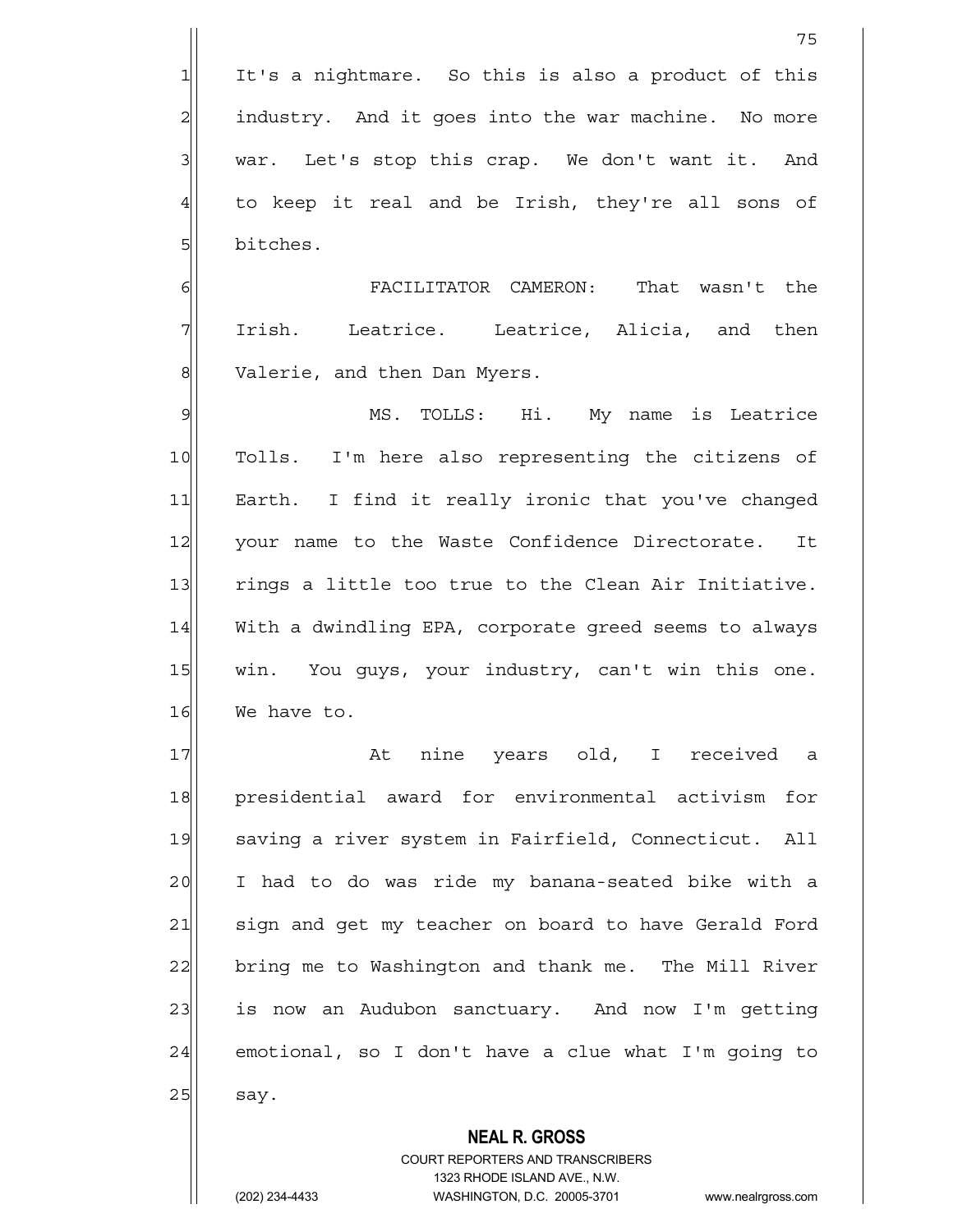1 1 I find it ironic that now to save the  $2$  water I have to get arrested. I find it ironic and  $3$  disqusting that the NRC can, in the face of what I've 4 lived through, Three Mile Island -- my father worked 5 for General Electric. The year we moved to Ohio, the 6 Perry spent rods were a problem. My dad and mine's 7 The relationship ended when I was 13 and I was protesting 8 8 at the Perry plant against General Electric.

9 9 I find it ironic and disqusting that we 10 have an entire ocean right now in trouble. We have 11 children on the West Coast of California that are at 12 major risk for thyroid issues, and they're testing 13 positive in the milk for nuclear radiation. And the 14 tuna that we all like and the sushi we all like 15 really shouldn't be eaten ever again.

16 I find it really ironic and disqusting 17 that we have to, as citizens, come before you again 18 and again and again and again. Our water is our 19 lives, okay? Water is life. Your bodies are made 20 out of it. The planet depends upon it and, yet, we 21 are having these conversations over, and over, and 22 over. Your dystopian bullshit for the Waste 23 Confidence Directorate that -- Aldous Huxley would  $24$  have loved this. He would have eaten this up, Mr. 25 Director of God knows what you call yourselves these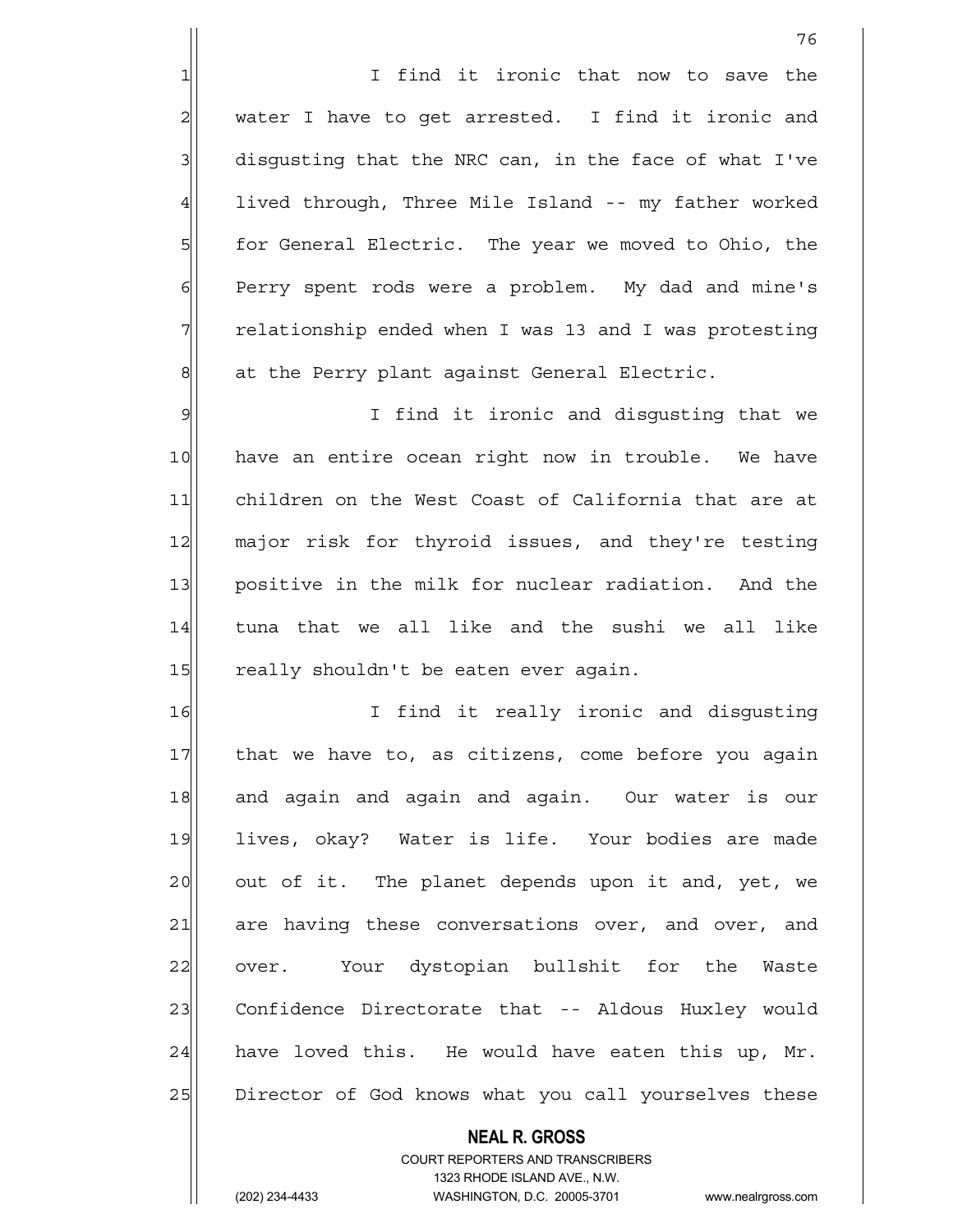$1$  days.

2 all interest in the stop. We are at a period in  $3$  world history where we are ruining the water, between 4 the fracking industry going into our water tables all 5 over this country and all over the world and now  $6$  this, on the largest body of fresh water, you are 7 The talking about more? Really? Really? We're done if  $8$  it continues, and you all will be to blame, not me.  $9$  But I'll be equally as dead, as will my son and my 10 children and my grandchildren and everyone else's, 11 because this stuff, it needs to be contained and you 12 need to stop producing it. We need to contain it 13 onsite, but not at Perry on top of a nuclear fault 14 line, for God's sake. Who's the brain surgeon that 15 built that? God only knows.

16 At 24, I found out that I'm Native 17 American. I met my birth mother. My father's people 18 were Cree, and they came up with a statement, and I'd 19 like to say it now: "When will you all realize you 20 cannot breathe, eat, or drink money?" We need to 21 come up with better sustainable energy solutions that 22 will provide jobs, that will ensure our children's 23 future into seven generations, that will stop this  $24$  stupid mental masturbation of these hearings in 25 perpetuity, to bring about a change of good news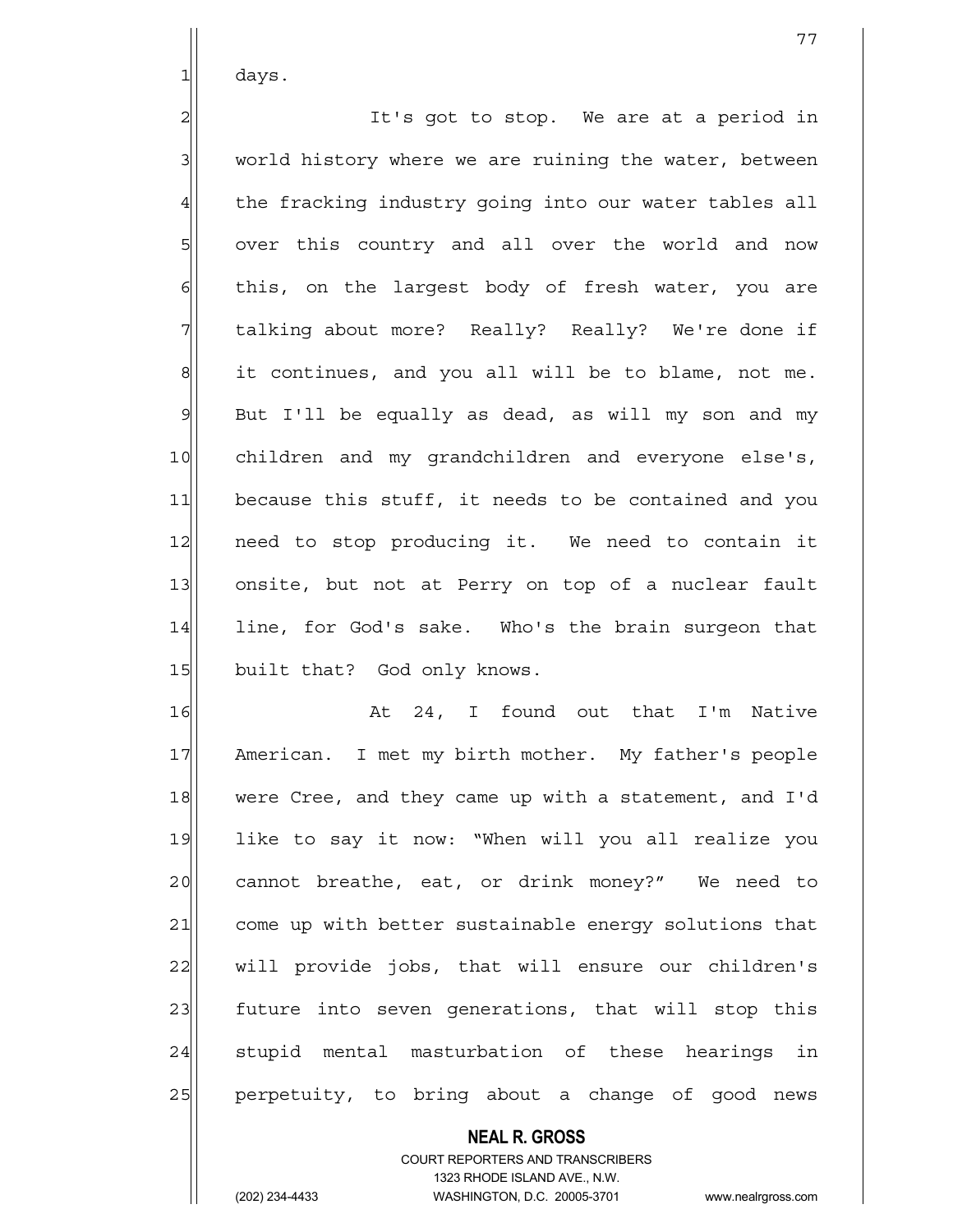4 FACILITATOR CAMERON: Thank you. Thank 5 | you, Leatrice. Alicia, and then we're going to go to 6 Valerie and then Dan Myers and Vic Macks.

7 MS. RIVERS: Good evening. I'm Alicia 8 Rivers from Columbus, Ohio, and I'd like to take a 9 1 long and generic view tonight by going back to a myth 10 that we know was first written down 2,500 years ago. 11 And I am going to use the word "Pandora," but let's 12 not confuse that with the most recent Pandora's 13 Promise. This is the Pandora who was fashioned by 14 Greek gods who wanted to punish humans for having 15 discovered fire and made good use of it. And what 16 Pandora made the mistake of doing was opening the 17 bottle of the gifts that the gods had given her, 18 which were really to be punishments for humankind.

19 We seem to have found one of those gifts 20 in nuclear energy, and we seem to be reaping the 21 consequences as punishment. But not all of us 22 realize that it is punishment yet. It's happening 23 | slowly to our species, as our genes are damaged, as  $24$  we find ourselves afflicted with diseases that, you 25 know, they can't quite put their fingers on the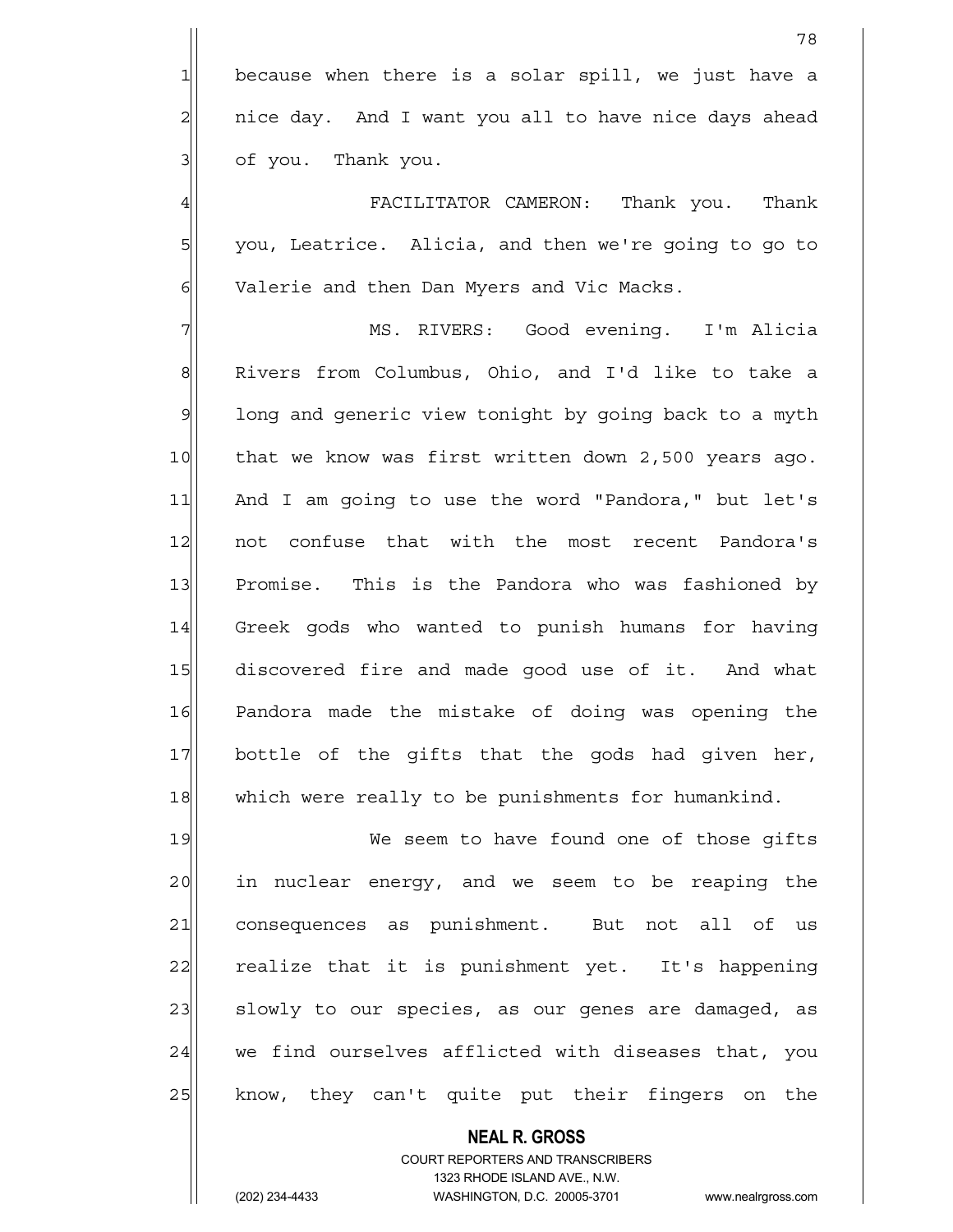1 causes of. Those are the kinds of consequences, I 2 would use that word, today for what we are undergoing  $3$  as a result of these gifts of nuclear energy.

4 In the Pandora myth, she ended up 5 | keeping hope. She did not release hope from her jar 6 6 when she let out all the consequences, the  $7$  punishments that were held inside that jar. And 8 there's always been some ambiquity in interpretation  $9$  of what it means that the hope was not released. 10 Does it mean that hope has been held captive, or does 11 it mean that there is hope to be had in that jar  $12$  still?

13 I would say that when the NRC, which is 14 tasked to protect people and the environment, does 15 things like saying that the environmental impacts of 16 continued storage are generically addressed and will 17 not be revisited in future site-specific licensing 18 proceedings, that is holding hope captive in ways 19 that we'll still be regretting and suffering from 20 generations upon generations from now.

21 and so Pandora is still with us. And I 22 don't know how we can continue to leave in the hands 23| of people, who do not have humanity's best interests  $24$  always at heart, the future of our species.

25 FACILITATOR CAMERON: Thank you. Thank

 **NEAL R. GROSS** COURT REPORTERS AND TRANSCRIBERS 1323 RHODE ISLAND AVE., N.W.

(202) 234-4433 WASHINGTON, D.C. 20005-3701 www.nealrgross.com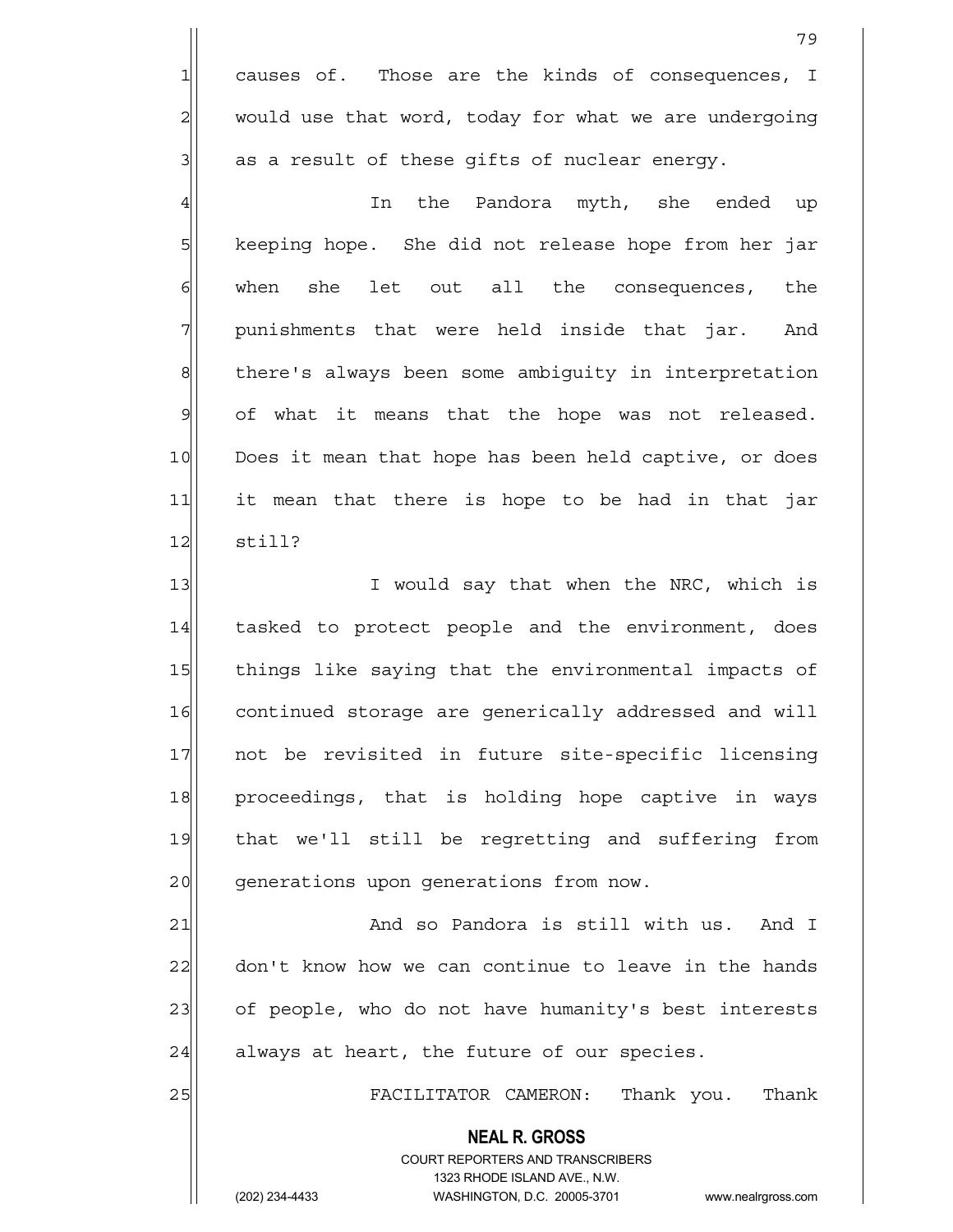80

4 Crow.

5 | MS. CROW: Good evening. My name is 6 Valerie Crow. I live in Temperance, Michigan. I'm 7 between Davis-Besse and Fermi 2.

8 Me wouldn't even be having this 9 discussion tonight. In our American Indian ways, we 10 were taught that any important decision affecting 11 community must take into consideration how it will 12 impact the next seven generations coming behind us. 13 It's our responsibility to protect the earth, and we  $14$  take that responsibility very seriously.

15 Obviously, that consideration was not 16 taken, or we wouldn't be here tonight, because we 17 would never have started nuclear energy projects in 18 the first place until the subject, until the subject 19 of waste and safety were satisfied. Consequently, 20 | nuclear waste is now going to be impacting many more 21 than those seven generations, given that some 22 components of nuclear waste will remain dangerously 23 radioactive for tens of thousands of years into the 24 future.

25 | I've heard some people talking about the

## **NEAL R. GROSS**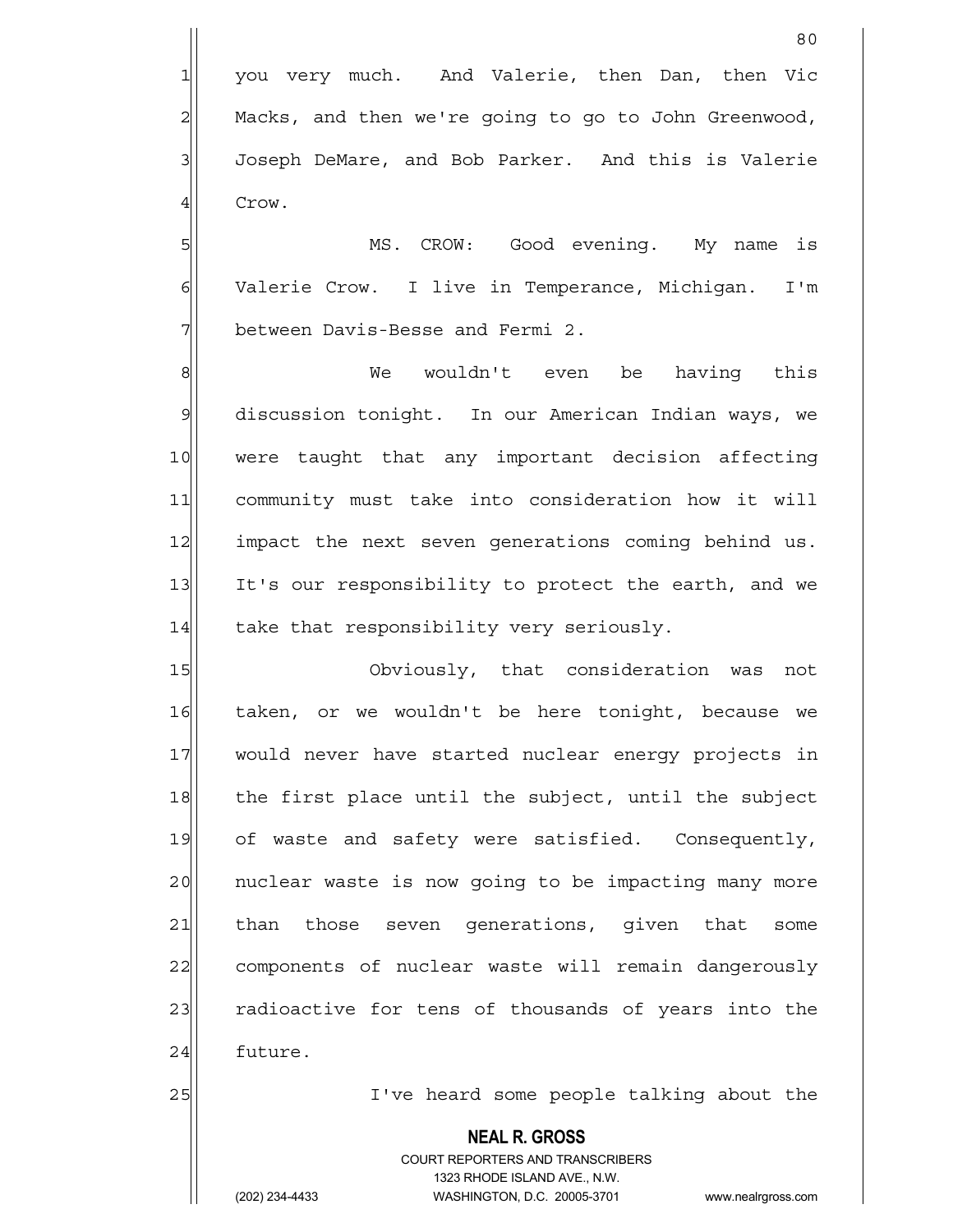1 need for more power, but I have yet to hear one 2 person talk about conservation. I lived in Port 3| Clinton when Davis-Besse was being built, and I knew 4 engineers and laborers who worked during the 5 5 5 5 construction phase and the startup. I'm intimately 6 6 6 6 aware of the ongoing problems of Davis-Besse, 7 beginning when the reactor was started up initially 8 and it did not go as expected right through to  $9$  include what to do with the nuclear waste that's been 10 generated all these years.

81

11 We were assured that we'd have a 12 | national repository for all this nuclear waste when 13 the plant was being planned. These promises have 14 turned into lies. We are no closer to finding 15 Somewhere to put all this radioactive waste than we 16 ever have been. The solution seems to be storing it 17 right where it is, and that option certainly isn't 18 without a whole new set of problems, especially when 19 the casks were substandard, as some at Davis-Besse -- 20 as one at Davis-Besse -- was, and it was only one of 21 13 other plants that had dry cask issues. And 22 storage onsite is not a solution. It's kicking a 23 very dangerous can down the road.

24 My objection is the same now as it was  $25$  back in the early 70s: what are you going to do with

> **NEAL R. GROSS** COURT REPORTERS AND TRANSCRIBERS 1323 RHODE ISLAND AVE., N.W.

(202) 234-4433 WASHINGTON, D.C. 20005-3701 www.nealrgross.com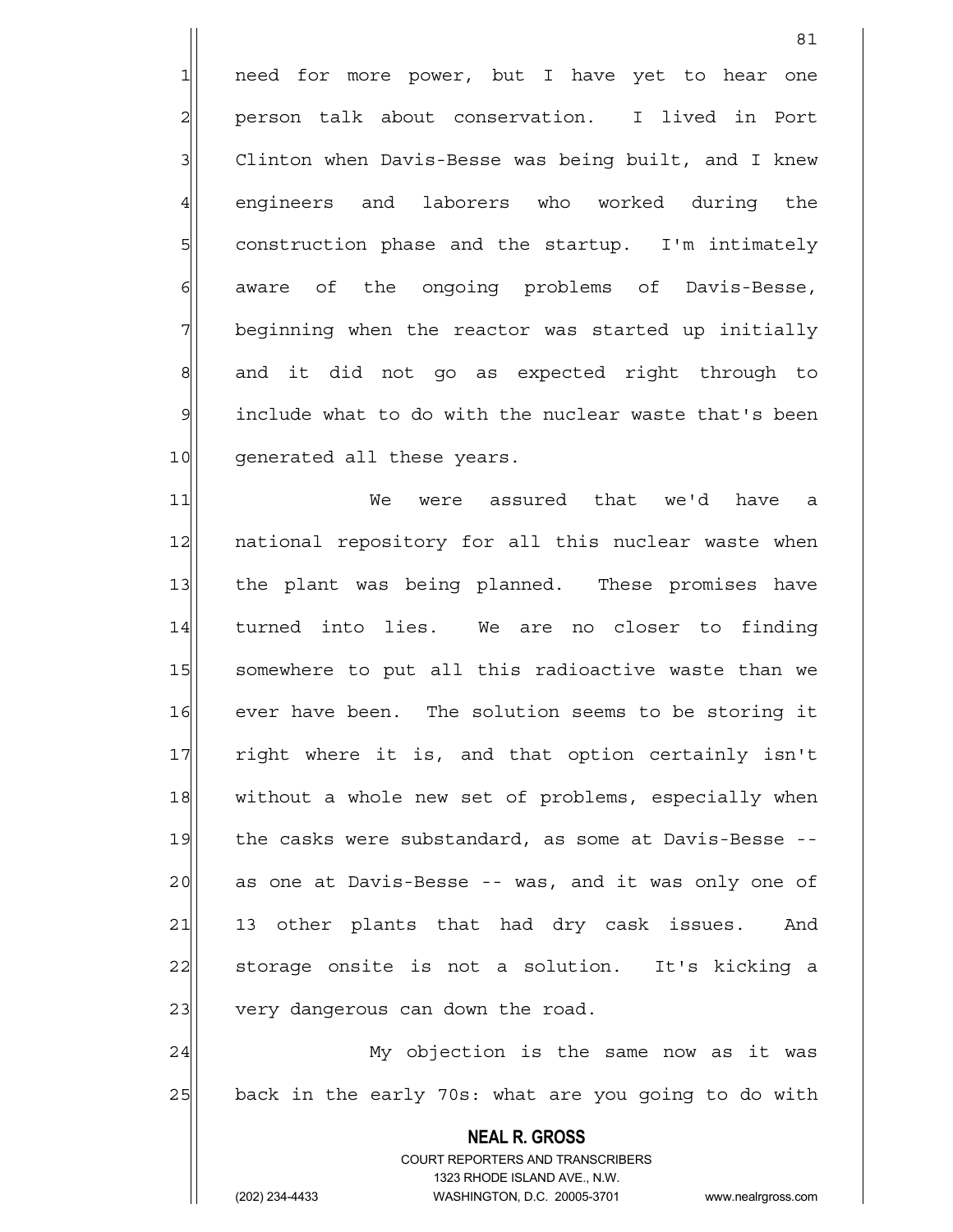2 today Enrico Fermi split the atom, creating the first 3 3 1 nuclear waste. No waste has moved anywhere for those  $4$  71 years, yet you want us to believe that something 5 5 is now magically changing and we should keep going 6 6 6 6 along the same path we've been on for 71 years? 7 Ridiculous.

<u>82</u>

8 8 8 I give the NRC a no real confidence vote 9 and demand that no new or extended licensing be 10 granted, which seems to be the very same finding that 11 the courts had. The NRC has an obligation to 12 citizens first and not the nuclear industry.

13 When you don't know what to do with the 14 waste, stop making more. Thank you.

15 FACILITATOR CAMERON: Thank you. Thank 16 you very much. Dan, Dan Myers, and then Vic Macks 17 and John Greenwood. Dan Myers.

18 MR. MYERS: Good evening. I'm Dan 19 Myers. Maybe we all remember Fukushima, Three Mile 20 Island, and Chernobyl. According to the Union of 21 Concerned Scientists, there are continuing safety 22 concerns, including where to store nuclear waste.

23 and the absence of an interim or 24 permanent repository for spent nuclear fuel, which 25 remains dangerously radioactive for hundreds of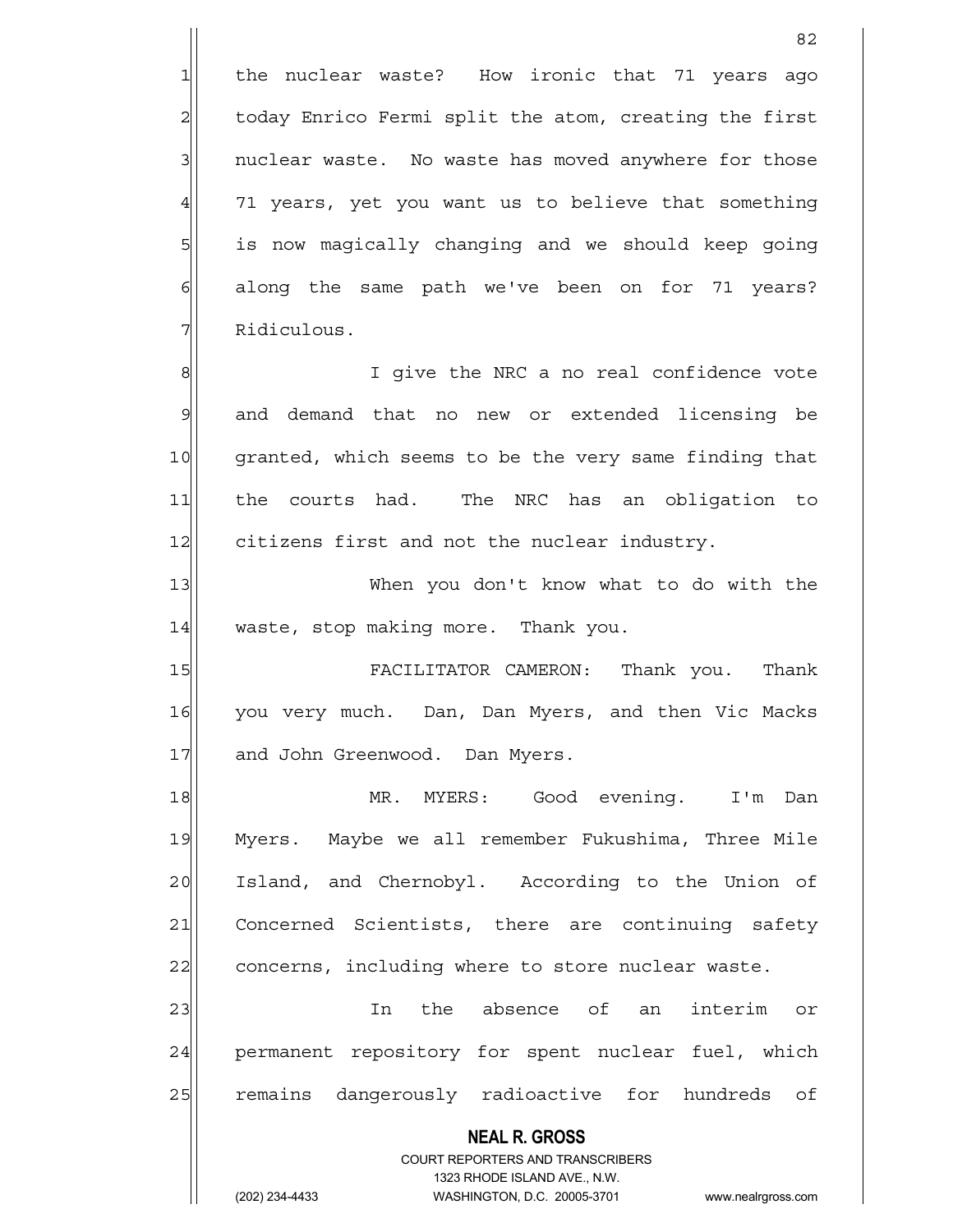1 thousands of years, plant owners keep it onsite, 2 mostly in overcrowded, relatively unprotected cooling 3 | pools. Nearly 75 percent of all spent nuclear fuel  $4$  sits in these pools.

5 | Sout 120 million United States citizens  $6$  live within 50 miles of a nuclear plant and continue  $7$  to be at risk, and we are among them here. And more 8 owners of aging plants just may decide that these 9 | stations aren't worth continuing to operate.

10 The 2005 Energy Policy Act provided a 11 whopping \$18.5 billion in loan guarantees to the 12 nuclear industry. But perhaps we should consider 13 Germany, an economic powerhouse. Haven't they 14 decided that the prudent way to get energy is to stop 15 using nuclear and instead support the use of solar 16 and wind? Thank you very much.

17 FACILITATOR CAMERON: Thank you. Thank 18 you, Dan. Is Vic still here, Vic Macks? Here he 19 comes. And then we're going to John Greenwood, 20 Joseph DeMare, Bob Parker, Rob Dorans.

21 MR. MACKS: My name is Vic Macks, and I 22 live in St. Clair Shores, Michigan. There's no basis 23 in science engineering, the behavior of the nuclear 24 industry, and the NRC for confidence that high-level 25 radioactive withdrawn fuel rods can or will be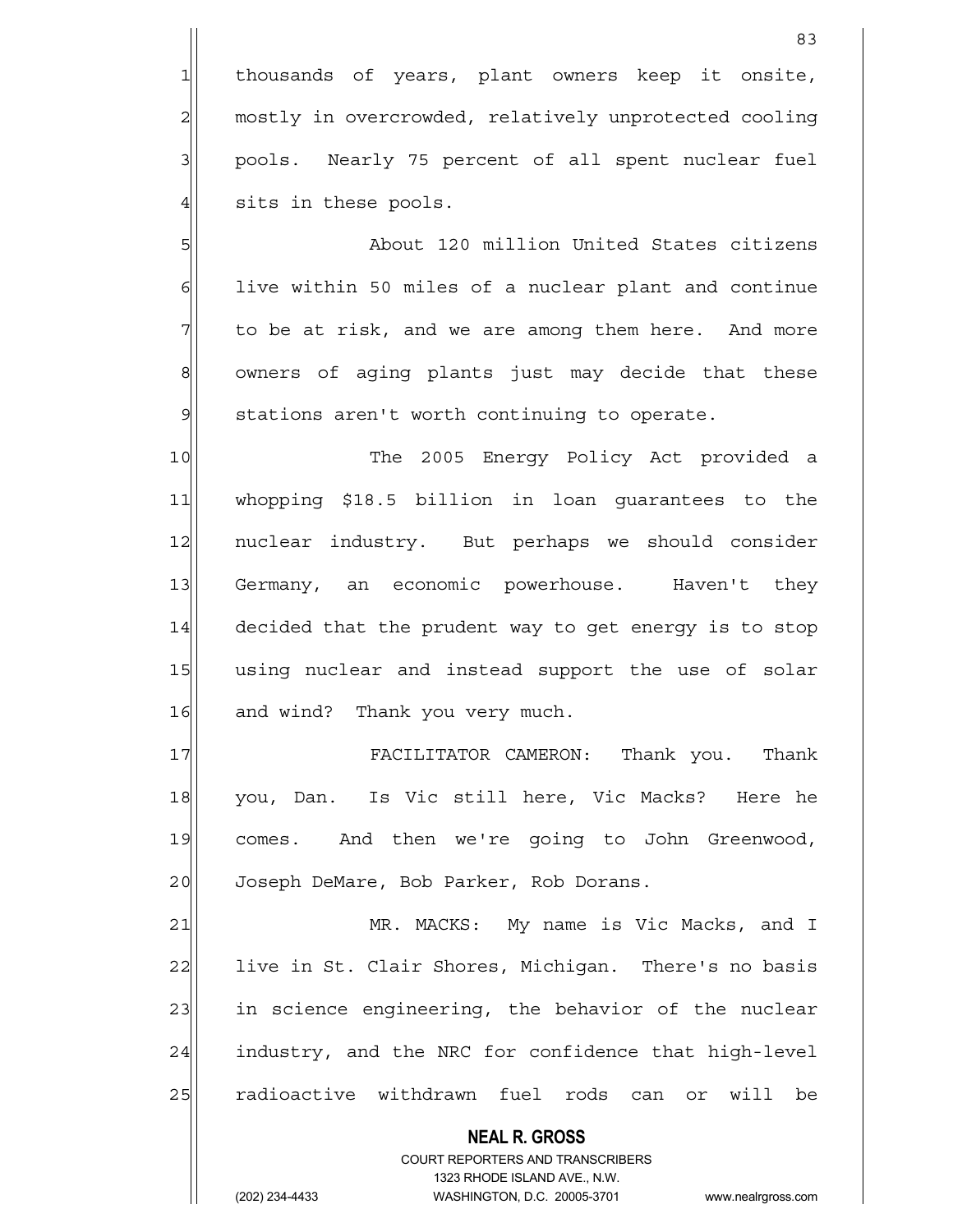1 managed with no risk to the biosphere for as long as 2 the radioactivity lasts. For the NRC and the nuclear 3 3 industry to assert probabilistic assessments of what 4 will happen to radioactive material over 240,000 to a 5| billion years is a fraud and a con game.

6 There's a consensus between the U.S. 7 government and the nuclear industry for about 70 8 years now that withdrawn fuel rods are lethal unless 9 shielded. To continue to produce them and intent to 10 abandon them into the biosphere is profoundly immoral 11 and a burden and a curse on future generations into 12 eternity. It is premeditated murder.

13 Seventy-five percent of spent fuel is in 14 fuel pools and allowed to remain there for as much as 15 60 years, often in overcrowded pools. The GEIS 16 underestimates the risk of fuel pool fires and 17 ignores safer alternatives of hardened onsite storage 18 at the plant sites.

19 **Dry cask storage at Daiichi survived the** 20 | number nine earthquake much better than reactors 21 there and the fuel pool. The NRC assumes that 22 surrounding populations will be successfully 23 evacuated in the event of a fuel pool fire. After 24 the Daiichi explosions, the U.S. advised any 25 | Americans within 50 miles to leave.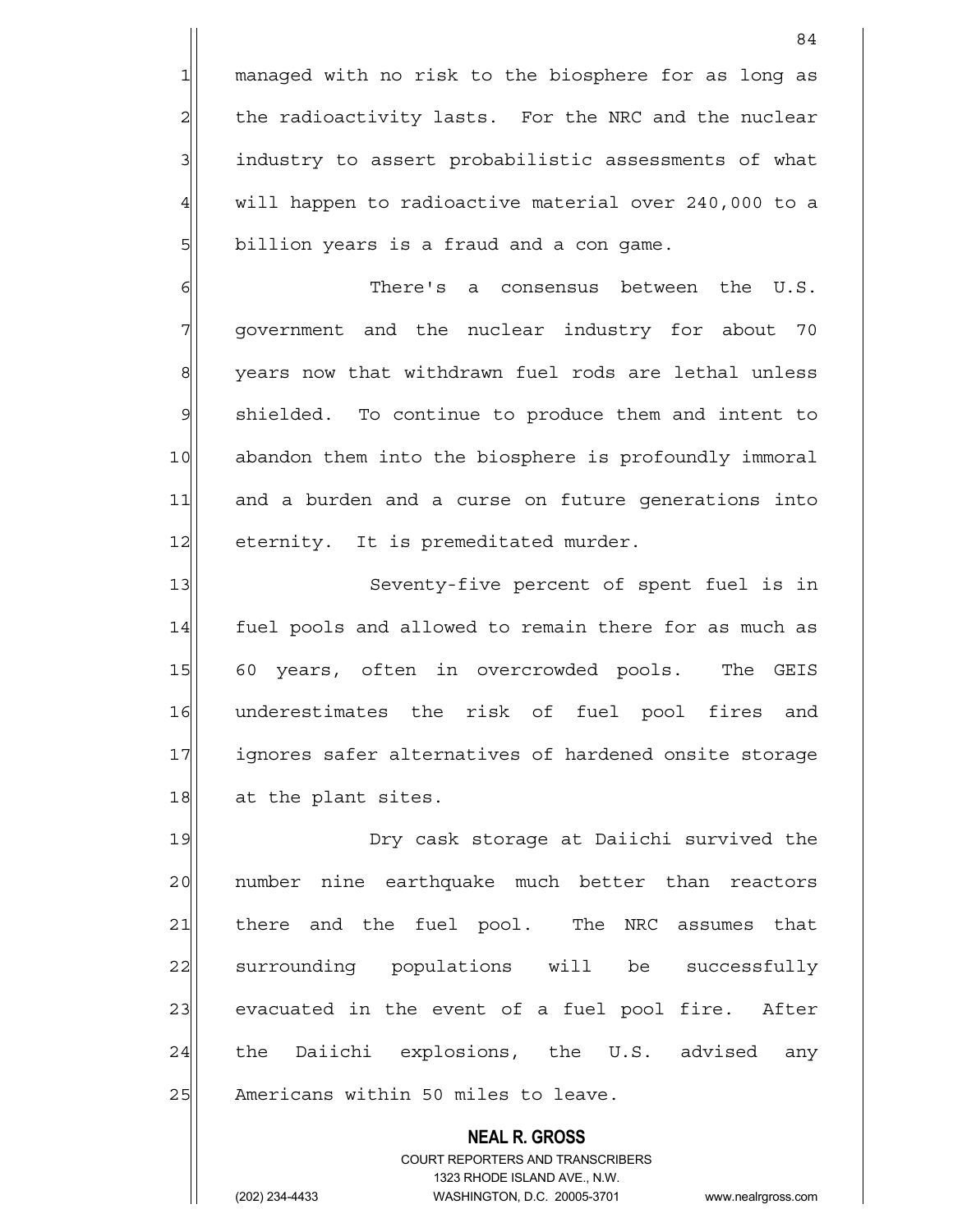1 The head of the Japan Atomic Energy 2 Commission warned that if cooling pool number four 3 collapsed, and that risk continues today, an 4 evacuation of 10 million people within 250 kilometers 5 | might be required. If that were undertaken in Japan 6 or, similarly, at Indian Point in New York or at  $7$  Fermi 2 or at Davis-Besse or anywhere in the U.S., it 8 would be impossible to achieve in a necessary timely 9 manner.

10 Furthermore, we would need an evacuation 11 plan with routes, destinations, immediate 12 | notification, long-term housing facilities, competent 13 medical care for radiation exposures, funding for 14 large displaced populations, and full disclosure of 15 the realtime radioactive release measurements. None 16 of that is or has ever been available in the U.S. 17 The de facto plan of the nuclear industry and the NRC 18 for the public is shelter in place and suck it up.

19 Fermi 2 has an overcrowded fuel pool. 20 It is at risk for weather-related events, loss of 21 coolant, or terrorist attack. An accounting of 22 public costs of reactors, from uranium mining through 23 Shielding and monitoring of nuclear waste forever, 24 has not been done and must be included in the Generic 25 EIS. That will demonstrate the better alternative: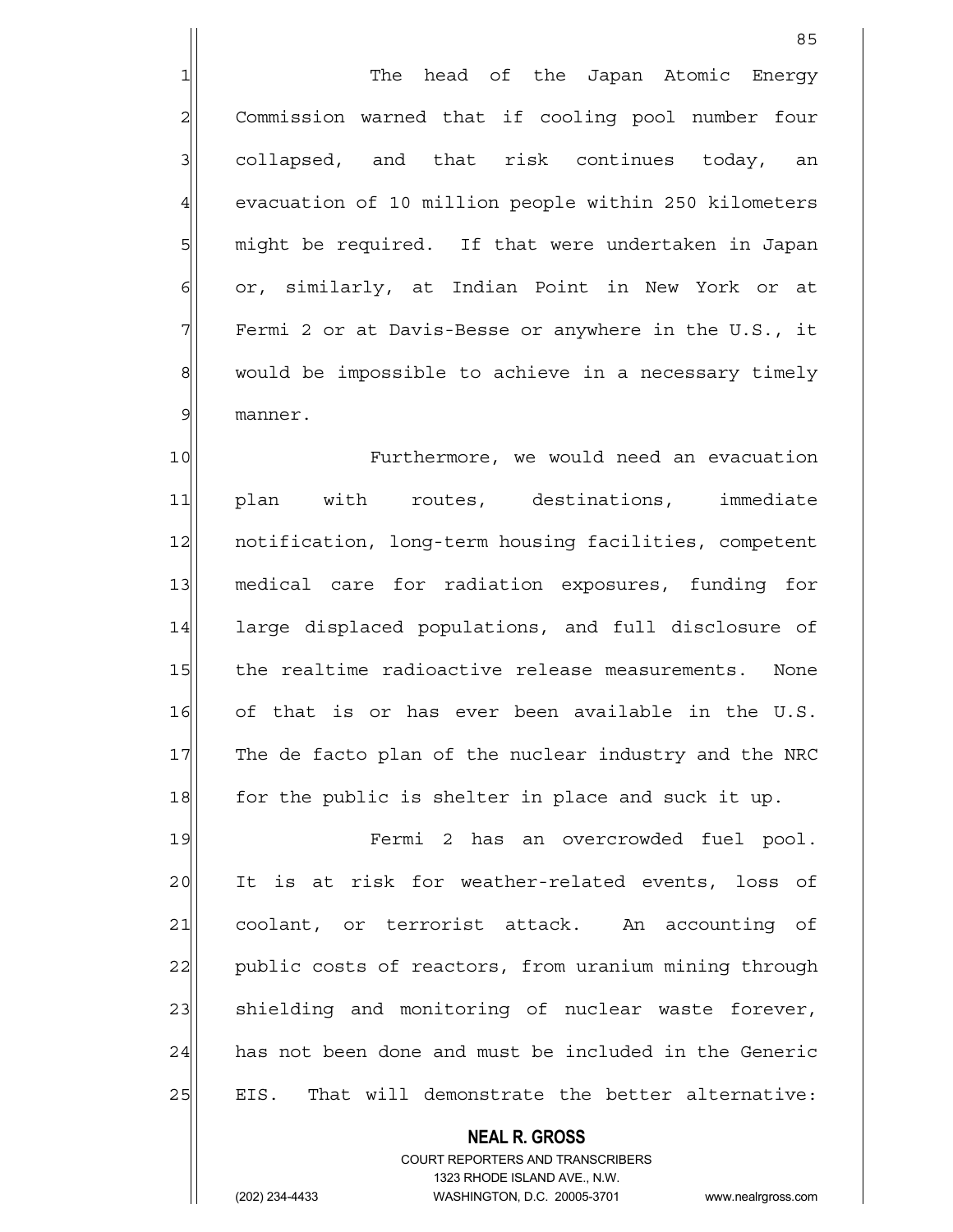<u>86 and 2001 and 2002 and 2003 and 2003 and 2003 and 2003 and 2003 and 2003 and 2003 and 2003 and 2003 and 200</u> 1 energy efficiency, conservation, wind, solar, and 2 hydro. Thank you. 3 FACILITATOR CAMERON: Thank you. Thank 4 you, Vic. John Greenwood, and then we're going to go 5 to Joseph DeMare. John Greenwood. 6 MR. GREENWOOD: I'd like to express my

7 The thanks for this public platform to speak my concerns. 8 I've reviewed the GEIS and the proposed rulemaking, 9 and I want to voice my support. However, I do have 10 certain concerns that I'd like to raise, especially 11 in light of your issues.

12 First, with issue one, I think it's 13 important to maintain discussion of timeline for a 14 repository. I see that as a contract that we 15 initiated with the nuclear industry, and it should be 16 repeated throughout.

17 Issue two, the safety of continued spent 18 fuel storage to be made in the real text, I also 19 support this. I believe it should be within the 20 text, again, to, well, give people that are opposed  $21$  to industry basis to make opposition.

22 | Issue three, streamline of the Federal 23 Register. I am in high support of that because I 24 Search the Federal Register quite often, and when you 25 dump extra explanation into it, it makes it a burden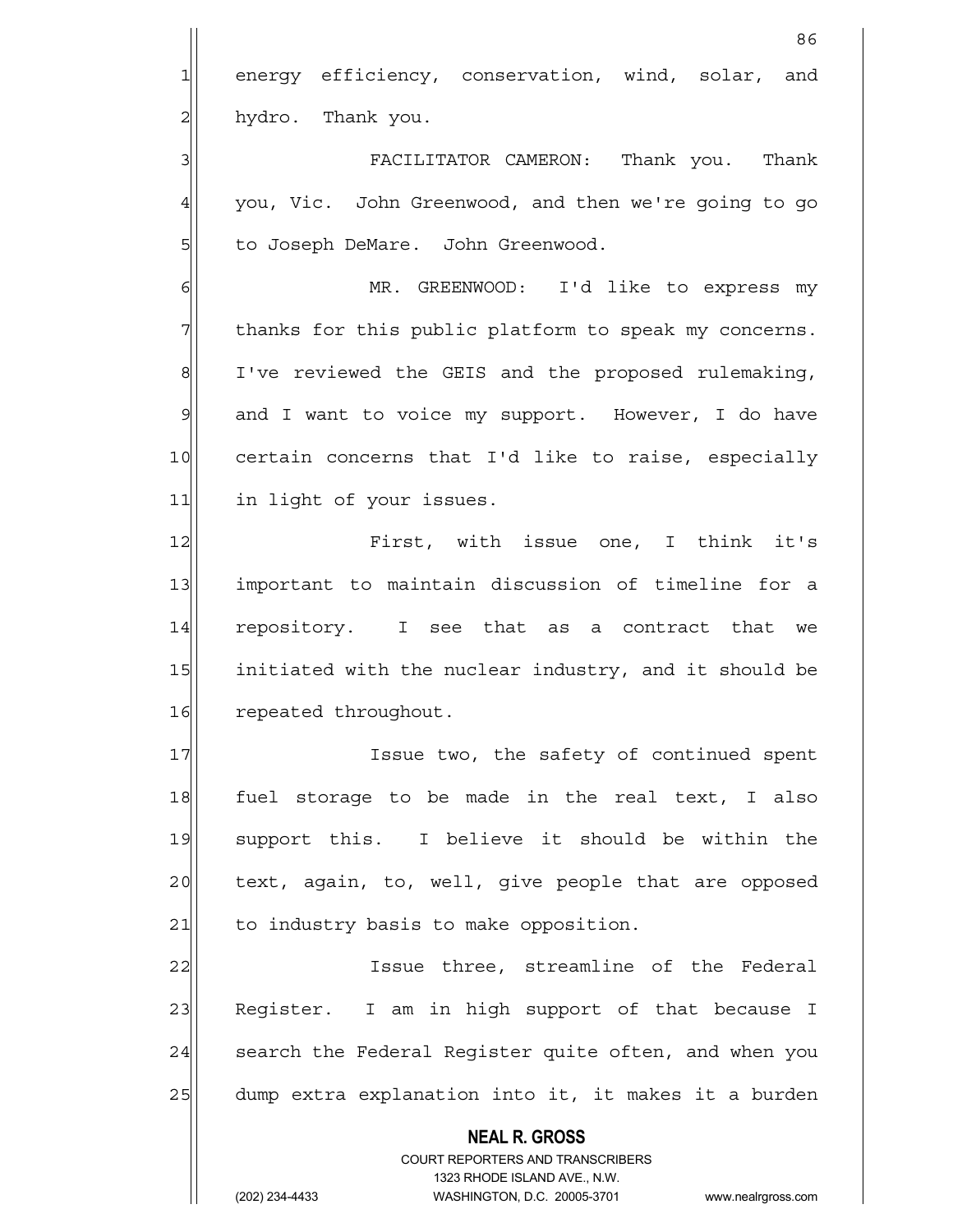1 to search.

 **NEAL R. GROSS** COURT REPORTERS AND TRANSCRIBERS 1323 RHODE ISLAND AVE., N.W. (202) 234-4433 WASHINGTON, D.C. 20005-3701 www.nealrgross.com 2 2 In further support of this rulemaking, I 3 believe firmly in the nuclear industry because I see  $4$  life within infrastructure. And it's key to our 5| infrastructure to maintain integrity of our 6 6 6 electrical grid. I've traveled abroad and have seen 7 places without that infrastructure that have 8 desolation and the poor living standards that are 9 there. Our country is rich. We want to maintain 10 this tradition. If we want to support our education, 11 if we want to support the growth of our future, we 12 need to maintain critical infrastructure, which is 13 the electric grid. Thank you. 14 FACILITATOR CAMERON: Thank you, John. 15 Thank you. Joseph? 16 MR. DEMARE: I'm assuming you mean me. 17 | My name is Joseph DeMare, D-E-M-A-R-E. 18 | FACILITATOR CAMERON: Oh, Joseph DeMare. 19 MR. DEMARE: Yes. 20 | FACILITATOR CAMERON: Sorry, Joseph. 21 MR. DEMARE: If we were speaking 22 Italian, it would be DeMare. When I was 18 years 23 old, I took the family car for my first solo trip, 24 and I went to the Rochester Institute of Technology 25 where there was a symposium on nuclear energy. There

87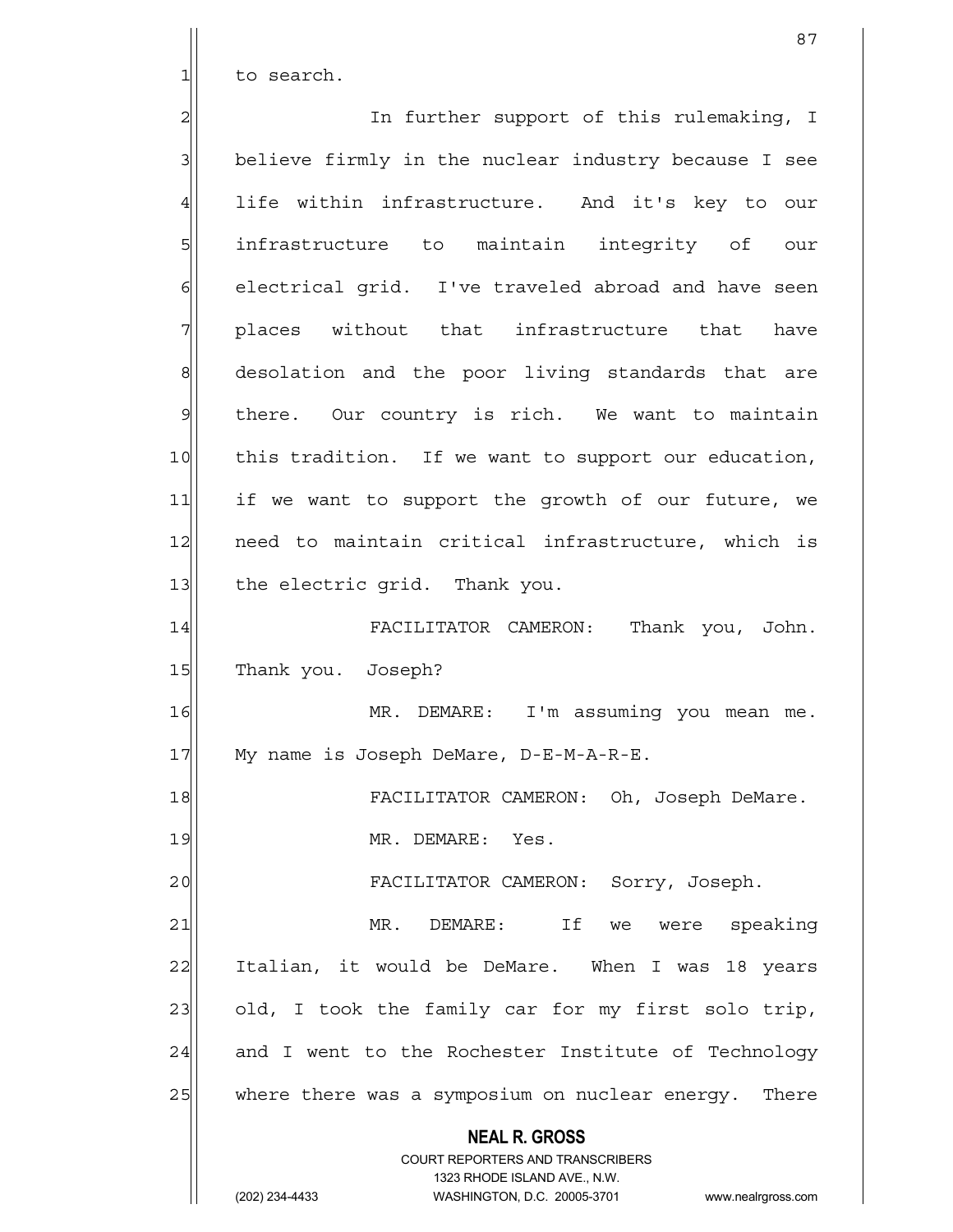88 1 was a pro-nuke person and an environmentalist, an 2 anti-nuke person. They were having a debate. At one 3 | point, the environmentalist brought up the problem of 4 | nuclear waste. The pro-nuke position, the man up 5 5 5 5 there, got up there on the stage and he said, "We 6 6 have a solution now for the nuclear waste." And the  $7$  environmentalist said, "Well, what is it?" and he 8 said, "I can't tell you right now, but we have one." 9 9 And at 18, I felt compelled to stand up 10 and say it's obvious he's lying. The whole industry 11 is built on a lie, and the fundamental lie is that 12 you know what you're doing. 13 The official story is wrong very often, 14 | time and time again. For example, here at Davis-15 Besse we have cracks in our containment dome. The 16 official story is those were caused by the blizzard 17 of `77 and that they've fixed them now and they

23 We were also officially told, for 24 decades we've been told, that a meltdown is 25 | impossible and, yet, we all saw them happen. We were

18 haven't gotten any bigger. Yet, the last time they

19 looked the cracks grew. This means that the cause

20 was not the blizzard of `77 and that their solution

21 is inadequate and wrong. So the official story was

 **NEAL R. GROSS** COURT REPORTERS AND TRANSCRIBERS 1323 RHODE ISLAND AVE., N.W. (202) 234-4433 WASHINGTON, D.C. 20005-3701 www.nealrgross.com

22 wrong.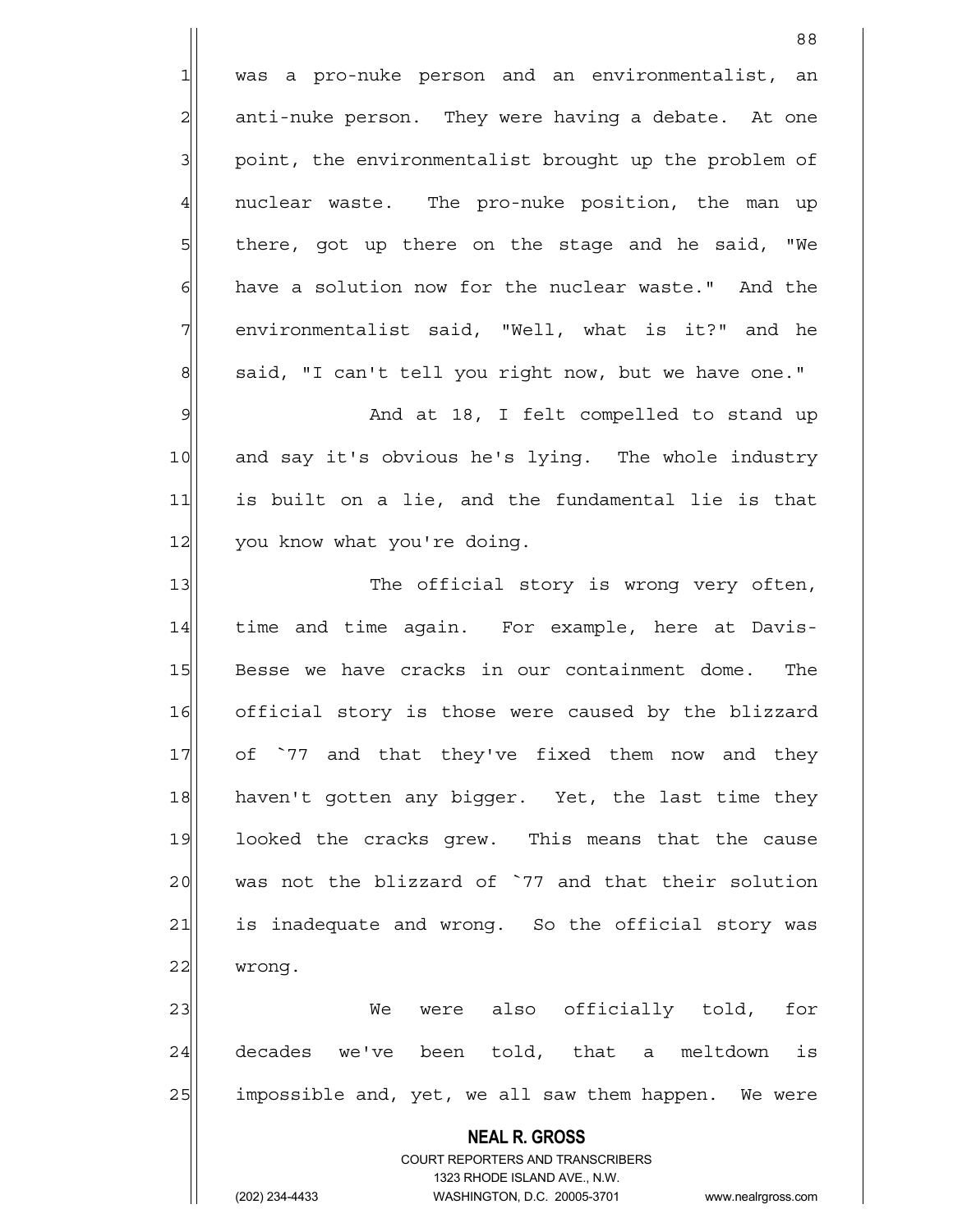1 also told that a nuclear power plant can't blow up 2 like an atomic bomb, but the whole world saw the 3 mushroom cloud over Fukushima.

4 And here is my explanation for that, and 5 I'm sorry I have to go quickly because I only have 6 6 femmer of three minutes, but plutonium and uranium are often  $7$  soluble in water that has oxygen. However, if you 8 8 remove the oxygen, the plutonium and the uranium 9 precipitate out. This forms a layer of reactive 10 substance on the bottom of your container. This is 11 what I believe happened in the reactor that had the 12 mushroom cloud over it, as opposed to the hydrogen 13 explosions. So this plutonium and uranium built up 14 on the bottom and they were held in pressure by the 15 containment dome, and they started reacting nuclearly 16 and there was an atomic explosion.

17 This is also supported by the water 18 tanks in Fukushima right now. They had water tanks 19 where they put water in. They knew it was 20 contaminated. They were monitoring the radiation 21 and, suddenly, one of the tanks or many of the tanks, 22 there were radiation spikes. Well, how is this 23 possible? They didn't put more radioactive water in. 24 How did it get more radioactive? Well, again, if you 25 set a container and set it for a long time in water,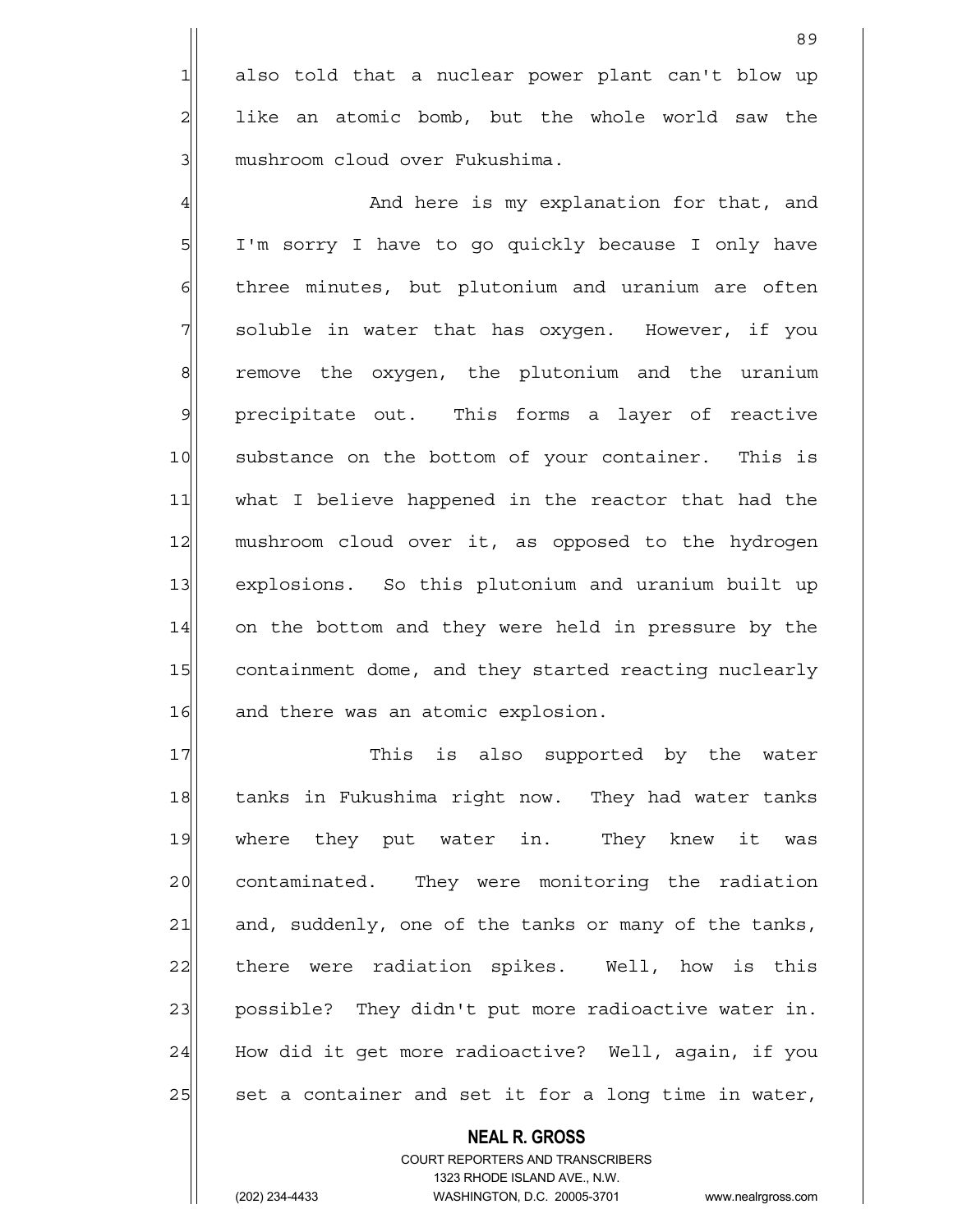1 the oxygen bubbles out. It becomes anoxic. At that 2 point, the plutonium and the uranium precipitate, can 3| precipitate out and cause a nuclear reaction on the  $4$  bottom of the container, which can melt the container 5 5 5 5 and cause radiation spikes, which is maybe what's 6 6 happening at Fukushima.

7 7 Is it what's happening at Fukushima? Is 8 8 shat what caused the mushroom cloud? You don't know. 9 You don't know if I'm wrong. You don't know what 10 you're doing.

11 The only thing we can do at this point 12 is to re-purpose the NRC. I heard at the beginning 13 Keith said that this is only a small part of the 14 relicensing and the regulatory proceedings at the 15 | NRC. This should be the main purpose of the NRC: 16 protecting us from this radioactive waste and 17 | protecting our future generations. And, please, re-18 purpose yourselves. It would be a boon to mankind if 19 that became the main mission of the NRC. Thank you.

20 FACILITATOR CAMERON: Thank you. Thank 21 you, Joseph. Bob Parker and then Rob Dorans. This 22 is Bob Parker.

23 MR. PARKER: My name is Bob Parker from 24 Cleveland, Ohio. Everyone is familiar with the Seven 25 Wonders of the Ancient World. Six no longer survive.

> COURT REPORTERS AND TRANSCRIBERS 1323 RHODE ISLAND AVE., N.W. (202) 234-4433 WASHINGTON, D.C. 20005-3701 www.nealrgross.com

 **NEAL R. GROSS**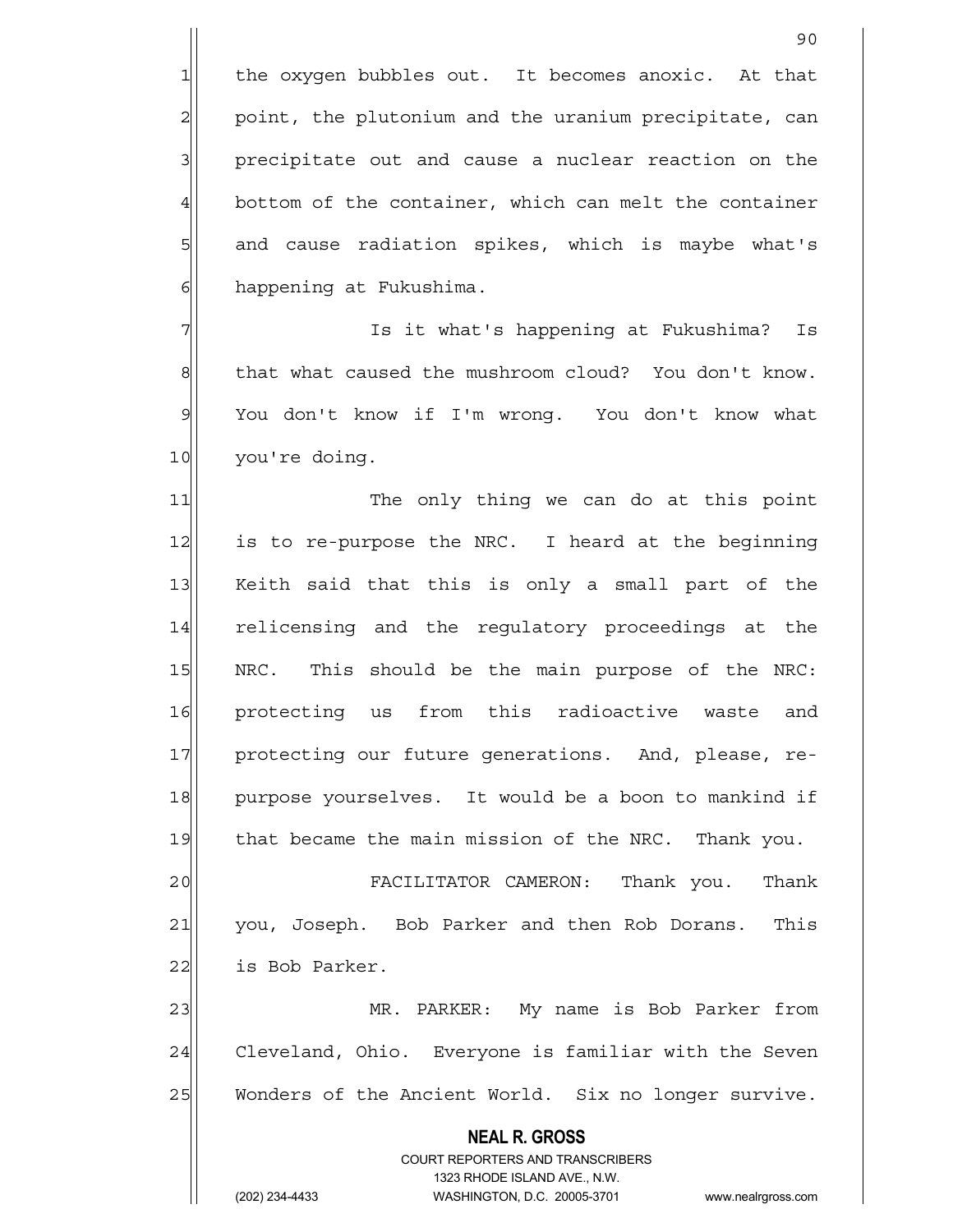1 Only the pyramids are still standing, but they have 2 been dealing with problems from erosion, even though 3 they have been in a mostly dry environment over their 4 four- to five-thousand-year existence. Now, we, as a 5 | society, are talking about constructing facilities  $6$  that must last 50 times as long, a minimum of 240,000 7 | years -- that's ten plutonium half-lives -- probably 8 longer to contain plutonium, one of the most 9 poisonous substances on earth. We cannot afford 10 errors, even minor errors, if future generations are 11 to live normal lives as we have. We must be 12 absolutely sure that such waste containment will 13 succeed.

14 Here are a few questions that I have. 15 What evidence do we have that waste-containment 16 structures will survive for 50 times as long as the 17 longest surviving structures, especially when they 18 are continuously bombarded by radiation and extreme 19 heat? How can we be sure that for the next 7,000 20 qenerations that people will, at all times, be able 21 to maintain waste-storage casks as needed? With 22 climate change and geological changes over this 23 period, will there be geological changes that we 24 cannot foresee now that will affect the integrity of 25 waste containment or geological repositories?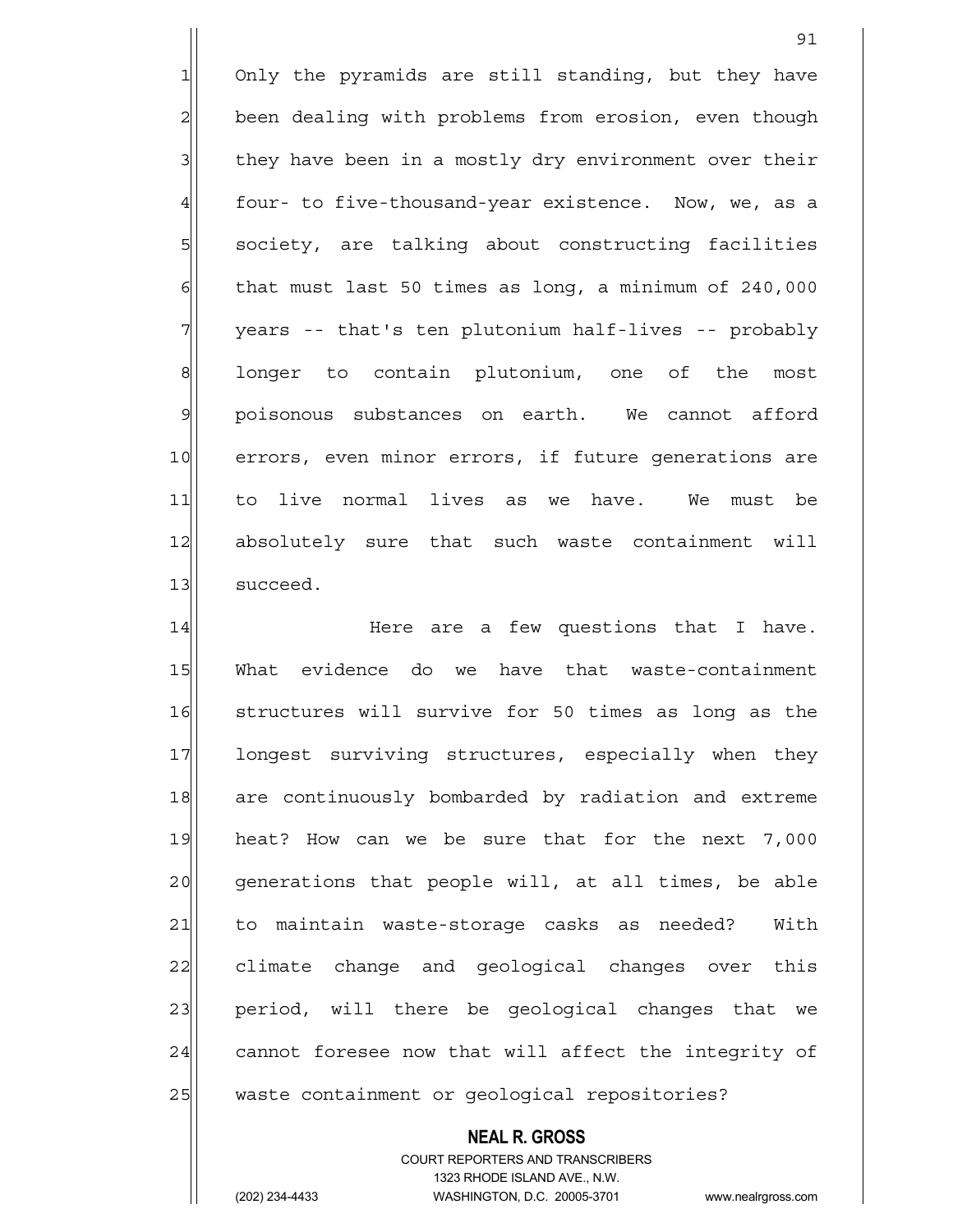1 1 Nuclear waste can be reprocessed into  $2$  nuclear weapons or into dirty bombs used by 3<sup>|</sup> terrorists. How can we quarantee that these 4 facilities will be continuously quarded for 7,000 5 5 5 5 5 senerations? What is the cost of constructing 6 6 6 nuclear waste facilities and maintaining them for 7 200,000-plus years? Are these costs included in the 8 calculation of today's nuclear energy?

9 9 In the 1950s, the nuclear energy agency 10 promoted nuclear power as too cheap to meter, meaning 11 atomic energy was so cheap that there would be only 12 installation costs, not usage fees. This turned out 13 to be far from the truth. Today, we cannot accept 14 the proclamations of safe nuclear disposal by 15 proponents of nuclear power who have a vested 16 interest in the construction of more nuclear plants.

17 Already at the Hanford Reservation, 18 radioactive waste containers are weakening after only 19 70 years or less. Of course, there have been fixes, 20 but will they last 200,000 years?

21 There are alternative methods to produce 22 | non-greenhouse-emitting energy that are already being 23 developed now. Remember, first do no harm. Do not 24 continue to produce more nuclear waste, hoping for a 25 | solution. The Nuclear Regulatory Commission should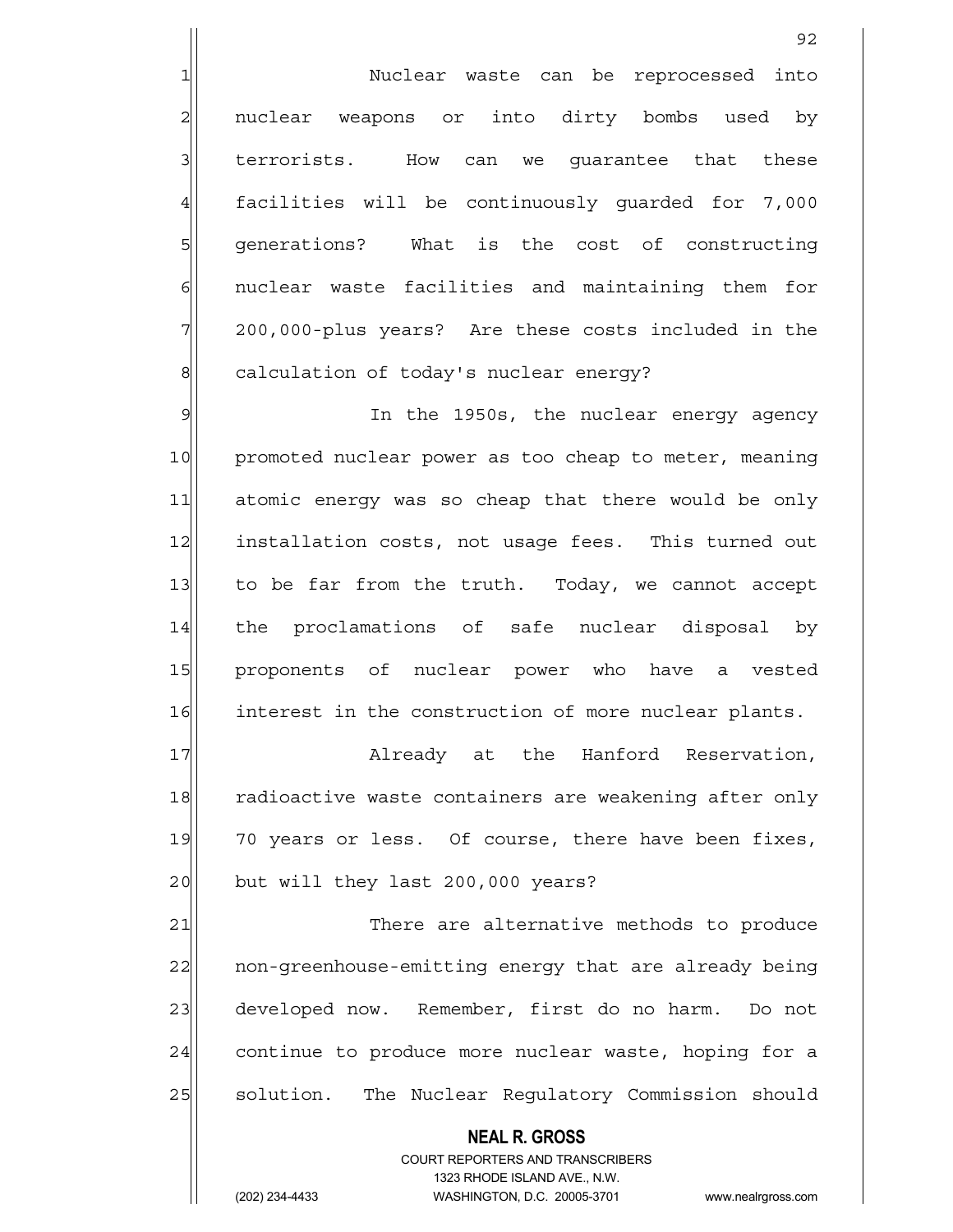1 not assume that proper nuclear waste facilities will 2 be developed. Instead, you should stop the 3 3 3 construction of new nuclear plants unless and until  $4$  we have a failsafe containment system.

5 FACILITATOR CAMERON: Thank you. Thank 6 | you, Bob. This is Rob Dorans.

7 MR. DORANS: First of all, I'd like to 8 | thank the NRC and everyone in attendance this 9 evening. Regardless of people's viewpoint, I think 10 it's important that they voice their concerns to the 11 government.

12 Good evening. My name is Rob Dorans. 13 I'm the legal counsel for the Affiliated Construction 14  $\vert$  Trades Foundation of Ohio. ACT Ohio is a 501(c)(5) 15 organization created to encourage economic and 16 industrial development opportunities and to 17 facilitate utilization of industry best practices for 18 Ohio's public and private sector construction 19 industries. Our members make up the organized 20 || skilled construction trades industry.

21 The NRC has asked for public comment on 22 the Proposed Waste Confidence Rule. ACT Ohio is in 23 full support of a Waste Confidence Rule which 24 provides a generic analysis of environmental impacts 25 of the continued storage of spent nuclear fuel beyond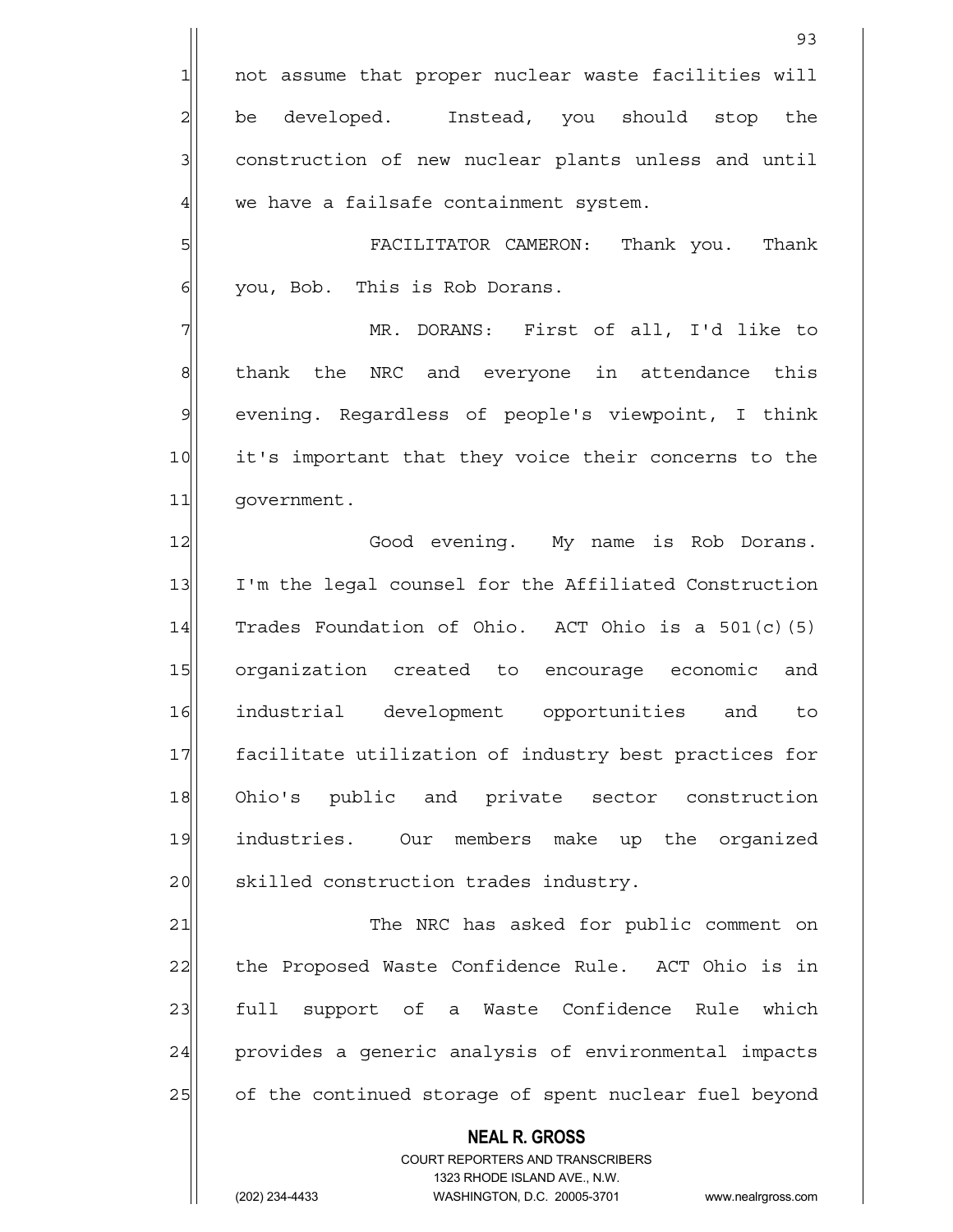$1$  the life of the license of the operation of the 2 | nuclear reactor. The adoption of such a Rule would 3 3 provide the nuclear industry with a long-term 4 stability and allow it to make capital improvements 5 5 5 to its facilities, which helps leads to increased 6 6 work opportunities for the skilled construction trade  $7$  industry and the safety of our local communities.

94

8 8 Reference of storage facilities for 9 spent nuclear fuel have been designed to withstand 10 natural disasters and terrorist attacks. Both fuel 11 pools and dry storage systems have never allowed the 12 release of radioactive material.

13 ACT Ohio also supports the inclusion of 14 a specific policy statement regarding the safety of 15 these storage methods. Additionally, ACT Ohio 16 supports streamlining the statement of considerations 17 by removing the content repeated in the Generic 18 Environmental Impact Statement, which will provide 19 additional clarity to the nuclear industry and the 20 | public on the Proposed Rule.

21 The adoption of a Waste Confidence Rule 22 will allow the NRC to operate more efficiently. Both 23 fuel pools and dry storage systems have repeatedly  $24$  been shown to have no impact on the local 25 environment. Thus, it makes little sense to delay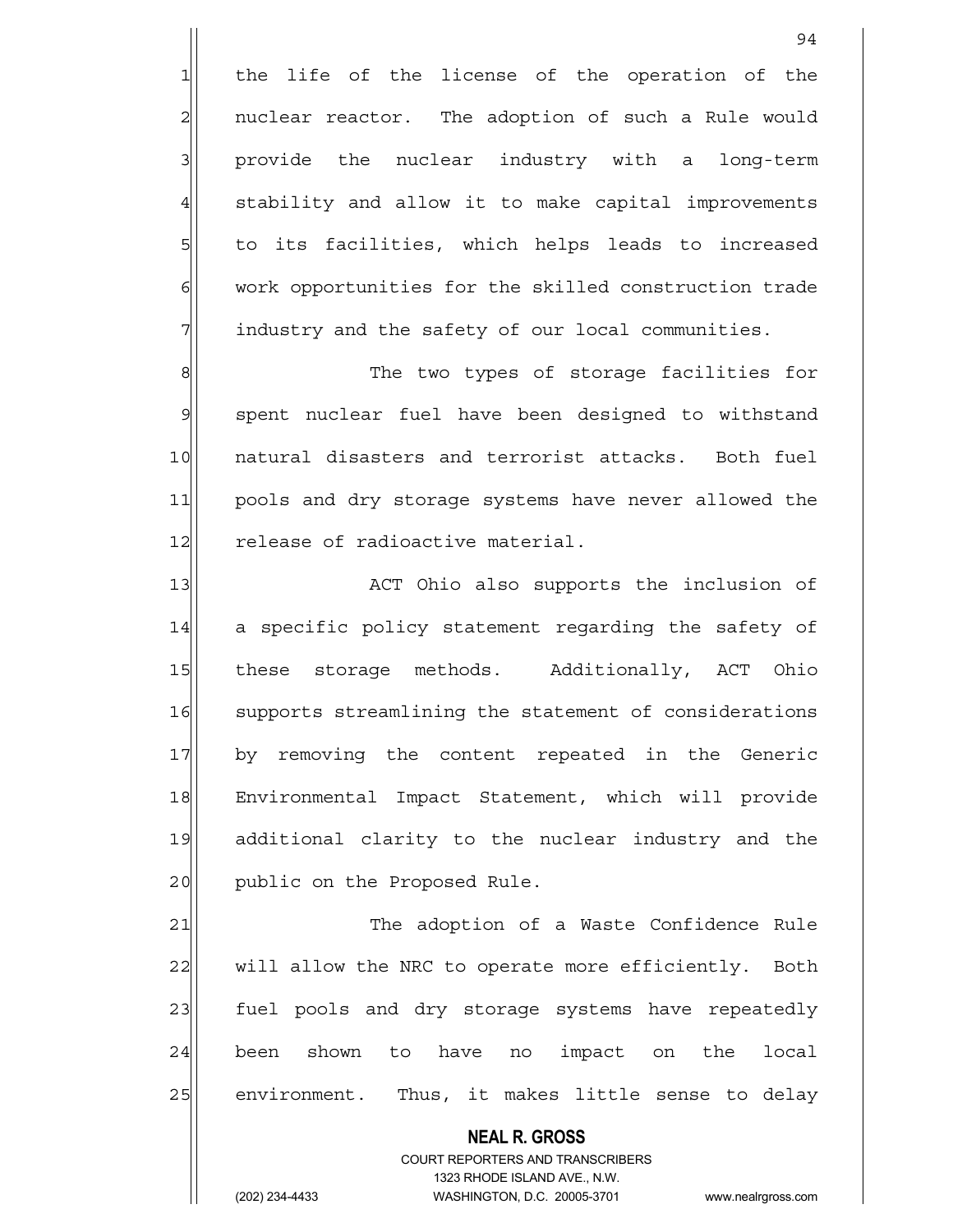<u>95 and 2001 and 2001 and 2001 and 2001 and 2001 and 2001 and 2001 and 2001 and 2001 and 2001 and 2001 and 200</u> 1 licensing or renewal of licensing of nuclear 2 facilities by requiring environmental impact  $3$  statements for every plant and storage facilities. 4 Auclear facilities have already been 5 5 5 5 5 required during license renewals to have stringent 6 6 storage standards and management programs in place to 7 | ensure adequate inspection and maintenance of these 8 systems. These requirements ensure that any issue 9 which could have safety ramifications are detected 10 and helps keep our communities safe. 11 11 In summation, ACT Ohio supports the 12 adoption of the Waste Confidence Rule, which provides 13 the nuclear industry with long-term stability on this 14 issue and will help lead to work opportunities for 15 the skilled construction trades industry. Thank you. 16 FACILITATOR CAMERON: Thanks, Rob. 17 Thank you very much. Paul, Paul Lamberger? How 18 about Greg Pace? And then we're going to go to 19 Corinne Carey and Richard McCraney. 20 MR. PACE: Hello, everybody. My name is 21 Greg Pace. I come from Columbus, and one of the 22 | organizations that I'm involved with is called

> **NEAL R. GROSS** COURT REPORTERS AND TRANSCRIBERS 1323 RHODE ISLAND AVE., N.W. (202) 234-4433 WASHINGTON, D.C. 20005-3701 www.nealrgross.com

23 Radioactive Waste Alert. We're a grassroots

24 organization who does not believe that any amount of

25 radioactive contamination is safe for anybody. And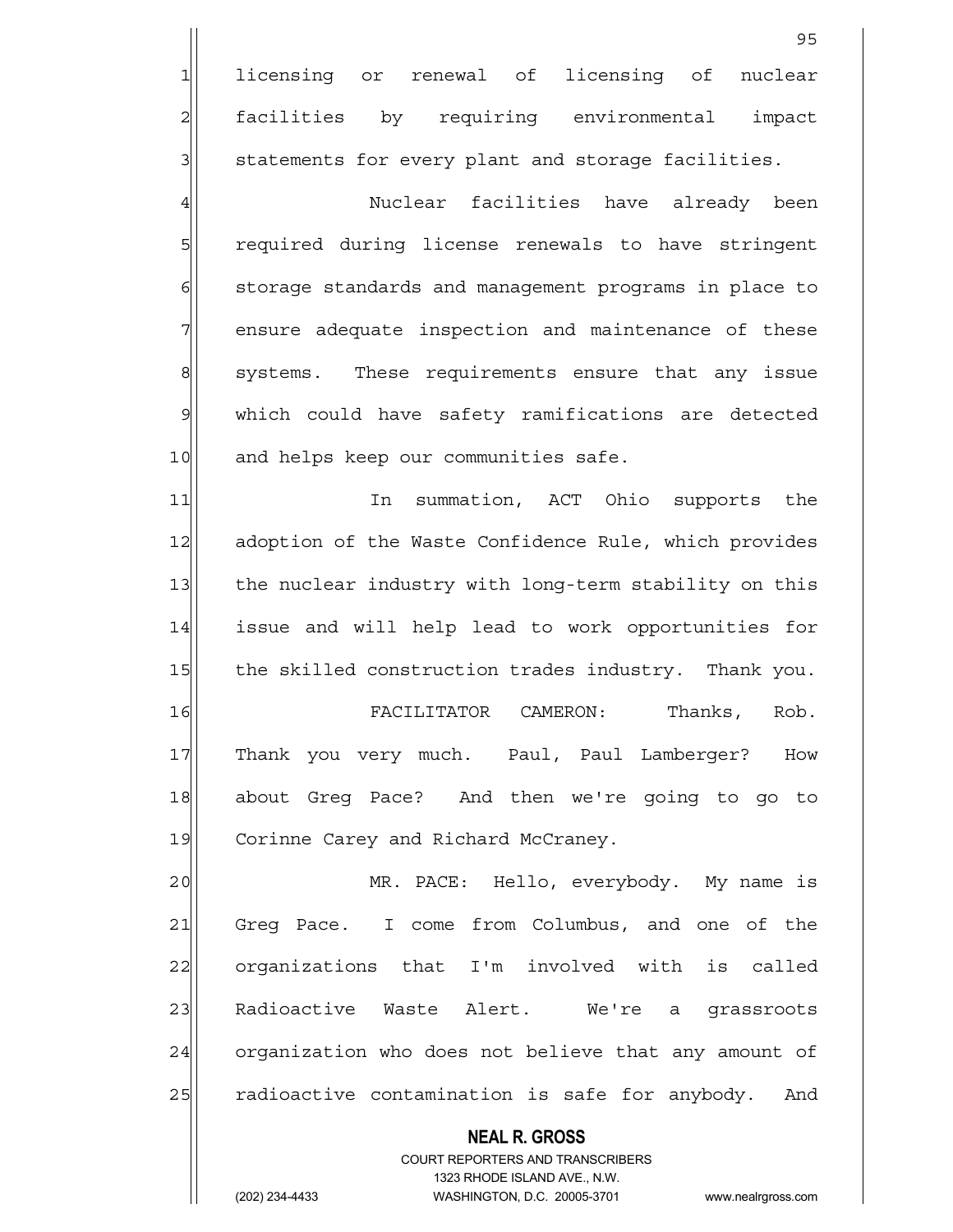1 our society, our society is moving in a dark 2 direction. But rather than using our resources to 3 make our mechanized industrial complex of energy and 4 manufacturing safer for all of us, we are all 5 | following a path to the bottom. Profit and 6 6 6 mediocrity take the place of commonsense and safety  $7$  for all of our lives. The easiest road seems to be 8 to maintain the status quo, even when common sense  $9$  tells us that it will not lead to the best results in 10 the long term.

<u>96 and 2001 and 2001 and 2001 and 2001 and 2001 and 2001 and 2001 and 2001 and 2001 and 2001 and 2001 and 200</u>

11 This road is supported and fed by those 12 who are most vested in the shorter-term outcomes 13 without concern for the long-term outcomes. The more 14 difficult road is that which takes the most short-15 term resources to form because it looks at the long-16 | term outcome and forms its basis therein.

17 The easy road is the road to oblivion 18 over time. We are now seeing the consequences of 19 taking the easy road for generations, and 20 skyrocketing cancer and disease rates in our country, 21 super storms that are just beginning to reveal the 22 onset of symptoms of climate change. The scientific 23 consensus is overwhelming that it is manmade. And 24 investing our collective focus on economic profit 25 | motives over protection and safety considerations

## COURT REPORTERS AND TRANSCRIBERS 1323 RHODE ISLAND AVE., N.W. (202) 234-4433 WASHINGTON, D.C. 20005-3701 www.nealrgross.com

 **NEAL R. GROSS**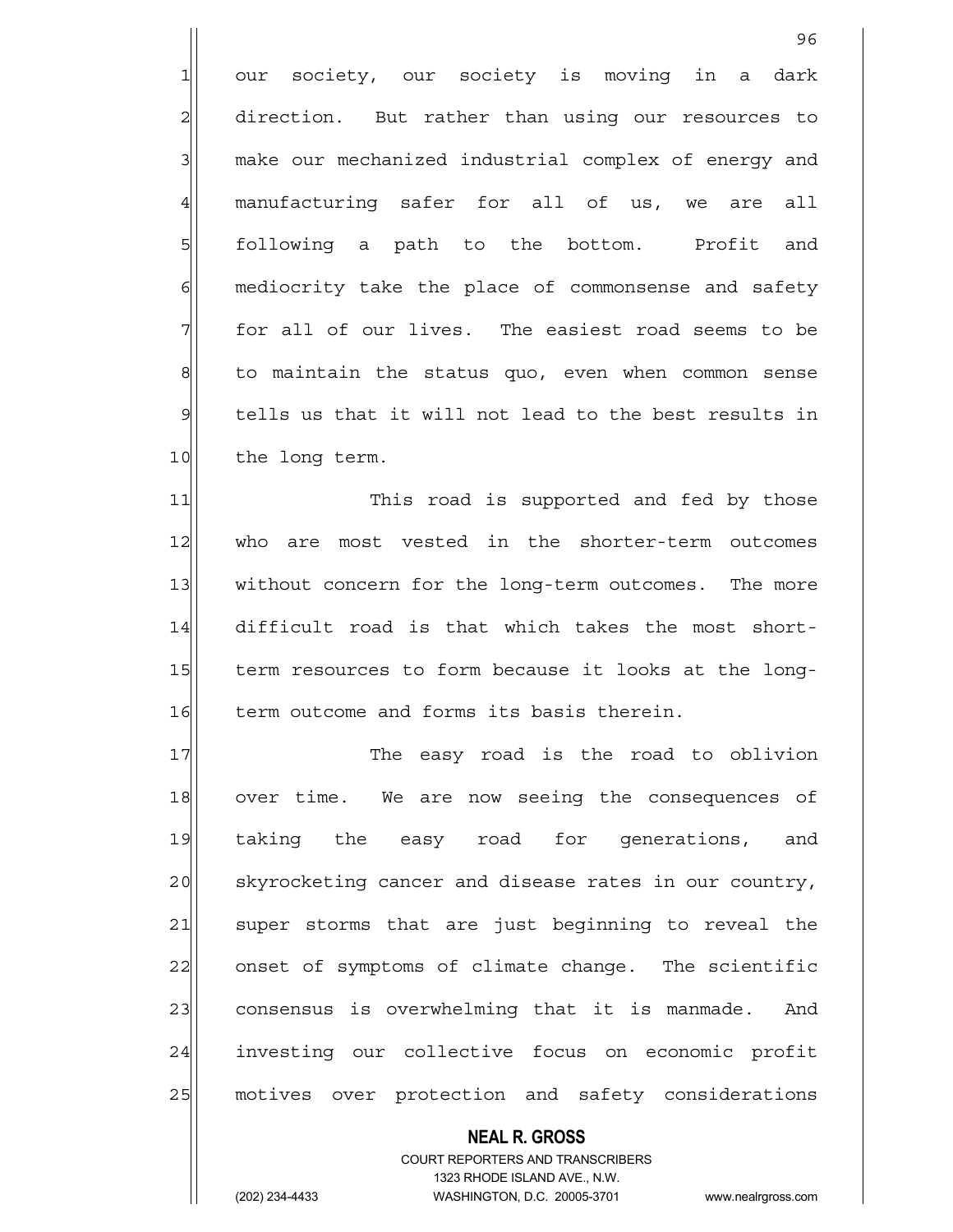1 that result in all of the aforementioned 2 consequences.

3 3 3 It is time that our mode of corporate, 4 leqislative, requlatory, and social behavior and 5 priorities put priorities where we all know that they  $6$  must preside: safety of human life, safety of human 7 | social interaction next, safety of human economics 8 next. In other words, all the money in the world 9 will not accommodate a wish for millions of unhealthy 10 lives into healthy lives.

11 The direction the NRC is taking with 12 lowballing regulatory considerations for dealing with 13 high level of radioactive waste is shamefully remiss 14 in terms of priority number one. Nuclear energy is 15 not a viable option to continue to supply our vast 16 energy needs in today's civilization because we 17 cannot do it safely.

18 This organization who I represent is now 19 in an effort to stop what is considered to be low 20 | level of radioactive waste to be ignored through 21 recent regulation in Ohio that has deregulated shale 22 waste streams from t-norm to norm, invisible 23 basically, and is all going to be dumped in open  $24$  landfills in the state of Ohio.

25 25 This issue is dwarfed by the issue we're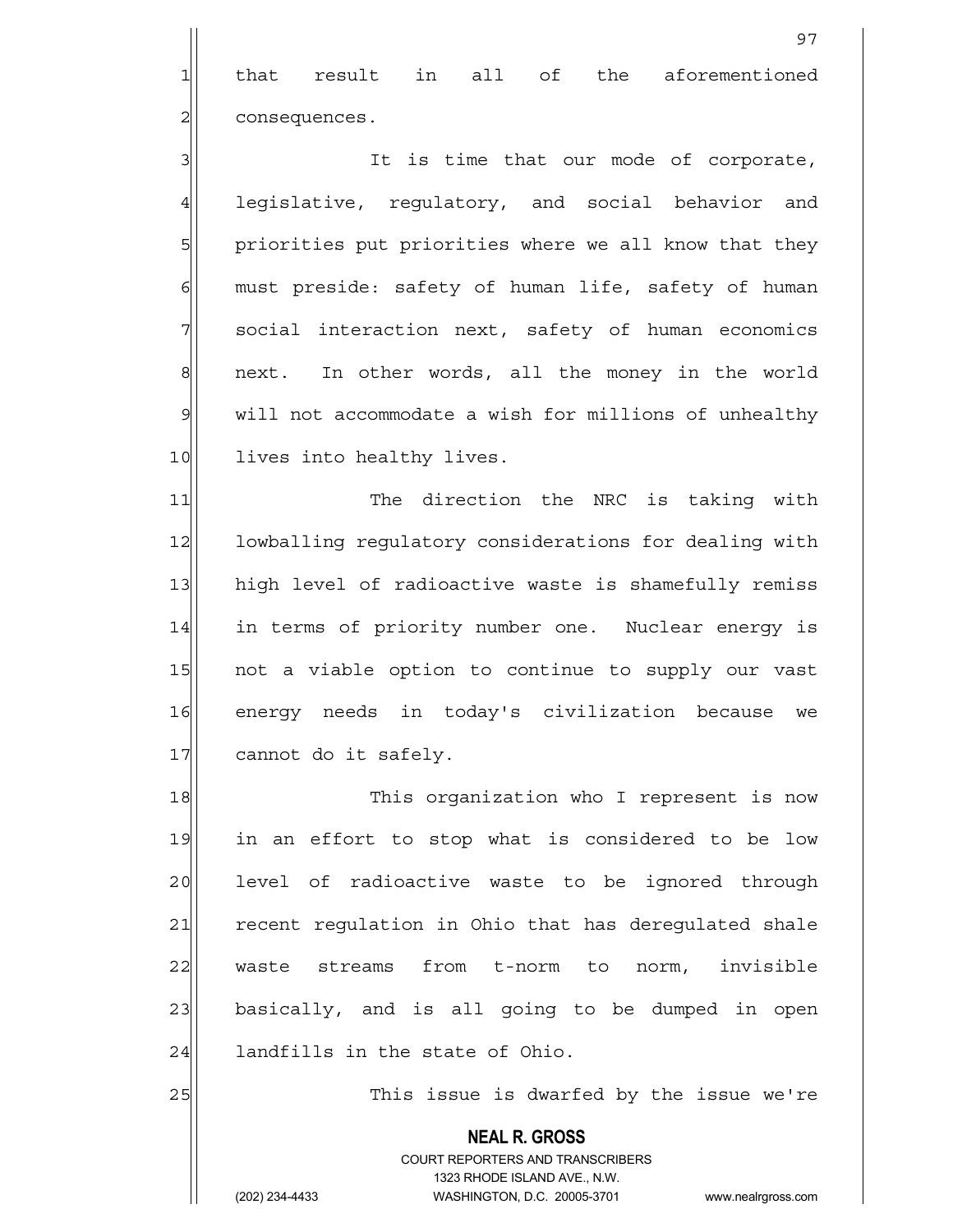1 here for tonight. The issue of high-level  $2$  radioactive waste, so dangerous that we cannot even 3 figure out how to dispose of what place it has in our  $4$  society. We can't even dispose of it. We can't 5 | figure it out.

6 6 If we reach into our hearts, transcended  $7$  to the place where we have created vested interests  $8$  in maintaining status quo on this issue, we all can 9 see that really there is no place for more 10 radioactive waste in our society where human safety 11 is the number-one priority. Therefore, we must focus 12 our energy and efforts on shutting down the nuclear 13 | power industry and putting resources we have been 14 using to support this industry into fully renewable 15 energy methodologies now. Germany is doing it, 16 Denmark is doing it, as are other countries.

17| The dinosaurs were killed off by an 18 outside force. We do not want to become the 19 dinosaurs who killed themselves off. Thank you very  $20$  much.

21 FACILITATOR CAMERON: Thank you. 22 Corinne, Corinne Carey, are you still here? Oh, 23 here's Corinne. And then we're going to go to 24 Richard McCraney.

25 MS. CAREY: Yes, I'm Corinne, and I came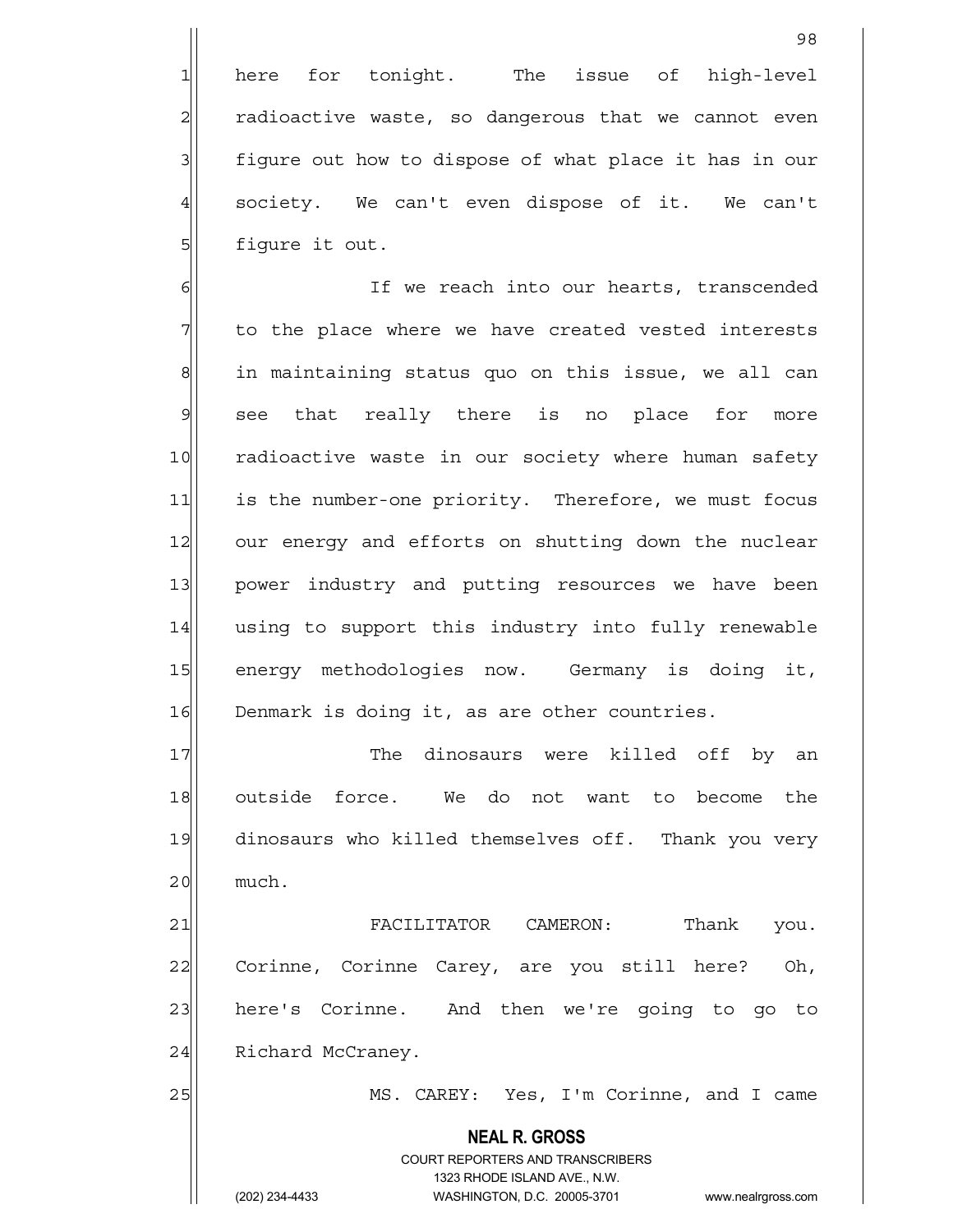1 here from Grand Rapids, Michigan because this is much the same issue. They are repeated. We've had so many people tell us so many important things today, and that's just exactly why I'm here.

5 I did find out on a recent map of the 6 50-mile evacuation that Grand Rapids is not included  $7$  in that. Some of our major suburban towns are. So I  $8$  quess I'm about five miles outside the evacuation  $9$  zone of 50 miles, and so I can kind of relax in case 10 it happens tonight that my family is not going to be 11 in trouble.

12 I am concerned, though, with the nuclear 13 industry custom of twisting the words. They use the 14 term spent fuel. Spent is not spent. Most of us 15 think of the word spent in a common fashion, meaning 16 it is no longer any useful, any good. And, yet, 17 that's not exactly what this means at all. It means 18 just the opposite. Spent fuel is so highly 19 irradiated that it cannot be used any further in a 20 | nuclear fashion. So what happens to it? It sits  $21$  around for quite a while.

22 For instance, we've had a lot of talk  $23$  about the long time and that tritium is rather, in  $24$  fact we know that tritium is being released by every 25 | nuclear plant in this country, and we're always being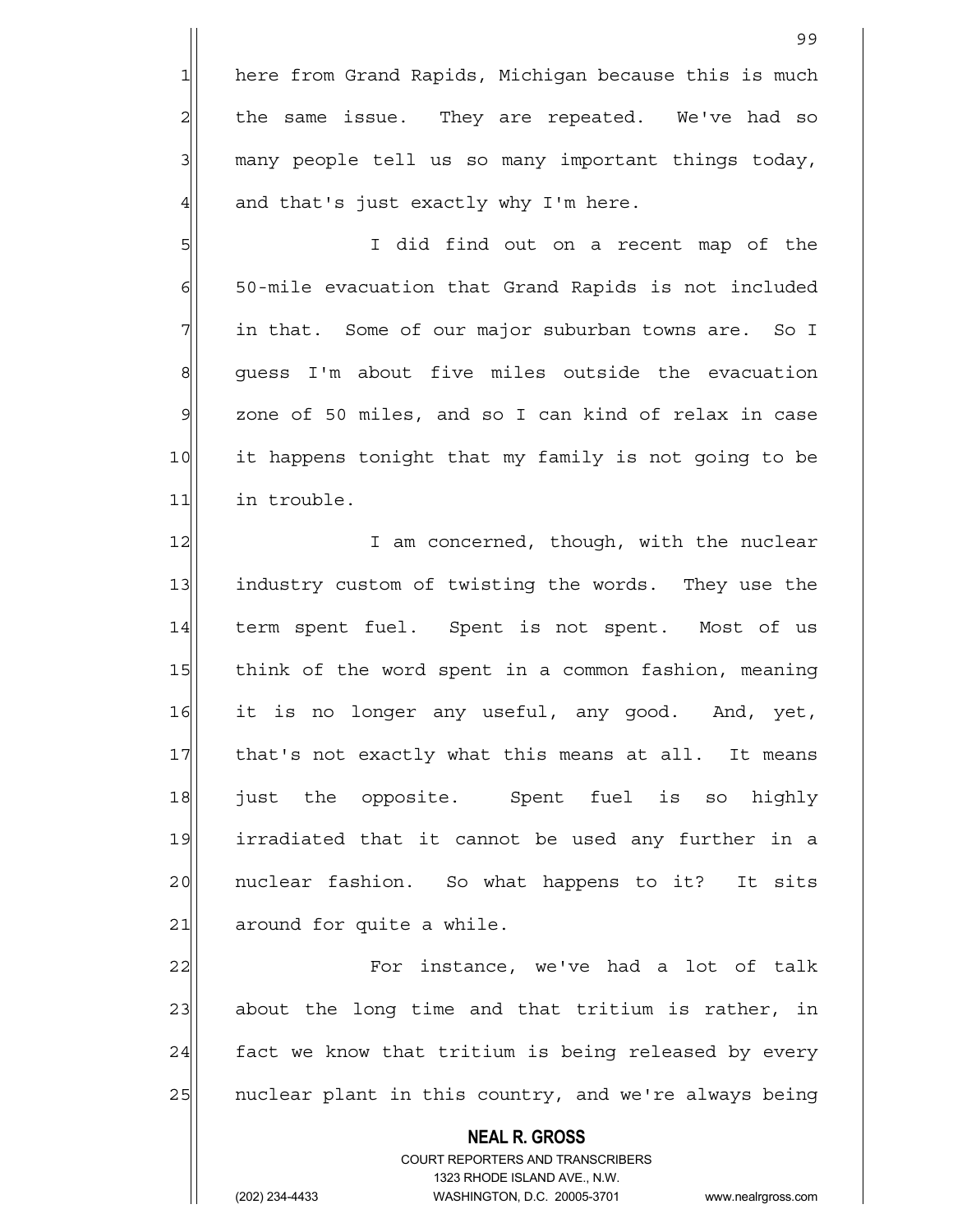1 told, oh, but it hasn't gone offsite. And what kind  $2$  of a half-life does it have? Twelve-and-a-quarter 3 | years. That's the half-life. In order to figure a 4 full life from a half-life, you have to multiply it 5 by at least 10, which would be 120 years, okay?

6 But we've got other ones, too. For  $7$  instance, radium has a half-life of 1600 years, but  $\left| \right|$  you have to multiply, put another zero on that one,  $9$  and you've got 16,000 years. And that's radium. But 10 the one that's the real topper that I know of that --11 oh, this list was made out from some, the technology, 12 safety, and cost of decommissioning a referenced low-13 level nuclear plant. But it does say uranium, which 14 is, oh, let's see, uranium-235 is 710 million years 15 and uranium-238 is 4.5 billion years. Now, I know 16 even my sweet little granddaughter isn't going to be 17 around that long.

18 So it's something that we all have to be 19 considering all the time. How the supposed greatest 20 minds of our nation and the world ever got into this 21 | kind of a mess, you know, I have trouble believing  $22$  it. So do most of the people I know.

23 FACILITATOR CAMERON: And, Corinne, I'm  $24$  going to ask you to finish up for us.

25 | MS. CAREY: All right. Radioactivity,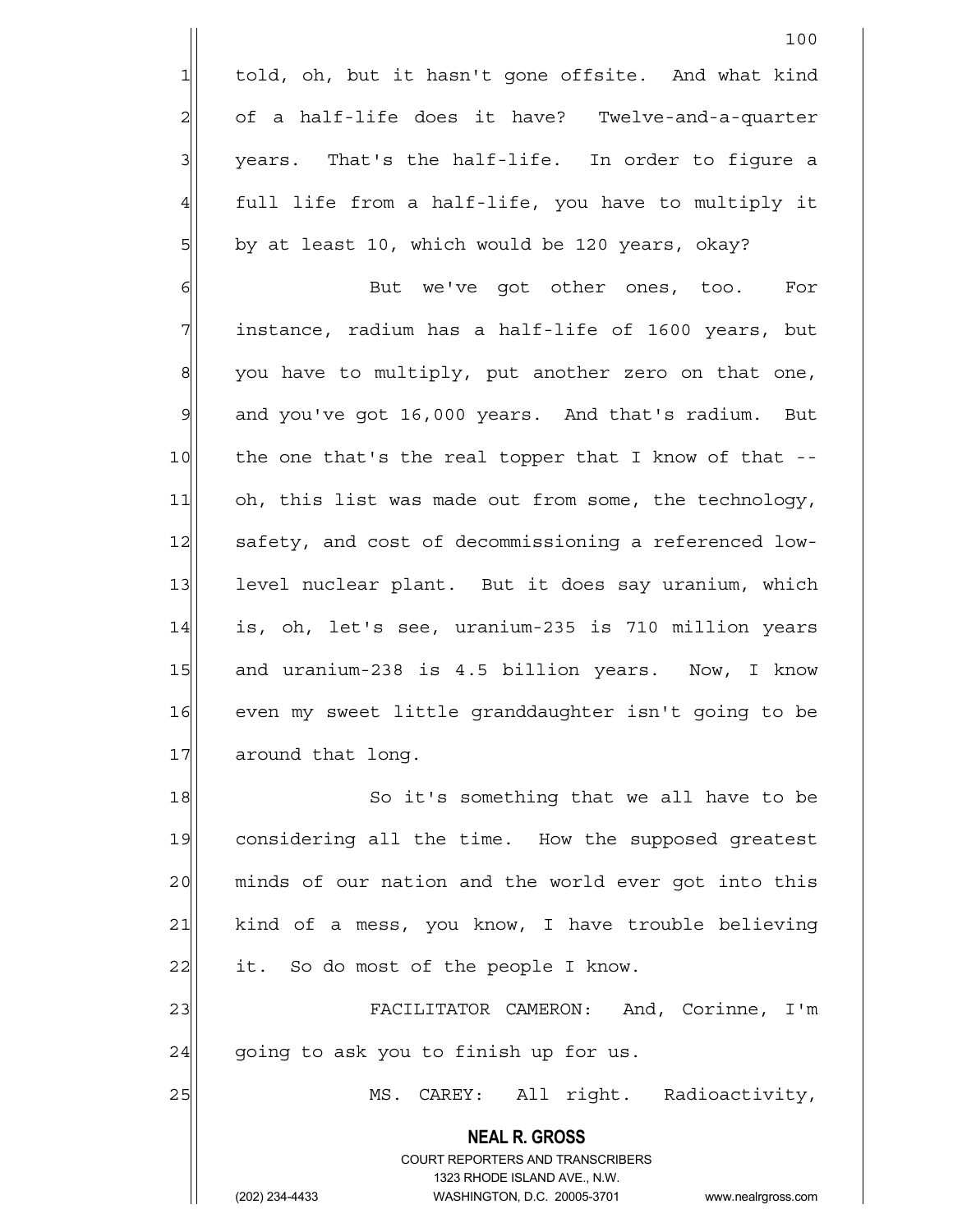4 that those people are facing as a result of 5 | Fukushima?

6 Well, in any case, what can we do? We  $7$  can talk here. We can write to our congresspeople, 8 who seem to be the ones that are supposed to make the  $9$  laws by which the agencies are invented, and we can 10 | write them over, and over, and over, and over again 11 and demand answers, real answers. Thank you.

12 FACILITATOR CAMERON: Thank you. And 13 Richard, Richard McCraney, and then we're going to go 14 to Bruce Dunlavy and Nancy Poprafsky. Richard?

15 MR. MCCRANEY: Well, good evening. My 16 name is Richard McCraney. I'm just an ordinary 17 citizen, and I heard about this yesterday. My 18 comments go back to third grade. I'm at Horace Mann 19 School here in Ohio, Toledo. And I remember pulling 20 out an encyclopedia and finding a statement on atomic 21 power, "Wow, this is pretty cool. I've heard of 22 atomic bombs." Okay. Reactors, a statement in, I 23 think it was the World Book said nuclear power will  $24$  be so cheap that we will not use the fuels, like coal 25 and oil, to generate electricity anymore. This was a

## **NEAL R. GROSS**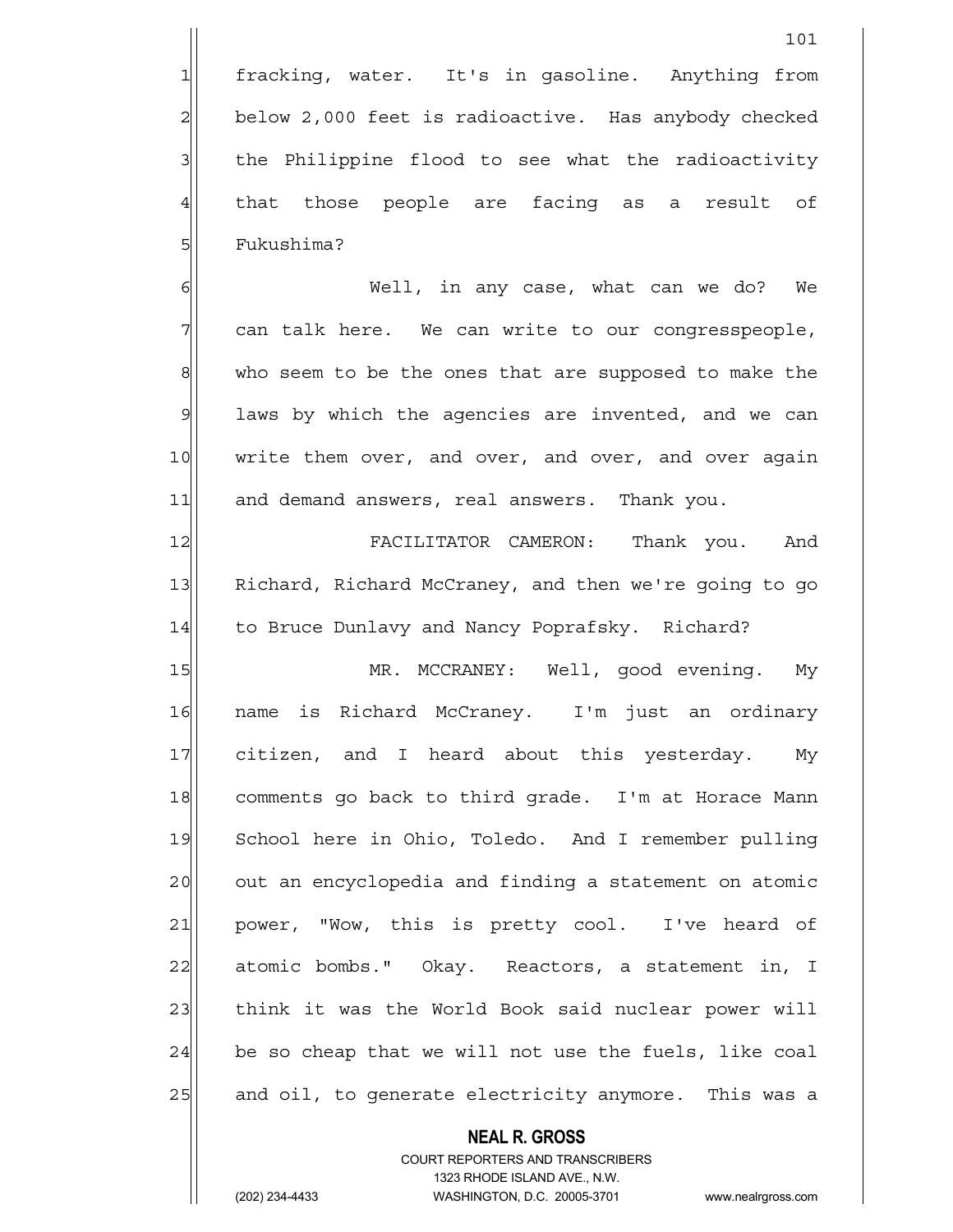1 kids' encyclopedia. I don't know what it was. And 2 | I'm thinking, well, that didn't work out.

3 3 The nuclear fuel cycle we are stuck with  $4$  flat out is aimed at weapons. That's all it's aimed  $5$  at. We are using it because it was convenient to  $6$  develop it for that use, in addition to getting 7 Weapon-grade materials out of it. Depleted uranium 8 is not a big deal unless you are an airman loading  $9$  the rounds into the 30 millimeter canon that fires 10 it. Think about that. I wonder what the outcome has 11 been for those soldiers. Oh, well. I'm sure they're 12 doing as good as they can do.

13 The bad choices have resulted in waste 14 products that are just too devilish to discuss any 15 further. What are other advanced countries doing? 16 The most advanced country, other than the United 17 States, Germany, has quit. Good for them.

18 The weapons-grade fuel cycle is still 19 going to get distributed. We've heard that in the 20 | news. Iraq is still going to be able to develop 21 | nuclear power. Oh, well. Maybe it's the easiest  $22$  thing to do.

23 | Eigher tech fuel cycles are out there. 24 The waste products are the problem. What are we 25 going to do? We can go back to day one, quit doing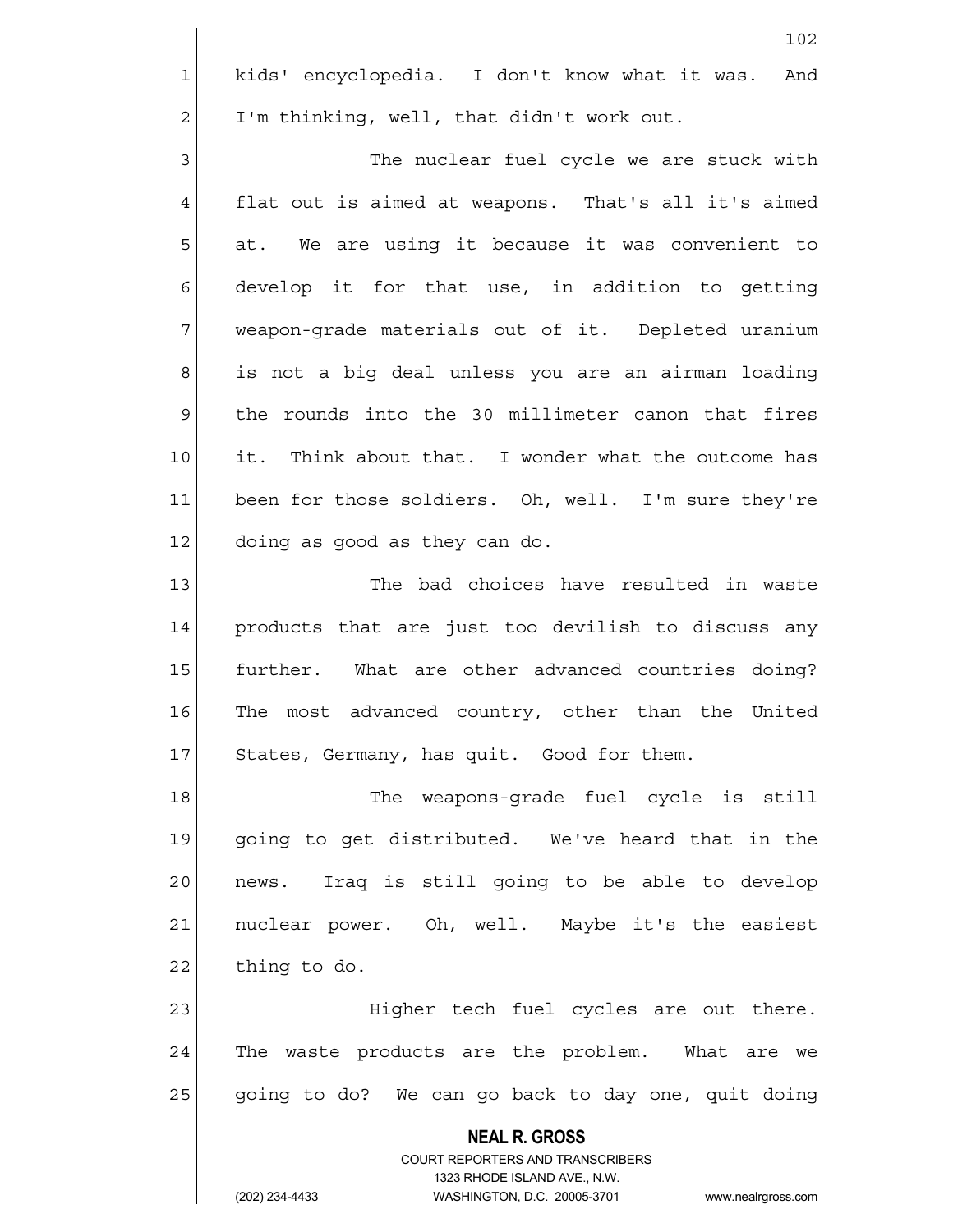1 anything else, start the new fuel cycle, and maybe 2 also lobby our government for representation of  $3$  citizens in the government. Wouldn't that be an 4 ironic thing? It's a possibility.

5 I would like to leave you tonight with a 6 book title, Justice by Lottery. Find that book, look 7 The it over. A lady from England wrote it. It's years 8 old. It has some interesting societal issues in it 9 | that are discussed, and a lottery might be a really 10 good idea for our representatives.

11 FACILITATOR CAMERON: Thank you. Thank 12 you very much, Richard. Bruce Dunlavy and Nancy, and 13 then we're going to go to Paul Lamberger. Do we have 14 Bruce or Nancy? Okay. Oh, this is Nancy, and then 15 we're going to go to Paul, Paul Lamberger, and then 16 Neocles Leontis.

17 MS. POPRAFSKY: Good evening, everyone, 18 and thank you for letting me comment. Remember that 19 great American story, the Wizard of Oz? Remember 20 when we said that big scary fiery talking head scared  $21$  me? Pay no attention to that man behind the curtain. 22 The Great Oz has spoken. Think yourself lucky I'm 23| giving you audience tomorrow instead of 20 years from  $24$  now.

25 The Great Oz has spoken. To that, Dorothy says, "If

 **NEAL R. GROSS**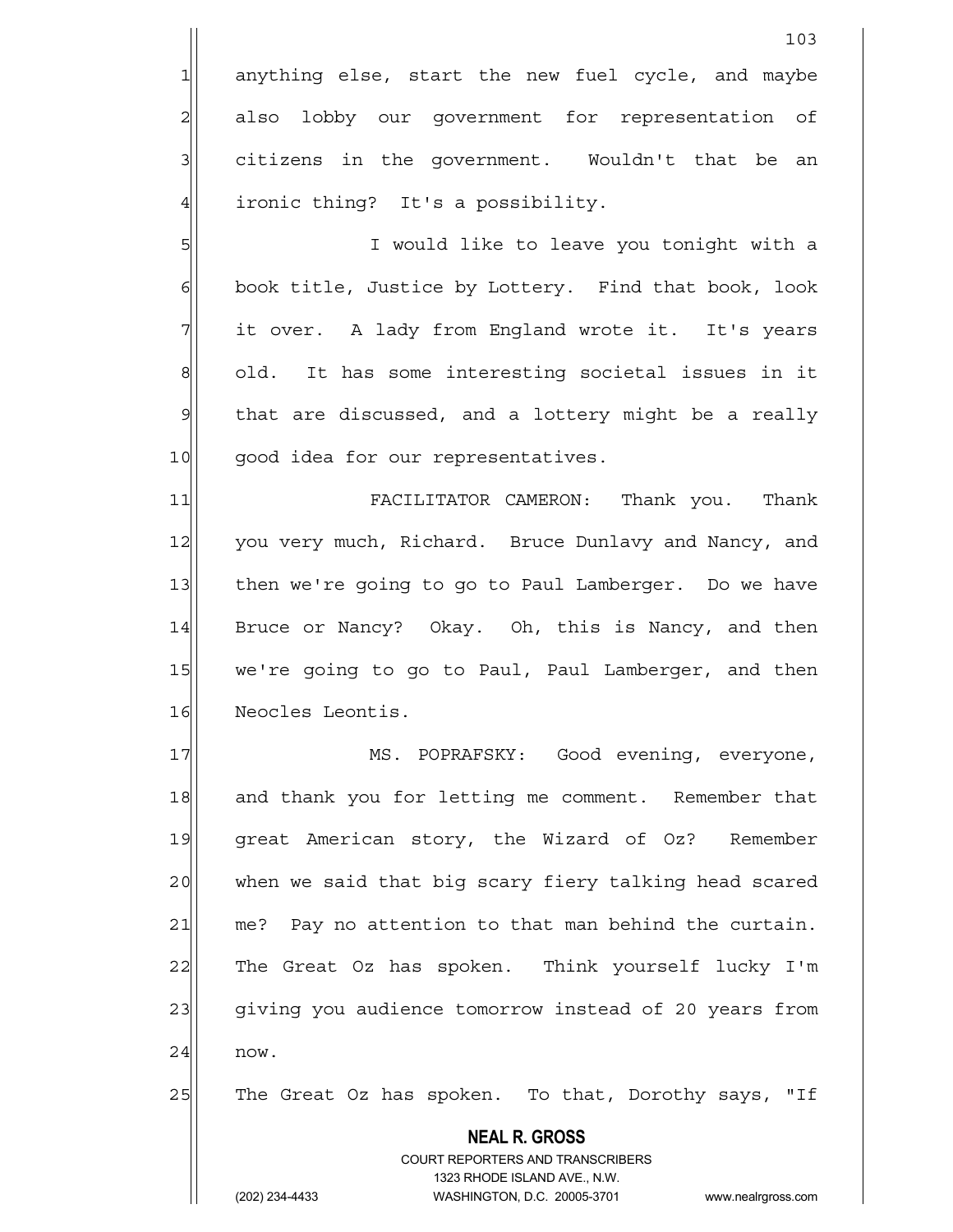1 you were really great and powerful, you'd keep your 2 | promises in the end, Oz."

3 3 In the end, Oz finds alternative 4 solutions to his promises and admits his scary 5 | energy. I mean, scary tactics were wrong. Be great  $6$  and powerful. Come out from behind the curtain and  $7$  reveal the scary reality of what to do with nuclear 8 waste.

9 **Proget Communist Example 2** Remember the tornado that started the 10 whole Wizard of Oz story? One major tornado hit, a 11 simple tornado hit to a nuclear reactor could cause a 12 major disaster. And like disasters at Chernobyl and 13 Fukushima, what will we do with the waste then? 14 Throw it somewhere over the rainbow?

15 And, again, famous words from the Wizard 16 of Oz to the NRC: use your brain, find a heart, love 17 your home, and use your courage to abolish nuclear 18 power forever.

19 FACILITATOR CAMERON: Thank you, Nancy. 20 Paul, Paul Lamberger. And then we're going to go to 21 Neocles Leontis, Mark Stansbery, and Carol Izant.  $22$  And this is Paul.

23 MR. LAMBERGER: I'm Paul Lamberger from 24 Dayton, Ohio. I have degrees in chemistry, chemical 25 engineering. Some people are saying they can't hear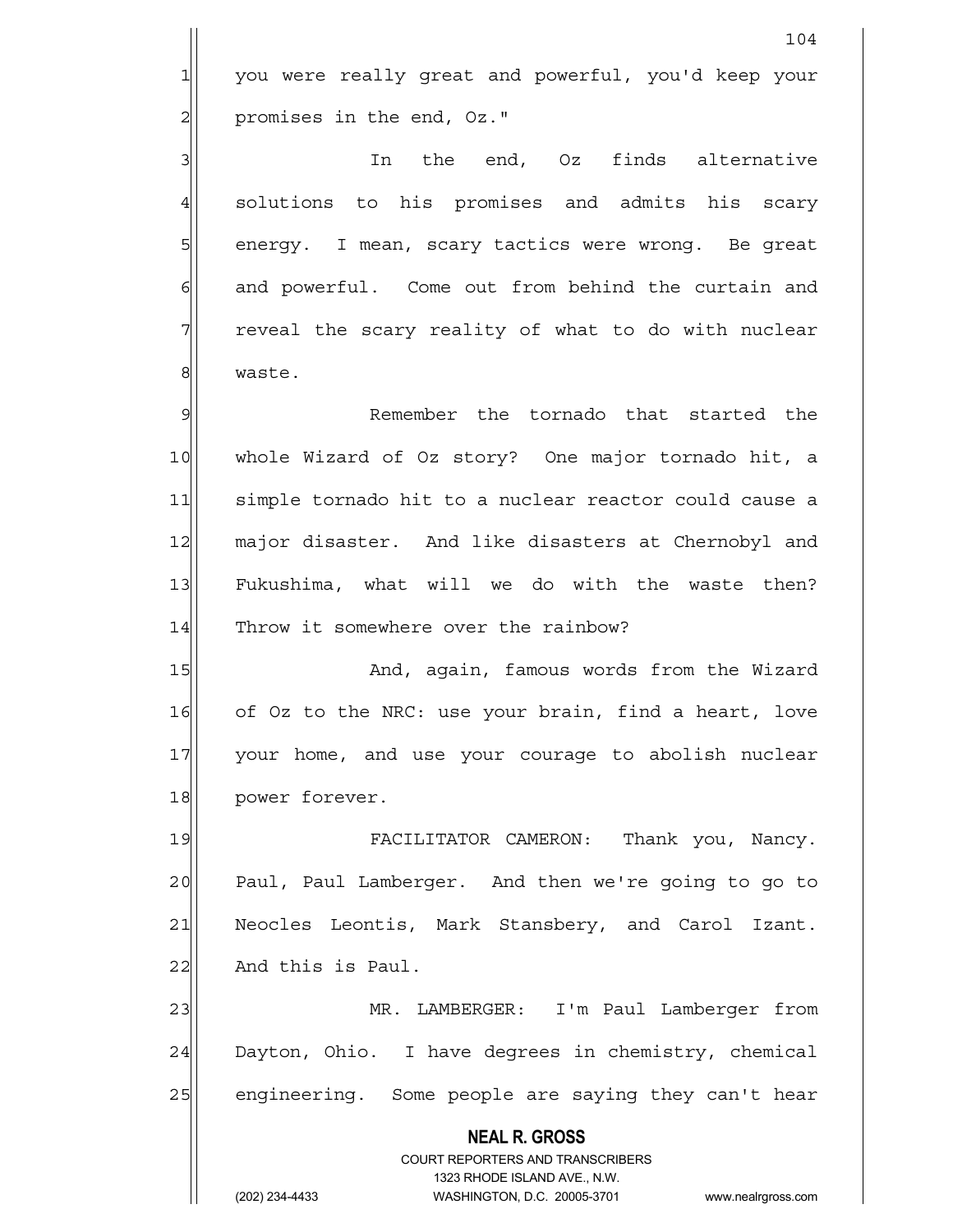5 | Sillem Think the first thing to say to the 6 | NRC to this topic with the word confidence that you 7 have used and I think maybe you were forced to use it  $8$  by the courts, but, anyhow, my confidence in the NRC 9 has significantly decreased since it has become a 10 political, not a technical, organization. And by 11 political, the example that I give is the previous 12 chairman who is no longer there, thank you, is a 13 political appointment with the idea -- by a president 14 and by the consent of Harry Reid from Nevada -- that 15 they didn't want Yucca Mountain. And so there's 16 nothing wrong with Yucca Mountain, from a technical 17 point of view. It's only a political point of view 18 that that thing has stopped. And, hopefully, it will 19 get restarted when the politics changes. The NRC 20 | should go back to their idea of citizens first and 21 ont the politicians first.

22 | Another thing that makes me lose 23 confidence in the NRC is the lack of performance or 24 reaction at Davis-Besse and the significant corrosion 25 of that reactor. Some lazy NRC guy dry labbed the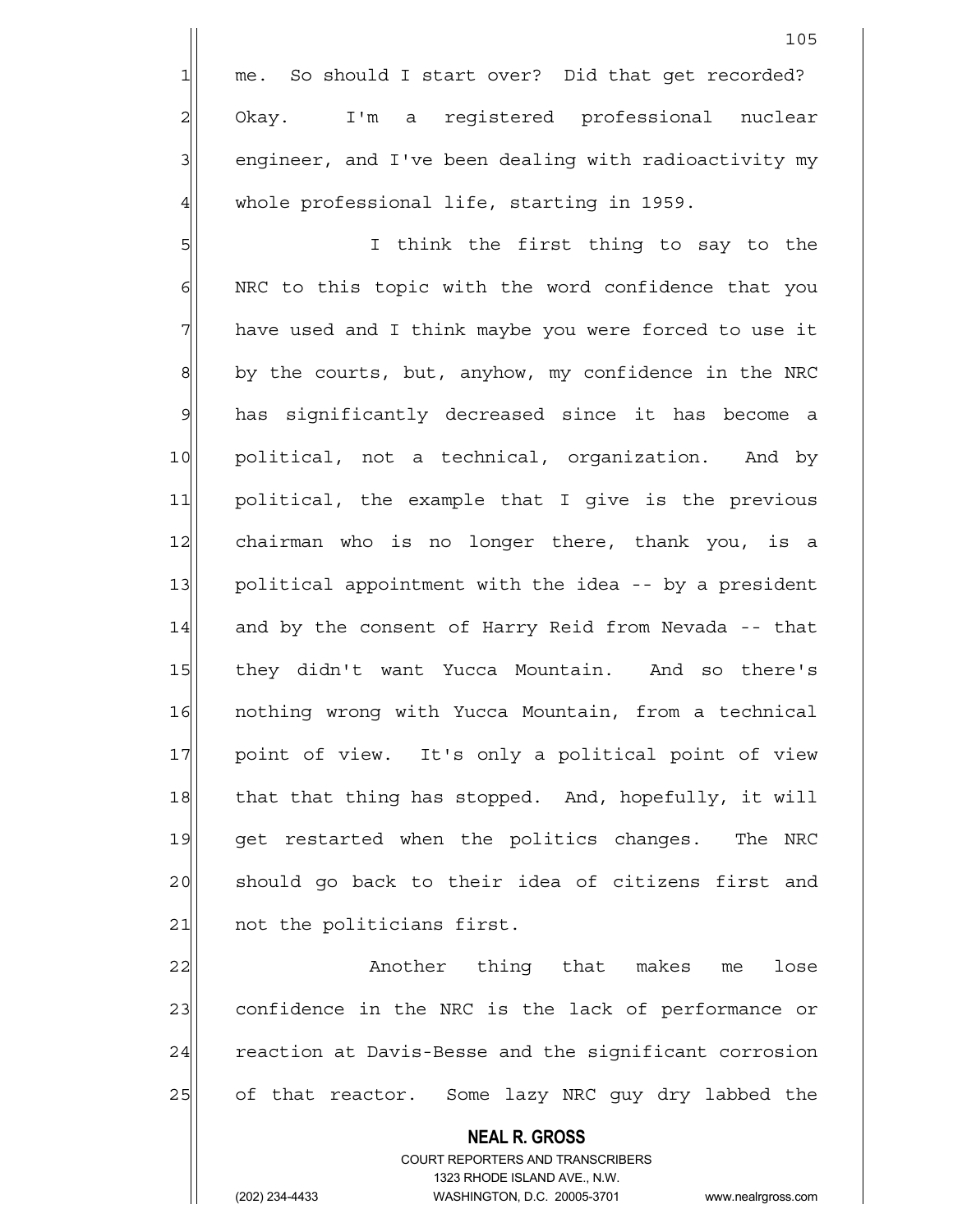1 results of his inspection. He didn't want to go out  $2$  in the contaminated area. He didn't want to go out  $3$  in the high radiation area and see for himself. And  $4$  he took the words, the report of a person who had a 5 vested interest, namely the operator, and said all is 6 6 well. He should have had his head chopped off for 7 The that, but he didn't. And his supervisor should have 8 had the same thing. So there's my problem with 9 confidence.

106

10 I am a pro-nuclear power person. It 11 does not release CO<sub>2</sub>. It does not result in 12 radioactivity being emitted into the atmosphere like 13 coal burning. It does not result in mountaintop 14 removal, and I think it is a very good idea and it 15 can be done safely, has been done safely.

16 Waste disposal. Yucca Mountain is a 17 Solution to that problem. There's nothing wrong with 18 that. And I hate to see NRC blowing the future of 19 nuclear power.

20 FACILITATOR CAMERON: Okay, thank you.

21 MR. LAMBERGER: My minute, is that my 22 minute warning or is that my three minute? I'm 23 sorry.

24 FACILITATOR CAMERON: Why don't you just 25 make a last statement?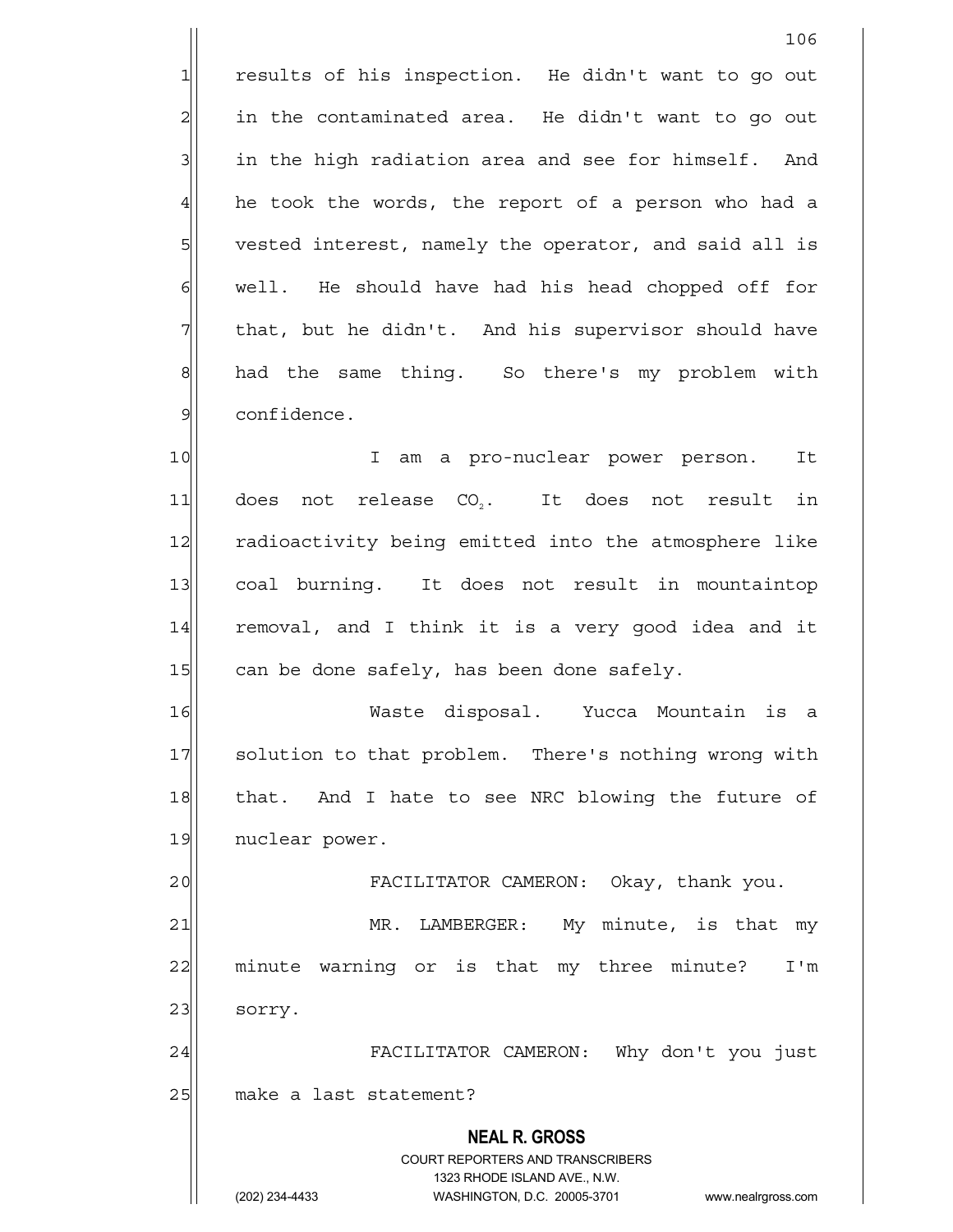**NEAL R. GROSS** 107 1 MR. LAMBERGER: Okay, one last 2 Statement. The time periods that are assumed that 3 I there will be institutional controls is quite a 4 stretch to being ridiculous. Remember, the lifetimes 5 5 5 5 of the pyramids and, I'm sorry, the Roman Empire is  $6$  not very long. Underground storage is the only thing 7 The that will come anywhere near close to indefinite 8 containment, and when you lose institutional controls 9 you lose the ability to demand action to re-cask 10 things. 11 FACILITATOR CAMERON: Thank you. 12 | MR. LAMBERGER: Thank you. 13 FACILITATOR CAMERON: Thank you, Paul. 14 Is Leontis here from Bowling Green? Oh, great, there 15 he is. And please introduce yourself to us. 16 OR. LEONTIS: My name is Neocles 17 Leontis. I'm also a concerned citizen. I'm from 18 Bowling Green, Ohio. Given the lateness of the hour, 19 I don't want to repeat anything that's been said by 20 anyone else. I just want to address the elephant in 21 the room, and the issue is that everyone should be 22 asking, and I don't have an answer to this question,  $23$  but it's a question we should all be asking: is this 24 agency really an independent agency? Is there 25 anything that citizens could say here that will be

> COURT REPORTERS AND TRANSCRIBERS 1323 RHODE ISLAND AVE., N.W.

(202) 234-4433 WASHINGTON, D.C. 20005-3701 www.nealrgross.com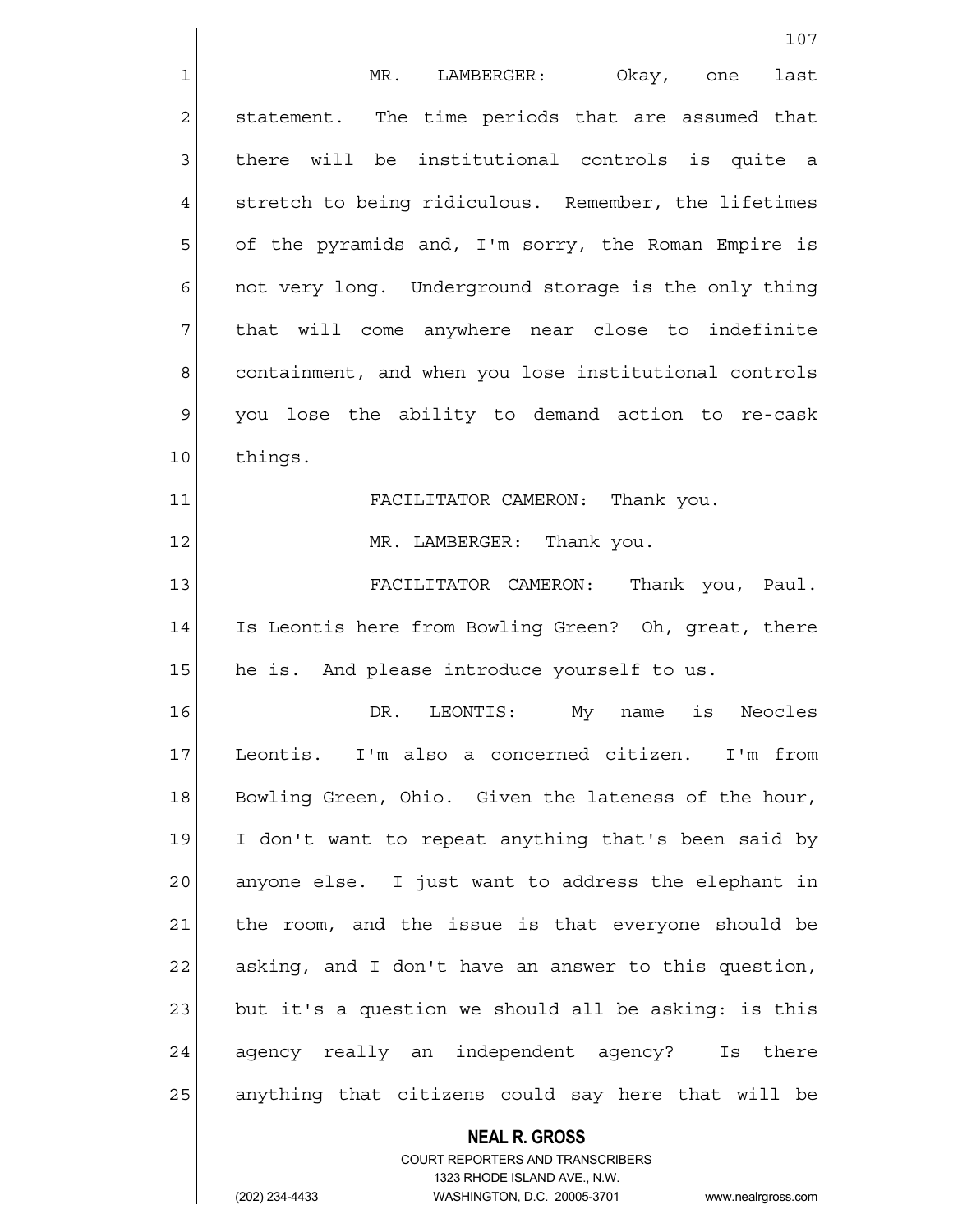1 taken seriously if it contradicts or runs against the 2 interests of the industry that it is supposedly 3 3 3 regulating? That is the question that we need to be 4 talking about and not trying to convince people who 5 Square institutionally be convinced of things, no

 $6$  matter how much scientific, historical, sociological,  $7$  etcetera, evidence we marshal.

8 | Now, this agency is not unusual because 9 almost all of our agencies in Washington, D.C. are 10 now essentially captive agencies. This is the 11 question we should all be putting our efforts to, and 12 | then all these disparate issues that are consuming 13 us, we don't know what to work on first. Should it 14 be the food stamps, the fact that people are hungry? 15 Should it be global warming? Should it be the 16 | nuclear -- what do we work on first?

17 Well, you know, it might be that if we 18 could get at the root issue, if we could elect people 19 that address the root issue and get at this, we might 20 be able to start solving all of these problems 21 because, fundamentally, we no longer have control of 22 our government. It is governed by corporations, 23 corporatocracies, by special interests. And quess 24 what? The people in those special interests, they 25 | may be able to control their little agency, but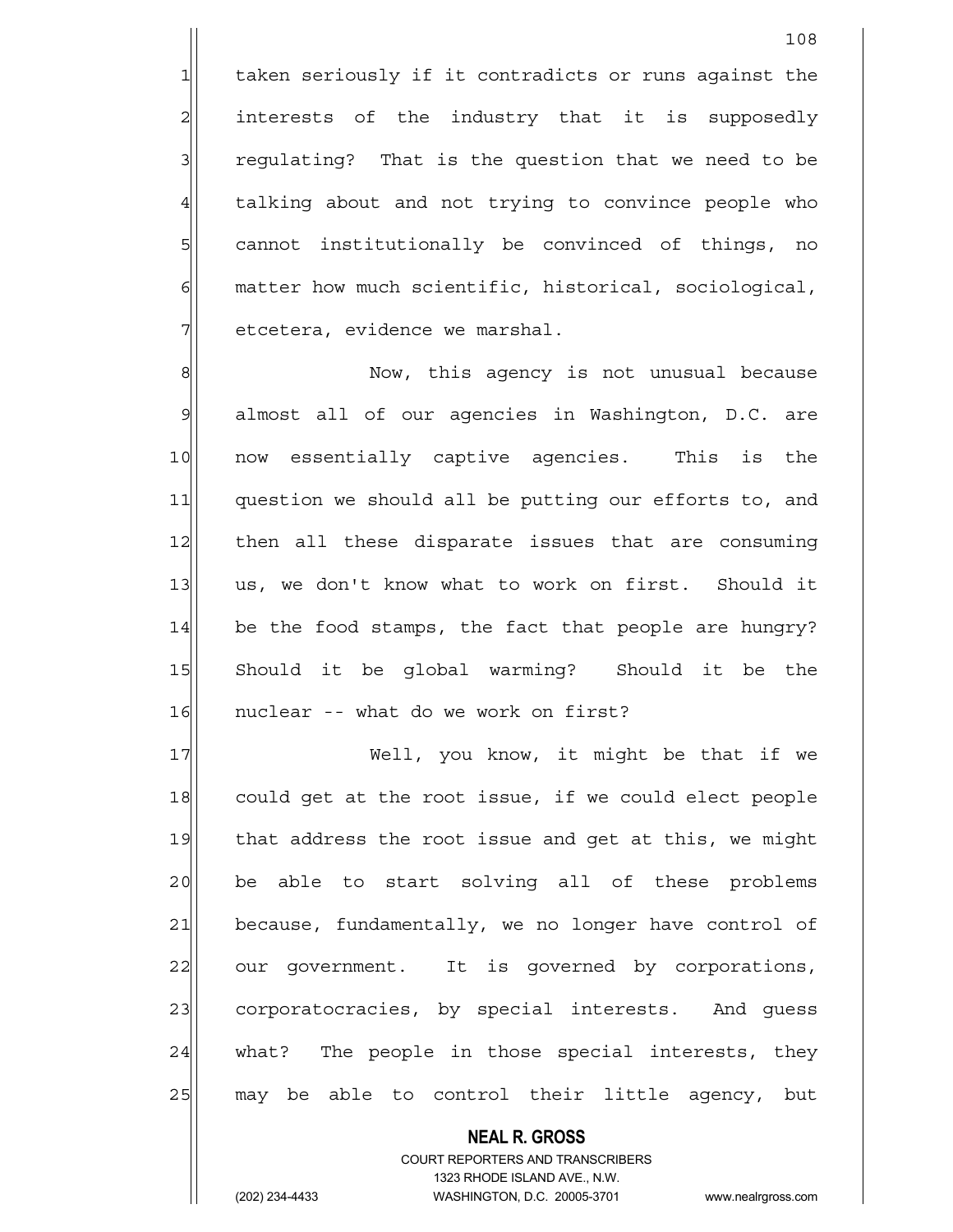$1$  they're just as at the mercy of what other agencies  $2$  are doing. They have to eat the same food that we  $3$  all have to eat. You know, they may be getting 4 special interest from, special treatment from, their 5 little agency, but they're subject to the same 6| problems the rest of us are. So, in fact, this could 7 be good for everybody.

8 8 And I want to leave you all with this 9 idea. All this energy in this room, can we get 10 together in the next six months in Michigan, in Ohio, 11 and start thinking about a constitutional amendment 12 to turn back Citizens United?

13 FACILITATOR CAMERON: Thank you. Mark, 14 Mark Stansbery, and then Carol Izant and Kerry 15 Berlincourt. And here's Mark.

16 MR. STANSBERY: Good evening. The name 17 is Mark Stansberry from Columbus, Ohio. I came up 18 with a group of folks from Columbus, long-time 19 concern on nuclear industry issues. What these 20 series of hearings indicate to me is that the NRC has 21 finally come our way, that confidence is an 22 importance in this process, confidence of the general  $23$  public to make policy work, okay?

24 So in policy, this rule that we're 25 looking at, the rule changes are about making it more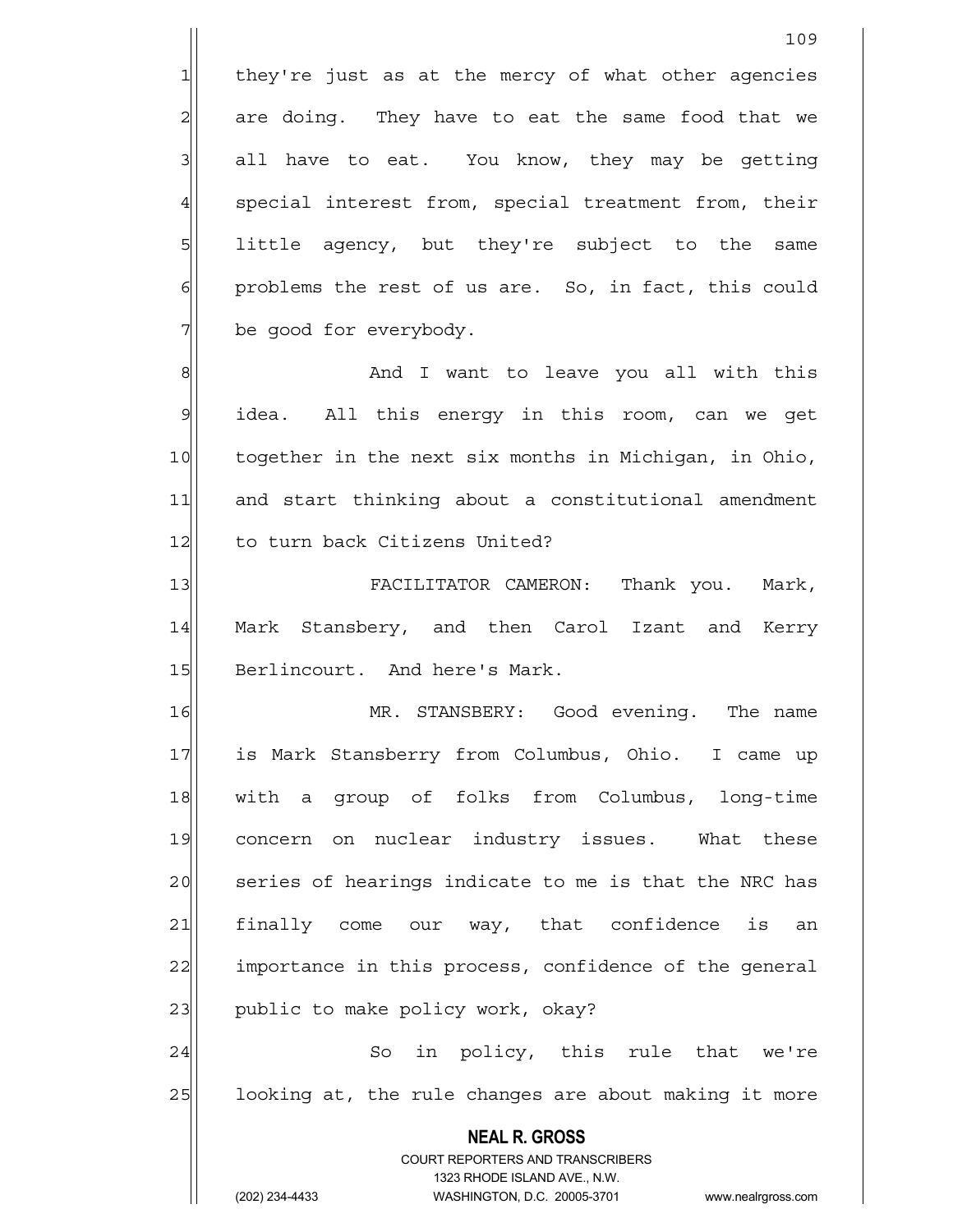1 efficient to relicense operating nuclear reactors and 2 plants, okay? So in all policy formations, you have  $3$  to not just think of efficiency, but you must think 4 of effectiveness and economy.

5 | So I would suggest that we have a no  $6$  action, no action, no action in this process. The 7 7 change is not good. The alternatives do not provide 8 any increased efficiency or effectiveness. It may be  $9$  more cheap, but the cheap is always bad.

10 I work for the City of Columbus. When 11 you go cheap sometimes, they are not good, okay? So 12 I understand this.

13 Now, when we started talking about the  $14$  changes that are coming up, if this change would go 15 | through, any future licensing, any future licensing 16 of a reactor would not have to have an EIS, an 17 environmental impact statement. They would go from 18 this generic non-site specific. So if you would just 19 throw something out, we've been talking about 20 Fukushima today, but, you know, Davis-Besse, all the 21 other site-specific concerns would not be brought 22 into the impacting or influencing the decision for 23 future licensing, which we're talking about future 80 24 years of operation of already several decade-old 25 acilities that we're talking about.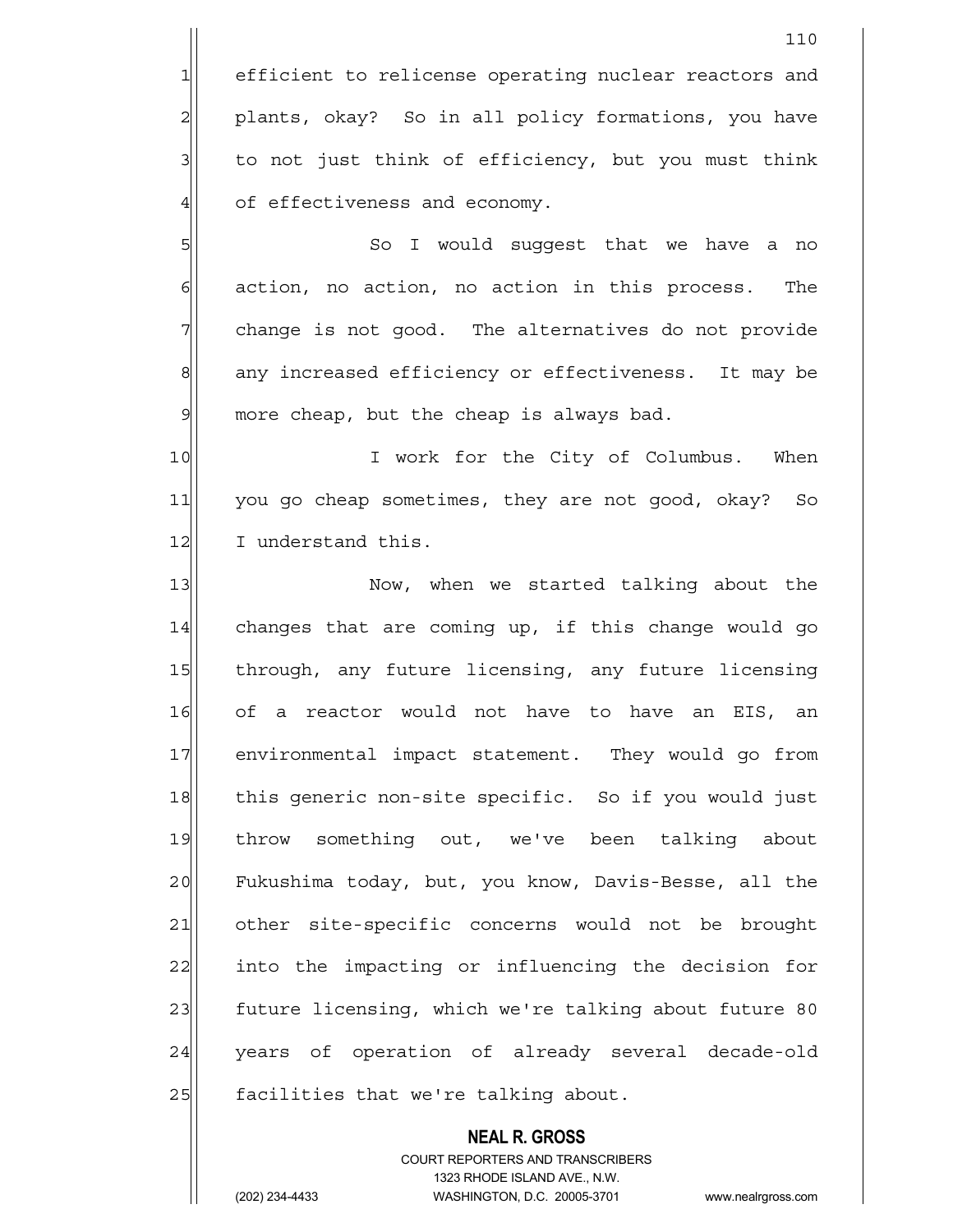**NEAL R. GROSS** COURT REPORTERS AND TRANSCRIBERS 1323 RHODE ISLAND AVE., N.W. 111 1| In conclusion, we need to always be 2 concerned about the stakeholders. Stakeholders, not 3 3 3 only those that are active that's showing up to these 4 meetings or those that get paid to be here. Many of  $5$  us were not. We have to be understanding that 6 stakeholders are those that will be with us now and  $7$  those in the major future. So any policy, we must  $8$  always be thinking about the short, the long, and 9 | then, I'm sorry to say, the indefinite because we do 10 | not have the technological whereabouts to look beyond 11 two years when we can't even get a healthcare.gov 12 working, okay? 13 So I'm glad the NRC is starting to think 14 about confidence as being part of this process and 15 help build the confidence. Confidence building is 16 very important, so thank you and let's go no action 17 on this one. 18 FACILITATOR CAMERON: Thank you very 19 much. Carol? Carol Izant and then we're going to go 20 to Kerry Berlincourt. This is Carol. 21 MS. IZANT: Hi. I'm Carol Izant, and I 22 live in Southfield, Michigan within the 50-mile 23 | evacuation zone from the Fermi 2 nuclear reactor 24 complex near Monroe. I co-chair the recently-formed 25 Alliance to Halt Fermi 3. You've heard from my other

(202) 234-4433 WASHINGTON, D.C. 20005-3701 www.nealrgross.com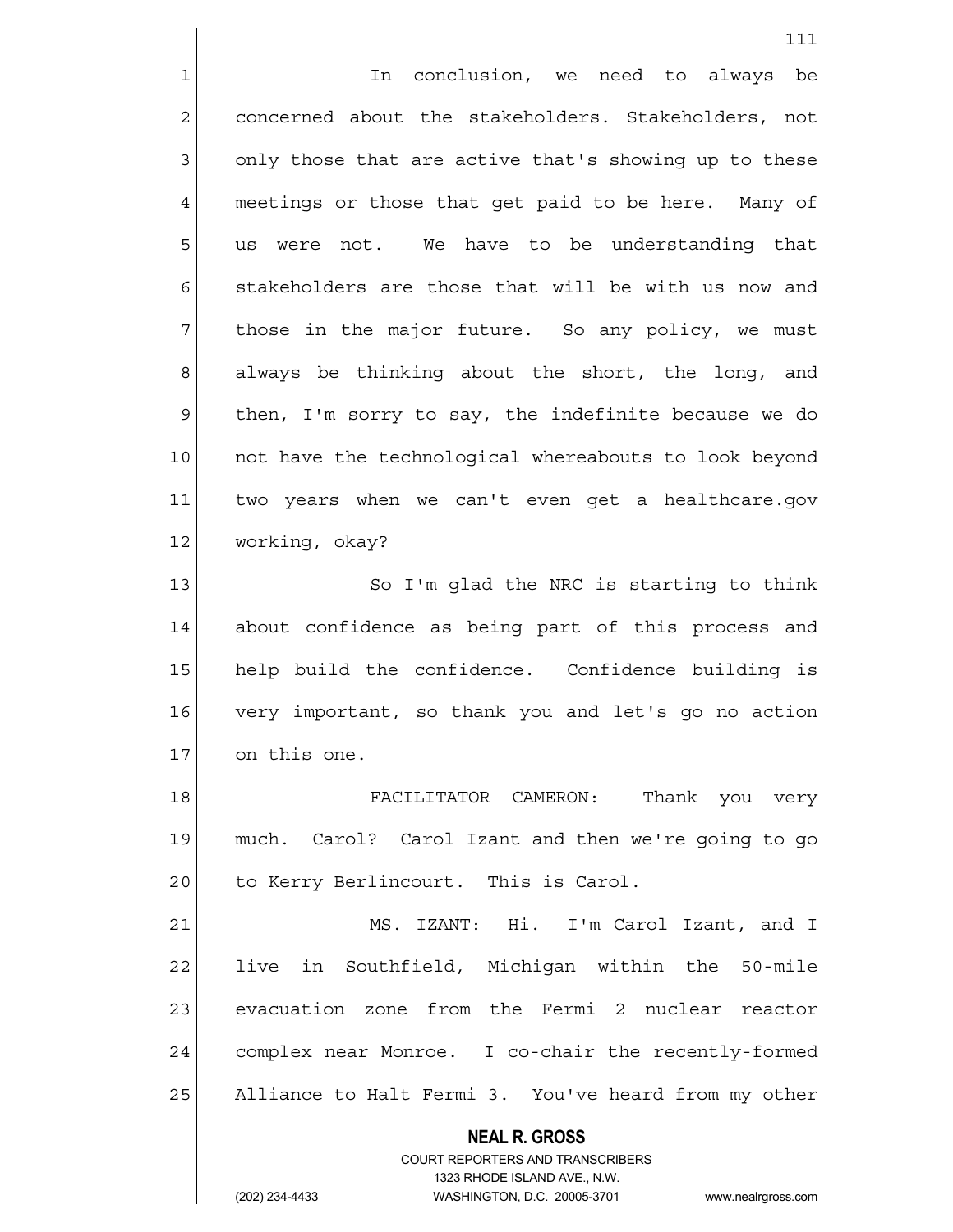1 co-chair, Keith Gunter. I appreciate the opportunity 2 | to share some of my thoughts with you today. 3 | However, my thoughts are not unique. Rather, I'm  $4$  here to stand together with my comrades and deliver 5 5 5 5 the message to the NRC that we have no confidence in 6 | your draft Generic Environmental Impact Statement.  $7$  In fact, what we are gathered here together today is 8 to sort of hold up yet another ruse that's been 9 designed to deflect the real issue at hand, and the 10 real issue is, of course, why are we continuing to 11 make this stuff?

12 The ultimate answer to the dilemma of 13 radioactive waste is not to make any more of it. 14 This has been repeated many times this evening. So 15 let's stop digging ourselves in deeper and deeper 16 into a hole that we can't possibly dig ourselves out 17 of.

18 I don't have to tell you that in June of 19 2012 the Federal courts handed down a ruling that 20 required you to take some, take the time to 21 reconsider your efforts to continue to license and 22 relicense nukes based on the fact that there's been a 23 concern that for all these years there has not been,  $24$  nor will there ever probably be, a repository 25 | suitable for the disposal of high-level radioactive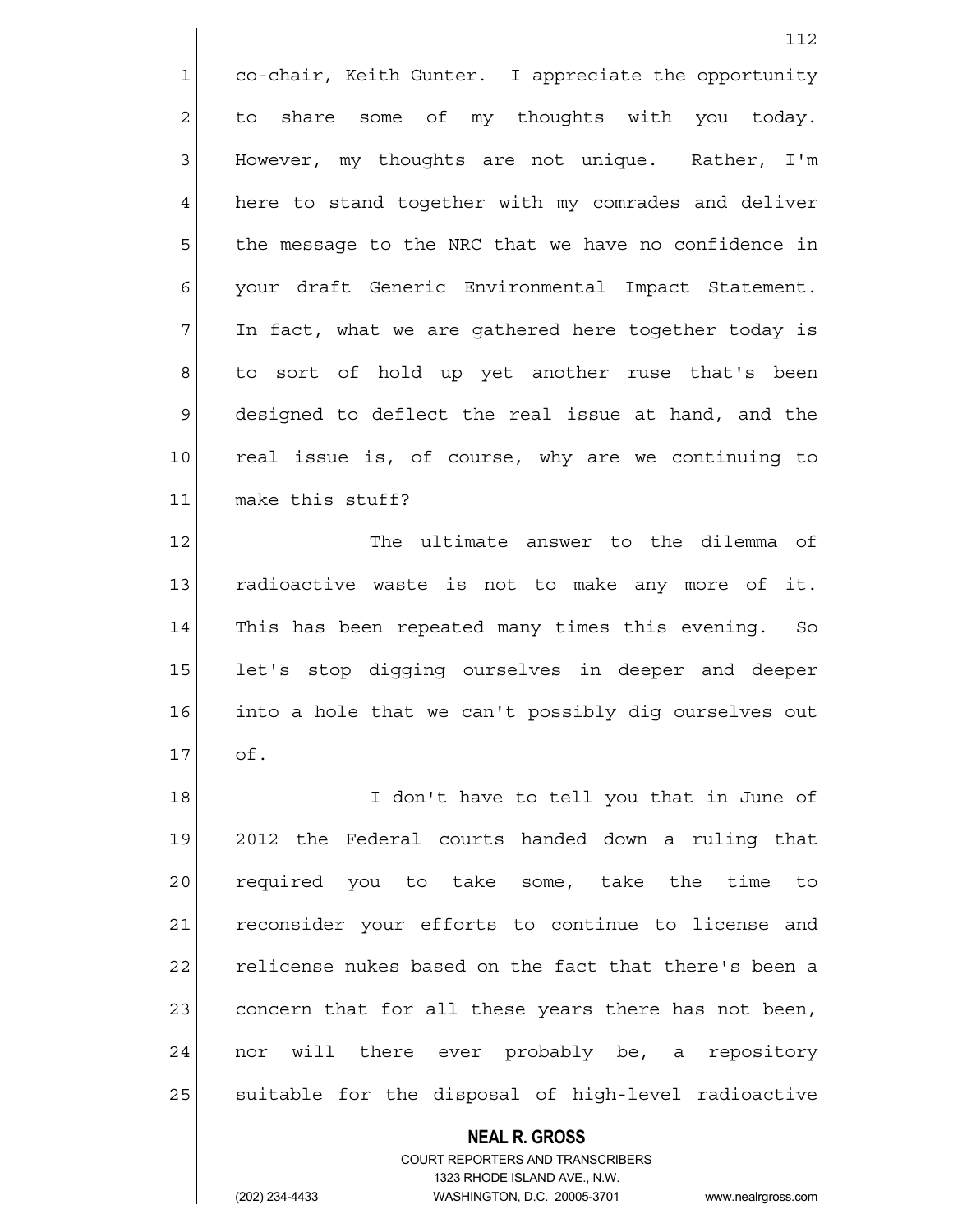1| waste.

2 and if it hasn't become perfectly clear 3| from the recent, still-unfolding disaster at  $4$  Fukushima that nuclear power is simply too deadly, 5 fold too dangerous, not to mention unneeded, 6 6 6 6 uncompetitive, and obsolete, to be considered as a 7 1ikely component of the 21st century energy policy.

8 Bullet a status Even if the decision was to phase out 9 all existing nuclear reactors in the United States 10 today, we've still set ourselves up into eternity to 11 require a technical and military elite whose job it 12 will be to guard the 70,000-plus ton mountain of 13 high-level radioactive waste. Isn't that enough of a  $14$  job for the NRC to oversee into the future?

15 That said, with what's already sitting 16 precariously onsite in spent fuel pools -- and I'd 17 like to say to the legal counsel I think you had it 18 right the first time. It was the spent nuclear 19 fools. Let's get it moved at least into a hardened 20 onsite storage as soon as possible.

21 They say truth is stranger than fiction.  $22$  And when it comes to the matter of radioactive waste, 23 I couldn't agree more. Let's face it: we built the 24 mansion. We forgot to put in the toilet. You know 25 what? If I was a builder and it got out there that I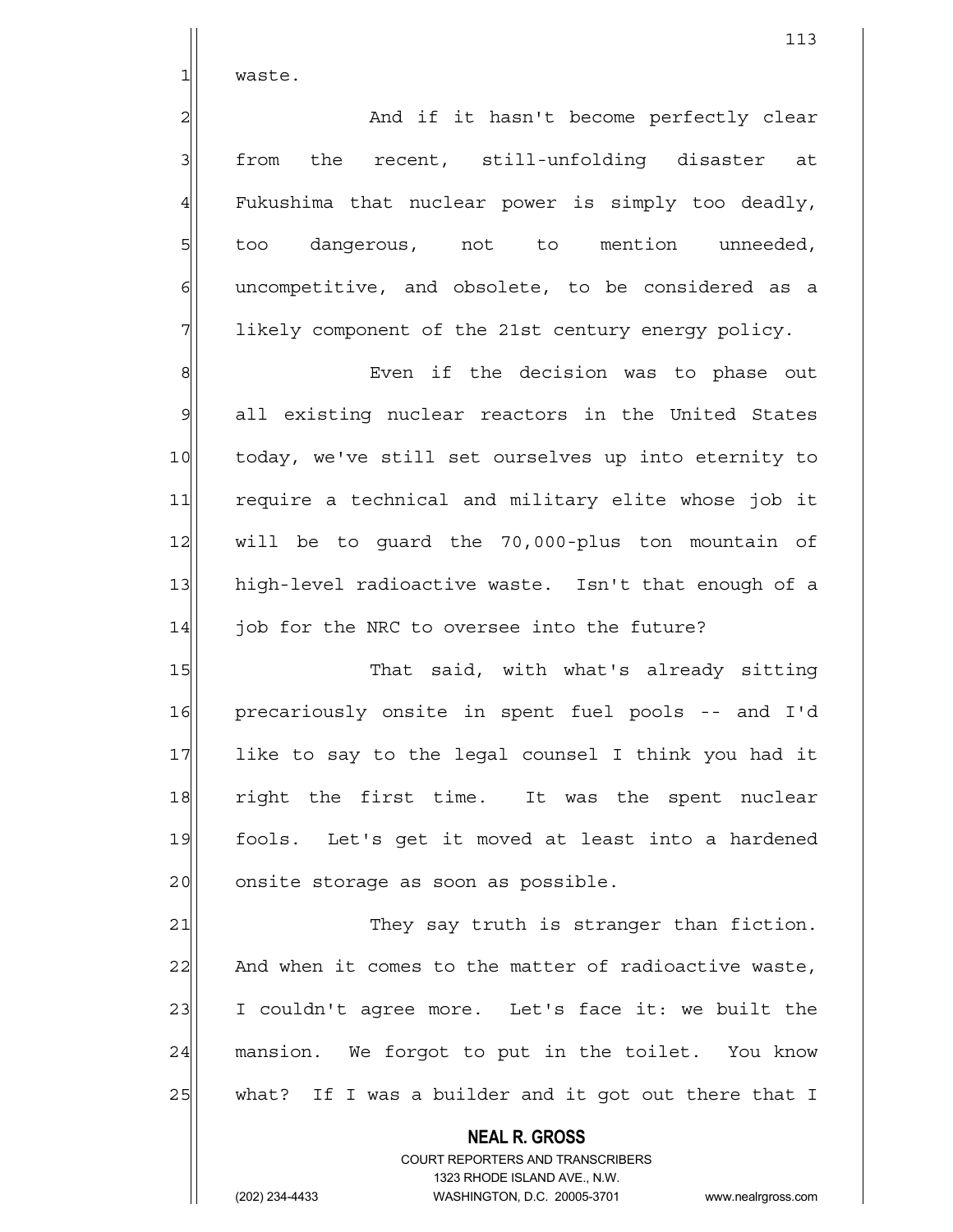114

3 | SHEMBER FACILITATOR CAMERON: All right. Kerry  $4$  and then William Thesling and Kelly Faris. This is 5 Kerry.

6 MS. BERLINCOURT: I'm Kerry Berlincourt. 7 I've lived the last 13 years in Petersburg, Michigan. 8 I spent seven years before that living in Oregon and 9 Ohio. I don't know how many people are familiar here 10 with the industrial wasteland that's in Oregon and, 11 recently, maybe it's been about seven, eight years 12 they wanted to put a coke plant in there. And we had 13 environmental meetings, and at the time I had already 14 moved to Michigan to get away from that environment. 15 And my kids kept saying, "Mom, why do you keep going 16 back there? Why are you going door-to-door trying to 17 get these people to stop this coke plant?" and I 18 said, "We don't live there anymore, but our relatives 19 do, our future generation does," I said, "They cannot 20 keep doing what they're doing."

21 The same is true of what they're doing 22 with these nuclear power plants. I don't think that 23 most people realize they are nuclear waste dumps. I 24 mean, they think they're a power plant. They don't 25 even take into account where all that waste is going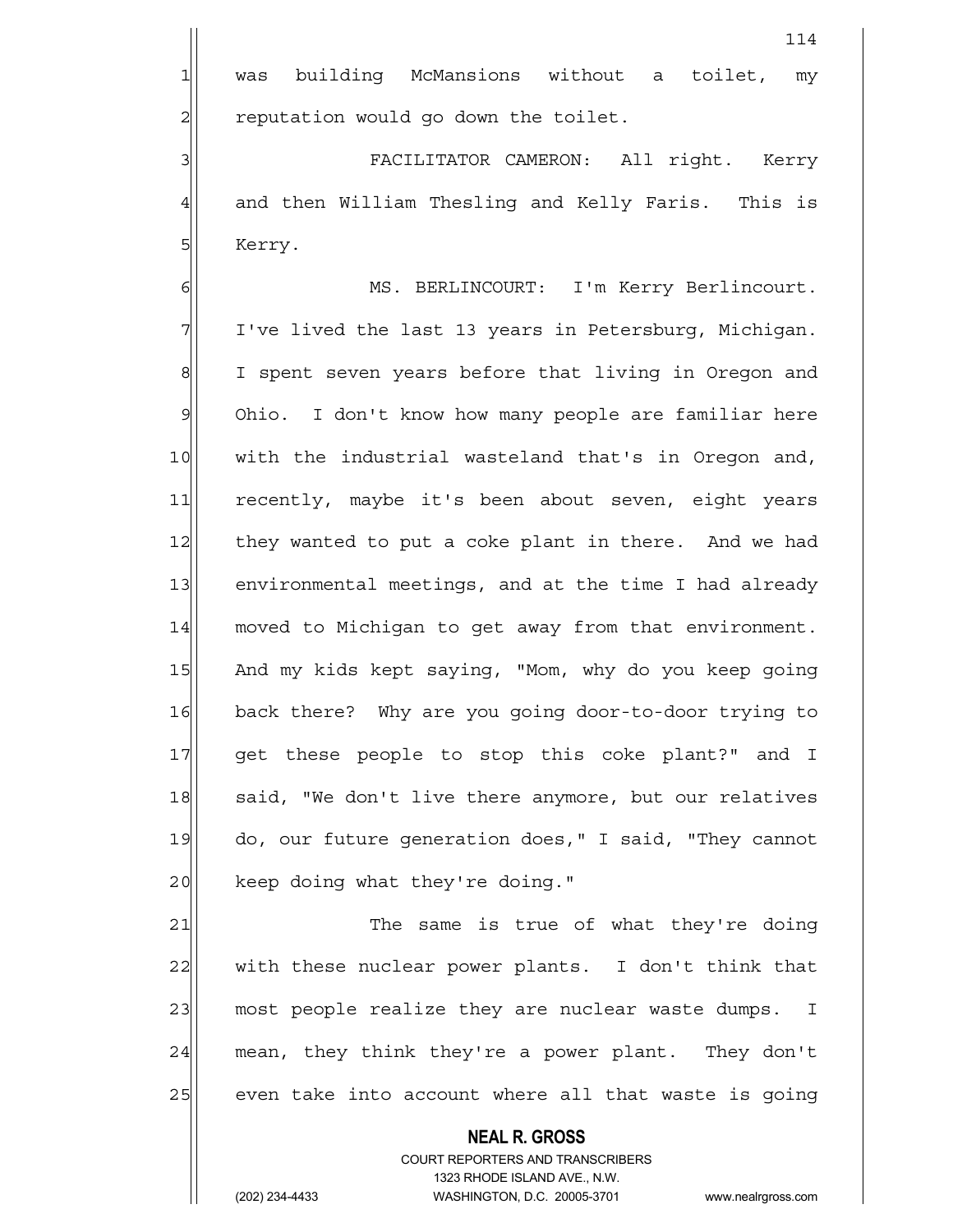$1$  and how it's building up.

2 2 The attitudes towards people as far as 3 health issues, you know, it won't happen to me or, if  $4$  it does, it's just an unfortunate thing that happens. 5 SM You need to connect the dots. And maybe if you were 6 38 years old and diagnosed with cancer from an 7 | environment that is killing people, you would realize 8 you have to do something beyond just as you've been  $9$  doing, as you've been doing, and dealing with it at 10 some future point.

11|| Our generations cannot do this. I'm an 12 oncology nurse, and I see the people that are 13 affected by these environments and I deal with them 14 year after year, day after day. I've been out in 15 Oregon for 22 years as an oncology nurse. I see the 16 people that come from Oak Harbor, that come from 17 Davis-Besse. It's heartbreaking to see a mother, 35 18 years old, with three small children dying.

19 And people have to do something not only 20 about the waste but stop producing it. While you're 21 worrying about what you're going to do with the 22 waste, you're continuing to produce more and more and 23 more. You need to realize that this is not a problem  $24$  that you're just going to try to solve now, and the  $25$  NRC needs to think not as a government agency, really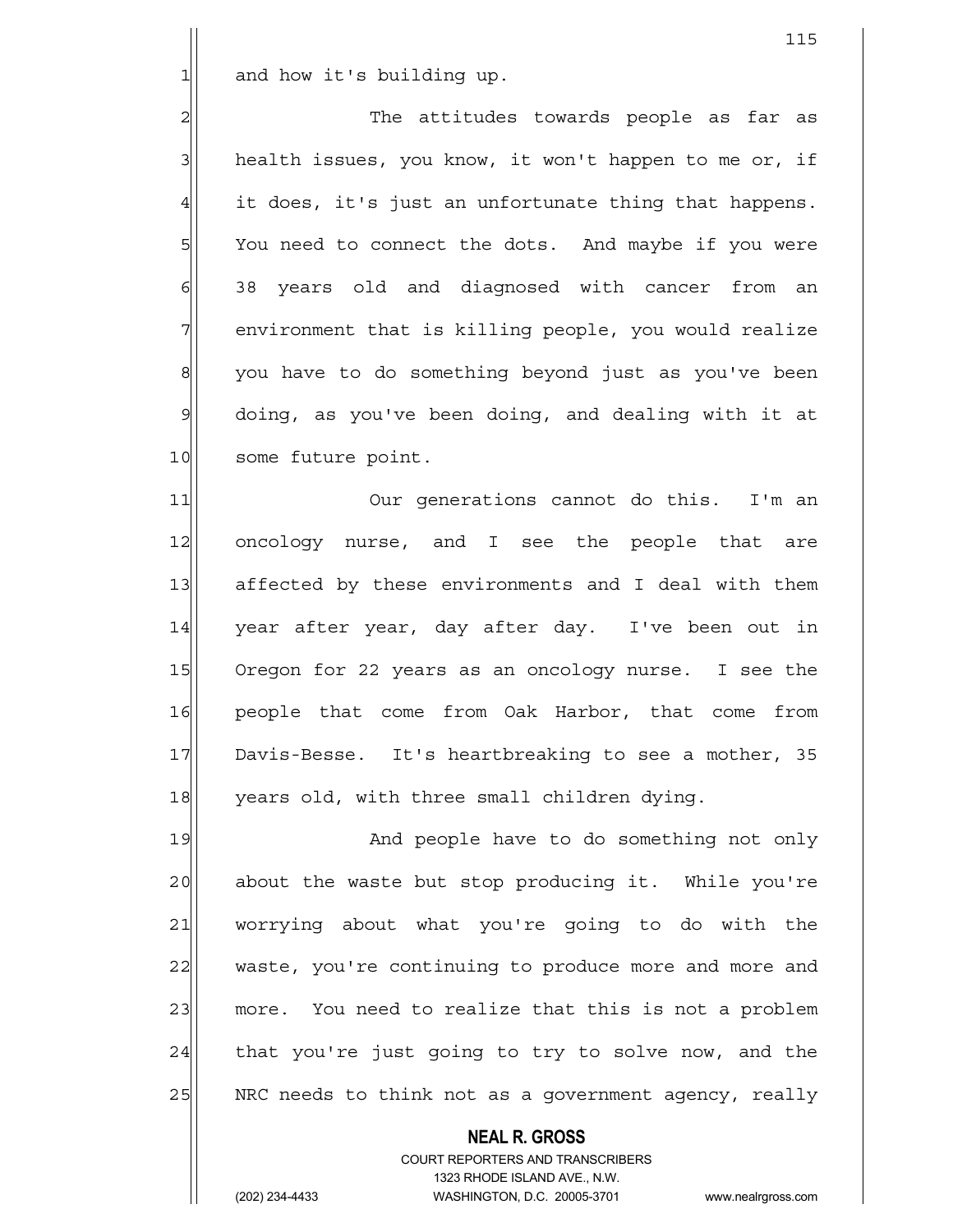5 FACILITATOR CAMERON: Thank you. Is 6 William Thesling here? There he is. And then we're 7 | going to Kelly Faris and Eric Everhard.

8 8 B DR. THESLING: Thank you. My name is 9| William Thesling. I'd like to start by thanking the 10 NRC for hosting this event. I am the executive 11 director of The Energy From Thorium Foundation. We 12 are an education and advocacy group. We're basically 13 advocating for the development and licensure of 14 advanced nuclear reactor designs, generation four 15 designs, specifically molten salt reactor designs 16 that have enormous promise to deal with our energy 17 issues in this country and to deal with even the 18 spent fuel that we have today.

19 Variations on the class of reactor 20 designs referred to as molten salt reactors can 21 consume, as fuel, the spent fuel of today's reactors, 22 thus eliminating the 300,000-year lifetime into 23 something far, far shorter. These reactors produce a  $24$  tiny fraction of the waste that we have today, and it 25 1 is radiotoxic for far less time. One percent of the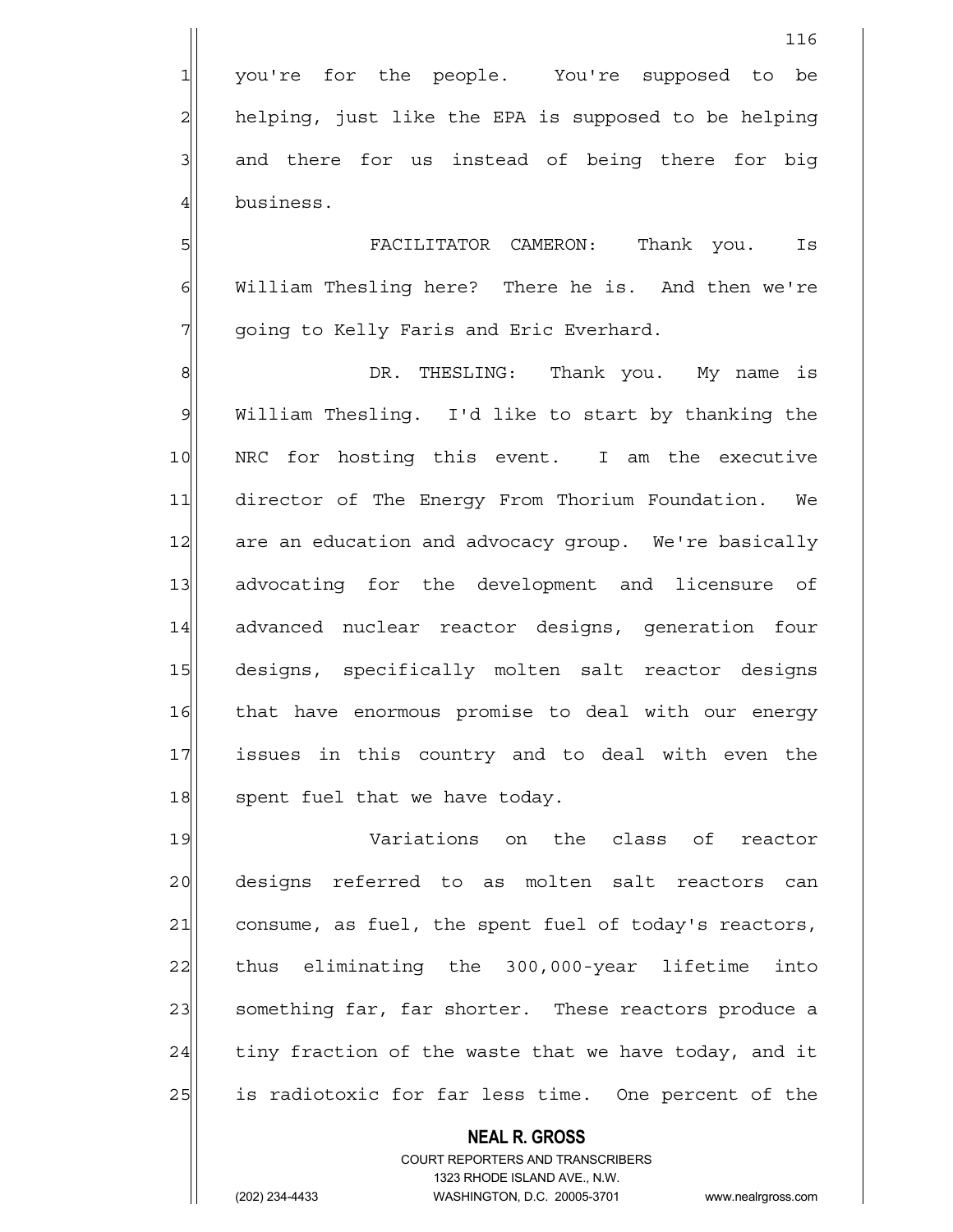$1$  waste, 0.1 percent of the duration.

 $2$  These reactors are far safer. They 3 3 cannot melt down. They are, in fact, already molten  $4$  so they cannot undergo that phase change. And they 5| are very promising.

6 6 A great deal of work was done on these 7 reactor designs back in the 1960s at Oak Ridge 8| National Labs. These reactor designs, for political 9 reasons, the research and development into that line 10 of design stopped. It has not been picked up since. 11 We'd like to see that happen.

12 We are advocating for the advanced 13 research and development of molten salt reactors. We 14 see them as a way to use not uranium but thorium as a 15 fuel source that can last literally billions of years 16 as an energy source for the country and the world and 17 raise up all seven billion people on planet Earth to 18 a Western-style standard of living and increase that 19 standard of living. That is the positive side that 20 | nuclear energy has to offer that I think needs to be 21 considered, and we also have to weigh it against the 22 negative.

23 | Casa Let's address the negative. The ability 24 to address our problems is part of the American 25 tradition. If we looked at the electronics industry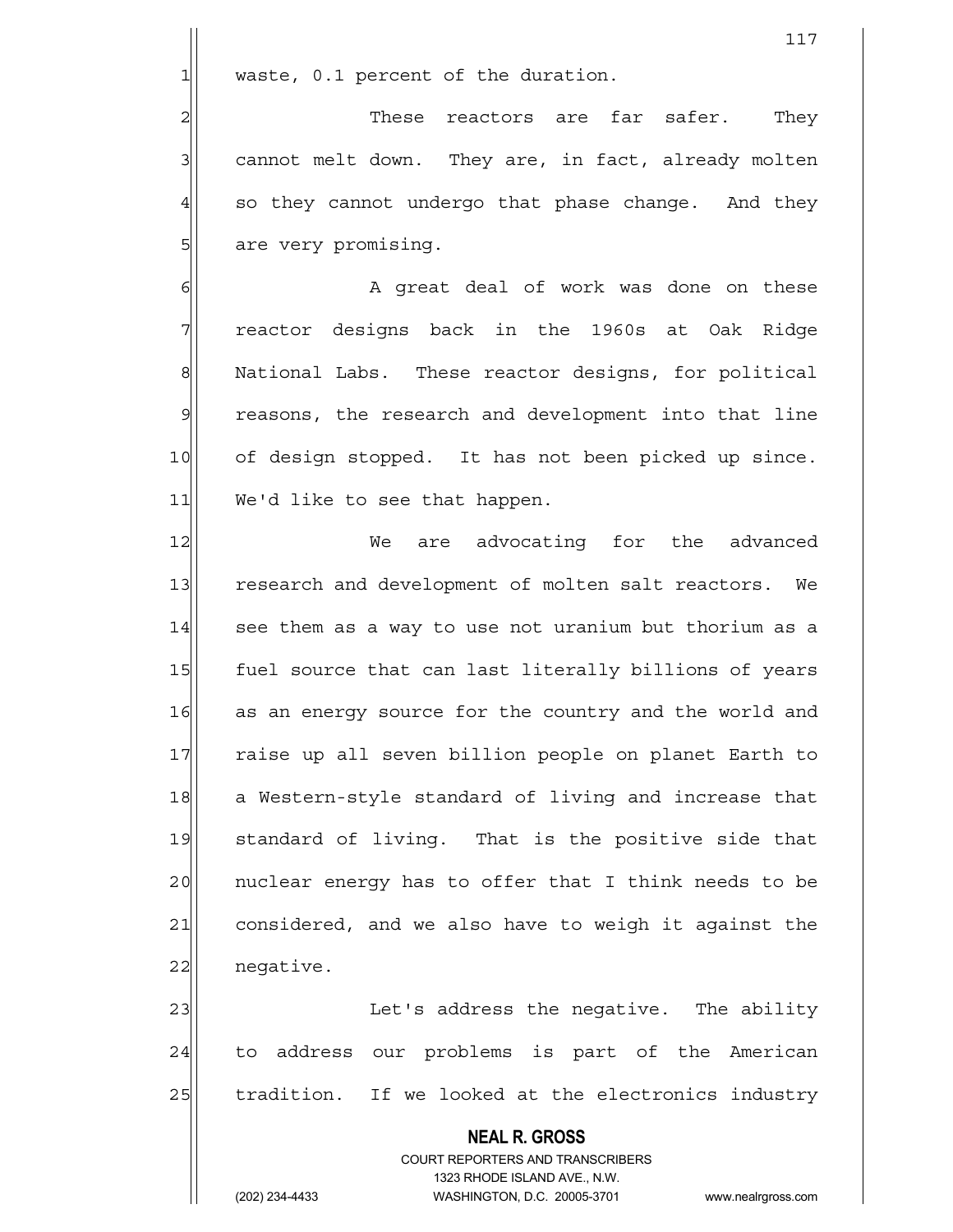1 over 40 years ago, it would be unrecognizable 2 relative to today. If you look at the nuclear 3 3 industry, it is stagnated relative to today. There's  $4$  technology out there that can be developed that can 5 | address all these problems. Let's look at this as a  $\delta$  scientific project, let's undertake it, and let's  $7$  change the world for the better.

118

8 8 8 I ask you to inform yourself. You can 9 learn more at energyfromthorium.com. Thank you very 10 much.

11 FACILITATOR CAMERON: Thank you. Thank 12 you very much. Is Kelly, Kelly Faris here? There's 13 Kelly. And then we'll go to Eric Everhard, Jon 14 Morrow, and Lee Blackburn.

15 | MR. FARIS: Thank you for the 16 opportunity to speak. My name is Kelly Faris. My 17 wife and I live at Put-in-Bay, Ohio, an island in the 18 western end of Lake Erie. We raised four children on 19 the island, which is located just outside the ten-20 mile evacuation zone for the Davis-Besse Nuclear 21 Power Plant.

22 According to the NRC, Davis-Besse has 23 been the source of two of the top five most dangerous 24 | nuclear incidents in the United States since 1979. 25 When I read in the Toledo Blade that the NRC is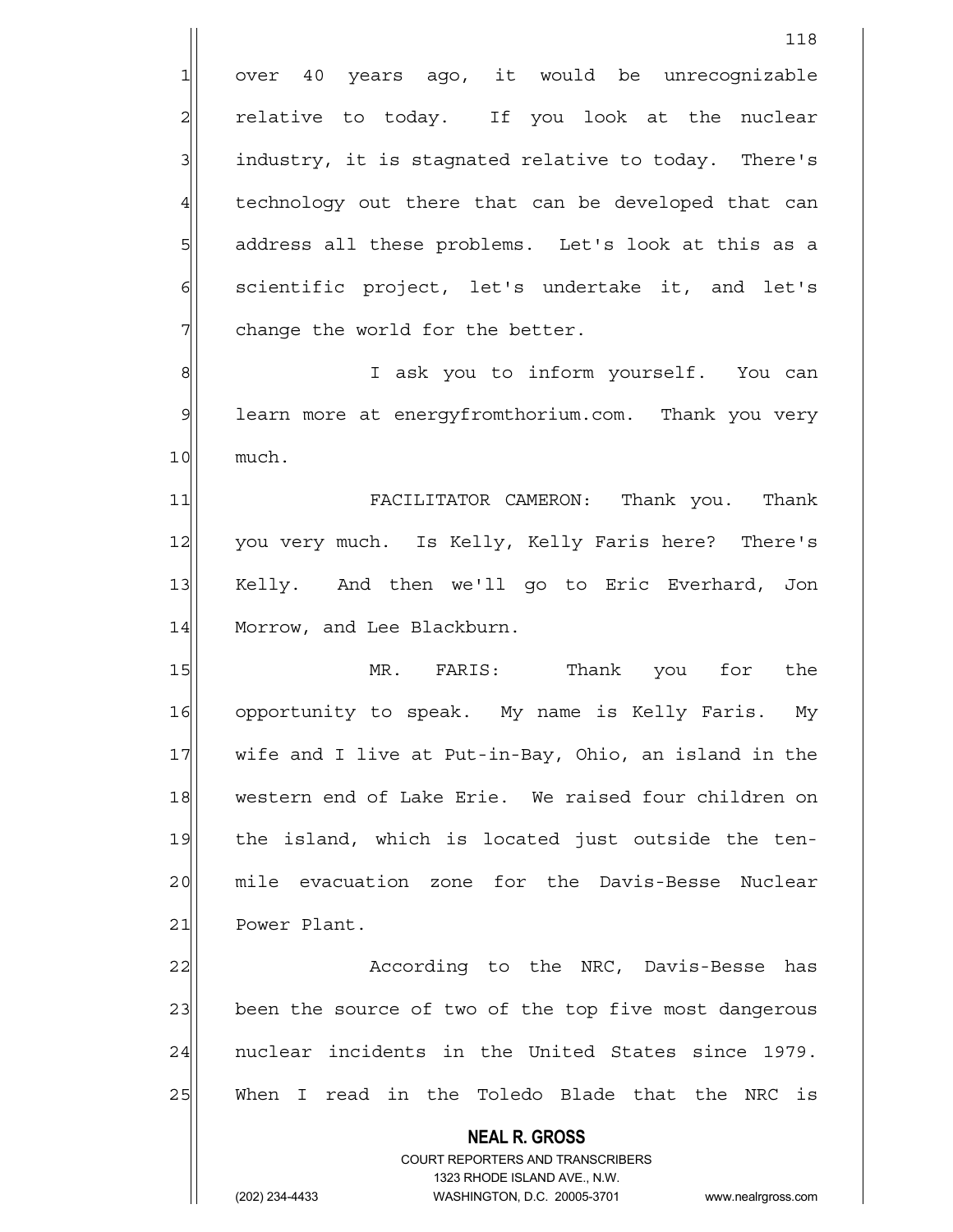1 asking the public what to do about spent nuclear 2 | waste, I laughed out loud. Perhaps we should be 3 | flattered we're being asked what our opinion is. 4 We're not flattered, we're angry. Is this akin to 5 | NASA asking the public the best way to get astronauts 6 back safely from a space mission? Should this 7 | problem have been figured out before the first plant 8 was ever built?

9 I attended a number of meetings prior to 10 the construction of the Davis-Besse Nuclear Power 11 Plant. During these meetings, two things were 12 Stressed: nuclear power is safe and electricity from 13 | nuclear power will be cheap, so cheap, in fact, one 14 expert said that electric meters will become a thing 15 of the past and residents will be just charged a flat 16 rate.

17 | They were wrong on both points. Nuclear 18 power is not cheap, and nuclear power is not safe. 19 And when it is not safe, it is catastrophically 20 | unsafe. Let us ask the people in Chernobyl, Russia 21 who may not be able to return to their homes for 22 20,000 years, the people of Fukushima, Japan, Three 23 Mile Island, and how close were the residents in 24 northern Ohio to a catastrophic disaster in 2002 when 25 a corrosive hole was found in a Davis-Besse nuclear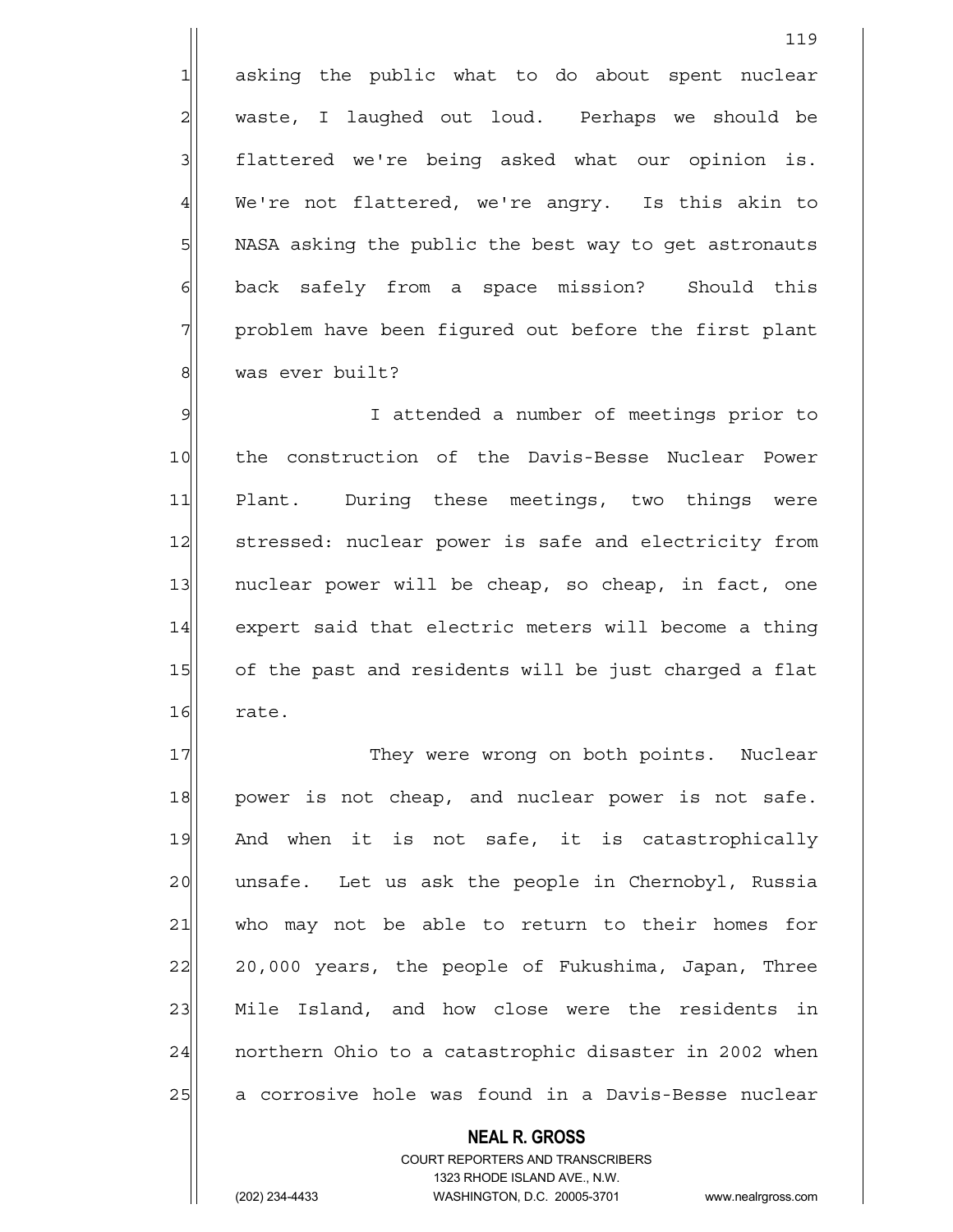1 plant reactor. The list could go on and on.

2| A former prime minister of Japan has 3 called for the end of all nuclear power generation in 4 Japan. There's nothing more costly than nuclear 5 power, he said. In Germany, all nuclear power plants 6 will be shut down by 2022.

7 7 And now this gets us to the problem. It 8 appears that the \$30 billion invested by the nuclear 9 power industry to set up Yucca Mountain in Nevada is 10 off the table. But I guess the nuclear power 11 industry didn't really pay for it because the public 12 paid for it with increased electric rates. 13 Apparently, it is not an NRC problem but a public 14 problem now, what to do with spent nuclear waste.

15 I'm appalled by this meeting. Where are 16 the experts in this situation? Are there not people 17 who knew what to do with spent nuclear waste? Our 18 lives, our environment, our world was entrusted to 19 you, the nuclear industry, over the protest of those 20 worried about such matters 40 years ago. How long do 21 we have to figure it out? Forty years? It's not 22 been long enough for the experts, and now it's in our 23 backyard, literally.

24 So here's my solution. You want our 25 input? Close down all nuclear power plants, place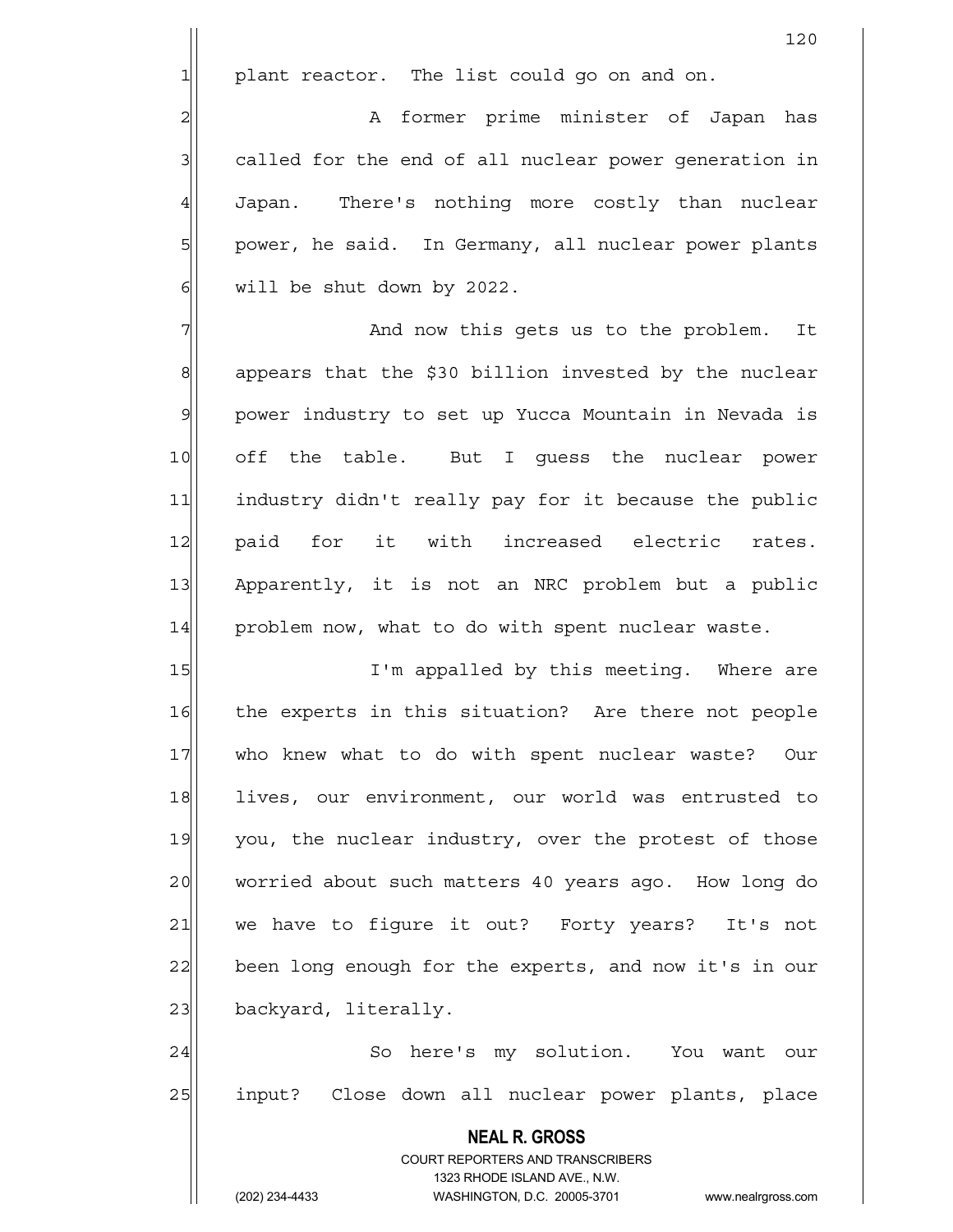5 FACILITATOR CAMERON: Thank you, thank 6 | you. Eric? Eric Everhard? How about Jon Morrow?  $7$  Jon?

8 | MR. MORROW: Let's just shut down all 9 | the nuclear power plants. What's going to happen 10 then? What's happening in Germany? Germany, now 11 they have to buy a lot of their electricity that's 12 made by coal-fired power plants. What's in coal? 13 It's got radioactive isotopes. It's being put all in 14 the air all across the world. That's a problem. 15 That's what causes cancer, causes diseases. It 16 causes all kinds of problems when you do things like 17 that. You have people that get cancer because of 18 what the air is contaminated with.

19 When you look at how many people nuclear 20 power plants save? Has anybody ever considered that? 21 How many medical diagnostic tests are run every year 22 that help save people's lives, that tell us what's on 23 the inside of you? That comes from isotopes created 24 from a nuclear power plant.

25 China has the world's worst coal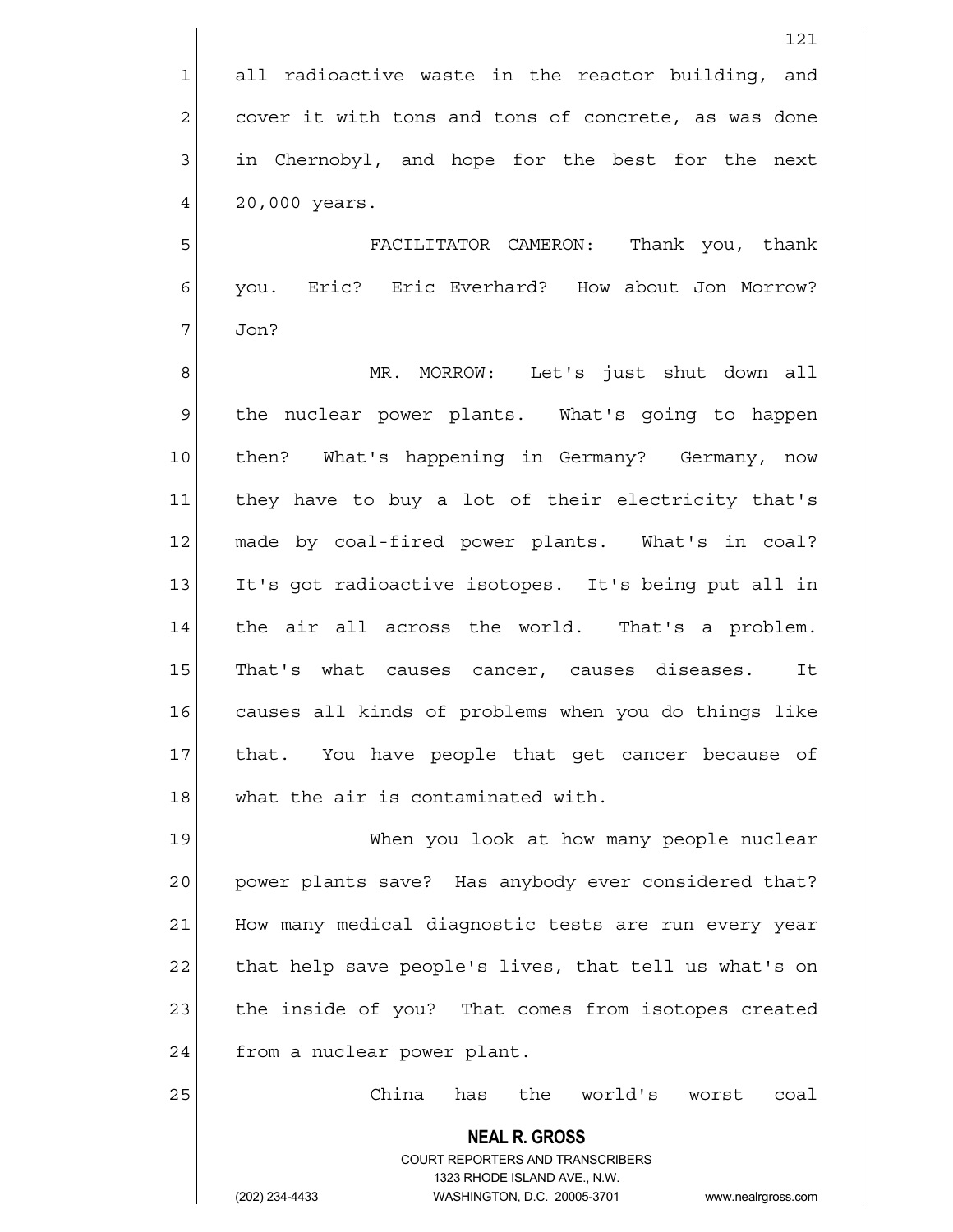1 pollution. Look at their longevity after birth. 2 They're living longer because they have power, 3 because they're prosperous and they can afford better  $4$  healthcare. That's what nuclear energy brings to us.

5 I myself have been affected very 6 6 horrendously because of nuclear energy, not in very 7 | negative terms but not because of nuclear energy,  $8$  because there was not a certain type of reactor that 9 would produce a certain type of isotope that would 10 have kept my fiancé from dying of brain cancer. 11 Sentence her to death. That's what you happens when 12 you go against nuclear energy.

13 || Does it have problems? Yes. Can they 14 be overcome? Yes, they can be overcome. There are 15 | new technologies. We are not the old world. We are 16 not the flat earth society. Americans can overcome. 17 Americans do have ingenuity. We can do it if we're 18 allowed to do it.

19 There should not be something that's 20 very negative. I've heard no, I've heard no, I've 21 heard no tonight. Americans are, yes, we can, and we 22 can solve this problem. And I think that we should 23 be able to apply ourselves and we should be allowed  $24$  to fix the problem. That's all.

25 FACILITATOR CAMERON: Thank you. Thank

 **NEAL R. GROSS**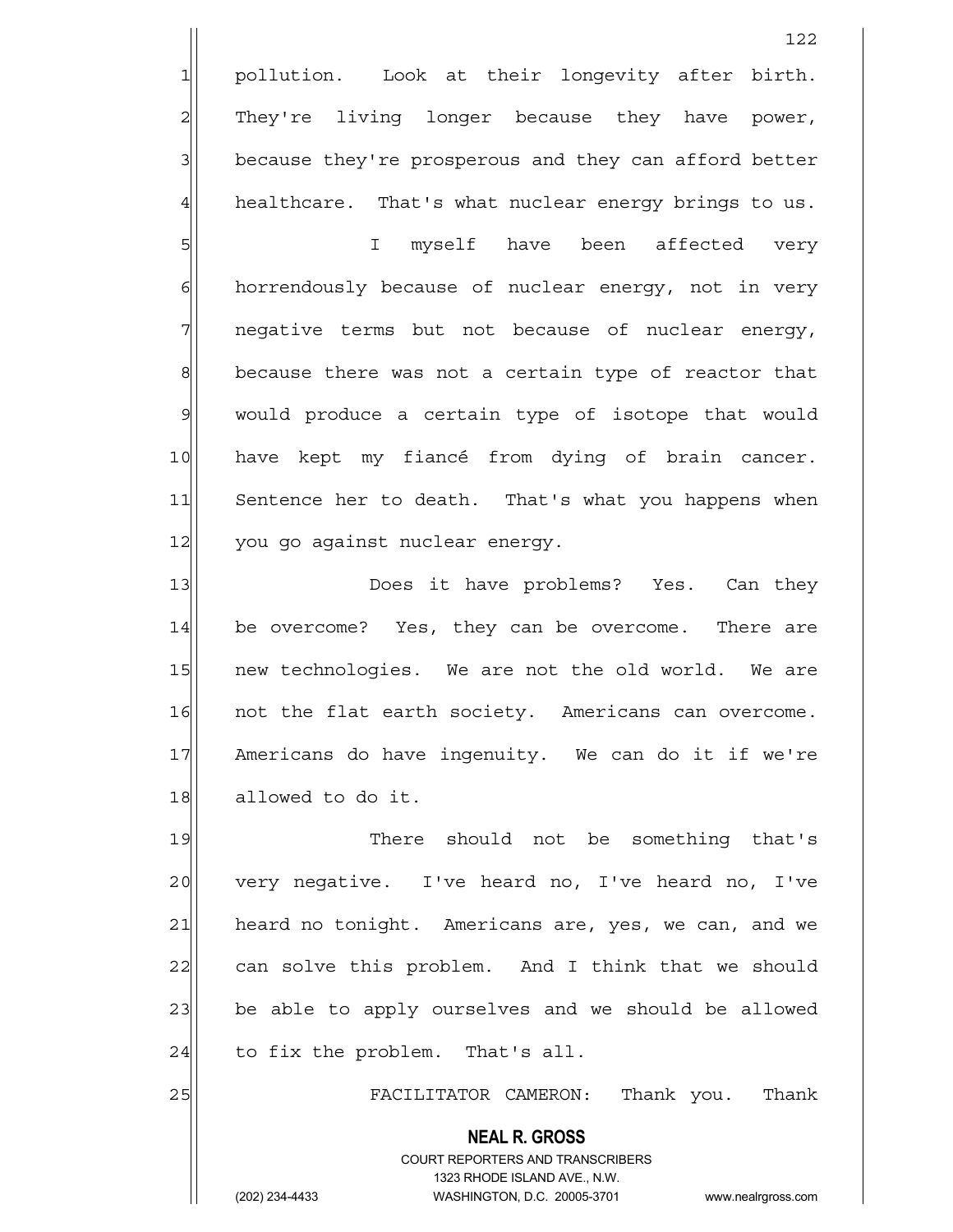1 you, Jon. And can you just hold the editorial 2 comments down about people? Please. Let's have some  $3$  courtesy. Why don't you -- listen, this is reality. 4 Why don't you just have some courtesy for people that 5 | Sare talking? Lee, Lee Blackburn? Okay. Lee has 6 6 left the room. Tim Chavez? David Greene? There we  $7$  go.

8 MR. CHAVEZ: Thank you for allowing me  $9$  to comment. I quess the first thing I got to talk 10 about is a long time ago when I was, like, 18 or so, 11 my grandfather told me, he said, you know, if you 12 ever stand up before a commission, stand up before a 13 city council, some type of hearing or something, or 14 even for a judge, he says the decision is already 15 probably made. And, you know, I tried to prove him a 16 liar for many, many years. It's been a long time, 17 and what I found is that he was right. So right now, 18 as far as the agency here, I'm asking you to prove 19 him a liar.

20 You know, I can think about 50 years ago 21 how happy a room like this would have been when they 22 were announcing they were going to build Davis-Besse. 23 Electricity was going to be free, jobs were going to 24 be abound everywhere on all different levels of the 25 community. And, you know, I can see there was

> COURT REPORTERS AND TRANSCRIBERS 1323 RHODE ISLAND AVE., N.W. (202) 234-4433 WASHINGTON, D.C. 20005-3701 www.nealrgross.com

 **NEAL R. GROSS**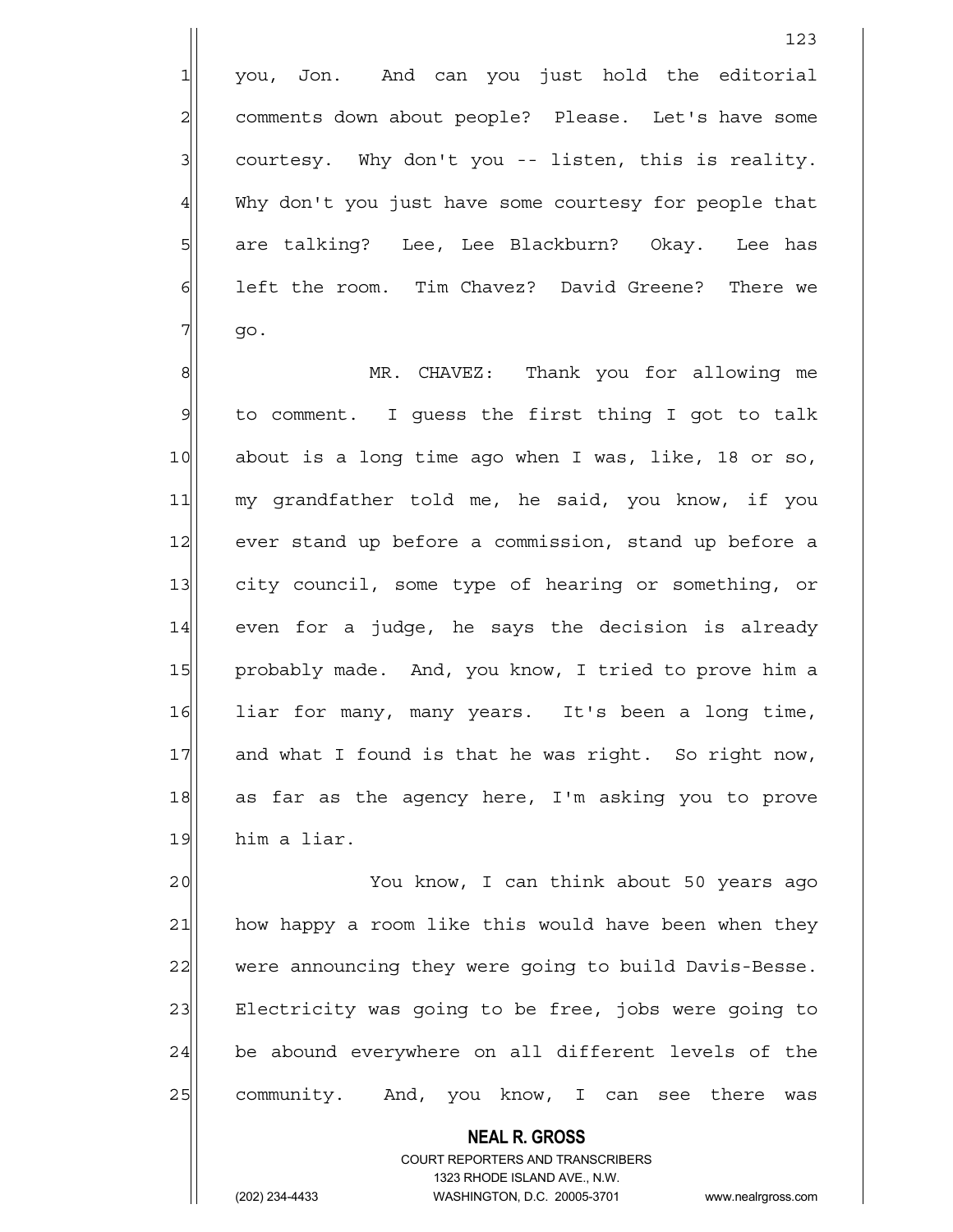1 probably a lot of rejoicing on that end. A lot of 2 people got hired, the plant got made, electricity was  $3$  sold. And then we started having our problems on it.

124

4 | So as far as what everybody spoke out 5 here tonight is -- I pretty much agree with almost 6 6 6 every single speaker that was here. There is some 7 benefit in nuclear energy, like as far as, like ,in  $\left| \cdot \right|$  the medical field. And then there's the, and then, 9 on top of that, it is probably the most dangerous 10 type of energy we could ever, ever take on. I mean, 11 when you get down to it, there really is no safe way 12 to mine it. I know that from New Mexico because 13 that's where I'm from. The Navajos got sick. 14 There's no way to mill it. I know that from my wife 15 because she worked at the uranium mines in Grants, 16 New Mexico and she ended up with thyroid disease. 17 There's no way to enrich it because people over there 18 in Piketon, they're all sick. No way to be able to 19 use it for energy because of all the people that, 20 just the safety and the incidents that have happened 21 which we're talking about: Fukushima, Three Mile 22 Island, and all the other places people have been 23 affected. And that's not just with nuclear plants,  $24$  it's with the way they enrich it and the mines -- $25$  everything that they're doing -- which turns out,

## **NEAL R. GROSS** COURT REPORTERS AND TRANSCRIBERS 1323 RHODE ISLAND AVE., N.W.

(202) 234-4433 WASHINGTON, D.C. 20005-3701 www.nealrgross.com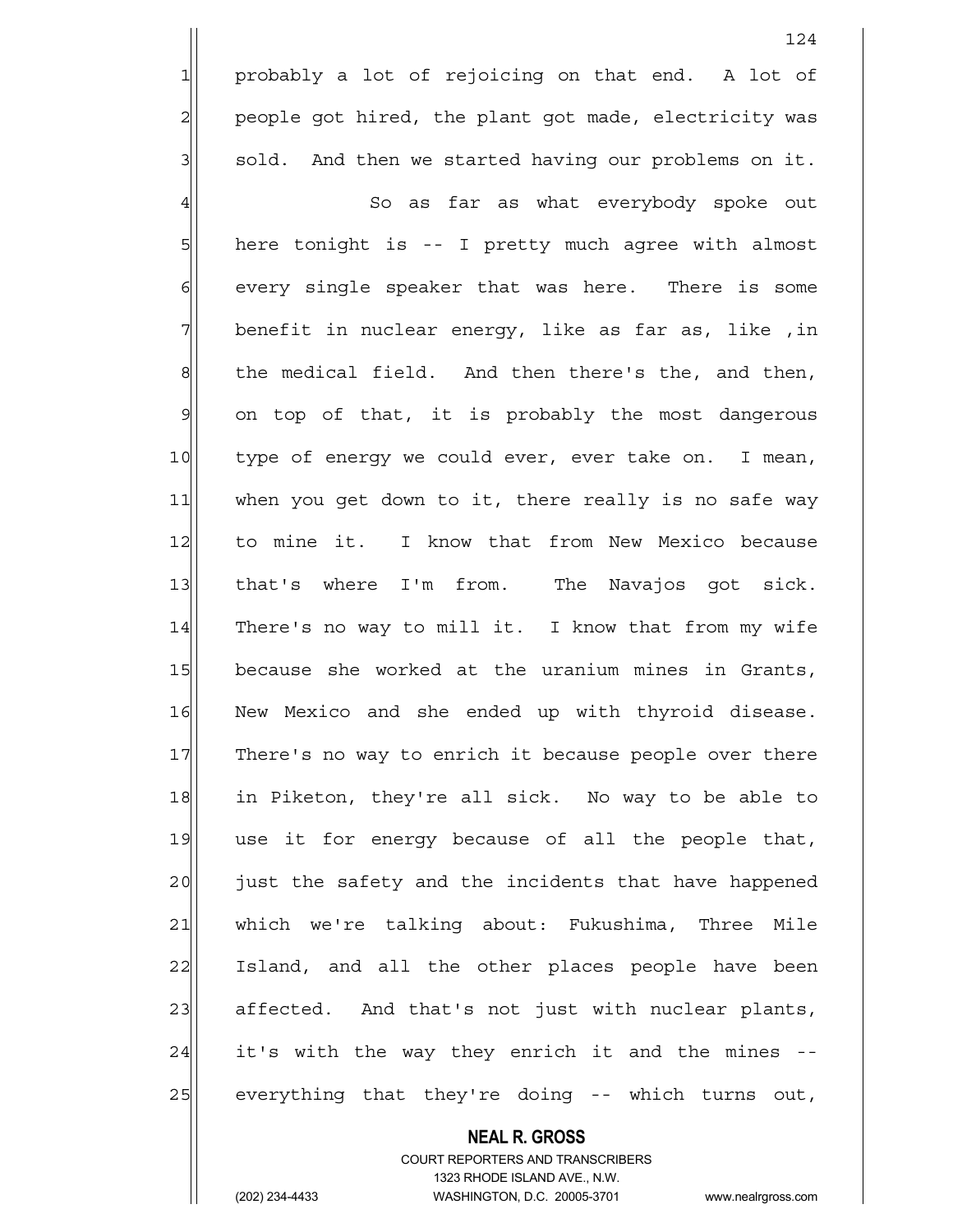1 like in Grants, New Mexico and Piketon. The biggest 2 all industry there right now is the healthcare industry. 3 And to have an industry that compensates people that  $4$  work in the industry is, like, insane. I mean, 5 5 5 they're getting sick and they're compensating, and  $6$  they're saying it's safe. So how could it be that 7 way?

8 8 As far as jobs, decommission these 9 plants, every single one in the United States. 10 You'll have more jobs than you could possibly think 11 of. First off, decommission would probably take 10 12 years, maybe 20 years to get rid of the plants. On 13 top of that is that then we'd have to move into 14 robotics because it's not safe to deal with and bring 15 in a whole other industry that the community colleges 16 would force in the neighborhoods there and the 17 universities would go into the research of robotics 18 in order to decommission these facilities.

19 So, really, the happy face on nuclear 20 industry, on the nuclear industry, the happy face is, 21 | the happy face is energy. Really, you know, this 22 fuel goes into weapons, and that's what's fueling the 23 whole industry. If I had \$500 million in order to be  $24$  able to, or a billion dollars like it is, it's not 25 | \$500 billion. When you take the health aspects on

> COURT REPORTERS AND TRANSCRIBERS 1323 RHODE ISLAND AVE., N.W. (202) 234-4433 WASHINGTON, D.C. 20005-3701 www.nealrgross.com

 **NEAL R. GROSS**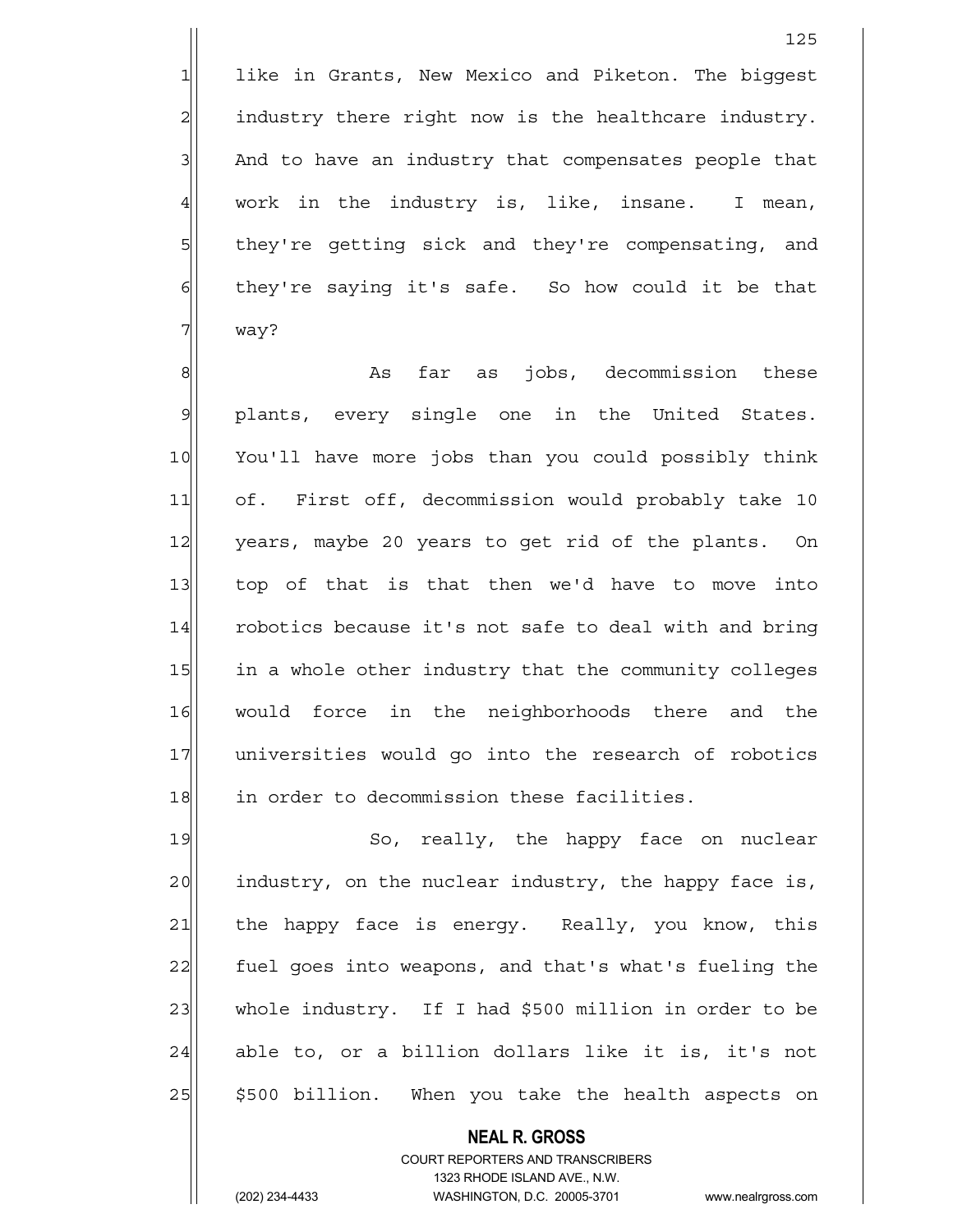$1$  it, it's trillions of dollars. We could throw that  $2$  into something that's safe.

3 And you know what? You're right, we are 4 Americans. And, yes, we can come up with better  $5$  ideas. But there's a lot of other alternatives we  $6$  could take as far as producing energy. So I want to 7 Thank you for letting me speak before you.

8 | Sepanjar Pacific Roman Cameron: Okay. And just 9 let me make sure just for the transcript is it David 10 or Tim? It's Tim Chavez. Sorry. I quess David 11 Greene has probably -- I did, I did. Thanks, Tim. 12 Ernest Guindon? Okay. And I think that covers 13 everybody, but if I've missed someone just please let 14 me know. But, Ernest, talk to us.

15 MR. GUINDON: Okay. Two or three basic 16 points, one relating to -- well, let's just start 17 with the top issue is Citizens United really is what 18 we really have to mobilize behind. That is where the 19 people got cut off from administrative policy in our 20 | government. If we can do that and turn that around 21 and then really mobilize behind it, then we have a 22 chance of helping straighten out Congress and the 23 judicial system and the environmental movements. But  $24$  we have to do that. That's a major power point.

25 And regarding to alternatives, which is

 **NEAL R. GROSS** COURT REPORTERS AND TRANSCRIBERS 1323 RHODE ISLAND AVE., N.W.

(202) 234-4433 WASHINGTON, D.C. 20005-3701 www.nealrgross.com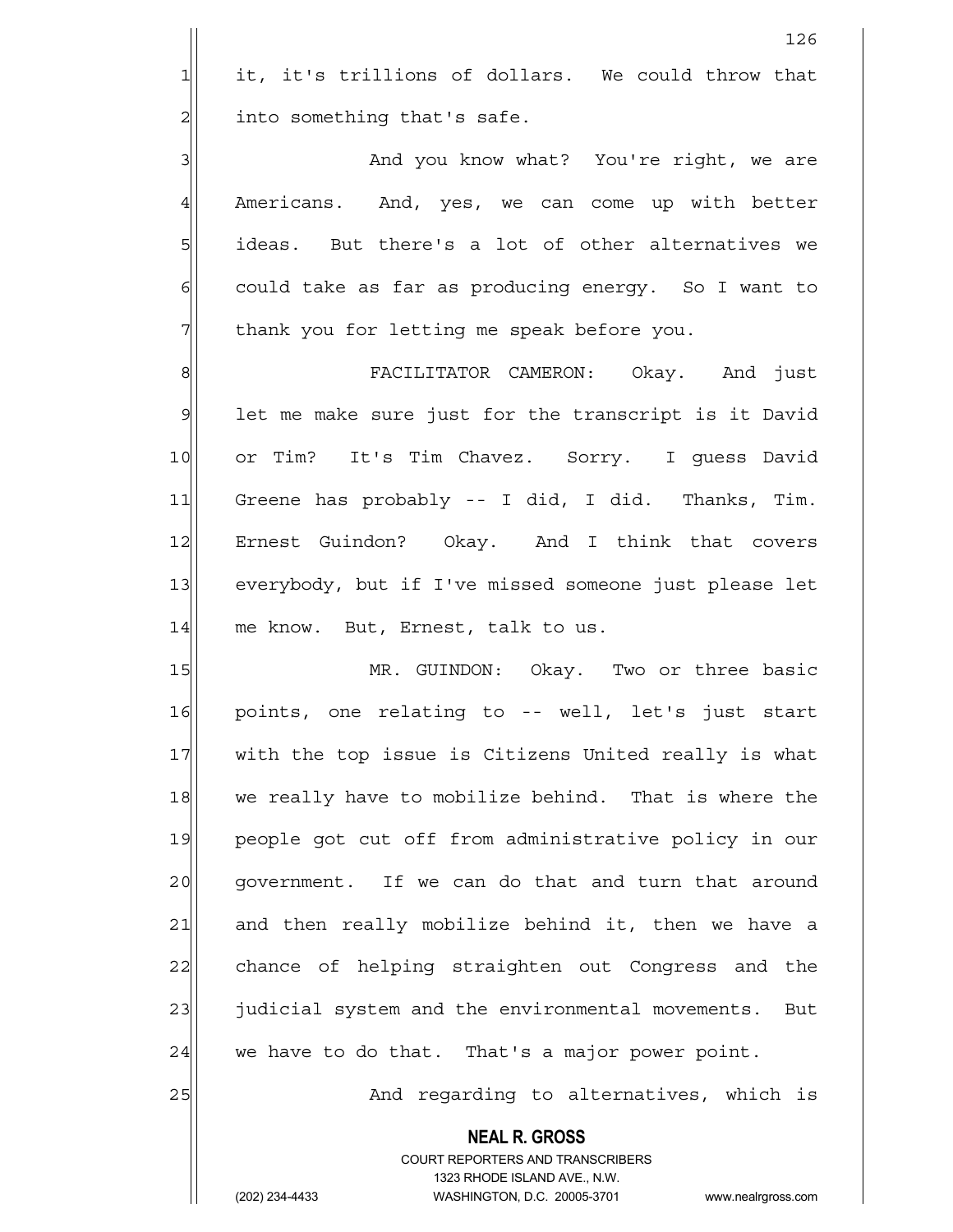$1$  another major area that needs to be developed, as 2 everyone here knows, the major corporations have 3 | squelched alternatives and there are alternatives 4 besides wind. Solar. Germany is really powerful in 5 solar and, hopefully, that really will grow. That's  $6$  a wonderful, passive, peaceful way to generate 7 | electricity, but it depends on sunlight.

8 Tesla drove across the U.S. about 70 9 miles an hour, only had to stop every 500 miles to 10 change - - well, it was like a piece of zinc to put 11 in a battery generation unit, in the electric motor 12 sitting up in front. Now, it appears to be a 13 reliable report. But between Tesla and Schauberger, 14 Victor Schauberger, I believe it's S-C-H-O-E-B-E-R-G-15 E-R, but there's somebody in northern Michigan who 16 developed a turbine, it's a turbine system, and it is 17 wonderful. Once you get it moving, it self-propels 18 itself. And that's usable in transportation, but 19 that's not his interest. He designed a unit to 20 replace a coal-generated electricity plant. And 21 those plants, I tried to find it in the internet. 22 This was ten years ago when I was really into this 23 stuff, and then I kind of got whacked to radionics.  $24$  I'm starting to come out of it.

25 | Okay. There is advanced technology on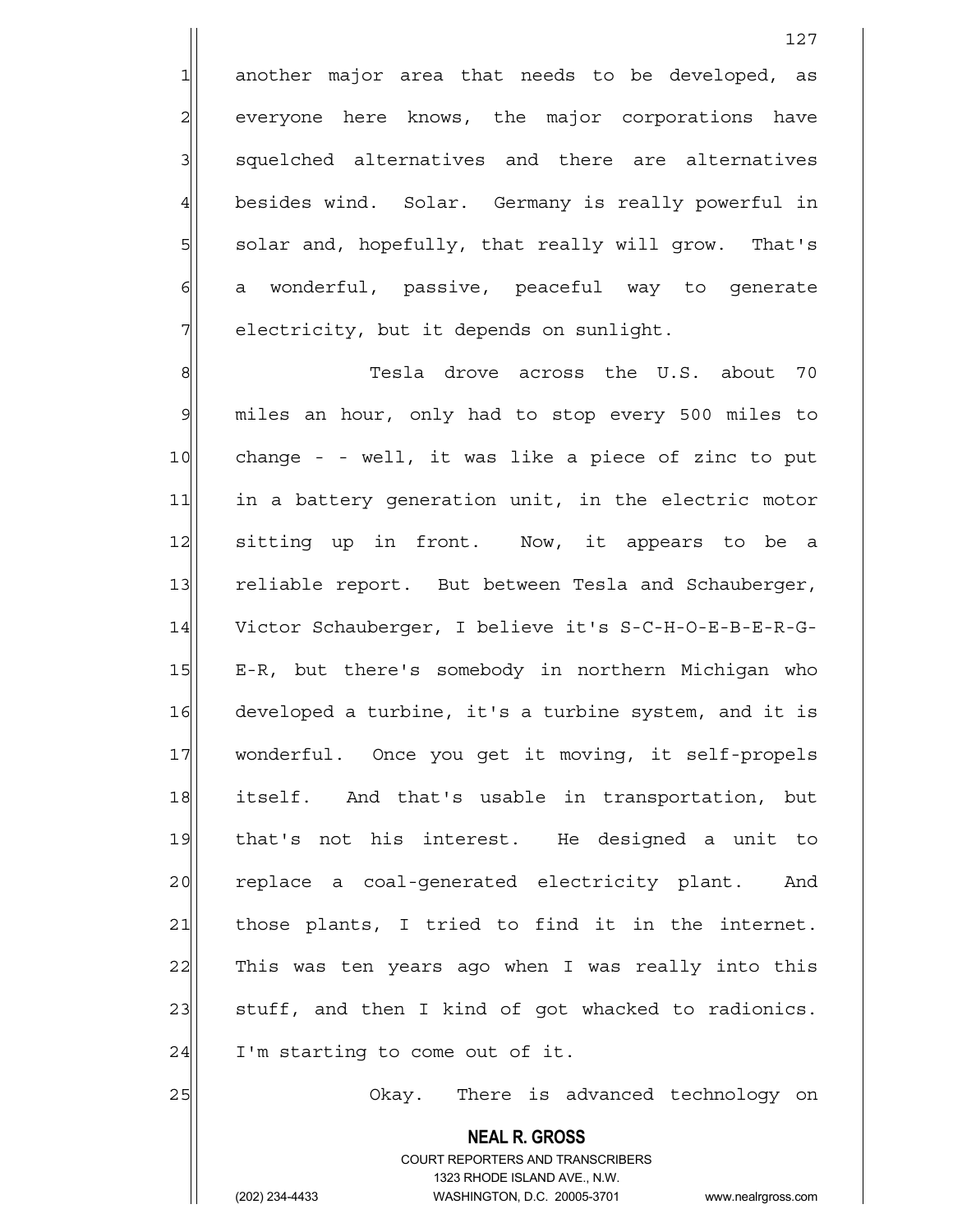1 more than one level. But, in any case, the 2 Schauberger turbines with Tesla does replace the coal 3 | power plants.

4 Tom Bearden, retired military, designed  $5$  a laser that's accurate to 10,000 miles, developed,  $6$  invented, got the first U.S. patent on Meg, M-E-G. 7 Look it up. Even with just M-E-G, I think you'll 8 find his website. It's really thick. But it's a 9 motionless electromagnetic generator, about three of 10 these little boxes just sit in your house and it 11 powers it and it's not on anybody's grid, which is I 12 think why he had difficulty. He tried to develop it 13 outside the U.S., couldn't do it here, but he needs 14 money. Nevertheless, that kind of technology exists.

15 Where Bearden is important is, in my 16 mind, he says that contemporary physics at the 17 university level are based on false mathematics 18 regarding electricity. It cuts out, it factors out 19 what is required to make free energy devices. It 20 factors it out, and they just use the straight 21 circuits that we have now. But he points out our 22 existing circuits involve free energy, he just needs  $23$  a mass that accommodates that. And from that, then 24 you understand how these systems work, and it's 25 throughout the universe and 10 trillion volts go

## **NEAL R. GROSS**